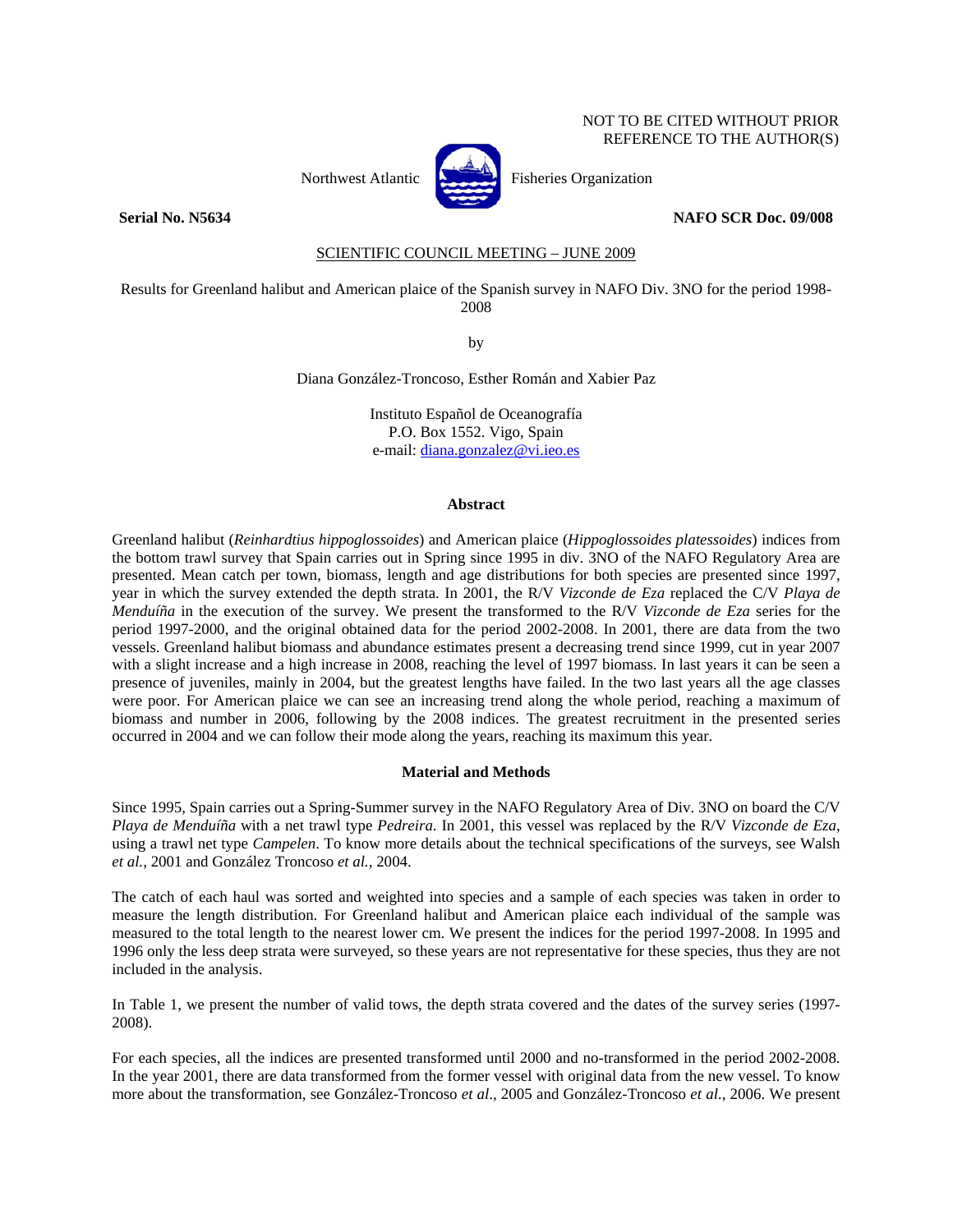per haul the mean catch, the stratified mean catch per tow and the biomass with their variance per year; the length distribution in number per haul stratified mean catches per length, sex and year; as well as the mean catches per tow age numbers with their mean length and mean weight by age for Greenland halibut. The age numbers were calculated starting from the stratified mean catches per haul length distribution applying the Age Length Key (ALK) for age-length keys. Weight at age was calculated by applying the length/weight relationship for each year to the mean length.

# **Results**

# **Greenland halibut**

The Greenland halibut stock in Subarea and Div. 3KLMNO is considered to be part of a biological stock complex, which includes Subareas 0 and 1. Abundance and biomass indices were available from research vessel surveys by Canada in Div. 2J+3KLMNO (1978-2008), EU in Div. 3M (1988-2008) and EU-Spain in Div. 3NO (1995-2008). In 2003 the Fisheries Commission implemented a fifteen year rebuilding plan for this stock, establishing progressively decreasing TACs.

The exploitable biomass (age 5+) was reduced to low levels in 1995-97 due to very high catches and high fishing mortality. It increased during 1998-2000 due to greatly reduced catches, much lower fishing mortality and improved recruitment. However, increasingly higher catches and fishing mortality since then accompanied by poorer recruitment has caused a subsequent decline. The current (2004-2008) estimates of exploitable biomass are amongst the lowest in the series.

So, the exploitable biomass has been declining in recent years and is presently estimated to be at its lowest observed level. All recruiting year-classes since the 1996 year-class have been below average. Fishing mortality in ages 5-10 was very high in 1991-1994, then declined in 1995 and increased since then with some decline after 2003 (NAFO, 2008). Our results up to 2007 confirm these results presented by the Scientific Council last year.

## **Mean catches and Biomass**

Table 2 shows the swept area, the tow number, the mean catches and their variance per haul and year for Greenland halibut. In Table 3 and Figure 1 we present the stratified mean catches per tow by stratum with the total variance per year. Table 4 and Figure 2 present the biomass per swept area per stratum and their total variance per year, as the biomass corresponding with the ages 5+ and 10+. In Table 5 we present the length-weight relationship parameters *a* and *b*.

Greenland halibut biomass decreased since the year 1999 to 2006, but in the two last years the biomass has increased, mainly in 2008, when the biomass is in the level of the 1997 biomass firstly since the change of vessel in 2001. The lowest biomass value was in 2002. The biomass 5+ and 10+ has had the same trend as the biomass with a marked increase this last year, reaching the level of 2001 5+ biomass.

# **Length Distribution**

Table 6 presents the stratified mean catches per haul length distribution for the Greenland halibut, by sex and year, with the number of samples in which there were length measures, the total number of individuals measured in these samples, the sampled catch and the range of lengths met, as the total catch of this species and the total hauls made in the survey. In Figures 3 and 4 we can follow the evolution along the years. We can follow a mode since 1997 until 2001, but since then no high new values appears. The highest recruitments were in 1997, 2001 and 2004. In 2006 and 2007 the small individuals (around 12-14 cm) are the mode of the length distribution range, but all the length ranges were poor. Despite of the high increase in the biomass in the 2008, we can no see a high increase in the numbers of individuals. This is because the increase of the biomass is due to a higher presence of individuals of lengths between 41 and 59 cms, which comprise the 58% of the total biomass, while in the year 1997 these lengths comprised only the 43% of the total biomass.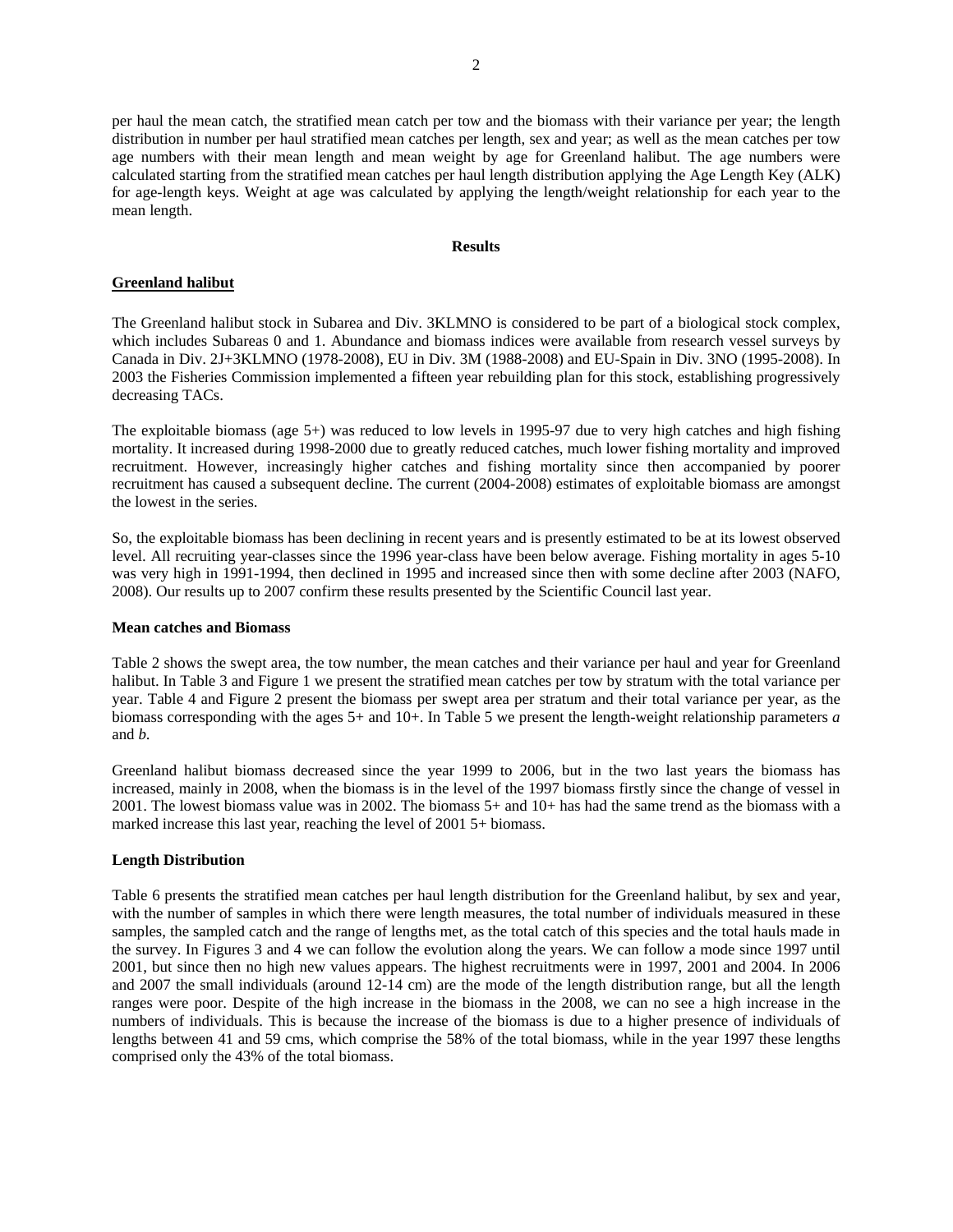### **Age numbers**

We present the abundance at age per stratified mean catch by haul, by sex and by year in Table 7 and the total by year in Figure 5. Individuals between 0 and 20 years were caught in the period 1997-2008, and in last years (most since 2002) more number of younger individuals were caught. Perhaps it can be due to the change of gear and/or vessel. We can follow three conspicuous cohorts in our series, the 1994-1996 cohorts (ages 1, 2 and 3 in 1997). Cohorts from following years seem to be weaker than those ones, but more constant. And 2002-2003 cohorts appear to be quite strong, as we can see in recent years, particularly 2002 one, and these cohorts seem to be present in year 2008 (ages 6 and 7).

## **Mean length and mean weight**

Mean length and weight at age by sex over time are presented in Tables 8 and 9, and shown in Figures 6 and 7. It seems that the greatest ages were increasing their mean length and weight until 2003, and falling in the youngest individuals. The mean length seems to be more stable than mean weight, at least for the youngest and the oldest individuals. In 2008 the mean length and weight have no great changes from the ones in 2007.

### **American plaice**

There was no directed fishing of American plaice in 1994 and there has been a moratorium from 1995. Even under moratorium, catches increased substantially from 1995 to 2003 and then decreased, although the fishing mortality remains high. Biomass and SSB are very low compared to historic levels. SSB declined to the lowest estimated level in 1994 and 1995. It has increased since then but still remains very low. There has been no good recruitment to the exploitable biomass since the mid-1980s, except for a small increase due to the 1998 year-class (NAFO, 2008).

### **Mean catches and Biomass**

American plaice haul mean catches by stratum are presented in Table 10, included swept area, number of hauls and SD. Stratified mean catches per tow by stratum and year and their SD are presented in Table 11.

The entire time series (1997-2008) of biomass and their SD estimates of American plaice are presented in Table 12. Estimated parameters *a* and *b* values of length-weight distribution are presented in Table 13.

The American plaice indices show a general increasing trend along the years, agree with the results from the Canadian surveys. We can see a decreasing in 2001 and 2002, and an increasing since then, reaching the maximum historical value in 2006 and 2008, with a virtually identical value, remained in 2007 at the same level than in 2005 (Fig. 8 and 9).

## **Length Distribution**

Table 14 and Figures 10 and 11 show the stratified mean catches per haul length distribution by sex and year, besides the sampled size and its catch, for the period 1997-2008. The data have been grouped two by two**,** so we present the data every two cm. Between the years 2000 and 2004 we can follow a cohort that then disappeared; probably the 1998 year-class. In 2004 there is a great presence of juveniles (8 cm), and in 2005 the mode appears around 14 cm, following with a mode of around 20 cm in 2006, 24 in 2007 and 26 in 2008. In 2008, there is a quite good presence of juveniles (individuals of 10-12 cm).

#### **Age numbers**

We present the abundance at age per stratified mean catch by haul, by sex and by year in Table 15 and the total by year in Figure 12. The ALK is the 3N Canadian one. In 2006 there were no data enough to make an ALK, so we use the sum of the ALKs for the period 1997-2005, separated by sexes. We can follow a cohort without problems since the year 2000, starting in individuals of 2 years old (1998 cohort), reaching 10 year old in 2008; a second cohort, weaker, can be followed since 1999, starting in 2 years old, too (1997 cohort). Another cohort from the year 2002 (one year old in 2003), can be followed until 2008, reaching 6 years old, although it failed at 5 years old. And the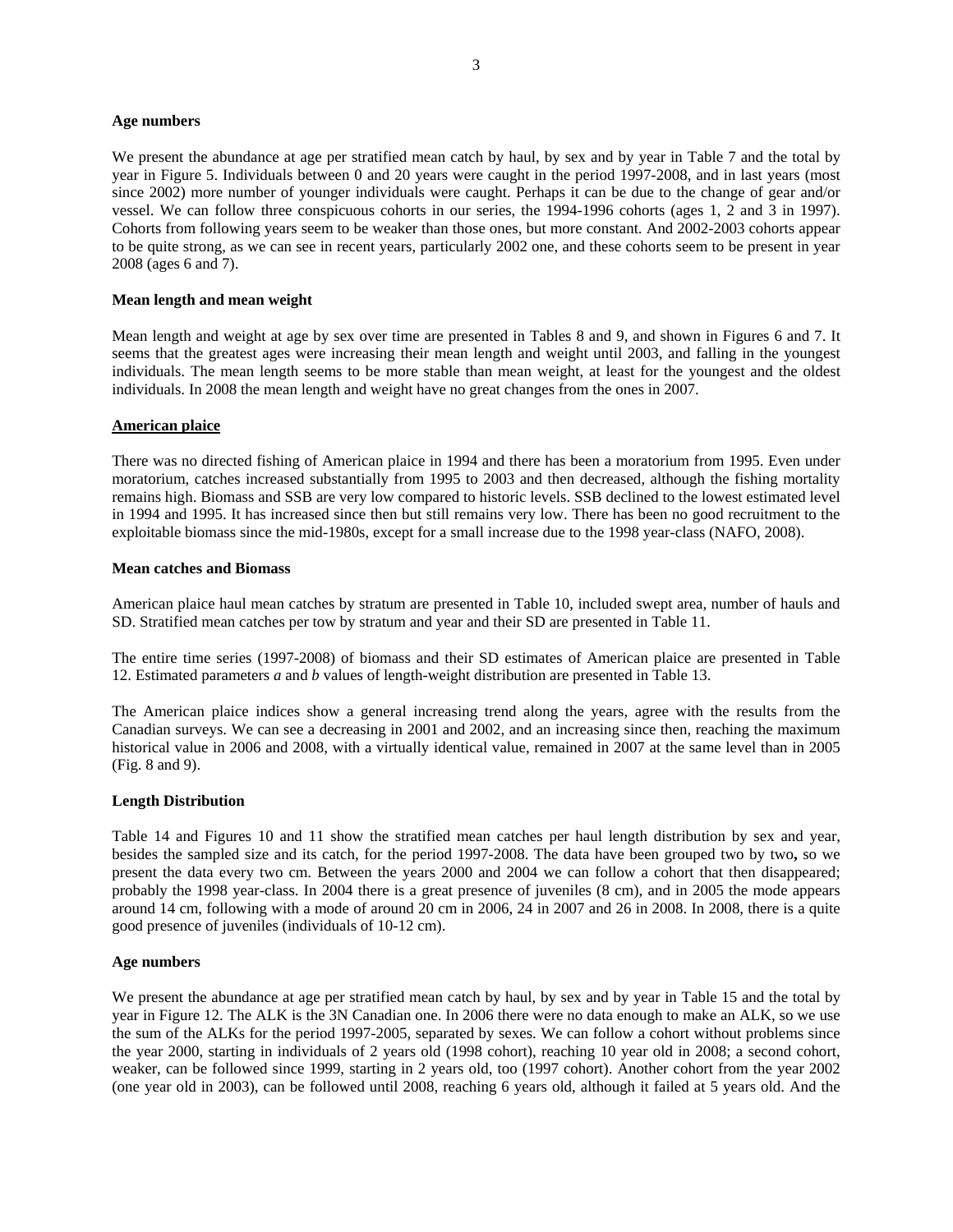2003 cohort (one year in 2004), is a very strong cohort, reaching in 2008 five years old and the largest number in the whole series.

#### **Mean length and mean weight**

Mean length and weight at age by sex over time are presented in Tables 16 and 17, and shown in Figures 13 and 14. The mean length is more or less stable in all ages, at least since the year 2002. The same occurs with the mean weight, although with more variations. The major variations appears in the oldest ages studied: 12, 13, 14 and 15+ years old individuals. While for ages 12 and 13 the mean length and weitgh seem to increase since 2004, for ages 14 and 15+ the same means dropped. From 1997 to 1999 a general decreasing in the two means is observed.

#### **References**

- González Troncoso, D., C. González and X. Paz. 2004. American plaice biomass and abundance from the surveys conducted by Spain in the NAFO Regulatory Area of Divisions 3NO, 1995-2003. NAFO SCR Doc. 04/09, Serial Number N4954, 22 pp.
- González Troncoso, D., E. Román and X. Paz. 2004. Results for Greenland halibut from the surveys conducted by Spain in the NAFO Regulatory Area of Divisions 3NO, 1996-2003. NAFO SCR Doc. 04/11, Serial Number N4956, 16 pp.
- González Troncoso, D., E. Román and X. Paz. 2005. Results for Greenland halibut of the Spanish survey in NAFO Divisions 3NO: Biomass, length distribution and age distribution for the period 1997-2004. NAFO SCR Doc. 05/27, Serial Number N5113, 18 pp.
- González Troncoso, D., E. Román and X. Paz. 2006. Results for Greenland halibut and American plaice of the Spanish survey in NAFO Divisions 3NO: Biomass, length distribution and age distribution for the period 1997-2005. NAFO SCR Doc. 06/12, Serial Number N5227, 43 pp.
- NAFO, 2008. Report of Scientific Council Meeting, 5-19 June 2008.
- Walsh, J.S., X. Paz and P. Durán. 2001. A preliminary investigation of the efficiency of Canadian and Spanish Survey bottom trawls on the Southern Bank. NAFO SCR Doc., 01/74, Serial nº N4453, 18 pp.

|              |                       |            | Depth strata covered |                      |
|--------------|-----------------------|------------|----------------------|----------------------|
| Year         | Vessel                | Valid tows | (m)                  | Dates                |
| 1997         | C/V Playa de Menduíña | 128        | 42-1263              | April 26-May 18      |
| 1998         | C/V Playa de Menduíña | 124        | 42-1390              | May 06-May 26        |
| 1999         | C/V Playa de Menduíña | 114        | 41-1381              | May 07-May 26        |
| 2000         | C/V Playa de Menduíña | 118        | 42-1401              | May 07-May 28        |
| $2001^{(*)}$ | R/V Vizconde de Eza   | 83         | 36-1156              | May 03-May 24        |
|              | C/V Playa de Menduíña | 121        | 40-1500              | May 05-May 23        |
| 2002         | R/V Vizconde de Eza   | 125        | 38-1540              | April 29-May 19      |
| 2003         | R/V Vizconde de Eza   | 118        | 38-1666              | May 11-June 02       |
| 2004         | R/V Vizconde de Eza   | 120        | 43-1539              | June $06$ –June $24$ |
| 2005         | R/V Vizconde de Eza   | 119        | 47-1485              | June $10$ -June $29$ |
| 2005         | R/V Vizconde de Eza   | 119        | 47-1485              | June $10$ -June $29$ |
| 2006         | R/V Vizconde de Eza   | 120        | 45-1480              | June 7–June 27       |
| 2007         | R/V Vizconde de Eza   | 110        | 45-1374              | May $29$ –June 19    |
| 2008         | R/V Vizconde de Eza   | 122        | 45-1374              | May $27$ –June 16    |

**TABLE 1.-** Spanish spring bottom trawl surveys on NAFO Div. 3NO: 1997-2008

 (\*) We took, for the calculation of the series, 83 hauls from the R/V *Vizconde de Eza* and 40 hauls from the C/V *Playa de Menduíña* (123 hauls in total)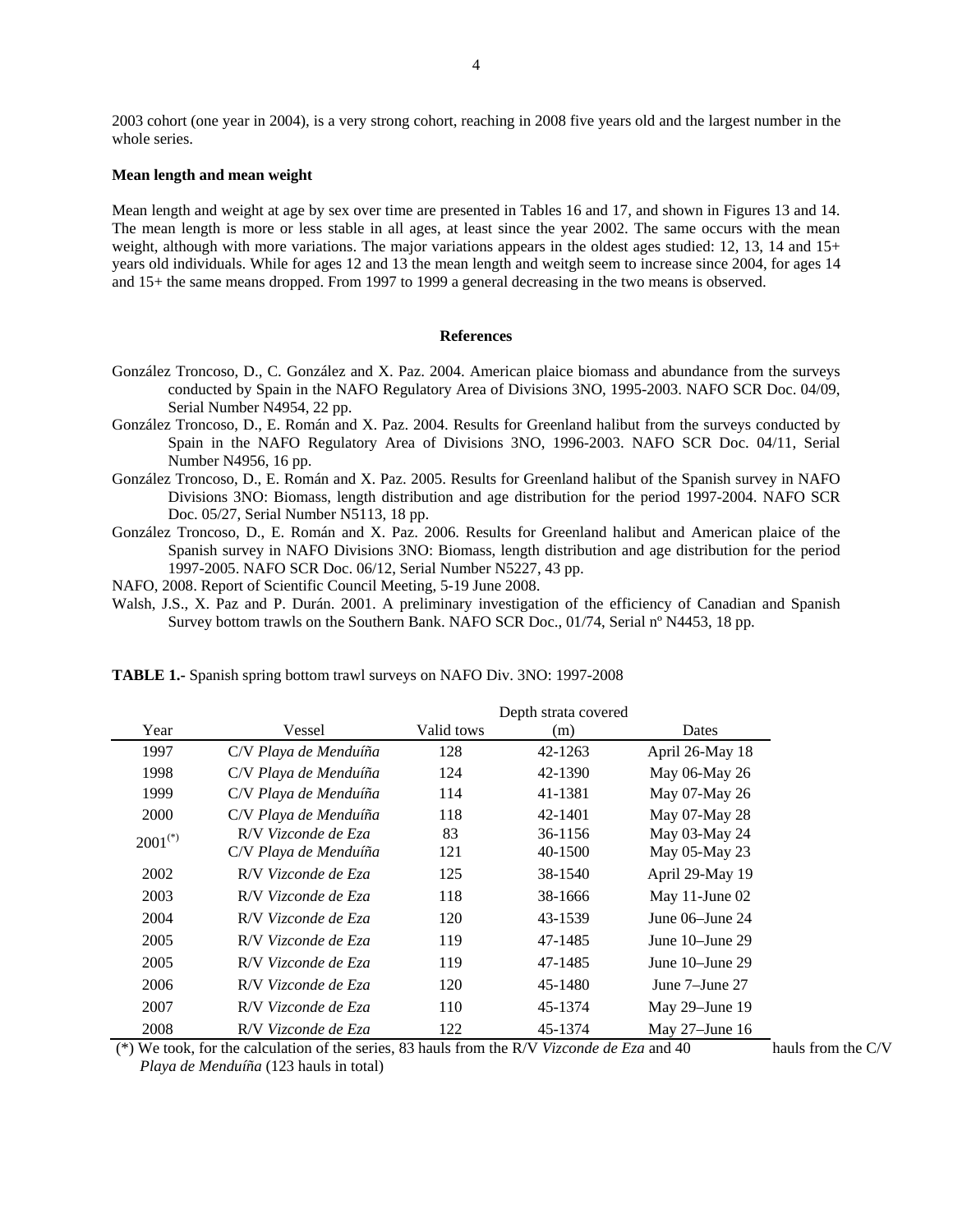**TABLE 2.-** Swept area, number of hauls and Greenland halibut mean catch (kg) and SD by stratum. Spanish Spring Surveys on NAFO Div. 3NO: 1997-2008. Swept area in square miles. n.s. means stratum not surveyed. 1997-2000 data are transformed C/V *Playa de Menduíña* data, and 2002-2008 data are original from R/V *Vizconde de Eza*. In 2001, there are data from the two vessels.

|         |        |                | 1997       |            |        |                | 1998       |            |        |                | 1999       |            |        | 2000           |            |            |
|---------|--------|----------------|------------|------------|--------|----------------|------------|------------|--------|----------------|------------|------------|--------|----------------|------------|------------|
|         | Swept  | Tow            | G. halibut | G. halibut | Swept  | Tow            | G. halibut | G. halibut | Swept  | Tow            | G. halibut | G. halibut | Swept  | Tow            | G. halibut | G. halibut |
| Stratum | area   | number         | Mean catch | SD         | area   | number         | Mean catch | SD         | area   | number         | Mean catch | SD         | area   | number         | Mean catch | SD         |
| 353     | 0.0480 | $\overline{4}$ | 0.06       | 0.053      | 0.0465 | $\overline{4}$ | 1.37       | 1.274      | 0.0360 | 3              | 0.61       | 0.569      | 0.0356 | 3              | 0.19       | 0.178      |
| 354     | 0.0233 | $\overline{2}$ | 0.70       | 0.095      | 0.0356 | 3              | 2.36       | 1.246      | 0.0218 | 2              | 0.86       | 0.781      | 0.0356 | 3              | 0.11       | 0.057      |
| 355     | 0.0233 | 2              | 4.07       | 0.230      | 0.0221 | 2              | 0.29       | 0.066      | 0.0229 | $\overline{2}$ | 0.22       | 0.295      | 0.0233 | 2              | 0.22       | 0.274      |
| 356     | 0.0225 | $\overline{2}$ | 4.11       | 1.871      | 0.0221 | $\overline{c}$ | 4.27       | 4.759      | 0.0229 | $\overline{2}$ | 0.23       | 0.174      | 0.0225 | $\overline{c}$ | 0.49       | 0.043      |
| 357     | 0.0443 | $\overline{4}$ | 1.08       | 1.341      | 0.0240 | 2              | 8.40       | 6.433      | 0.0236 | $\overline{2}$ | 1.69       | 0.276      | 0.0124 |                | 0.11       |            |
| 358     | 0.0563 | 5              | 1.38       | 1.168      | 0.0236 | 3              | 2.35       | 1.843      | 0.0349 | 3              | 4.10       | 3.155      | 0.0341 | 3              | 0.48       | 0.529      |
| 359     | 0.0690 | 6              | 0.66       | 0.623      | 0.0698 | 6              | 0.22       | 0.185      | 0.0364 | 3              | 2.15       | 3.725      | 0.0469 | $\overline{4}$ | 1.35       | 2.014      |
| 360     | 0.3754 | 32             | 0.04       | 0.183      | 0.2561 | 25             | 0.04       | 0.158      | 0.2325 | 19             | 0.31       | 0.918      | 0.2396 | 20             | 0.13       | 0.352      |
| 374     | 0.0353 | 3              | 0.00       | 0.000      | 0.0353 | 3              | 0.05       | 0.080      | 0.0244 | $\overline{2}$ | 0.00       | 0.000      | 0.0240 | $\overline{c}$ | 0.00       | 0.000      |
| 375     | 0.0116 |                | 0.00       |            | 0.0345 | 3              | 0.00       | 0.000      | 0.0236 | $\overline{2}$ | 0.00       | 0.000      | 0.0244 | 2              | 0.00       | 0.000      |
| 376     | 0.1583 | 14             | 0.00       | 0.000      | 0.0930 | 10             | 0.00       | 0.000      | 0.1219 | 10             | 0.00       | 0.000      | 0.1200 | 10             | 0.00       | 0.000      |
| 377     | 0.0116 | $\mathbf{1}$   | 0.00       | $\sim$     | 0.0229 | 2              | 0.03       | 0.039      | 0.0240 | $\overline{c}$ | 0.48       | 0.683      | 0.0229 | $\overline{c}$ | 0.16       | 0.221      |
| 378     | 0.0210 | 2              | 0.78       | 0.985      | 0.0120 | $\overline{c}$ | 0.66       | 0.873      | 0.0229 | $\overline{2}$ | 1.03       | 0.330      | 0.0233 | 2              | 1.09       | 1.214      |
| 379     | 0.0206 | 2              | 2.23       | 1.031      | 0.0356 | 3              | 1.88       | 0.826      | 0.0236 | $\overline{2}$ | 0.96       | 0.013      | 0.0225 | $\overline{c}$ | 1.23       | 0.880      |
| 380     | 0.0210 | $\overline{c}$ | 2.64       | 1.210      | 0.0113 | $\overline{2}$ | 2.48       | 2.022      | 0.0236 | $\overline{2}$ | 3.94       | 1.326      | 0.0236 | $\sqrt{2}$     | 2.42       | 1.447      |
| 381     | 0.0221 | $\overline{c}$ | 0.21       | 0.009      | 0.0229 | $\mathfrak{D}$ | 0.70       | 0.144      | 0.0229 | $\mathcal{D}$  | 2.82       | 0.985      | 0.0236 | $\overline{c}$ | 1.36       | 0.352      |
| 382     | 0.0461 | $\overline{4}$ | 0.00       | 0.000      | 0.0229 | 3              | 0.04       | 0.064      | 0.0484 | $\overline{4}$ | 0.00       | 0.001      | 0.0499 | $\overline{4}$ | 0.12       | 0.147      |
| 721     | 0.0221 | $\overline{2}$ | 2.98       | 1.053      | 0.0203 | $\overline{2}$ | 11.82      | 9.833      | 0.0244 | $\overline{2}$ | 0.62       | 0.249      | 0.0236 | $\overline{c}$ | 0.48       | 0.681      |
| 722     | 0.0214 | 2              | 1.53       | 2.163      | 0.0101 | 2              | 24.84      | 1.628      | 0.0229 | $\overline{2}$ | 13.36      | 7.909      | 0.0218 | 2              | 19.49      | 9.977      |
| 723     | 0.0210 | $\overline{2}$ | 5.16       | 2.543      | 0.0233 | $\overline{c}$ | 5.32       | 1.956      | 0.0229 | $\overline{c}$ | 11.07      | 10.916     | 0.0248 | $\overline{c}$ | 2.85       | 1.094      |
| 724     | 0.0225 | $\overline{2}$ | 1.92       | 0.624      | 0.0206 | $\overline{2}$ | 8.40       | 1.044      | 0.0225 | $\overline{c}$ | 4.55       | 1.181      | 0.0233 | $\overline{c}$ | 5.83       | 2.179      |
| 725     | 0.0206 | 2              | 7.85       | 4.225      | 0.0086 | $\mathbf{1}$   | 2.07       | $\bar{a}$  | 0.0229 | $\overline{2}$ | 4.97       | 5.763      | 0.0210 | $\overline{c}$ | 10.03      | 8.796      |
| 726     | n.s.   | n.s.           | n.s.       | n.s.       | 0.0094 | 2              | 27.96      | 33.187     | 0.0225 | $\overline{c}$ | 29.04      | 26.314     | 0.0221 | $\overline{c}$ | 12.95      | 3.348      |
| 727     | 0.0094 | -1             | 5.16       |            | 0.0233 | $\overline{c}$ | 7.80       | 6.754      | 0.0236 | $\overline{2}$ | 10.48      | 8.316      | 0.0210 | $\sqrt{2}$     | 2.65       | 1.181      |
| 728     | 0.0214 | $\overline{c}$ | 36.24      | 23.055     | 0.0206 | 2              | 57.21      | 56.042     | 0.0233 | $\overline{2}$ | 62.32      | 12.655     | 0.0210 | $\sqrt{2}$     | 29.91      | 0.098      |
| 752     | 0.0218 | $\overline{2}$ | 36.90      | 9.964      | 0.0229 | 2              | 54.22      | 23.669     | 0.0233 | $\overline{c}$ | 56.93      | 8.677      | 0.0206 | $\sqrt{2}$     | 23.33      | 1.989      |
| 753     | 0.0214 | 2              | 32.43      | 8.270      | 0.0218 | $\mathbf{2}$   | 33.32      | 8.507      | 0.0229 | $\overline{c}$ | 64.23      | 4.417      | 0.0218 | $\overline{c}$ | 49.77      | 21.700     |
| 754     | 0.0330 | 3              | 18.70      | 4.941      | 0.0210 | $\overline{c}$ | 17.32      | 4.706      | 0.0206 | $\overline{c}$ | 17.12      | 11.204     | 0.0195 | $\overline{c}$ | 46.69      | 14.381     |
| 755     | n.s.   | n.s.           | n.s.       | n.s.       | 0.0206 | $\overline{c}$ | 19.07      | 0.177      | 0.0311 | $\overline{3}$ | 15.94      | 8.279      | 0.0431 | $\overline{4}$ | 35.73      | 20.076     |
| 756     | 0.0109 | -1             | 68.36      |            | 0.0225 | 2              | 220.13     | 34.559     | 0.0225 | 2              | 125.28     | 46.721     | 0.0203 | $\overline{c}$ | 60.60      | 40.187     |
| 757     | 0.0304 | $\overline{3}$ | 34.70      | 10.823     | 0.0206 | 2              | 95.25      | 21.628     | 0.0233 | $\overline{c}$ | 106.53     | 27.496     | 0.0214 | $\sqrt{2}$     | 37.41      | 10.108     |
| 758     | 0.0214 | $\overline{c}$ | 39.36      | 23.502     | 0.0105 | 2              | 52.55      | 9.813      | 0.0214 | $\overline{c}$ | 52.72      | 11.736     | 0.0210 | $\sqrt{2}$     | 56.67      | 11.487     |
| 759     | n.s.   | n.s.           | n.s.       | n.s.       | 0.0214 | 2              | 48.19      | 35.497     | 0.0218 | $\overline{c}$ | 44.72      | 44.096     | 0.0210 | $\overline{c}$ | 29.43      | 8.579      |
| 760     | 0.0105 |                | 10.44      |            | 0.0214 | $\overline{c}$ | 32.89      | 28.743     | 0.0225 | $\overline{2}$ | 44.98      | 46.019     | 0.0210 | $\sqrt{2}$     | 30.56      | 2.862      |
| 761     | 0.0315 | $\overline{3}$ | 61.90      | 36.985     | 0.0206 | 2              | 46.01      | 16.364     | 0.0210 | $\overline{c}$ | 37.88      | 1.004      | 0.0221 | $\overline{c}$ | 36.09      | 26.813     |
| 762     | 0.0308 | 3              | 45.89      | 27.172     | 0.0094 | $\overline{c}$ | 38.22      | 15.038     | 0.0210 | $\overline{c}$ | 63.34      | 37.289     | 0.0203 | $\overline{c}$ | 36.37      | 1.726      |
| 763     | n.s.   | n.s.           | n.s.       | n.s.       | 0.0218 | $\overline{c}$ | 35.02      | 27.312     | 0.0311 | 3              | 21.44      | 8.946      | 0.0416 | $\overline{4}$ | 25.64      | 21.799     |
| 764     | 0.0206 | 2              | 20.63      | 2.422      | 0.0218 | 2              | 21.31      | 10.686     | 0.0225 | $\overline{c}$ | 28.81      | 12.412     | 0.0218 | $\overline{c}$ | 16.96      | 6.498      |
| 765     | 0.0206 | 2              | 35.43      | 14.289     | 0.0098 | 2              | 22.82      | 3.131      | 0.0221 | $\overline{c}$ | 31.43      | 0.328      | 0.0203 | $\overline{c}$ | 37.13      | 30.587     |
| 766     | 0.0308 | 3              | 62.87      | 9.784      | 0.0191 | $\overline{c}$ | 20.82      | 3.479      | 0.0218 | $\overline{c}$ | 31.31      | 20.000     | 0.0214 | $\sqrt{2}$     | 16.76      | 2.475      |
| 767     | n.s.   | n.s.           | n.s.       | n.s.       | 0.0109 | $\overline{2}$ | 10.21      | 50.629     | 0.0214 | 2              | 25.90      | 9.786      | 0.0210 | 2              | 21.21      | 6.393      |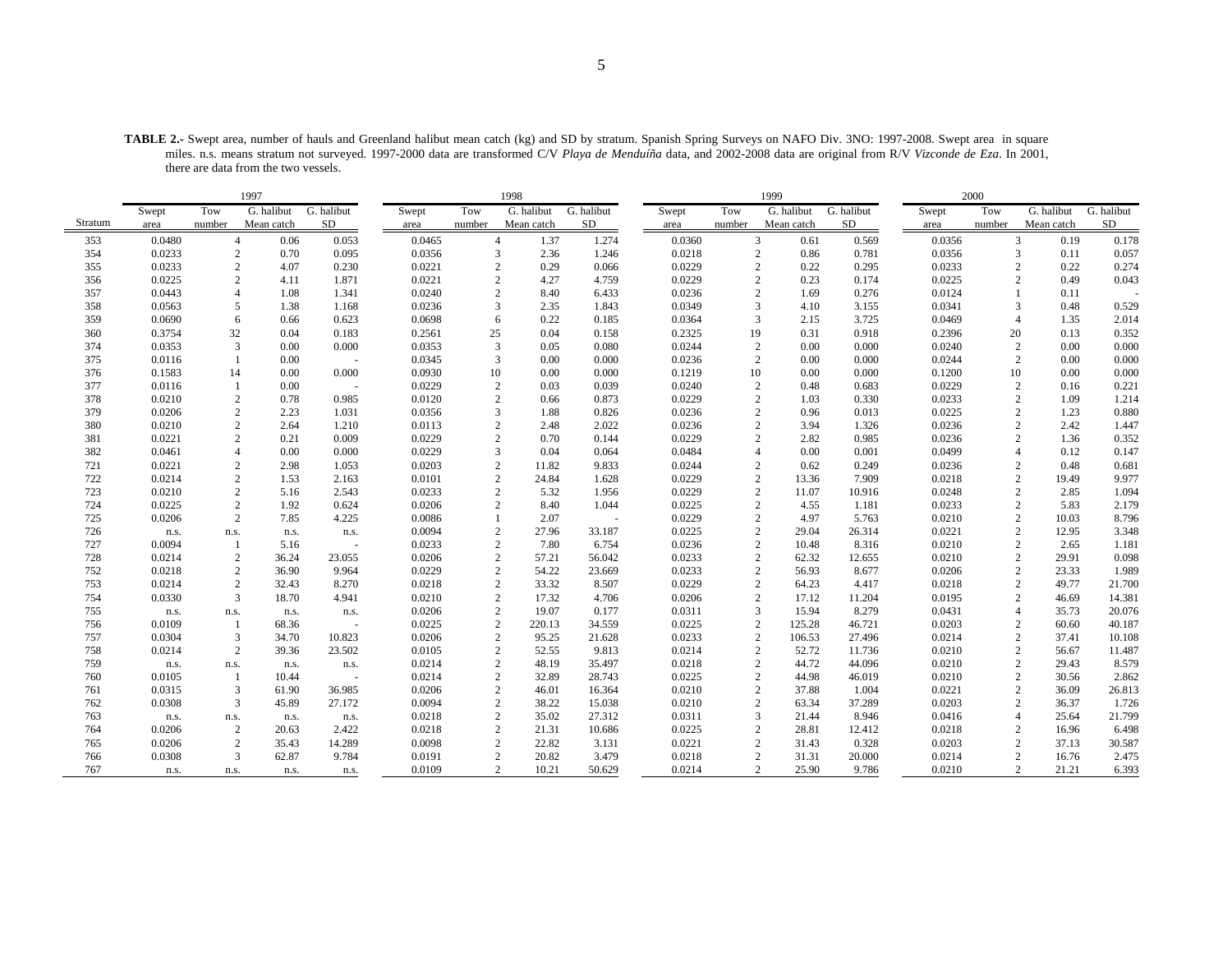**TABLE 2 (cont.).-** Swept area, number of hauls and Greenland halibut mean catch (kg) and SD by stratum. Spanish Spring Surveys on NAFO Div. 3NO: 1997-2008. Swept area in square miles. n.s. means stratum not surveyed. 1997-2000 data are transformed C/V *Playa de Menduíña* data, and 2002-2008 data are original from R/V *Vizconde de Eza*. In 2001, there are data from the two vessels.

|         |        |                | 2001       |            |        |                        | 2002       |            |        |                | 2003                    |                          |        |                | 2004       |            |
|---------|--------|----------------|------------|------------|--------|------------------------|------------|------------|--------|----------------|-------------------------|--------------------------|--------|----------------|------------|------------|
|         | Swept  | Tow            | G. halibut | G. halibut | Swept  | Tow                    | G. halibut | G. halibut | Swept  | Tow            | G. halibut              | $\overline{G}$ . halibut | Swept  | Tow            | G. halibut | G. halibut |
| Stratum | area   | number         | Mean catch | SD         | area   | number                 | Mean catch | <b>SD</b>  | area   | number         | Mean catch              | SD                       | area   | number         | Mean catch | ${\rm SD}$ |
| 353     | 0.0341 | 3              | 0.03       | 0.038      | 0.0476 | $\overline{4}$         | 0.21       | 0.278      | 0.0334 |                | $\mathbf{3}$<br>0.01    | 0.013                    | 0.0338 | 3              | 1.44       | 2.395      |
| 354     | 0.0338 | 3              | 3.22       | 1.927      | 0.0356 | 3                      | 0.85       | 0.839      | 0.0338 | 3              | 0.04                    | 0.029                    | 0.0345 | 3              | 1.51       | 2.160      |
| 355     | 0.0240 | 2              | 17.25      | 15.486     | 0.0236 | $\mathcal{D}_{\alpha}$ | 0.43       | 0.467      | 0.0229 | $\mathcal{D}$  | 2.46                    | 2.492                    | 0.0229 | $\mathcal{D}$  | 4.02       | 5.119      |
| 356     | 0.0240 | $\overline{c}$ | 0.07       | 0.042      | 0.0233 | $\overline{c}$         | 1.40       | 1.131      | 0.0225 | $\overline{c}$ | 2.95                    | 3.695                    | 0.0221 | $\overline{2}$ | 3.35       | 3.873      |
| 357     | 0.0244 | $\overline{2}$ | 2.69       | 2.135      | 0.0240 |                        | 1.15       | 1.626      | 0.0229 | $\overline{2}$ | 6.72                    | 5.070                    | 0.0229 | $\overline{2}$ | 1.50       | 0.521      |
| 358     | 0.0345 | 3              | 8.46       | 12.298     | 0.0345 | 3                      | 3.20       | 0.819      | 0.0338 | 3              | 3.45                    | 5.973                    | 0.0330 | 3              | 0.94       | 0.438      |
| 359     | 0.0803 | $\overline{7}$ | 1.97       | 2.329      | 0.0686 | 6                      | 0.28       | 0.219      | 0.0791 | $\overline{7}$ | 0.30                    | 0.438                    | 0.0791 | $\overline{7}$ | 1.18       | 2.137      |
| 360     | 0.2423 | 20             | 0.17       | 0.484      | 0.2865 | 25                     | 0.00       | 0.007      | 0.2254 | 20             | 0.02                    | 0.056                    | 0.2310 | 20             | 0.11       | 0.459      |
| 374     | 0.0240 | $\overline{c}$ | 0.00       | 0.000      | 0.0345 | 3                      | 0.00       | 0.000      | 0.0225 | $\overline{2}$ | 0.00                    | 0.000                    | 0.0233 | $\overline{2}$ | 0.00       | 0.005      |
| 375     | 0.0338 | 3              | 0.00       | 0.000      | 0.0353 | 3                      | 0.00       | 0.000      | 0.0330 | 3              | 0.00                    | 0.002                    | 0.0338 | 3              | 0.00       | 0.000      |
| 376     | 0.1155 | 10             | 0.00       | 0.000      | 0.1140 | 10                     | 0.00       | 0.000      | 0.1125 | 10             | 0.00                    | 0.003                    | 0.1166 | 10             | 0.00       | 0.000      |
| 377     | 0.0229 | $\overline{c}$ | 0.42       | 0.537      | 0.0229 | $\overline{2}$         | 0.00       | 0.001      | 0.0225 | $\overline{2}$ | 1.55                    | 1.884                    | 0.0218 | $\overline{2}$ | 0.07       | 0.011      |
| 378     | 0.0236 | $\overline{c}$ | 5.69       | 8.040      | 0.0233 | $\overline{c}$         | 1.85       | 0.636      | 0.0225 | $\overline{c}$ | 2.97                    | 3.008                    | 0.0225 | $\overline{2}$ | 0.38       | 0.530      |
| 379     | 0.0229 | 2              | 4.61       | 4.236      | 0.0229 | 2                      | 5.85       | 4.313      | 0.0229 | $\overline{2}$ | 7.67                    | 5.275                    | 0.0124 | $\mathbf{1}$   | 2.60       |            |
| 380     | 0.0206 | $\overline{c}$ | 4.06       | 0.066      | 0.0225 | $\overline{c}$         | 5.05       | 3.041      | 0.0229 | $\overline{c}$ | 4.345                   | 0.205                    | 0.0221 | $\overline{2}$ | 10.3       | 0.424      |
| 381     | 0.0236 | $\overline{c}$ | 0.90       | 1.271      | 0.0229 | 2                      | 0.5275     | 0.145      | 0.0229 | $\overline{c}$ | 1.06                    | 1.188                    | 0.0225 | $\overline{c}$ | 5.488      | 6.701      |
| 382     | 0.0469 | $\overline{4}$ | 0.05       | 0.080      | 0.0341 | 3                      | 0.401      | 0.683      | 0.0454 | $\overline{4}$ | 0.045                   | 0.061                    | 0.0461 | $\overline{A}$ | 0.0575     | 0.068      |
| 721     | 0.0248 | $\overline{2}$ | 0.40       | 0.431      | 0.0233 | $\mathfrak{2}$         | 0.08       | 0.062      | 0.0225 | $\overline{c}$ | 0.12                    | 0.051                    | 0.0221 | $\overline{2}$ | 1.92       | 0.693      |
| 722     | 0.0233 | 2              | 1.09       | 0.863      | 0.0236 | $\overline{c}$         | 2.63       | 2.906      | 0.0221 | $\overline{c}$ | 1.66                    | 0.410                    | 0.0218 | $\overline{2}$ | 24.04      | 23.144     |
| 723     | 0.0240 | 2              | 1.33       | 0.240      | 0.0233 | $\overline{2}$         | 1.24       | 1.075      | 0.0229 | $\overline{c}$ | 4.02                    | 5.416                    | 0.0229 | $\overline{2}$ | 3.85       | 3.755      |
| 724     | 0.0353 | 3              | 3.45       | 2.786      | 0.0225 |                        | 4.75       | 1.202      | 0.0225 | $\overline{2}$ | 7.07                    | 4.971                    | 0.0214 | $\overline{2}$ | 12.45      | 3.182      |
| 725     | 0.0116 |                | 2.67       | 0.522      | 0.0225 | $\overline{2}$         | 7.35       | 6.718      | 0.0229 | $\overline{c}$ | 10.55                   | 0.778                    | 0.0225 | $\overline{c}$ | 19.57      | 19.537     |
| 726     | 0.0116 |                | 3.65       | 1.200      | 0.0214 | $\overline{c}$         | 3.25       | 3.323      | 0.0225 | $\overline{c}$ | 0.00                    | 0.000                    | 0.0225 | $\overline{2}$ | 14.71      | 1.287      |
| 727     | 0.0225 | 2              | 3.79       | 0.243      | 0.0233 | 2                      | 2.01       | 1.400      | 0.0218 | $\overline{2}$ | 18.48                   | 11.066                   | 0.0233 | $\overline{c}$ | 20.47      | 10.281     |
| 728     | 0.0229 | $\overline{c}$ | 8.62       | 1.654      | 0.0229 | $\overline{2}$         | 7.93       | 10.986     | 0.0225 | $\overline{c}$ | 39.95                   | 17.748                   | 0.0180 | $\overline{2}$ | 5.70       | 4.950      |
| 752     | 0.0210 | $\overline{c}$ | 26.37      | 8.723      | 0.0116 |                        | 0.34       | $\sim$     | 0.0229 | $\overline{c}$ | 39.80                   | 39.032                   | 0.0214 | $\overline{2}$ | 4.64       | 5.424      |
| 753     | 0.0214 | 2              | 22.66      | 4.883      | 0.0229 | $\overline{c}$         | 2.45       | 3.465      | 0.0229 |                | 2<br>16.64              | 12.721                   | 0.0218 | $\overline{c}$ | 4.37       | 0.820      |
| 754     | 0.0195 | $\overline{2}$ | 41.09      | 41.477     | 0.0341 | 3                      | 20.33      | 4.996      | 0.0218 | $\overline{2}$ | 19.12                   | 6.484                    | 0.0214 | $\overline{2}$ | 3.21       | 0.007      |
| 755     | 0.0416 | $\overline{4}$ | 27.16      | 16.279     | 0.0338 | 3                      | 0.46       | 0.655      | 0.0221 |                | $\overline{c}$<br>1.88  | 2.652                    | 0.0319 | 3              | 2.64       | 4.567      |
| 756     | 0.0113 |                | 30.10      | 16.124     | 0.0229 | $\overline{2}$         | 10.55      | 14.920     | 0.0221 |                | $\overline{c}$<br>23.11 | 27.994                   | 0.0218 | $\overline{c}$ | 14.99      | 4.609      |
| 757     | 0.0233 | $\overline{c}$ | 42.23      | 4.326      | 0.0225 | $\overline{c}$         | 9.95       | 2.192      | 0.0221 | $\overline{c}$ | 2.49                    | 2.348                    | 0.0218 | $\overline{2}$ | 4.55       | 6.435      |
| 758     | 0.0218 | $\overline{c}$ | 42.11      | 8.828      | 0.0225 | $\overline{2}$         | 17.15      | 1.485      | 0.0221 | $\overline{2}$ | 0.00                    | 0.000                    | 0.0214 | $\overline{2}$ | 9.73       | 3.714      |
| 759     | 0.0221 | 2              | 76.11      | 21.890     | 0.0225 | $\overline{2}$         | 2.15       | 3.041      | 0.0113 | $\mathbf{1}$   | 21.61                   |                          | 0.0214 | $\overline{c}$ | 4.43       | 3.203      |
| 760     | 0.0229 | 2              | 9.42       | 10.861     | 0.0229 | $\overline{c}$         | 4.75       | 4.172      | 0.0218 | $\overline{2}$ | 19.38                   | 13.188                   | 0.0221 | $\overline{2}$ | 14.63      | 7.958      |
| 761     | 0.0225 | 2              | 8.10       | 7.778      | 0.0225 | $\overline{c}$         | 16.65      | 16.900     | 0.0225 |                | 2<br>13.26              | 3.387                    | 0.0221 | 2              | 2.92       | 1.996      |
| 762     | 0.0116 |                | 22.50      | 21.072     | 0.0225 | $\overline{2}$         | 2.11       | 1.563      | 0.0225 |                | $\overline{c}$<br>34.91 | 19.622                   | 0.0233 | $\overline{2}$ | 8.44       | 4.349      |
| 763     | 0.0330 | 3              | 31.61      | 22.554     | 0.0225 |                        | 0.74       | 1.047      | 0.0311 | $\overline{3}$ | 1.75                    | 3.037                    | 0.0326 | 3              | 20.78      | 9.792      |
| 764     | 0.0240 | 2              | 53.64      | 1.888      | 0.0236 | $\overline{c}$         | 6.95       | 5.869      | 0.0221 | $\overline{c}$ | 28.37                   | 15.882                   | 0.0229 | $\overline{2}$ | 33.78      | 29.165     |
| 765     | 0.0113 |                | 35.87      | 13.111     | 0.0236 | $\overline{2}$         | 45.90      | 39.739     | 0.0113 |                | 31.80                   |                          | 0.0225 | $\overline{2}$ | 20.98      | 8.464      |
| 766     | 0.0203 | 2              | 16.42      | 9.557      | 0.0233 | 2                      | 9.53       | 1.025      | 0.0225 |                | 2<br>8.91               | 1.966                    | 0.0225 | 2              | 8.46       | 11.958     |
| 767     | 0.0218 | $\overline{2}$ | 5.72       | 2.593      | 0.0225 | $\overline{2}$         | 0.85       | 1.202      | 0.0229 |                | 2<br>15.96              | 21.270                   | 0.0218 | $\overline{2}$ | 1.26       | 1.782      |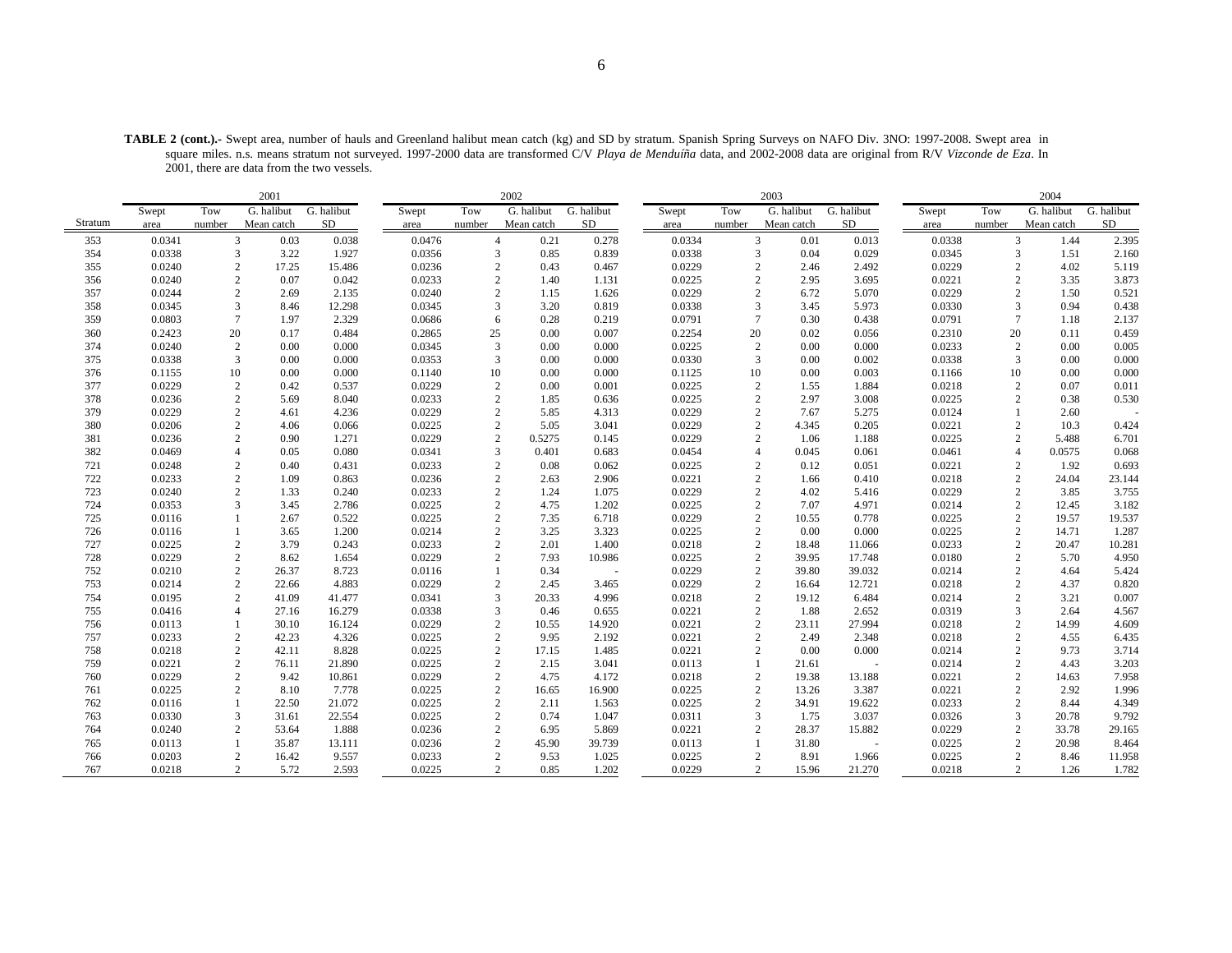**TABLE 2 (cont.).-** Swept area, number of hauls and Greenland halibut mean catch (kg) and SD by stratum. Spanish Spring Surveys on NAFO Div. 3NO: 1997-2008. Swept area in square miles. n.s. means stratum not surveyed. 1997-2000 data are transformed C/V *Playa de Menduíña* data, and 2002-2008 data are original from R/V *Vizconde de Eza*. In 2001, there are data from the two vessels.

|         |        |                | 2005       |            |        |                        | 2006       |            |        |                | 2007       |            |        |                | 2008       |            |
|---------|--------|----------------|------------|------------|--------|------------------------|------------|------------|--------|----------------|------------|------------|--------|----------------|------------|------------|
|         | Swept  | Tow            | G. halibut | G. halibut | Swept  | Tow                    | G. halibut | G. halibut | Swept  | Tow            | G. halibut | G. halibut | Swept  | Tow            | G. halibut | G. halibut |
| Stratum | area   | number         | Mean catch | SD         | area   | number                 | Mean catch | SD         | area   | number         | Mean catch | SD         | area   | number         | Mean catch | SD         |
| 353     | 0.0353 | 3              | 1.92       | 2.694      | 0.0371 | 3                      | 1.44       | 1.561      | 0.0364 | $\mathbf{3}$   | 0.04       | 0.014      | 0.0341 | 3              | 0.075      | 0.071      |
| 354     | 0.0353 | 3              | 3.13       | 4.202      | 0.0364 | 3                      | 0.77       | 0.981      | 0.0364 | 3              | 4.90       | 7.475      | 0.0345 | 3              | 0.780      | 0.716      |
| 355     | 0.0225 | 2              | 1.36       | 0.849      | 0.0248 | $\mathfrak{D}$         | 3.39       | 0.858      | 0.0240 | $\overline{c}$ | 1.97       | 2.242      | 0.0221 | $\overline{2}$ | 11.719     | 16.096     |
| 356     | 0.0233 | $\overline{c}$ | 0.92       | 0.973      | 0.0240 | $\overline{2}$         | 4.85       | 3.910      | 0.0240 | $\overline{c}$ | 1.74       | 1.725      | 0.0236 | $\overline{2}$ | 0.172      | 0.040      |
| 357     | 0.0233 | $\overline{2}$ | 1.20       | 0.817      | 0.0244 |                        | 0.27       | 0.299      | 0.0360 | 3              | 7.31       | 7.944      | 0.0233 | $\overline{2}$ | 2.856      | 1.450      |
| 358     | 0.0349 | 3              | 1.91       | 3.063      | 0.0349 | 3                      | 0.05       | 0.056      | 0.0368 | 3              | 0.44       | 0.445      | 0.0345 | 3              | 5.547      | 7.618      |
| 359     | 0.0814 | $\overline{7}$ | 0.35       | 0.364      | 0.0975 | 8                      | 0.00       | 0.000      | 0.0855 | $\overline{7}$ | 0.02       | 0.030      | 0.0799 | $\overline{7}$ | 0.243      | 0.329      |
| 360     | 0.2325 | 20             | 0.29       | 1.075      | 0.2340 | 19                     | 0.14       | 0.376      | 0.2378 | 20             | 0.00       | 0.008      | 0.2340 | 20             | 0.029      | 0.100      |
| 374     | 0.0229 | $\overline{c}$ | 0.00       | 0.000      | 0.0236 | 2                      | 0.00       | 0.000      | 0.0240 | $\overline{c}$ | 0.00       | 0.000      | 0.0233 | $\overline{2}$ | 0.000      | 0.000      |
| 375     | 0.0349 | 3              | 0.00       | 0.000      | 0.0364 | 3                      | 0.00       | 0.000      | 0.0364 | 3              | 0.00       | 0.000      | 0.0334 | 3              | 0.000      | 0.000      |
| 376     | 0.1174 | 10             | 0.00       | 0.004      | 0.1219 | 10                     | 0.00       | 0.006      | 0.1185 | 10             | 0.00       | 0.003      | 0.1129 | 10             | 0.000      | 0.000      |
| 377     | 0.0233 | $\overline{2}$ | 1.34       | 1.898      | 0.0236 | 2                      | 0.40       | 0.526      | 0.0240 | $\overline{c}$ | 0.00       | 0.006      | 0.0233 | $\overline{2}$ | 0.222      | 0.266      |
| 378     | 0.0225 | $\overline{2}$ | 0.02       | 0.005      | 0.0240 | $\overline{c}$         | 0.56       | 0.668      | 0.0233 | $\overline{2}$ | 0.39       | 0.516      | 0.0240 | $\overline{2}$ | 1.470      | 0.485      |
| 379     | 0.0236 | $\overline{2}$ | 3.72       | 3.370      | 0.0236 | $\overline{2}$         | 0.61       | 0.418      | 0.0240 | $\overline{2}$ | 2.06       | 0.862      | 0.0229 | $\overline{2}$ | 0.708      | 0.823      |
| 380     | 0.0229 | $\overline{c}$ | 34.1       | 23.617     | 0.0229 | $\overline{2}$         | 21.445     | 6.159      | 0.0240 | $\overline{c}$ | 5.673      | 7.770      | 0.0225 | $\overline{2}$ | 12.050     | 5.586      |
| 381     | 0.0233 | $\overline{c}$ | 6.248      | 3.948      | 0.0229 | $\overline{2}$         | 19.358     | 5.009      | 0.0240 | $\overline{c}$ | 0.7345     | 0.855      | 0.0229 | $\overline{2}$ | 2.859      | 4.018      |
| 382     | 0.0458 | $\overline{4}$ | 0.49       | 0.571      | 0.0469 | 4                      | 3.712      | 3.749      | 0.0484 | $\overline{4}$ | 0.014      | 0.020      | 0.0458 | $\overline{4}$ | 0.038      | 0.069      |
| 721     | 0.0229 | $\overline{2}$ | 0.99       | 0.131      | 0.0236 | $\overline{2}$         | 0.51       | 0.714      | 0.0116 |                | 0.66       |            | 0.0225 | $\overline{2}$ | 1.791      | 1.154      |
| 722     | 0.0233 | 2              | 23.29      | 12.887     | 0.0240 | $\overline{2}$         | 1.75       | 2.468      | 0.0225 | $\overline{2}$ | 12.87      | 3.097      | 0.0206 | $\overline{2}$ | 16.244     | 3.406      |
| 723     | 0.0233 | 2              | 2.68       | 2.271      | 0.0236 | $\overline{2}$         | 6.89       | 3.149      | 0.0240 | 2              | 3.31       | 0.523      | 0.0225 | $\overline{2}$ | 1.652      | 0.457      |
| 724     | 0.0225 | $\overline{2}$ | 11.98      | 10.925     | 0.0233 | $\overline{2}$         | 22.49      | 13.740     | 0.0233 | $\overline{c}$ | 11.58      | 5.699      | 0.0221 | $\overline{2}$ | 4.603      | 2.784      |
| 725     | 0.0236 | $\overline{c}$ | 17.37      | 18.374     | 0.0233 | $\overline{c}$         | 11.81      | 2.819      | 0.0225 | $\overline{c}$ | 10.72      | 11.836     | 0.0229 | $\overline{c}$ | 0.005      | 0.006      |
| 726     | 0.0113 |                | 12.24      |            | 0.0225 |                        | 2.36       | 1.146      | 0.0229 | $\overline{c}$ | 8.90       | 3.702      | 0.0225 | $\overline{2}$ | 6.194      | 4.514      |
| 727     | 0.0229 | $\mathfrak{2}$ | 19.28      | 7.582      | 0.0225 |                        | 8.80       | 2.121      | 0.0240 | $\overline{c}$ | 21.96      | 1.640      | 0.0221 | $\overline{2}$ | 64.950     | 17.890     |
| 728     | 0.0109 | $\mathbf{1}$   | 0.84       | $\sim$     | 0.0225 | $\overline{c}$         | 4.36       | 0.836      | 0.0225 | $\overline{2}$ | 18.98      | 21.814     | 0.0221 | 2              | 21.700     | 12.445     |
| 752     | 0.0236 | 2              | 5.66       | 2.482      | 0.0225 | $\overline{c}$         | 6.10       | 0.898      | 0.0225 | $\overline{c}$ | 5.34       | 7.552      | 0.0218 | $\overline{2}$ | 17.900     | 7.071      |
| 753     | 0.0225 | $\overline{2}$ | 9.00       | 1.107      | 0.0225 | 2                      | 4.06       | 4.380      | 0.0225 | $\overline{c}$ | 6.99       | 7.792      | 0.0221 | 2              | 18.795     | 7.785      |
| 754     | 0.0225 | $\overline{c}$ | 4.60       | 6.498      | 0.0225 | $\mathcal{D}_{\alpha}$ | 0.65       | 0.919      | 0.0225 | $\overline{2}$ | 20.96      | 1.612      | 0.0218 | 2              | 24.450     | 11.809     |
| 755     | 0.0450 | $\overline{4}$ | 5.61       | 4.039      | 0.0338 | 3                      | 4.12       | 5.260      | 0.0338 | $\overline{3}$ | 7.30       | 2.970      | 0.0431 | $\overline{A}$ | 26.838     | 13.282     |
| 756     | 0.0233 | $\overline{2}$ | 7.11       | 0.308      | 0.0229 |                        | 6.54       | 6.739      | 0.0225 | $\overline{c}$ | 16.63      | 17.637     | 0.0218 | $\overline{2}$ | 38.650     | 7.849      |
| 757     | 0.0225 | $\overline{c}$ | 6.81       | 3.422      | 0.0225 | $\overline{c}$         | 5.58       | 1.520      | 0.0229 | $\overline{2}$ | 35.49      | 37.929     | 0.0221 | $\overline{2}$ | 34.185     | 16.426     |
| 758     | 0.0225 | $\sqrt{2}$     | 11.25      | 1.775      | 0.0225 | $\overline{2}$         | 13.44      | 14.665     | 0.0225 | $\overline{2}$ | 22.09      | 15.330     | 0.0218 | $\overline{2}$ | 44.710     | 19.361     |
| 759     | 0.0229 | 2              | 9.03       | 12.763     | 0.0225 |                        | 0.46       | 0.651      | n.s.   | n.s.           | n.s.       | n.s.       | 0.0221 | 2              | 53.289     | 44.8461    |
| 760     | 0.0229 | $\overline{c}$ | 4.77       | 2.843      | 0.0225 | $\mathcal{D}_{\alpha}$ | 8.97       | 6.672      | 0.0233 | $\overline{2}$ | 16.31      | 5.706      | 0.0225 | $\overline{2}$ | 26.785     | 5.197      |
| 761     | 0.0221 | $\overline{c}$ | 6.61       | 5.172      | 0.0233 | $\overline{2}$         | 5.18       | 3.603      | 0.0225 | $\overline{2}$ | 13.82      | 2.440      | 0.0214 | $\overline{2}$ | 13.611     | 12.464     |
| 762     | 0.0225 | 2              | 13.23      | 3.500      | 0.0233 | $\overline{2}$         | 16.55      | 21.529     | n.s.   | n.s.           | n.s.       | n.s.       | 0.0214 | $\overline{2}$ | 27.274     | 24.0473    |
| 763     | 0.0334 | 3              | 5.06       | 6.575      | 0.0225 | $\overline{2}$         | 7.07       | 2.920      | n.s.   | n.s.           | n.s.       | n.s.       | 0.0311 | 3              | 19.762     | 14.3780    |
| 764     | 0.0233 | $\overline{2}$ | 4.07       | 5.756      | 0.0233 | $\overline{2}$         | 13.46      | 2.380      | 0.0225 | $\overline{2}$ | 18.67      | 4.197      | 0.0221 | $\overline{2}$ | 19.406     | 9.965      |
| 765     | 0.0229 | $\overline{2}$ | 18.44      | 0.926      | 0.0236 | 2                      | 13.00      | 14.333     | 0.0225 | $\overline{2}$ | 24.07      | 8.167      | 0.0214 | $\overline{2}$ | 26.025     | 19.311     |
| 766     | 0.0229 | $\overline{2}$ | 9.33       | 13.198     | 0.0229 | $\overline{2}$         | 3.69       | 2.534      | n.s.   | n.s.           | n.s.       | n.s.       | 0.0218 | $\overline{2}$ | 12.829     | 7.8772     |
| 767     | 0.0113 |                | 0.00       |            | 0.0233 | $\overline{2}$         | 0.80       | 1.131      | n.s.   | n.s.           | n.s.       | n.s.       | 0.0214 | $\overline{2}$ | 6.409      | 4.6528     |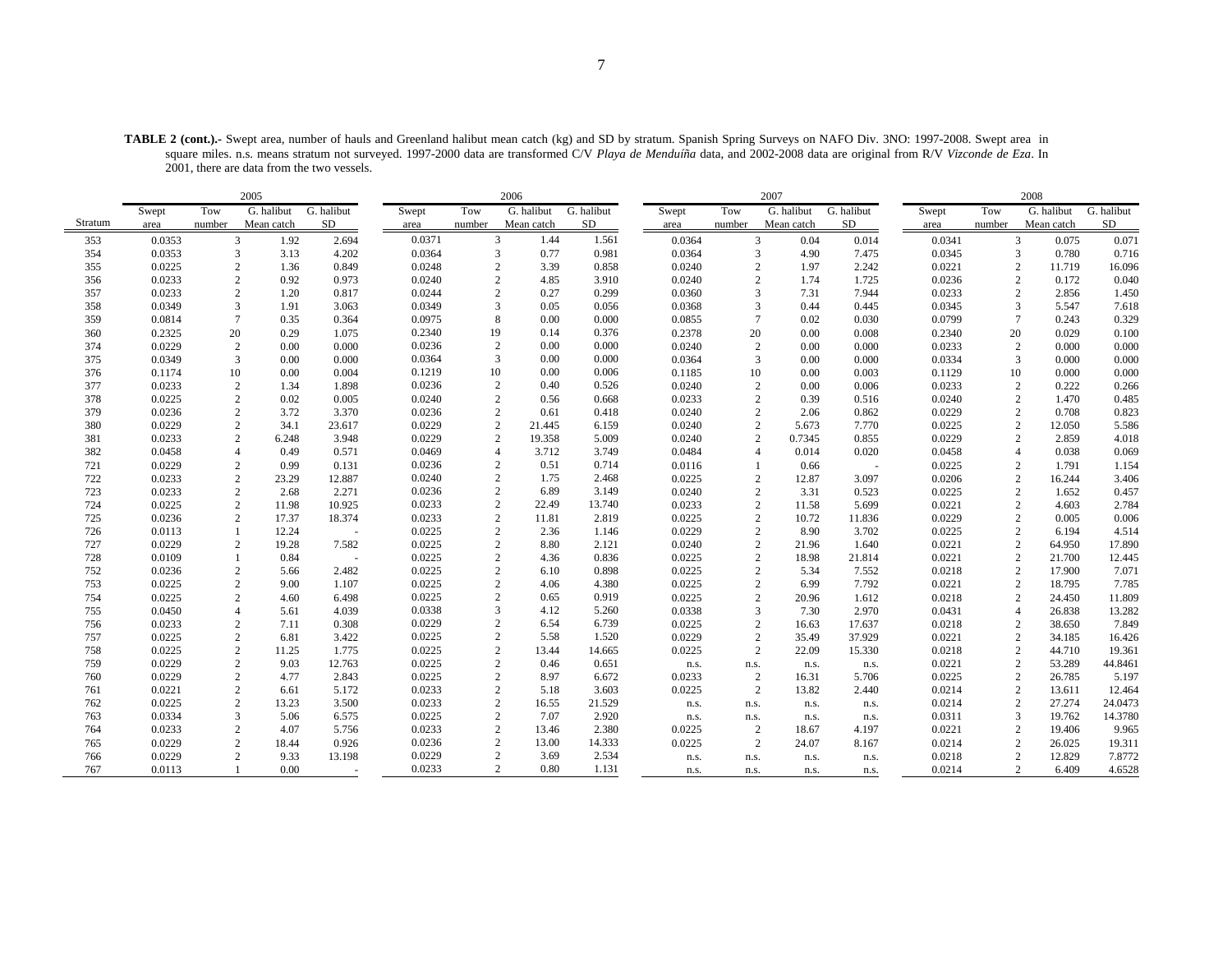**TABLE 3.-** Stratified mean catches (Kg) by stratum and year and SD by year of Greenland halibut (1997-2008). n.s. means stratum not surveyed. 1997-2000 data are transformed C/V *Playa de Menduíña* data (by FPC). 2002-2008 data are original from R/V *Vizconde de Eza*. In 2001, there are data from the two vessels.

| Stratum        | 1997     | 1998     | 1999     | 2000     | 2001     | 2002    | 2003     | 2004     | 2005    | 2006     | 2007    | 2008     |
|----------------|----------|----------|----------|----------|----------|---------|----------|----------|---------|----------|---------|----------|
| 353            | 15.61    | 368.31   | 164.80   | 50.27    | 7.17     | 57.16   | 2.06     | 387.99   | 516.48  | 386.10   | 10.76   | 20.18    |
| 354            | 171.84   | 581.54   | 211.23   | 27.55    | 792.94   | 209.92  | 10.33    | 371.38   | 769.98  | 188.27   | 1204.25 | 191.88   |
| 355            | 301.21   | 21.29    | 16.18    | 16.14    | 1276.50  | 31.86   | 181.89   | 297.48   | 100.64  | 251.12   | 145.41  | 867.17   |
| 356            | 193.06   | 200.47   | 10.97    | 23.25    | 3.29     | 65.80   | 138.51   | 157.52   | 43.33   | 227.86   | 81.78   | 8.08     |
| 357            | 176.36   | 1377.73  | 277.07   | 17.81    | 441.16   | 188.60  | 1101.26  | 246.25   | 197.05  | 45.02    | 1199.33 | 468.30   |
| 358            | 310.53   | 529.11   | 921.77   | 108.61   | 1903.50  | 720.00  | 776.85   | 212.40   | 430.50  | 10.58    | 98.18   | 1248.08  |
| 359            | 279.62   | 94.44    | 905.35   | 568.81   | 827.57   | 116.83  | 125.94   | 495.40   | 145.85  | $0.00\,$ | 8.06    | 102.30   |
| 360            | 120.66   | 100.23   | 852.78   | 358.57   | 461.98   | 5.79    | 49.54    | 314.48   | 795.80  | 379.37   | 4.87    | 79.32    |
| 374            | $0.00\,$ | 9.93     | 0.00     | $0.00\,$ | 0.00     | 0.00    | 0.00     | 0.75     | 0.00    | 0.00     | 0.00    | 0.00     |
| 375            | 0.00     | 0.00     | 0.00     | $0.00\,$ | $0.00\,$ | 0.00    | 0.36     | $0.00\,$ | 0.00    | $0.00\,$ | 0.00    | 0.00     |
| 376            | 0.00     | $0.00\,$ | 0.00     | $0.00\,$ | $0.00\,$ | 0.00    | 1.73     | $0.00\,$ | 1.60    | 2.40     | 1.60    | 0.00     |
| 377            | $0.00\,$ | 2.78     | 48.27    | 15.59    | 42.00    | 0.10    | 154.80   | 7.40     | 134.20  | 39.80    | 0.40    | 22.20    |
| 378            | 108.38   | 92.26    | 143.03   | 151.61   | 790.22   | 257.15  | 413.25   | 52.13    | 2.71    | 77.49    | 53.52   | 204.33   |
| 379            | 236.64   | 199.42   | 101.35   | 130.87   | 488.13   | 620.10  | 813.02   | 275.60   | 394.00  | 64.50    | 218.41  | 75.05    |
| 380            | 253.84   | 237.93   | 377.84   | 232.32   | 389.43   | 484.80  | 417.12   | 988.80   | 3273.60 | 2058.72  | 544.61  | 1156.80  |
| 381            | 30.54    | 100.25   | 406.36   | 196.29   | 129.93   | 75.96   | 152.64   | 790.27   | 899.71  | 2787.55  | 105.77  | 411.62   |
| 382            | 0.00     | 12.74    | 0.16     | 42.51    | 16.16    | 137.54  | 15.44    | 19.72    | 168.07  | 1273.22  | 4.80    | 13.12    |
| 721            | 193.53   | 768.09   | 40.40    | 31.32    | 25.68    | 5.23    | 7.54     | 124.80   | 64.51   | 32.83    | 42.90   | 116.42   |
| 722            | 128.46   | 2086.59  | 1122.44  | 1637.46  | 91.56    | 220.50  | 139.44   | 2018.94  | 1956.15 | 146.58   | 1081.08 | 1364.45  |
| 723            | 799.62   | 824.44   | 1715.78  | 441.21   | 206.15   | 192.20  | 623.18   | 596.29   | 414.78  | 1068.42  | 513.05  | 256.06   |
| 724            | 237.69   | 1041.12  | 564.01   | 722.86   | 427.80   | 589.00  | 876.06   | 1543.80  | 1484.90 | 2788.45  | 1435.92 | 570.71   |
| 725            | 824.43   | 217.35   | 521.45   | 1052.65  | 280.46   | 771.75  | 1107.75  | 2054.33  | 1823.59 | 1239.74  | 1125.44 | 0.47     |
| 726            | n.s.     | 2013.07  | 2090.94  | 932.35   | 262.92   | 234.00  | 0.00     | 1059.12  | 880.92  | 169.56   | 640.62  | 445.97   |
| 727            | 495.47   | 749.00   | 1006.54  | 253.97   | 364.03   | 192.96  | 1773.60  | 1965.12  | 1850.98 | 844.80   | 2108.16 | 6235.20  |
| 728            | 2826.86  | 4462.31  | 4861.26  | 2333.24  | 672.64   | 618.66  | 3116.10  | 444.60   | 65.52   | 340.00   | 1480.09 | 1692.60  |
| 752            | 4833.71  | 7102.82  | 7457.90  | 3056.49  | 3454.13  | 1731.75 | 5213.80  | 607.19   | 740.81  | 798.45   | 699.54  | 2344.90  |
| 753            | 4475.84  | 4597.53  | 8863.93  | 6868.76  | 3126.94  | 338.10  | 2295.63  | 603.06   | 1242.35 | 560.69   | 964.62  | 2593.71  |
| 754            | 3365.21  | 3117.02  | 3081.94  | 8403.69  | 7396.15  | 3141.00 | 3440.70  | 576.90   | 827.10  | 117.00   | 3772.80 | 4401.00  |
| 755            | n.s.     | 7342.42  | 6136.26  | 13757.44 | 10457.90 | 155.28  | 721.88   | 1015.12  | 2160.81 | 1585.43  | 2811.78 | 10332.44 |
| 756            | 6904.11  | 22233.50 | 12653.16 | 6121.02  | 3040.24  | 1065.55 | 2333.61  | 1514.09  | 718.36  | 660.04   | 1679.73 | 3903.65  |
| 757            | 3539.38  | 9715.91  | 10866.31 | 3815.73  | 4307.61  | 1014.90 | 253.98   | 464.10   | 694.62  | 568.65   | 3619.98 | 3486.87  |
| 758            | 3896.21  | 5202.82  | 5218.91  | 5610.39  | 4168.97  | 1697.85 | $0.00\,$ | 962.87   | 1113.26 | 1330.56  | 2186.91 | 4426.29  |
| 759            | n.s.     | 6119.66  | 5679.93  | 3737.70  | 9666.37  | 273.05  | 2744.47  | 561.98   | 1146.18 | 58.42    | n.s.    | 6767.70  |
| 760            | 1608.22  | 5065.54  | 6926.79  | 4706.01  | 1450.68  | 731.50  | 2983.75  | 2252.64  | 734.58  | 1381.07  | 2510.97 | 4124.89  |
| 761            | 10584.19 | 7867.63  | 6477.12  | 6170.76  | 1385.10  | 2847.15 | 2266.61  | 499.58   | 1129.80 | 885.01   | 2362.37 | 2327.40  |
| 762            | 9728.04  | 8102.93  | 13428.13 | 7711.31  | 4769.98  | 446.26  | 7399.86  | 1788.22  | 2803.70 | 3509.24  | n.s.    | 5782.09  |
| 763            | n.s.     | 9139.92  | 5595.80  | 6691.10  | 8250.35  | 193.14  | 457.62   | 5422.71  | 1319.79 | 1846.44  | n.s.    | 5157.80  |
| 764            | 2063.07  | 2131.30  | 2880.87  | 1695.94  | 5363.50  | 695.00  | 2837.00  | 3377.75  | 407.00  | 1345.70  | 1866.75 | 1940.60  |
| 765            | 4392.98  | 2829.86  | 3897.46  | 4604.20  | 4447.98  | 5691.60 | 3943.20  | 2600.90  | 2285.94 | 1611.38  | 2984.06 | 3227.10  |
| 766            | 9053.27  | 2998.23  | 4508.03  | 2413.42  | 2364.63  | 1371.60 | 1283.04  | 1217.59  | 1343.88 | 531.07   | n.s.    | 1847.38  |
| 767            | n.s.     | 1613.33  | 4092.64  | 3351.32  | 904.20   | 134.30  | 2521.68  | 199.08   | 0.00    | 126.40   | n.s.    | 1012.62  |
| <b>TOTAL</b>   | 72149    | 121271   | 124125   | 98061    | 84456    | 27324   | 52695    | 38088    | 35083   | 31338    | 37569   | 79227    |
| $\overline{Y}$ | 7.73     | 11.73    | 12.00    | 9.48     | 8.17     | 2.64    | 5.10     | 3.68     | 3.39    | 3.03     | 3.98    | 7.66     |
| S.D.           |          |          |          |          |          |         |          |          |         |          |         |          |
|                | 0.62     | 0.89     | 1.00     | 0.75     | 0.84     | 0.45    | 0.61     | 0.40     | 0.36    | 0.42     | 0.44    | 0.74     |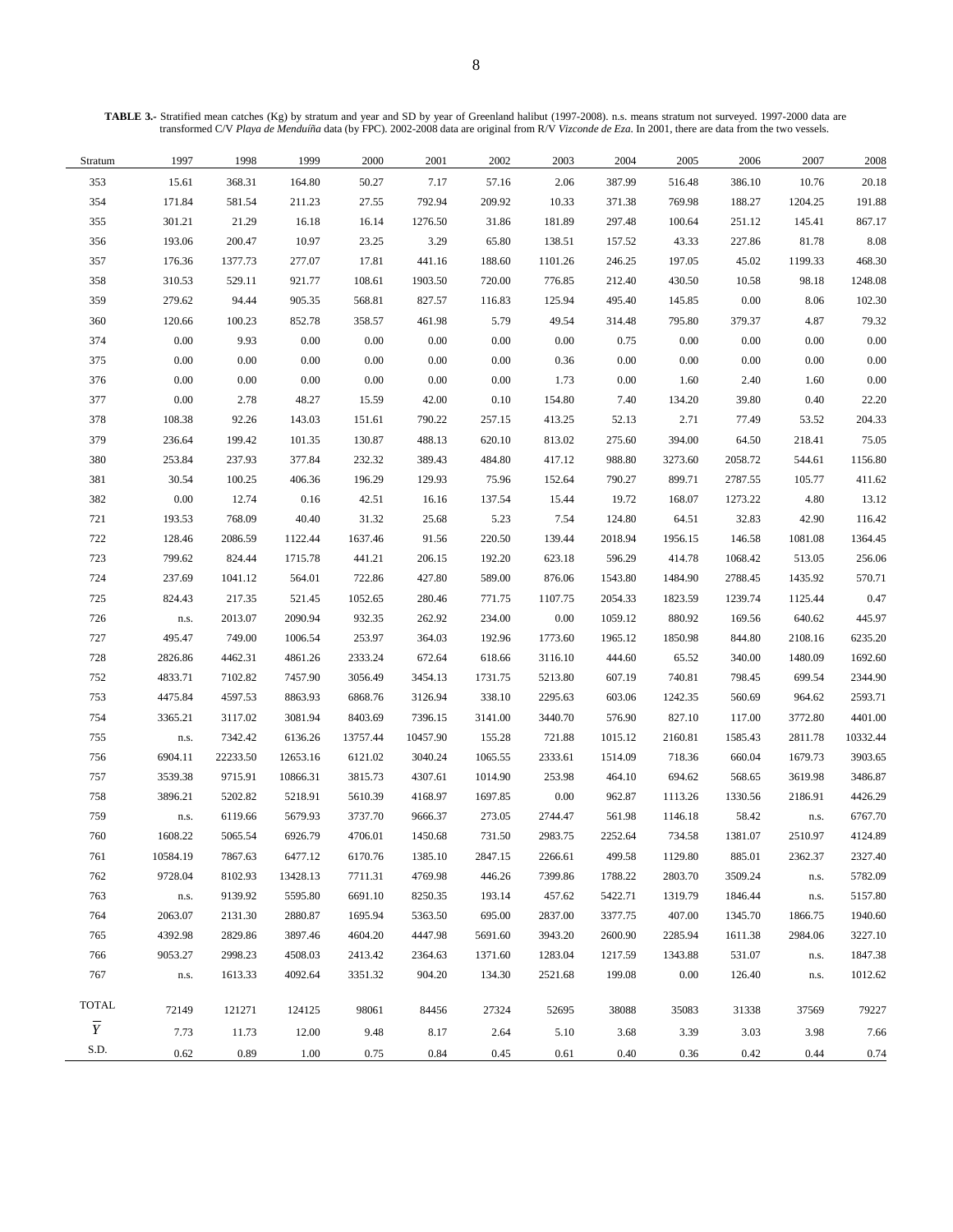**TABLE 4.-** Survey estimates (by the swept area method) of Greenland halibut biomass (t) and SD by stratum and year on NAFO Div. 3NO. n.s. means stratum not surveyed. 1997-2000 data are transformed C/V *Playa de Menduíña* data. 2001-2008 data are original from R/V *Vizconde de Eza*. In 2001, there are data from the two vessels. The last two rows present the biomass corresponding to set of ages 5+ and 10+.

| Stratum     | 1997             | 1998             | 1999             | 2000             | 2001             | 2002                        | 2003             | 2004             | 2005             | 2006             | 2007             | 2008             |
|-------------|------------------|------------------|------------------|------------------|------------------|-----------------------------|------------------|------------------|------------------|------------------|------------------|------------------|
| 353         | $\mathbf{1}$     | 32               | 14               | $\overline{4}$   | $1\,$            | $\sqrt{5}$                  | $\boldsymbol{0}$ | 34               | 44               | 31               | $\mathbf{1}$     | $\overline{c}$   |
| 354         | 15               | 49               | 19               | $\,2$            | 70               | 18                          | $\mathbf{1}$     | 32               | 66               | 16               | 99               | 17               |
| 355         | $26\,$           | $\overline{c}$   | $\mathbf{1}$     | 1                | 106              | $\ensuremath{\mathfrak{Z}}$ | 16               | $26\,$           | 9                | 20               | 12               | $78\,$           |
| 356         | 17               | 18               | $\mathbf{1}$     | $\overline{c}$   | $\boldsymbol{0}$ | $\sqrt{6}$                  | 12               | 14               | $\overline{4}$   | 19               | $\boldsymbol{7}$ | $\mathbf{1}$     |
| 357         | 16               | 115              | 23               | $\mathbf{1}$     | 36               | 16                          | 96               | 22               | 17               | $\overline{4}$   | $100\,$          | $40\,$           |
| 358         | $28\,$           | $46\,$           | 79               | 10               | 165              | 63                          | 69               | 19               | 37               | 1                | $\,8\,$          | 109              |
| 359         | 24               | $\,8\,$          | 75               | 49               | 72               | $10\,$                      | 11               | 44               | 13               | $\mathbf{0}$     | $\mathbf{1}$     | 9                |
| 360         | 10               | 9                | 70               | $30\,$           | 38               | $\mathbf{1}$                | $\overline{4}$   | 27               | 68               | 31               | $\boldsymbol{0}$ | $\tau$           |
| 374         | $\boldsymbol{0}$ | $\mathbf{1}$     | $\boldsymbol{0}$ | $\boldsymbol{0}$ | $\boldsymbol{0}$ | $\boldsymbol{0}$            | $\boldsymbol{0}$ | $\boldsymbol{0}$ | $\boldsymbol{0}$ | $\boldsymbol{0}$ | $\boldsymbol{0}$ | $\boldsymbol{0}$ |
| 375         | $\boldsymbol{0}$ | $\boldsymbol{0}$ | $\boldsymbol{0}$ | $\boldsymbol{0}$ | $\boldsymbol{0}$ | $\boldsymbol{0}$            | $\boldsymbol{0}$ | $\boldsymbol{0}$ | $\boldsymbol{0}$ | $\boldsymbol{0}$ | $\boldsymbol{0}$ | $\boldsymbol{0}$ |
| 376         | $\boldsymbol{0}$ | $\boldsymbol{0}$ | $\boldsymbol{0}$ | $\boldsymbol{0}$ | $\boldsymbol{0}$ | $\boldsymbol{0}$            | $\boldsymbol{0}$ | $\boldsymbol{0}$ | $\boldsymbol{0}$ | $\boldsymbol{0}$ | $\boldsymbol{0}$ | $\boldsymbol{0}$ |
| 377         | $\boldsymbol{0}$ | $\boldsymbol{0}$ | $\overline{4}$   | $\mathbf{1}$     | $\overline{4}$   | $\boldsymbol{0}$            | 14               | $\mathbf{1}$     | 12               | 3                | $\boldsymbol{0}$ | $\sqrt{2}$       |
| 378         | 10               | $\,8\,$          | 13               | 13               | 67               | $22\,$                      | 37               | 5                | $\boldsymbol{0}$ | 6                | $\sqrt{5}$       | 17               |
| 379         | 23               | 17               | 9                | 12               | 43               | 54                          | 71               | 22               | 33               | 5                | 18               | $\boldsymbol{7}$ |
| 380         | 24               | 21               | 32               | $20\,$           | 38               | 43                          | 36               | 89               | 286              | 180              | 45               | 103              |
| 381         | $\mathfrak{Z}$   | 9                | 36               | 17               | 11               | $\tau$                      | 13               | 70               | 77               | 244              | 9                | 36               |
| 382         | $\boldsymbol{0}$ | $\mathbf{1}$     | $\boldsymbol{0}$ | 3                | $\mathbf{1}$     | 12                          | $\mathbf{1}$     | $\overline{c}$   | 15               | 109              | $\boldsymbol{0}$ | $\mathbf{1}$     |
| 721         | 17               | 76               | $\mathfrak{Z}$   | $\mathbf{3}$     | $\overline{c}$   | $\boldsymbol{0}$            | $\mathbf{1}$     | 11               | $\sqrt{6}$       | 3                | $\overline{4}$   | 10               |
| 722         | 12               | 195              | 98               | 151              | $\,$ 8 $\,$      | 19                          | 13               | 186              | 168              | 12               | 96               | 132              |
| 723         | 76               | 71               | 150              | 36               | $17\,$           | 17                          | 54               | 52               | 36               | 90               | 43               | $23\,$           |
| 724         | 21               | 101              | 50               | 62               | 36               | 52                          | $78\,$           | 144              | 132              | 240              | 124              | 52               |
| 725         | 80               | 25               | 46               | $100\,$          | 24               | 69                          | 97               | 183              | 154              | 107              | $100\,$          | $\boldsymbol{0}$ |
| 726         | n.s.             | 195              | 186              | 84               | $22\,$           | $22\,$                      | $\boldsymbol{0}$ | 94               | 78               | 15               | 56               | 40               |
| 727         | 53               | 64               | 85               | 24               | 32               | 17                          | 163              | 169              | 162              | 75               | 176              | 564              |
| 728         | 265              | 433              | 418              | 222              | 59               | 54                          | 277              | 49               | 6                | 30               | 132              | 153              |
| 752         | 444              | 621              | 642              | 296              | 329              | 151                         | 456              | 57               | 63               | 71               | 62               | $216\,$          |
| 753         | 419              | 423              | 775              | 632              | 293              | 30                          | 201              | 55               | 110              | 50               | 86               | 234              |
| 754         | 306              | 297              | 299              | 862              | 758              | 275                         | 316              | 54               | 74               | 10               | 335              | 405              |
| 755         | n.s.             | 712              | 591              | 1276             | 1005             | 14                          | 65               | 96               | 192              | 141              | 250              | 958              |
| 756         | 635              | 1976             | 1125             | 605              | 266              | 93                          | 211              | 139              | 62               | 58               | 149              | 359              |
| 757         | 350              | 942              | 935              | 357              | 371              | $90\,$                      | 23               | 43               | 62               | 51               | 317              | 315              |
| 758         | 365              | 478              | 488              | 534              | 383              | 151                         | $\boldsymbol{0}$ | 90               | 99               | 118              | 194              | 407              |
| 759         | n.s.             | 573              | 522              | 356              | 874              | 24                          | 244              | 53               | 100              | 5                | n.s.             | 612              |
| 760         | 153              | 474              | 616              | 448              | 127              | 64                          | 274              | 204              | 64               | 123              | 216              | 367              |
| 761         | 1008             | 763              | 617              | 558              | 123              | 253                         | 201              | 45               | 102              | 76               | 210              | $218\,$          |
| 762         | 949              | 786              | 1279             | 762              | 424              | $40\,$                      | 658              | 154              | 249              | 302              | n.s.             | 541              |
| 763         | n.s.             | 840              | 539              | 643              | 750              | 17                          | 44               | 499              | 119              | 164              | n.s.             | 497              |
| 764         | 200              | 196              | 256              | 156              | 447              | 59                          | 256              | 295              | 35               | 116              | 166              | 175              |
| 765         | 426              | 270              | 352              | 455              | 402              | 482                         | 351              | 231              | $200\,$          | 136              | 265              | $302\,$          |
| 766         | 883              | 314              | 415              | 226              | 233              | 118                         | 114              | 108              | 117              | 46               | n.s.             | 170              |
| 767         | n.s.             | 146              | 383              | 319              | 83               | 12                          | $220\,$          | 18               | $\boldsymbol{0}$ | 11               | n.s.             | 95               |
|             |                  |                  |                  |                  |                  |                             |                  |                  |                  |                  |                  |                  |
| TOTAL       | 6859             | 11305            | 11246            | 9331             | 7721             | 2380                        | 4701             | 3437             | 3071             | 2720             | 3286             | 7272             |
| S.D.        | 546              | 860              | 973              | 707              | 790              | 410                         | 575              | 373              | 325              | 379              | 363              | 708              |
| Biomass 5+  | 4303             | 6284             | 6367             | 8785             | 6700             | 2011                        | 3386             | 2318             | 2585             | 2151             | 3057             | 6908             |
| Biomass 10+ | 406              | 504              | 660              | 1111             | 741              | 279                         | 495              | 318              | 380              | 182              | 343              | 798              |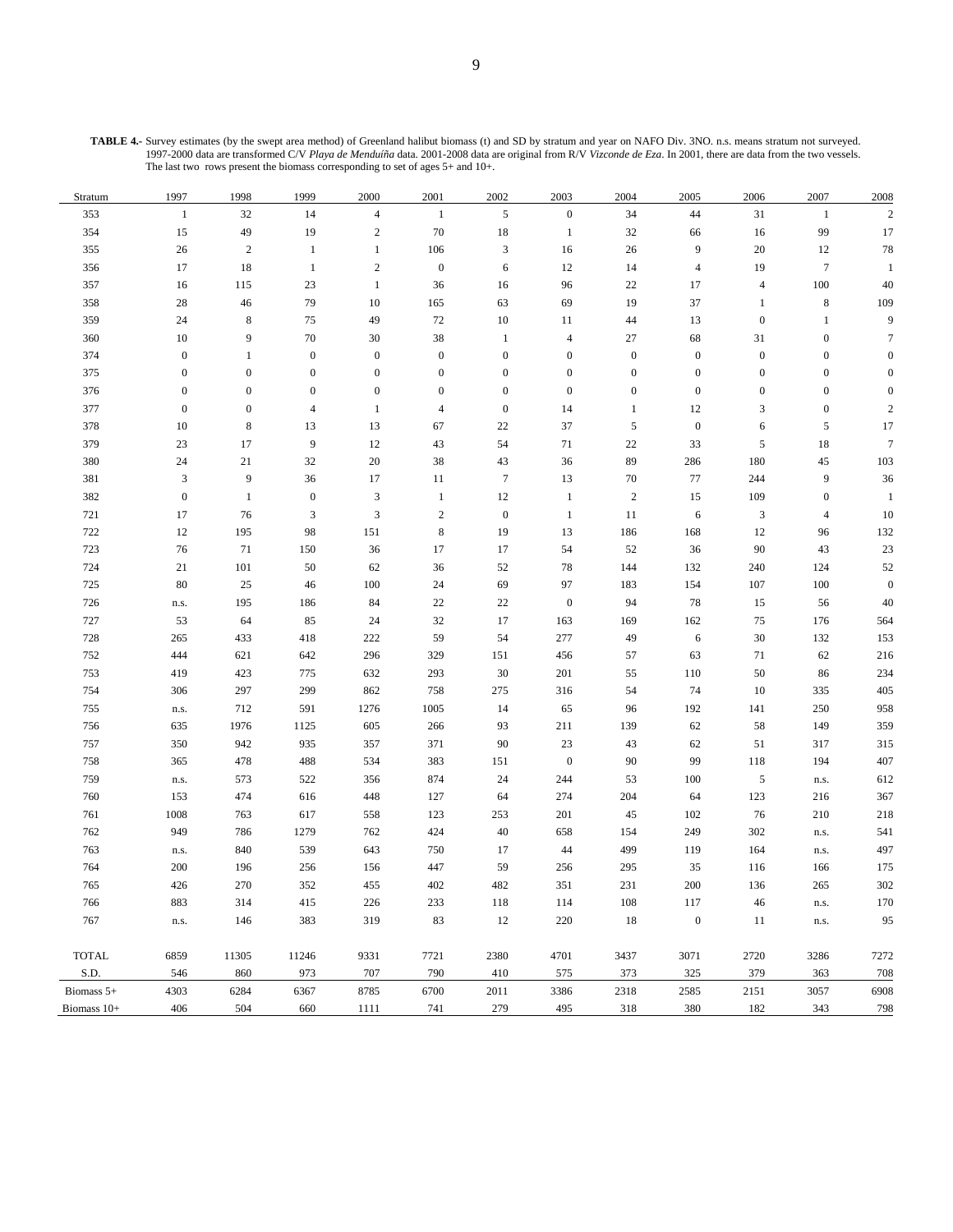**TABLE 5.-** Length weight relationships in the calculation of Greenland halibut biomass. The equation is Spanish Spring Surveys on NAFO Div. 3NO: 1997-2008. To calculate the parameters for the indeterminate individuals, we used the total data (males + females + indeterminate individuals). *E* means Error.  $Weight = a(l + 0.5)^{b}$ 

|         |              | 1997          | 1998          | 1999          | 2000          | 2001          | 2002          | 2003          | 2004         | 2005         | 2006         | 2007         | 2008         |
|---------|--------------|---------------|---------------|---------------|---------------|---------------|---------------|---------------|--------------|--------------|--------------|--------------|--------------|
| Males   | a            | 0.0042        | 0.0042        | 0.0044        | 0.0020        | 0.0036        | 0.0031        | 0.0033        | 0.0034       | 0.0036       | 0.0042       | 0.0039       | 0.0036       |
|         |              | $E = 0.0663$  | $E = 0.0824$  | $E = 0.1112$  | $E = 0.1562$  | $E = 0.2538$  | $E = 0.0962$  | $E = 0.1081$  | $E = 0.0886$ | $E = 0.1075$ | $E = 0.0826$ | $E = 0.1100$ | $E = 0.0713$ |
|         | $\mathbf b$  | 3.1561        | 3.1622        | 3.1587        | 3.3625        | 3.1925        | 3.2496        | 3.2318        | 3.2123       | 3.2050       | 3.1556       | 3.1847       | 3.2001       |
|         |              | $E = 0.0185$  | $E = 0.0226$  | $E = 0.0308$  | $E = 0.0433$  | $E = 0.0846$  | $E = 0.0285$  | $E = 0.0318$  | $E = 0.0254$ | $E = 0.0306$ | $E = 0.0238$ | $E = 0.0315$ | $E = 0.0205$ |
|         |              | $R^2 = 0.999$ | $R^2 = 0.999$ | $R^2 = 0.995$ | $R^2 = 0.996$ | $R^2 = 0.997$ | $R^2 = 0.987$ | $R^2 = 0.995$ | $R2 = 0.997$ | $R2 = 0.995$ | $R2 = 0.999$ | $R2 = 0.996$ | $R2 = 0.999$ |
|         |              | $N = 893$     | $N = 417$     | $N = 267$     | $N = 315$     | $N = 15$      | $N = 316$     | $N = 509$     | $N = 498$    | $N = 387$    | $N = 402$    | $N = 411$    | $N = 485$    |
| Females | a            | 0.0033        | 0.0038        | 0.0033        | 0.0018        | 0.0034        | 0.0027        | 0.0034        | 0.0026       | 0.0050       | 0.0033       | 0.0041       | 0.0032       |
|         |              | $E = 0.0650$  | $E = 0.0692$  | $E = 0.0897$  | $E = 0.1003$  | $E = 0.2252$  | $E = 0.1315$  | $E = 0.0871$  | $E = 0.0767$ | $E = 0.1357$ | $E = 0.1215$ | $E = 0.0611$ | $E = 0.0777$ |
|         | <sub>b</sub> | 3.2308        | 3.2043        | 3.2547        | 3.4066        | 3.2240        | 3.2950        | 3.2302        | 3.2998       | 3.1259       | 3.2306       | 3.1750       | 3.2457       |
|         |              | $E = 0.0170$  | $E = 0.0179$  | $E = 0.0237$  | $E = 0.0262$  | $E = 0.0656$  | $E = 0.0368$  | $E = 0.0241$  | $E = 0.0212$ | $E = 0.0374$ | $E = 0.0342$ | $E = 0.0170$ | $E = 0.0215$ |
|         |              | $R^2 = 0.999$ | $R^2 = 0.999$ | $R^2 = 0.996$ | $R^2 = 0.995$ | $R^2 = 0.995$ | $R^2 = 0.993$ | $R^2 = 0.997$ | $R2 = 0.998$ | $R2 = 0.991$ | $R2 = 0.997$ | $R2 = 0.998$ | $R2 = 0.999$ |
|         |              | $N = 1473$    | $N = 681$     | $N = 408$     | $N = 642$     | $N = 26$      | $N = 456$     | $N = 726$     | $N = 600$    | $N = 602$    | $N = 539$    | $N = 680$    | $N = 719$    |
| Indet.  | a            | 0.0032        | 0.0036        | 0.0040        | 0.0019        | 0.0038        | 0.0028        | 0.0027        | 0.0027       | 0.0040       | 0.0036       | 0.0042       | 0.0030       |
|         |              | $E = 0.0547$  | $E = 0.0706$  | $E = 0.1010$  | $E = 0.0893$  | $E = 0.1320$  | $E = 0.0941$  | $E = 0.0814$  | $E = 0.0781$ | $E = 0.0941$ | $E = 0.0715$ | $E = 0.0622$ | $E = 0.0702$ |
|         | <sub>b</sub> | 3.2409        | 3.2201        | 3.2009        | 3.3882        | 3.1925        | 3.2837        | 3.2894        | 3.2812       | 3.1787       | 3.2024       | 3.1663       | 3.2546       |
|         |              | $E = 0.0145$  | $E = 0.0183$  | $E = 0.0269$  | $E = 0.0234$  | $E = 0.0394$  | $E = 0.0263$  | $E = 0.0226$  | $E = 0.0217$ | $E = 0.0260$ | $E = 0.0201$ | $E = 0.0174$ | $E = 0.0195$ |
|         |              | $R^2 = 0.999$ | $R^2 = 0.999$ | $R^2 = 0.987$ | $R^2 = 0.998$ | $R^2 = 0.997$ | $R^2 = 0.996$ | $R^2 = 0.997$ | $R2 = 0.997$ | $R2 = 0.996$ | $R2 = 0.999$ | $R2 = 0.998$ | $R2 = 0.999$ |
|         |              | $N = 2383$    | $N = 1105$    | $N = 679$     | $N = 966$     | $N = 44$      | $N = 776$     | $N = 1243$    | $N = 1105$   | $N = 990$    | $N = 941$    | $N = 1095$   | $N = 1206$   |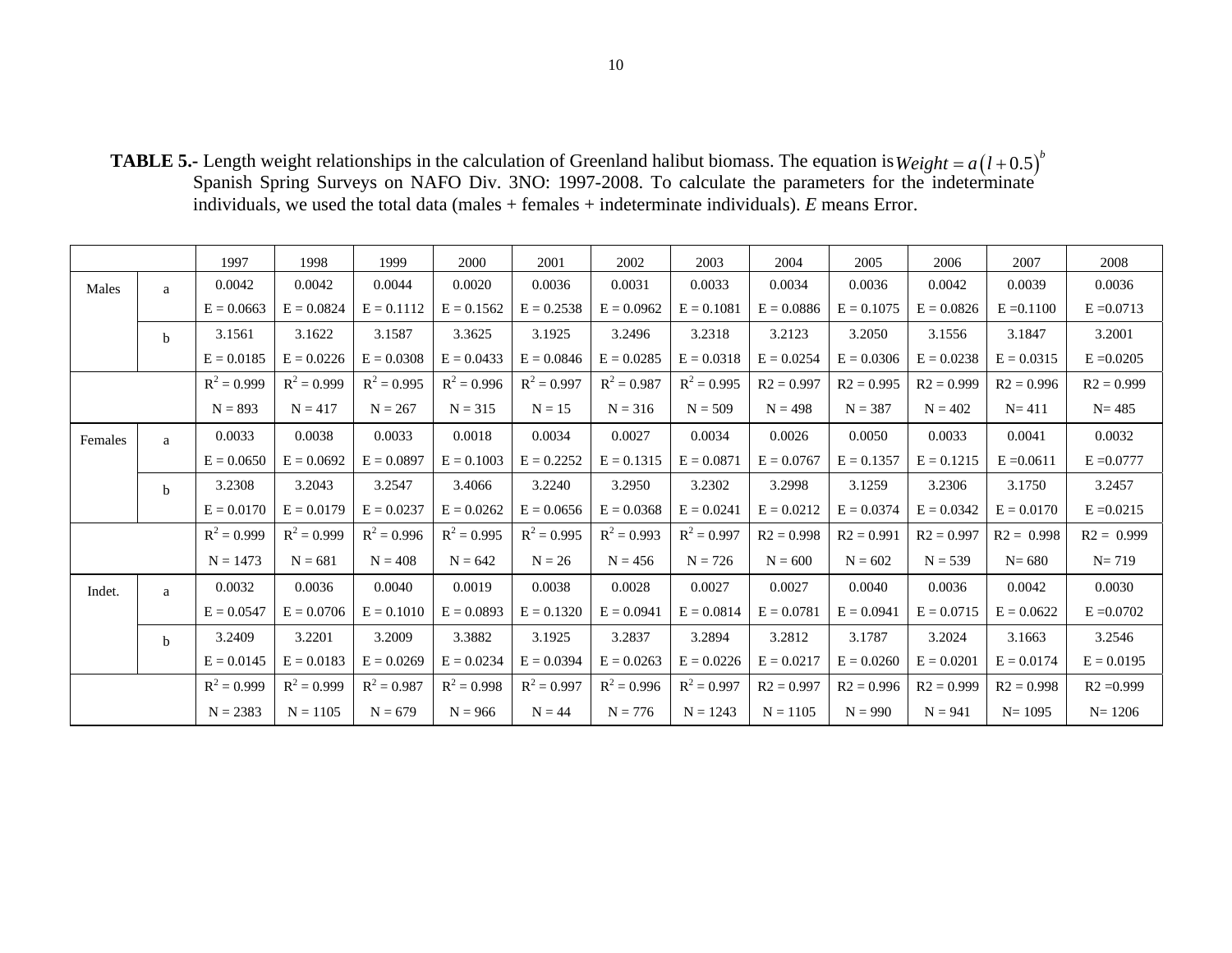**TABLE 6.-** Greenland halibut length distribution per haul mean catches by sex and year. Number per stratified mean catches. Spanish Spring Survey on NAFO 3NO: 1997-2008. Indet. means indeterminate. 1997-2000 data are transformed C/V *Playa de Menduíña* data. 2002-2008 data are original R/V *Vizconde de Eza* data. In 2001, there are data form the two vessels. (\*) indicates untransformed data.

|                                                  |                | 1997                 |                              |                |                | 1998                 |                     |                                            |                | 1999                 |                     |                     |                | 2000                 |                              |                              |
|--------------------------------------------------|----------------|----------------------|------------------------------|----------------|----------------|----------------------|---------------------|--------------------------------------------|----------------|----------------------|---------------------|---------------------|----------------|----------------------|------------------------------|------------------------------|
| Lenght (cm.)                                     |                | Males Females Indet. |                              | Total          |                | Males Females Indet. |                     | Total                                      |                | Males Females Indet. |                     | Total               |                | Males Females Indet. |                              | Total                        |
| 6                                                | 0.000          | 0.000                | 0.000                        | 0.000          | 0.000          | 0.000                |                     | $0.000 \quad 0.000$                        | 0.000          | 0.000                | 0.151               | 0.151               | 0.000          | 0.000                | 0.000                        | 0.000                        |
| 8                                                | 0.000          | 0.000                | 0.000                        | 0.000          | 0.000          | 0.000                |                     | $0.000 \quad 0.000$                        | 0.000          | 0.000                |                     | $0.000 \quad 0.000$ | 0.000          | 0.000                | 0.000                        | 0.000                        |
| 10                                               | 0.000          | 0.043                | 0.382 0.425                  |                | 0.000          | 0.000                |                     | 0.036 0.036                                | 0.098          | 0.395                | 0.000               | 0.493               | 0.175          | 0.169                | 0.108                        | 0.453                        |
| 12                                               | 0.477          | 1.164                | 0.811 2.452                  |                | 0.000          | 0.028                |                     | 0.086 0.114                                | 0.305          | 1.049                | 0.080               | 1.434               | 0.525          | 0.690                | 0.159                        | 1.374                        |
| 14                                               | 0.157          | 0.418                | 0.234                        | 0.809          | 0.016          | 0.283                | 0.092 0.391         |                                            | 0.244          | 0.928                | 0.015               | 1.187               | 0.297          | 0.553                | 0.019                        | 0.868                        |
| 16                                               | 0.076          | 0.081                | 0.000                        | 0.158          | 0.038          | 0.027                |                     | $0.000 \quad 0.065$                        | 0.187          | 0.132                | 0.000               | 0.319               | 0.122          | 0.162                | 0.000                        | 0.284                        |
| 18<br>20                                         | 0.934<br>1.836 | 1.073<br>2.362       | 0.004 2.012<br>0.012 4.210   |                | 0.090<br>0.507 | 0.105<br>0.540       | 0.025 1.071         | 0.000 0.195                                | 0.141<br>0.867 | 0.322<br>1.170       | 0.006<br>0.000      | 0.469<br>2.037      | 0.146<br>0.035 | 0.130<br>0.039       | $0.000 \quad 0.276$<br>0.000 | 0.074                        |
| 22                                               | 1.222          | 1.395                | $0.000$ 2.616                |                | 0.699          | 1.099                |                     | 0.000 1.798                                | 0.731          | 1.506                |                     | 0.000 2.237         | 0.089          | 0.083                | 0.000                        | 0.172                        |
| 24                                               | 0.507          | 0.520                | 0.000                        | 1.027          | 0.750          | 0.930                | 0.000 1.681         |                                            | 0.318          | 0.591                | 0.000               | 0.909               | 0.152          | 0.198                | 0.000                        | 0.350                        |
| 26                                               | 0.769          | 0.973                | 0.000 1.742                  |                | 1.280          | 1.447                |                     | 0.000 2.726                                | 0.625          | 0.531                | 0.000               | 1.156               | 0.085          | 0.131                | 0.000                        | 0.216                        |
| 28                                               | 1.103          | 1.091                | 0.000 2.194                  |                | 1.893          | 2.566                |                     | 0.000 4.459                                | 1.053          | 0.907                | 0.000               | 1.960               | 0.077          | 0.104                | 0.000                        | 0.181                        |
| 30                                               | 0.676          | 1.098                | 0.000 1.774                  |                | 1.951          | 2.433                |                     | 0.000 4.384                                | 1.594          | 1.649                |                     | 0.000 3.243         | 0.150          | 0.186                | 0.000                        | 0.335                        |
| 32                                               | 0.491          | 0.675                | 0.000                        | 1.165          | 1.382          | 1.885                |                     | 0.000 3.267                                | 2.232          | 2.431                | 0.000               | 4.662               | 0.234          | 0.294                | 0.000                        | 0.527                        |
| 34                                               | 0.485          | 0.723                | 0.000                        | 1.209          | 1.543          | 1.672                |                     | 0.000 3.214                                | 2.309          | 2.727                | 0.000               | 5.036               | 0.399          | 0.464                | 0.000                        | 0.863                        |
| 36                                               | 0.412          | 0.822                | 0.000                        | 1.234          | 1.252          | 1.820                |                     | 0.000 3.073                                | 1.687          | 2.289                | 0.000               | 3.976               | 0.677          | 0.811                | 0.000                        | 1.488                        |
| 38                                               | 0.358          | 0.782                | 0.000                        | 1.140          | 1.015          | 1.509                |                     | 0.000 2.523                                | 0.815          | 1.570                | 0.000               | 2.385               | 0.755          | 1.075                | 0.000                        | 1.831                        |
| 40                                               | 0.397          | 0.689                | 0.000                        | 1.086          | 0.546          | 0.964                |                     | 0.000 1.509                                | 0.612          | 1.166                |                     | 0.000 1.778         | 0.785          | 1.562                | 0.000                        | 2.347                        |
| 42                                               | 0.332          | 0.528                | 0.000                        | 0.860          | 0.384          | 0.683                |                     | 0.000 1.067                                | 0.346          | 0.758                | 0.000               | 1.103               | 0.608          | 1.381                | 0.000                        | 1.989                        |
| 44                                               | 0.249<br>0.200 | 0.480<br>0.394       | 0.000<br>0.000               | 0.729<br>0.594 | 0.261<br>0.199 | 0.560<br>0.412       | 0.000               | 0.000 0.822<br>0.611                       | 0.260<br>0.141 | 0.483<br>0.301       | 0.000<br>0.000      | 0.742<br>0.443      | 0.400<br>0.260 | 1.026<br>0.624       | 0.000<br>0.000               | 1.426<br>0.884               |
| 46<br>48                                         | 0.115          | 0.334                | 0.000                        | 0.449          | 0.170          | 0.301                | 0.000 0.471         |                                            | 0.095          | 0.223                |                     | 0.000 0.318         | 0.115          | 0.409                | 0.000                        | 0.524                        |
| 50                                               | 0.098          | 0.230                | 0.000                        | 0.327          | 0.095          | 0.233                |                     | 0.000 0.328                                | 0.043          | 0.149                |                     | $0.000 \quad 0.192$ | 0.092          | 0.231                | 0.000                        | 0.323                        |
| 52                                               | 0.063          | 0.154                | 0.000                        | 0.217          | 0.082          | 0.117                |                     | 0.000 0.199                                | 0.043          | 0.114                |                     | 0.000 0.157         | 0.072          | 0.175                | 0.000                        | 0.248                        |
| 54                                               | 0.049          | 0.102                | 0.000                        | 0.151          | 0.031          | 0.089                | $0.000 \quad 0.121$ |                                            | 0.025          | 0.065                | 0.000               | 0.090               | 0.037          | 0.145                | 0.000                        | 0.182                        |
| 56                                               | 0.032          | 0.081                | 0.000                        | 0.114          | 0.040          | 0.079                |                     | $0.000 \quad 0.119$                        | 0.021          | 0.060                | 0.000               | 0.081               | 0.034          | 0.109                | 0.000                        | 0.144                        |
| 58                                               | 0.020          | 0.057                | 0.000                        | 0.077          | 0.015          | 0.055                |                     | $0.000 \quad 0.070$                        | 0.011          | 0.033                | 0.000               | 0.044               | 0.017          | 0.060                | 0.000                        | 0.077                        |
| 60                                               | 0.019          | 0.048                | 0.000                        | 0.068          | 0.016          | 0.035                | 0.000               | 0.051                                      | 0.008          | 0.029                | 0.000               | 0.038               | 0.012          | 0.065                | 0.000                        | 0.076                        |
| 62                                               | 0.004          | 0.028                | 0.000                        | 0.032          | 0.006          | 0.020                |                     | $0.000 \quad 0.026$                        | 0.006          | 0.027                | 0.000               | 0.034               | 0.005          | 0.034                | 0.000                        | 0.039                        |
| 64                                               | 0.002          | 0.033                | 0.000                        | 0.035          | 0.007          | 0.023                |                     | $0.000 \quad 0.030$                        | 0.002          | 0.021                | 0.000               | 0.022               | 0.004          | 0.035                | 0.000                        | 0.039                        |
| 66                                               | 0.002          | 0.025                | 0.000                        | 0.027          | 0.003          | 0.013                | 0.000               | 0.016                                      | 0.002          | 0.016                | 0.000               | 0.018               | 0.004          | 0.022                | 0.000                        | 0.026                        |
| 68                                               | 0.000          | 0.014                | 0.000                        | 0.014          | 0.000          | 0.008<br>0.009       | 0.000               | 0.009                                      | 0.001<br>0.001 | 0.013<br>0.012       | 0.000               | 0.013<br>0.012      | 0.001          | 0.028<br>0.020       | 0.000                        | 0.029<br>0.020               |
| 70<br>72                                         | 0.001<br>0.000 | 0.011<br>0.014       | 0.000<br>0.000               | 0.011<br>0.014 | 0.000<br>0.000 | 0.007                | 0.000<br>0.000      | 0.009<br>0.007                             | 0.000          | 0.012                | 0.000<br>0.000      | 0.012               | 0.000<br>0.000 | 0.014                | 0.000<br>0.000               | 0.014                        |
| 74                                               | 0.000          | 0.005                | 0.000                        | 0.005          | 0.000          | 0.007                |                     | $0.000 \quad 0.007$                        | 0.000          | 0.008                |                     | $0.000 \quad 0.008$ | 0.000          | 0.014                | 0.000                        | 0.014                        |
| 76                                               | 0.000          | 0.005                | 0.000                        | 0.005          | 0.000          | 0.006                |                     | $0.000 \quad 0.006$                        | 0.000          | 0.008                | 0.000               | 0.008               | 0.000          | 0.006                | 0.000                        | 0.006                        |
| 78                                               | 0.000          | 0.005                | 0.000                        | 0.005          | 0.000          | 0.007                | 0.000               | 0.007                                      | 0.000          | 0.012                | 0.000               | 0.012               | 0.000          | 0.021                | 0.000                        | 0.021                        |
| 80                                               | 0.000          | 0.005                | 0.000                        | 0.005          | 0.000          | 0.005                | 0.000               | 0.005                                      | 0.000          | 0.005                | 0.000               | 0.005               | 0.000          | 0.010                | 0.000                        | 0.010                        |
| 82                                               | 0.000          | 0.002                | 0.000                        | 0.002          | 0.000          | 0.004                | 0.000               | 0.004                                      | 0.000          | 0.003                | 0.000               | 0.003               | 0.000          | 0.007                | 0.000                        | 0.007                        |
| 84                                               | 0.000          | 0.000                | 0.000                        | 0.000          | 0.000          | 0.000                |                     | $0.000 \quad 0.000$                        | 0.000          | 0.001                | 0.000               | 0.001               | 0.000          | 0.007                | 0.000                        | 0.007                        |
| 86                                               | 0.000          | 0.000                | 0.000                        | 0.000          | 0.000          | 0.002                |                     | $0.000 \quad 0.002$                        | 0.000          | 0.003                | 0.000               | 0.003               | 0.000          | 0.006                | 0.000                        | 0.006                        |
| 88                                               | 0.000          | 0.002                | 0.000                        | 0.002          | 0.000          | 0.002                | 0.000               | 0.002                                      | 0.000          | 0.002                | 0.000               | 0.002               | 0.000          | 0.001                | 0.000                        | 0.001                        |
| 90                                               | 0.000          | 0.002                | 0.000                        | 0.002          | 0.000          | 0.001                | 0.000               | 0.001                                      | 0.000          | 0.000                | 0.000               | 0.000               | 0.000          | 0.002                | 0.000                        | 0.002                        |
| 92                                               | 0.000          | 0.002                | 0.000                        | 0.002          | 0.000          | 0.000                | 0.000               | 0.000                                      | 0.000          | 0.000                | 0.000               | 0.000               | 0.000          | 0.000                | 0.000                        | 0.000                        |
| 94                                               | 0.000          | 0.000<br>0.000       | 0.000                        | 0.000          | 0.000<br>0.000 | 0.001<br>0.000       | $0.000 \quad 0.001$ |                                            | 0.000<br>0.000 | 0.001<br>0.002       | $0.000 \quad 0.001$ | $0.000 \quad 0.002$ | 0.000          | 0.001<br>0.000       | $0.000 \quad 0.001$          |                              |
| 96<br>98                                         | 0.000<br>0.000 | 0.000                | 0.000<br>$0.000 \quad 0.000$ | 0.000          | 0.000          | 0.000                |                     | $0.000 \quad 0.000$<br>$0.000 \quad 0.000$ | 0.000          | 0.000                |                     | $0.000 \quad 0.000$ | 0.000<br>0.000 | 0.000                | 0.000                        | $0.000 \quad 0.000$<br>0.000 |
| 100                                              | 0.000          | 0.000                | 0.000                        | 0.000          | 0.000          | 0.000                | 0.000               | 0.000                                      | 0.000          | 0.000                |                     | $0.000 \quad 0.000$ | 0.000          | 0.000                | 0.000                        | 0.000                        |
| 102                                              | 0.000          | 0.000                | 0.000                        | 0.000          | 0.000          | 0.000                | 0.000               | 0.000                                      | 0.000          | 0.000                |                     | $0.000 \quad 0.000$ | 0.000          | 0.000                | 0.000                        | 0.000                        |
| 104                                              | 0.000          | 0.000                | 0.000                        | 0.000          | 0.000          | 0.000                |                     | $0.000 \quad 0.000$                        | 0.000          | 0.001                |                     | $0.000 \quad 0.001$ | 0.000          | 0.000                | 0.000                        | 0.000                        |
|                                                  |                |                      |                              |                |                |                      |                     |                                            |                |                      |                     |                     |                |                      |                              |                              |
| Total                                            | 11.087         | 16.467               |                              | 1.445 28.999   | 14.270         | 19.987               |                     | 0.239 34.496                               | 14.821         | 21.726               |                     | 0.251 36.799        | 6.364          | 11.103               |                              | 0.286 17.753                 |
|                                                  |                |                      |                              |                |                |                      |                     |                                            |                |                      |                     |                     |                |                      |                              |                              |
| $N^{\circ}$ samples $(*)$ :<br>Nº Ind. (*): 3444 |                | 5550                 | 55                           | 75<br>9049     | 4470           | 7080                 | 14                  | 84<br>11564                                | 4012           | 6533                 | 6                   | 78<br>10551         | 2991           | 6162                 | 10                           | 81<br>9163                   |
| Sampled catch:                                   |                |                      |                              | 390            |                |                      |                     | 539                                        |                |                      |                     | 524                 |                |                      |                              | 635                          |
| Range $(*)$ :                                    |                |                      |                              | 10-92          |                |                      |                     | 11-94                                      |                |                      |                     | $7 - 104$           |                |                      |                              | 11-94                        |
| Total catch:                                     |                |                      |                              | 1259           |                |                      |                     | 1885                                       |                |                      |                     | 1898                |                |                      |                              | 1437                         |
| Total hauls (*):                                 |                |                      |                              | 128            |                |                      |                     | 124                                        |                |                      |                     | 114                 |                |                      |                              | 118                          |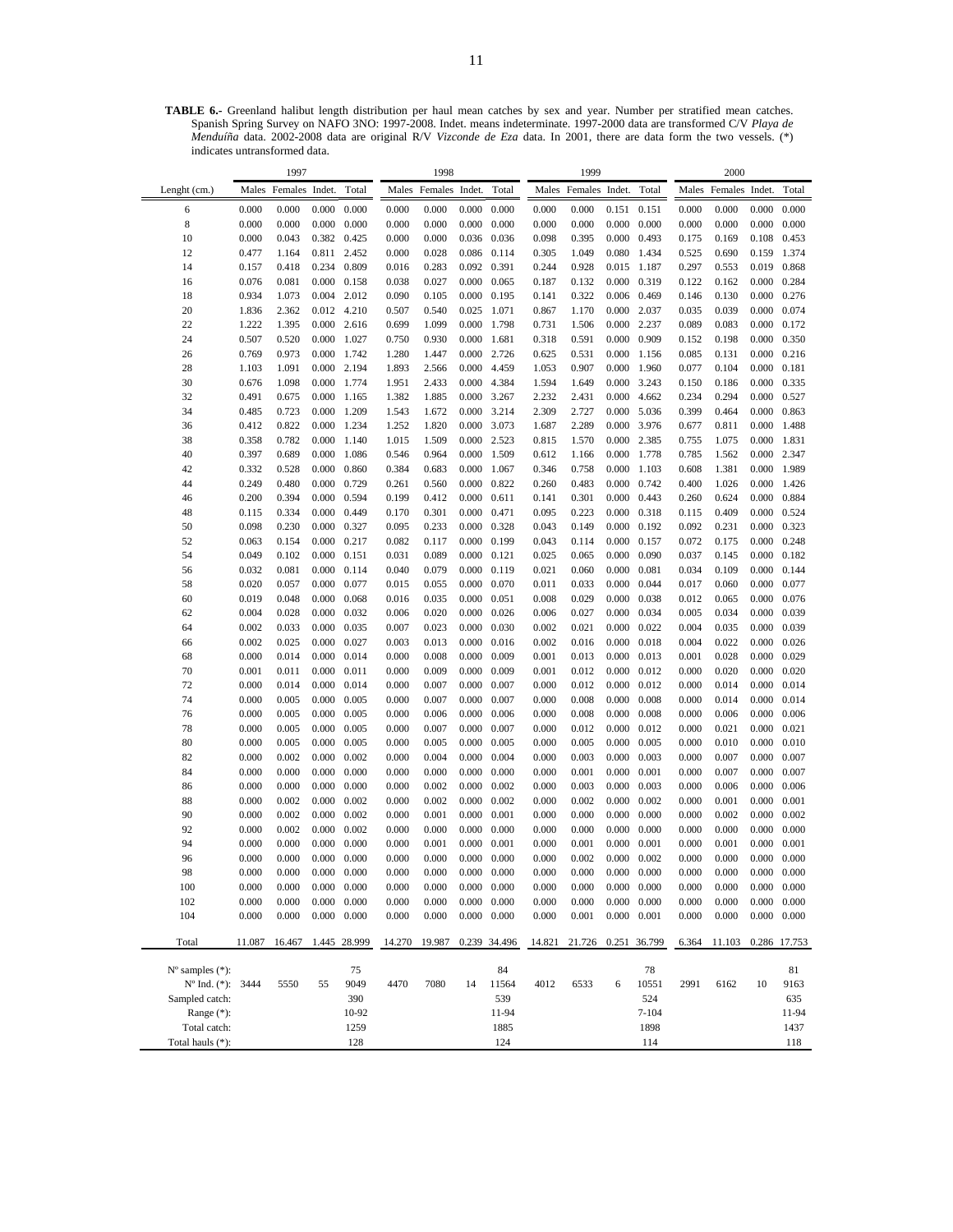**TABLE 6 (cont.).-** Greenland halibut length distribution per haul mean catches by sex and year. Number per stratified mean catches. Spanish Spring Survey on NAFO 3NO: 1997-2008. Indet. means indeterminate. 1997-2000 data are transformed C/V *Playa de Menduíña* data. 2002-2008 data are original R/V *Vizconde de Eza* data. In 2001, there are data from the two vessels. (\*) indicates untransformed data.

|                             |                | 2001           |                |                |                | 2002           |                                            |                     |                | 2003           |                |                |                | 2004           |                |                |
|-----------------------------|----------------|----------------|----------------|----------------|----------------|----------------|--------------------------------------------|---------------------|----------------|----------------|----------------|----------------|----------------|----------------|----------------|----------------|
| Lenght (cm.)                | Males          | Females Indet. |                | Total          |                | Males Females  | Indet. Total                               |                     |                | Males Females  | Indet.         | Total          | Males          | Females        | Indet.         | Total          |
| 6                           | 0.000          | 0.000          | 0.000          | 0.000          | 0.000          | 0.000          | $0.000 \quad 0.000$                        |                     | 0.000          | 0.000          | 0.000          | 0.000          | 0.000          | 0.000          | 0.000          | 0.000          |
| $\,$ 8 $\,$                 | 0.000          | 0.000          | 0.000          | 0.000          | 0.011          | 0.014          |                                            | 0.019 0.044         | 0.029          | 0.013          | 0.064          | 0.106          | 0.000          | 0.007          | 0.009          | 0.016          |
| 10                          | 0.404          | 0.313          | 0.311          | 1.028          | 0.172          | 0.201          | 0.050 0.422                                |                     | 0.347          | 0.437          | 0.040          | 0.824          | 0.139          | 0.093          | 0.015          | 0.248          |
| 12                          | 1.318          | 1.937          | 0.566          | 3.820          | 0.725          | 0.715          |                                            | 0.036 1.476         | 0.707          | 1.004          | 0.007          | 1.718          | 0.799          | 0.810          | 0.039          | 1.648          |
| 14                          | 1.555          | 2.089          | 0.159          | 3.804          | 0.465          | 0.523          | 0.007 0.994                                |                     | 0.361          | 0.622          | 0.000          | 0.983          | 1.793          | 1.820          | 0.023          | 3.636          |
| 16                          | 0.280          | 0.349          | 0.000          | 0.629          | 0.041          | 0.033          |                                            | 0.000 0.074         | 0.051          | 0.049          | 0.000          | 0.100          | 0.928          | 0.858          | 0.000          | 1.785          |
| 18                          | 0.134          | 0.115          | 0.000          | 0.250          | 0.019          | 0.013          | 0.000 0.032                                |                     | 0.021          | 0.025          | 0.000          | 0.046          | 0.081          | 0.066          | 0.000          | 0.147          |
| 20                          | 0.763          | 0.900          | 0.000          | 1.663          | 0.095          | 0.085          | $0.000 \quad 0.180$                        |                     | 0.112          | 0.098          | 0.000          | 0.210          | 0.056          | 0.087          | 0.000          | 0.142          |
| 22                          | 1.431          | 1.614          | 0.000          | 3.045          | 0.186          | 0.246          | 0.000 0.432                                |                     | 0.393          | 0.513          | 0.000          | 0.906          | 0.193          | 0.200          | 0.000          | 0.394          |
| 24                          | 0.521          | 0.798          | 0.000          | 1.319          | 0.228          | 0.277          | $0.000 \quad 0.505$                        |                     | 0.305          | 0.506          | 0.000          | 0.810          | 0.293          | 0.382          | 0.000          | 0.675          |
| 26                          | 0.104          | 0.136          | 0.000          | 0.241          | 0.115          | 0.148          | $0.000 \quad 0.262$                        |                     | 0.161          | 0.225          | 0.000          | 0.386          | 0.197          | 0.327          | 0.000          | 0.524          |
| 28                          | 0.033          | 0.040          | 0.000          | 0.073          | 0.059          | 0.070          | 0.000 0.129                                |                     | 0.190          | 0.132          | 0.000          | 0.323          | 0.154          | 0.212          | 0.000          | 0.366          |
| 30                          | 0.054          | 0.088          | 0.000          | 0.142          | 0.095          | 0.118          | 0.000 0.213                                |                     | 0.342          | 0.238          | 0.000          | 0.581          | 0.307          | 0.302          | 0.000          | 0.609          |
| 32                          | 0.160          | 0.189          | 0.000          | 0.349          | 0.115          | 0.232          | 0.000 0.347                                |                     | 0.256          | 0.467          | 0.000          | 0.723          | 0.337          | 0.519          | 0.000          | 0.856          |
| 34                          | 0.169          | 0.259          | 0.000          | 0.428          | 0.142          | 0.200          | 0.000 0.342                                |                     | 0.317          | 0.422          | 0.000          | 0.739          | 0.282          | 0.490          | 0.000          | 0.772          |
| 36                          | 0.291<br>0.352 | 0.348<br>0.528 | 0.000          | 0.639          | 0.134          | 0.182<br>0.192 | 0.000 0.324                                | $0.000 \quad 0.316$ | 0.173<br>0.214 | 0.382<br>0.494 | 0.000          | 0.555<br>0.708 | 0.241          | 0.412<br>0.402 | 0.000<br>0.000 | 0.654<br>0.566 |
| 38<br>40                    | 0.539          | 0.834          | 0.000<br>0.000 | 0.880<br>1.373 | 0.132<br>0.081 | 0.303          | 0.000 0.383                                |                     | 0.260          | 0.469          | 0.000<br>0.000 | 0.729          | 0.163<br>0.126 | 0.304          | 0.000          | 0.430          |
| 42                          | 0.515          | 0.829          | 0.000          | 1.343          | 0.129          | 0.260          | 0.000 0.389                                |                     | 0.182          | 0.350          | 0.000          | 0.532          | 0.114          | 0.244          | 0.000          | 0.358          |
| 44                          | 0.443          | 1.064          | 0.000          | 1.507          | 0.106          | 0.218          | 0.000 0.324                                |                     | 0.094          | 0.320          | 0.000          | 0.414          | 0.072          | 0.194          | 0.000          | 0.266          |
| 46                          | 0.384          | 0.865          | 0.000          | 1.249          | 0.064          | 0.166          | 0.000 0.230                                |                     | 0.149          | 0.266          | 0.000          | 0.415          | 0.132          | 0.167          | 0.000          | 0.300          |
| 48                          | 0.186          | 0.650          | 0.000          | 0.836          | 0.038          | 0.129          | $0.000 \quad 0.167$                        |                     | 0.149          | 0.172          | 0.000          | 0.321          | 0.079          | 0.099          | 0.000          | 0.178          |
| 50                          | 0.107          | 0.347          | 0.000          | 0.453          | 0.072          | 0.138          | 0.000 0.209                                |                     | 0.095          | 0.227          | 0.000          | 0.322          | 0.098          | 0.128          | 0.000          | 0.226          |
| 52                          | 0.051          | 0.188          | 0.000          | 0.239          | 0.016          | 0.048          | 0.000 0.064                                |                     | 0.090          | 0.187          | 0.000          | 0.277          | 0.045          | 0.085          | 0.000          | 0.130          |
| 54                          | 0.046          | 0.129          | 0.000          | 0.175          | 0.023          | 0.087          | $0.000 \quad 0.110$                        |                     | 0.037          | 0.089          | 0.000          | 0.127          | 0.047          | 0.075          | 0.000          | 0.121          |
| 56                          | 0.012          | 0.073          | 0.000          | 0.085          | 0.000          | 0.038          | 0.000 0.038                                |                     | 0.032          | 0.116          | 0.000          | 0.148          | 0.012          | 0.037          | 0.000          | 0.049          |
| 58                          | 0.019          | 0.061          | 0.000          | 0.080          | 0.000          | 0.009          | 0.000 0.009                                |                     | 0.007          | 0.087          | 0.000          | 0.094          | 0.019          | 0.048          | 0.000          | 0.067          |
| 60                          | 0.011          | 0.027          | 0.000          | 0.038          | 0.000          | 0.017          | 0.000 0.017                                |                     | 0.000          | 0.035          | 0.000          | 0.035          | 0.014          | 0.018          | 0.000          | 0.032          |
| 62                          | 0.007          | 0.042          | 0.000          | 0.049          | 0.000          | 0.000          | $0.000 \quad 0.000$                        |                     | 0.000          | 0.038          | 0.000          | 0.038          | 0.009          | 0.018          | 0.000          | 0.027          |
| 64                          | 0.003          | 0.024          | 0.000          | 0.027          | 0.000          | 0.014          | 0.000 0.014                                |                     | 0.000          | 0.027          | 0.000          | 0.027          | 0.008          | 0.005          | 0.000          | 0.012          |
| 66                          | 0.003          | 0.028          | 0.000          | 0.030          | 0.000          | 0.005          | $0.000 \quad 0.005$                        |                     | 0.000          | 0.000          | 0.000          | 0.000          | 0.000          | 0.007          | 0.000          | 0.007          |
| 68                          | 0.000          | 0.011          | 0.000          | 0.011          | 0.000          | 0.009          | 0.000 0.009                                |                     | 0.000          | 0.000          | 0.000          | 0.000          | 0.000          | 0.000          | 0.000          | 0.000          |
| 70                          | 0.000          | 0.011          | 0.000          | 0.011          | 0.000          | 0.000          | $0.000 \quad 0.000$                        |                     | 0.000          | 0.022          | 0.000          | 0.022          | 0.000          | 0.005          | 0.000          | 0.005          |
| 72                          | 0.000          | 0.012          | 0.000          | 0.012          | 0.000          | 0.000          | $0.000 \quad 0.000$                        |                     | 0.000          | 0.023          | 0.000          | 0.023          | 0.000          | 0.005          | 0.000          | 0.005          |
| 74                          | 0.000          | 0.008          | 0.000          | 0.008          | 0.000          | 0.000          | $0.000 \quad 0.000$                        |                     | 0.000          | 0.017          | 0.000          | 0.017          | 0.000          | 0.016          | 0.000          | 0.016          |
| 76                          | 0.000          | 0.014          | 0.000          | 0.014          | 0.000          | 0.000          | $0.000 \quad 0.000$                        |                     | 0.000          | 0.008          | 0.000          | 0.008          | 0.000          | 0.006          | 0.000          | 0.006          |
| 78<br>80                    | 0.000<br>0.000 | 0.034<br>0.004 | 0.000<br>0.000 | 0.034<br>0.004 | 0.000<br>0.000 | 0.006<br>0.005 | $0.000 \quad 0.006$<br>$0.000 \quad 0.005$ |                     | 0.000<br>0.000 | 0.000<br>0.000 | 0.000<br>0.000 | 0.000<br>0.000 | 0.000<br>0.000 | 0.000<br>0.006 | 0.000<br>0.000 | 0.000<br>0.006 |
| 82                          | 0.000          | 0.006          | 0.000          | 0.006          | 0.000          | 0.000          | $0.000 \quad 0.000$                        |                     | 0.000          | 0.012          | 0.000          | 0.012          | 0.000          | 0.000          | 0.000          | 0.000          |
| 84                          | 0.000          | 0.007          | 0.000          | 0.007          | 0.000          | 0.000          | $0.000 \quad 0.000$                        |                     | 0.000          | 0.000          | 0.000          | 0.000          | 0.000          | 0.000          | 0.000          | 0.000          |
| 86                          | 0.000          | 0.002          | 0.000          | 0.002          | 0.000          | 0.012          | $0.000 \quad 0.012$                        |                     | 0.000          | 0.000          | 0.000          | 0.000          | 0.000          | 0.000          | 0.000          | 0.000          |
| 88                          | 0.000          | 0.001          | 0.000          | 0.001          | 0.000          | 0.009          | $0.000 \quad 0.009$                        |                     | 0.000          | 0.000          | 0.000          | 0.000          | 0.000          | 0.000          | 0.000          | 0.000          |
| 90                          | 0.000          | 0.001          | 0.000          | 0.001          | 0.000          | 0.000          | $0.000 \quad 0.000$                        |                     | 0.000          | 0.000          | 0.000          | 0.000          | 0.000          | 0.000          | 0.000          | 0.000          |
| 92                          | 0.000          | 0.000          | 0.000          | 0.000          | 0.000          | 0.000          | $0.000 \quad 0.000$                        |                     | 0.000          | 0.000          | 0.000          | 0.000          | 0.000          | 0.000          | 0.000          | 0.000          |
| 94                          | 0.000          | 0.000          | 0.000          | 0.000          | 0.000          | 0.000          | $0.000 \quad 0.000$                        |                     | 0.000          | 0.010          | 0.000          | 0.010          | 0.000          | 0.000          | 0.000          | 0.000          |
| 96                          | 0.000          | 0.001          | 0.000          | 0.001          | 0.000          | 0.000          | $0.000 \quad 0.000$                        |                     | 0.000          | 0.000          | 0.000          | 0.000          | 0.000          | 0.006          | 0.000          | 0.006          |
| 98                          | 0.000          | 0.000          | 0.000          | 0.000          | 0.000          | 0.000          | $0.000 \quad 0.000$                        |                     | 0.000          | 0.000          | 0.000          | 0.000          | 0.000          | 0.000          | 0.000          | 0.000          |
| 100                         | 0.000          | 0.000          | 0.000          | 0.000          | 0.000          | 0.000          | $0.000 \quad 0.000$                        |                     | 0.000          | 0.000          | 0.000          | 0.000          | 0.000          | 0.000          | 0.000          | 0.000          |
| 102                         | 0.000          | 0.000          | 0.000          | 0.000          | 0.000          | 0.000          |                                            | $0.000 \quad 0.000$ | 0.000          | 0.000          | 0.000          | 0.000          | 0.000          | 0.000          | 0.000          | 0.000          |
| 104                         | 0.000          | 0.000          | 0.000          | 0.000          | 0.000          | 0.000          |                                            | $0.000 \quad 0.000$ | 0.000          | 0.000          | 0.000          | 0.000          | 0.000          | 0.000          | 0.000          | 0.000          |
| Total                       | 9.894          | 14.977         | 1.036          | 25.907         | 3.262          | 4.718          | 0.111                                      | 8.092               | 5.077          | 8.101          | 0.111          | 13.288         | 6.738          | 8.459          | 0.087          | 15.284         |
|                             |                |                |                |                |                |                |                                            |                     |                |                |                |                |                |                |                |                |
| $N^{\circ}$ samples $(*)$ : |                |                |                | 44             |                |                |                                            | 76                  |                |                |                | 79             |                |                |                | 79             |
| $N^{\circ}$ Ind. $(*)$ :    | 445            | 739            | 80             | 1264           | 535            | 782            | 17                                         | 1334                | 878            | 1317           | 17             | 2212           | 1235           | 1511           | 13             | 2759           |
| Sampled catch:              |                |                |                | 291            |                |                |                                            | 430                 |                |                |                | 742            |                |                |                | 624            |
| Range $(*)$ :               |                |                |                | 10-78          |                |                |                                            | 9-89                |                |                |                | 8-95           |                |                |                | 9-96           |
| Total catch:                |                |                |                | 332            |                |                |                                            | 429                 |                |                |                | 749            |                |                |                | 624            |
| Total hauls (*):            |                |                |                | 123            |                |                |                                            | 125                 |                |                |                | 118            |                |                |                | 120            |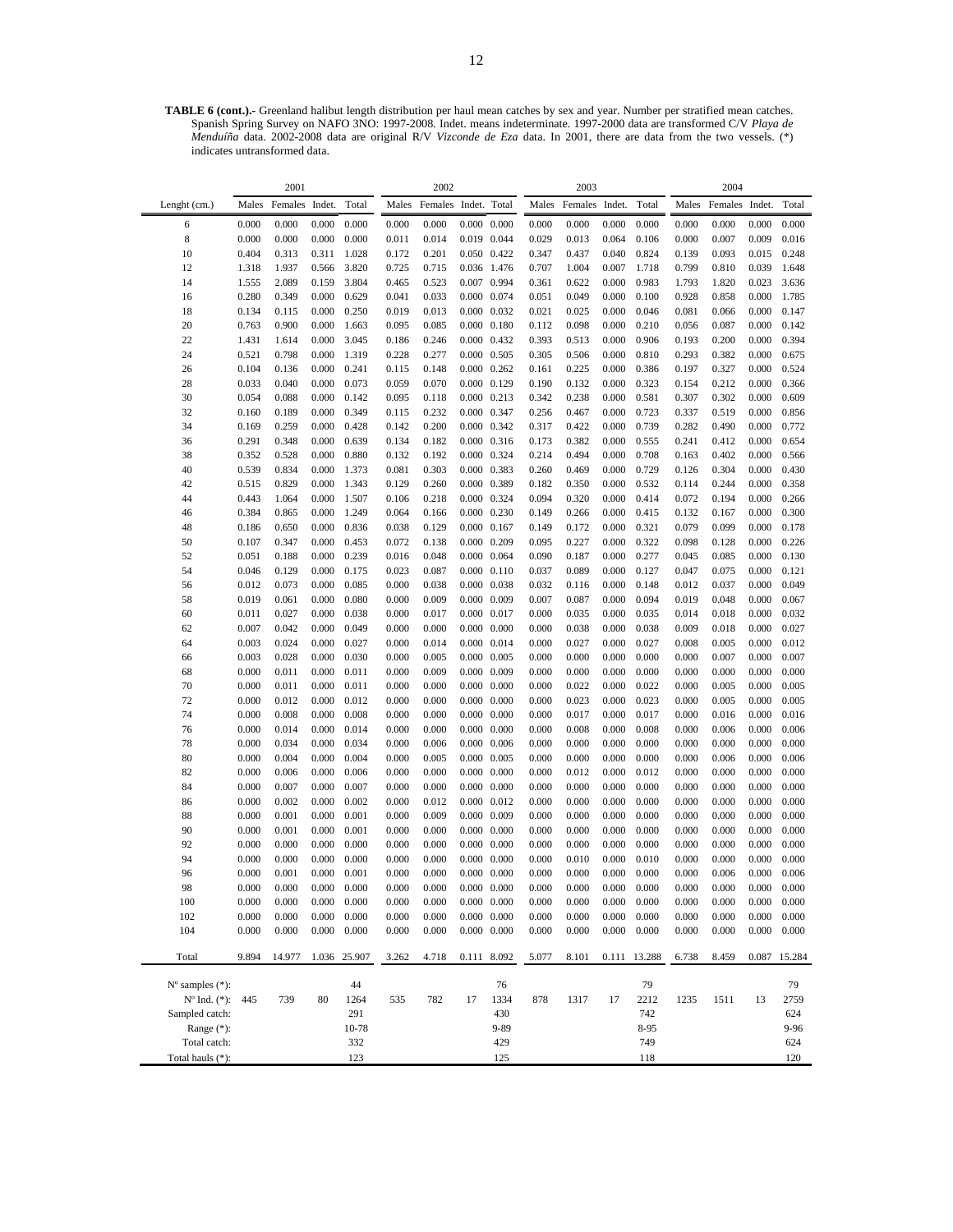**TABLE 6 (cont.).-** Greenland halibut length distribution per haul mean catches by sex and year. Number per stratified mean catches. Spanish Spring Survey on NAFO 3NO: 1997-2008. Indet. means indeterminate. 1997-2000 data are transformed C/V *Playa de Menduíña* data. 2002-2008 data are original R/V *Vizconde de Eza* data. In 2001, there are data from the two vessels. (\*) indicates untransformed data.

|                             |                | 2005           |                              |             |                | 2006           |                                    |       |                | 2007           |                                            |                     |                | 2008           |                |                |
|-----------------------------|----------------|----------------|------------------------------|-------------|----------------|----------------|------------------------------------|-------|----------------|----------------|--------------------------------------------|---------------------|----------------|----------------|----------------|----------------|
| Lenght (cm.)                | Males          | Females        | Indet.                       | Total       | Males          | Females        | Indet.                             | Total | Males          | Females        | Indet.                                     | Total               | Males          | Females        | Indet.         | Total          |
| 6                           | 0.000          | 0.000          | $0.000 \quad 0.000$          |             | 0.000          | 0.000          | $0.000 \quad 0.000$                |       | 0.000          | 0.000          | $0.000 \quad 0.000$                        |                     | 0.000          | 0.000          | 0.000          | 0.000          |
| 8                           | 0.000          | 0.000          | $0.000 \quad 0.000$          |             | 0.000          | 0.000          | $0.000 \quad 0.000$                |       | 0.000          | 0.000          | $0.005$ 0.005                              |                     | 0.000          | 0.000          | 0.009          | 0.009          |
| 10                          | 0.005          | 0.028          | 0.000 0.033                  |             | 0.116          | 0.030          | $0.000 \quad 0.146$                |       | 0.050          | 0.030          | 0.019 0.099                                |                     | 0.091          | 0.089          | 0.018          | 0.198          |
| 12                          | 0.097          | 0.078          | 0.012 0.187                  |             | 0.505          | 0.523          | 0.007 1.035                        |       | 0.259          | 0.204          | 0.011 0.474                                |                     | 0.118          | 0.191          | 0.021          | 0.329          |
| 14                          | 0.322          | 0.383          | 0.000 0.705                  |             | 0.755          | 0.674          | 0.000 1.429                        |       | 0.329          | 0.418          | 0.005 0.752                                |                     | 0.029          | 0.049          | 0.004          | 0.083          |
| 16                          | 0.133          | 0.270          | 0.000 0.403                  |             | 0.323          | 0.259          | 0.000 0.582                        |       | 0.218          | 0.212          | 0.008 0.438                                |                     | 0.021          | 0.018          | 0.000          | 0.039          |
| 18                          | 0.032          | 0.035          | $0.000 \quad 0.068$          |             | 0.053          | 0.060          | $0.000 \quad 0.113$                |       | 0.017          | 0.036          | 0.000 0.053                                |                     | 0.030          | 0.046          | 0.000          | 0.075          |
| 20                          | 0.151          | 0.092          | 0.000                        | 0.243       | 0.013          | 0.007          | $0.000 \quad 0.020$                |       | 0.030          | 0.004          | 0.000 0.034                                |                     | 0.162          | 0.169          | 0.000          | 0.331          |
| 22                          | 0.441          | 0.552          | 0.000 0.993                  |             | 0.024          | 0.019          | 0.000 0.043                        |       | 0.071          | 0.078          | 0.000 0.149                                |                     | 0.239          | 0.253          | 0.000          | 0.492          |
| 24                          | 0.302          | 0.518          | 0.000 0.820                  |             | 0.073          | 0.106          | 0.000 0.179                        |       | 0.166          | 0.300          | 0.000 0.466                                |                     | 0.163          | 0.340          | 0.000          | 0.503          |
| 26                          | 0.152          | 0.320          | 0.000 0.472                  |             | 0.075          | 0.081          | $0.000 \quad 0.156$                |       | 0.141          | 0.243          | 0.000 0.384                                |                     | 0.081          | 0.218          | 0.000          | 0.299          |
| 28                          | 0.099          | 0.131          | 0.000 0.230                  |             | 0.050          | 0.144          | 0.000 0.194                        |       | 0.044          | 0.062          | 0.000 0.106                                |                     | 0.097          | 0.102          | 0.000          | 0.199          |
| 30                          | 0.102          | 0.193          | 0.000 0.294                  |             | 0.102          | 0.159          | $0.000 \quad 0.260$                |       | 0.042          | 0.016          | $0.000 \quad 0.058$                        |                     | 0.087          | 0.057          | 0.000          | 0.143          |
| 32                          | 0.199          | 0.226          | 0.000 0.425                  |             | 0.177          | 0.167          | 0.000 0.344                        |       | 0.059          | 0.049          | $0.000 \quad 0.107$                        |                     | 0.127          | 0.207          | 0.000          | 0.334          |
| 34                          | 0.216          | 0.307          | 0.000 0.523                  |             | 0.278          | 0.203          | 0.000 0.481                        |       | 0.161          | 0.122          | $0.000 \quad 0.282$                        |                     | 0.092          | 0.241          | 0.000          | 0.333          |
| 36                          | 0.191          | 0.320          | 0.000 0.511                  |             | 0.193          | 0.284          | 0.000 0.478                        |       | 0.133          | 0.239          | 0.000 0.373                                |                     | 0.178          | 0.205          | 0.000          | 0.383          |
| 38                          | 0.215          | 0.377          | 0.000 0.592                  |             | 0.163          | 0.294          | 0.000 0.457                        |       | 0.174          | 0.286          | $0.000 \quad 0.460$                        |                     | 0.153          | 0.132          | 0.000          | 0.285          |
| 40                          | 0.182          | 0.343          | 0.000 0.525                  |             | 0.200          | 0.332          | 0.000 0.533                        |       | 0.221          | 0.313          | 0.000 0.534                                |                     | 0.286          | 0.274          | 0.000          | 0.560          |
| 42                          | 0.118          | 0.225          | 0.000 0.343                  |             | 0.160          | 0.397          | 0.000 0.557                        |       | 0.179          | 0.267          | 0.000 0.446                                |                     | 0.295          | 0.519          | 0.000          | 0.814          |
| 44                          | 0.047          | 0.196          | $0.000 \quad 0.243$          |             | 0.099          | 0.303          | 0.000 0.402                        |       | 0.117          | 0.406          | 0.000 0.524                                |                     | 0.284          | 0.594          | 0.000          | 0.878          |
| 46                          | 0.050          | 0.164          | 0.000 0.214                  |             | 0.052          | 0.120          | 0.000 0.172                        |       | 0.145          | 0.352          | 0.000 0.498                                |                     | 0.306          | 0.719          | 0.000          | 1.025          |
| 48                          | 0.067          | 0.117          | 0.000 0.184                  |             | 0.082          | 0.147          | 0.000 0.229                        |       | 0.102          | 0.342          | 0.000 0.445                                |                     | 0.299          | 0.704          | 0.000          | 1.003          |
| 50                          | 0.038          | 0.095          | 0.000 0.133                  |             | 0.050          | 0.149          | 0.000 0.199                        |       | 0.107          | 0.292          | 0.000 0.399                                |                     | 0.214          | 0.509          | 0.000          | 0.722          |
| 52                          | 0.053          | 0.081          | 0.000 0.134                  |             | 0.031          | 0.102          | 0.000 0.133                        |       | 0.069          | 0.141          | 0.000 0.209                                |                     | 0.151          | 0.460          | 0.000          | 0.612          |
| 54                          | 0.073          | 0.067          | 0.000                        | 0.141       | 0.028          | 0.054          | 0.000                              | 0.082 | 0.014          | 0.115          | 0.000 0.129                                |                     | 0.054          | 0.304          | 0.000          | 0.358          |
| 56                          | 0.047          | 0.026          | 0.000 0.072                  |             | 0.033          | 0.050          | 0.000 0.083                        |       | 0.017          | 0.087          | 0.000 0.104                                |                     | 0.086          | 0.234          | 0.000          | 0.320          |
| 58                          | 0.020          | 0.088          | $0.000 \quad 0.109$          |             | 0.018          | 0.037          | $0.000 \quad 0.055$                |       | 0.012          | 0.057          | 0.000 0.069                                |                     | 0.044          | 0.191          | 0.000          | 0.235          |
| 60                          | 0.013          | 0.024          | 0.000 0.037                  |             | 0.023          | 0.019          | $0.000 \quad 0.042$                |       | 0.018          | 0.025          | 0.000 0.043                                |                     | 0.000          | 0.091          | 0.000          | 0.091          |
| 62                          | 0.000          | 0.020          | $0.000 \quad 0.020$          |             | 0.006          | 0.010          | $0.000 \quad 0.016$                |       | 0.000          | 0.017          | 0.000 0.017                                |                     | 0.009          | 0.061          | 0.000          | 0.070          |
| 64                          | 0.009          | 0.018          | 0.000 0.027                  |             | 0.000          | 0.019          | 0.000 0.019                        |       | 0.000          | 0.027          | 0.000 0.027                                |                     | 0.000          | 0.029          | 0.000          | 0.029          |
| 66                          | 0.000          | 0.006          | $0.000 \quad 0.006$          |             | 0.000          | 0.000          | $0.000 \quad 0.000$                |       | 0.000          | 0.022          | $0.000 \quad 0.022$                        |                     | 0.000          | 0.005          | 0.000          | 0.005          |
| 68                          | 0.006          | 0.011          | 0.000 0.017                  |             | 0.000          | 0.000          | $0.000 \quad 0.000$                |       | 0.000          | 0.016          | $0.000 \quad 0.016$                        |                     | 0.000          | 0.018          | 0.000          | 0.018          |
| 70                          | 0.000          | 0.015          | 0.000 0.015                  |             | 0.000          | 0.000          | $0.000 \quad 0.000$                |       | 0.000          | 0.006          | $0.000 \quad 0.006$                        |                     | 0.000          | 0.018          | 0.000          | 0.018          |
| 72                          | 0.000          | 0.000          | $0.000 \quad 0.000$          |             | 0.000          | 0.005          | $0.000 \quad 0.005$                |       | 0.000          | 0.008          | $0.000 \quad 0.008$                        |                     | 0.000          | 0.000          | 0.000          | 0.000          |
| 74<br>76                    | 0.000<br>0.000 | 0.018<br>0.000 | $0.000 \quad 0.018$<br>0.000 | 0.000       | 0.000<br>0.000 | 0.000          | $0.000 \quad 0.000$<br>0.000 0.007 |       | 0.000          | 0.000<br>0.000 | $0.000 \quad 0.000$<br>$0.000 \quad 0.000$ |                     | 0.000          | 0.000<br>0.007 | 0.000<br>0.000 | 0.000<br>0.007 |
|                             |                |                |                              |             |                | 0.007          |                                    |       | 0.000          |                |                                            |                     | 0.000          |                |                |                |
| 78<br>80                    | 0.000<br>0.000 | 0.006<br>0.008 | $0.000 \quad 0.006$<br>0.000 |             | 0.000          | 0.000          | $0.000 \quad 0.000$                | 0.000 | 0.000          | 0.000<br>0.000 | $0.000 \quad 0.000$                        |                     | 0.000          | 0.000<br>0.000 | 0.000<br>0.000 | 0.000<br>0.000 |
| 82                          | 0.000          | 0.000          | $0.000 \quad 0.000$          | 0.008       | 0.000<br>0.000 | 0.000<br>0.000 | 0.000<br>$0.000 \quad 0.000$       |       | 0.000          | 0.000          | $0.000 \quad 0.000$<br>$0.000 \quad 0.000$ |                     | 0.000<br>0.000 | 0.000          | 0.000          | 0.000          |
| 84                          | 0.000          | 0.000          | $0.000 \quad 0.000$          |             | 0.000          | 0.000          | $0.000 \quad 0.000$                |       | 0.000<br>0.000 | 0.010          | $0.000 \quad 0.010$                        |                     | 0.000          | 0.017          | 0.000          | 0.017          |
| 86                          | 0.000          | 0.000          | 0.000                        | 0.000       | 0.000          | 0.005          | $0.000 \quad 0.005$                |       | 0.000          | 0.000          | $0.000 \quad 0.000$                        |                     | 0.000          | 0.000          | 0.000          | 0.000          |
| 88                          | 0.000          | 0.000          | $0.000 \quad 0.000$          |             | 0.000          | 0.000          | $0.000 \quad 0.000$                |       | 0.000          | 0.000          | $0.000 \quad 0.000$                        |                     | 0.000          | 0.005          | 0.000          | 0.005          |
| 90                          | 0.000          | 0.000          | 0.000                        | 0.000       | 0.000          | 0.000          | $0.000 \quad 0.000$                |       | 0.000          | 0.000          | $0.000 \quad 0.000$                        |                     | 0.000          | 0.000          | 0.000          | 0.000          |
| 92                          | 0.000          | 0.000          | $0.000 \quad 0.000$          |             | 0.000          | 0.000          | $0.000 \quad 0.000$                |       | 0.000          | 0.000          | $0.000 \quad 0.000$                        |                     | 0.000          | 0.000          | 0.000          | 0.000          |
| 94                          | 0.000          | 0.000          | $0.000 \quad 0.000$          |             | 0.000          | 0.000          | $0.000 \quad 0.000$                |       | 0.000          | 0.000          | $0.000 \quad 0.000$                        |                     | 0.000          | 0.000          | 0.000          | 0.000          |
| 96                          | 0.000          | 0.000          | 0.000 0.000                  |             | 0.000          | 0.000          | $0.000 \quad 0.000$                |       | 0.000          | 0.000          | $0.000 \quad 0.000$                        |                     | 0.000          | 0.000          | 0.000          | 0.000          |
| 98                          | 0.000          | 0.000          | $0.000 \quad 0.000$          |             | 0.000          | 0.000          | $0.000 \quad 0.000$                |       | 0.000          | 0.000          | $0.000 \quad 0.000$                        |                     | 0.000          | 0.000          | 0.000          | 0.000          |
| 100                         | 0.000          | 0.000          | $0.000 \quad 0.000$          |             | 0.000          | 0.000          | $0.000 \quad 0.000$                |       | 0.000          | 0.000          | $0.000 \quad 0.000$                        |                     | 0.000          | 0.000          | 0.000          | 0.000          |
| 102                         | 0.000          | 0.000          | $0.000 \quad 0.000$          |             | 0.000          | 0.000          | $0.000 \quad 0.000$                |       | 0.000          | 0.000          |                                            | $0.000 \quad 0.000$ | 0.000          | 0.000          | 0.000          | 0.000          |
| 104                         | 0.000          | 0.000          | $0.000 \quad 0.000$          |             | 0.000          | 0.000          | $0.000 \quad 0.000$                |       | 0.000          | 0.000          | $0.000 \quad 0.000$                        |                     | 0.000          | 0.000          | 0.000          | 0.000          |
|                             |                |                |                              |             |                |                |                                    |       |                |                |                                            |                     |                |                |                |                |
| Total                       | 3.381          | 5.359          |                              | 0.012 8.752 | 3.683          | 4.765          | 0.007                              | 8.455 | 2.895          | 4.803          |                                            | 0.048 7.746         | 3.698          | 7.075          | 0.051          | 10.825         |
|                             |                |                |                              |             |                |                |                                    |       |                |                |                                            |                     |                |                |                |                |
| $N^{\circ}$ samples $(*)$ : |                |                |                              | 78          |                |                |                                    | 71    |                |                |                                            | 68                  |                |                |                | 83             |
| $N^{\circ}$ Ind. $(*)$ :    | 579            | 925            | $\overline{c}$               | 1506        | 611            | 773            | $\mathbf{1}$                       | 1385  | 473            | 805            | $\tau$                                     | 1285                | 656            | 1219           | 10             | 1885           |
| Sampled catch:              |                |                |                              | 507         |                |                |                                    | 460   |                |                |                                            | 623                 |                |                |                | 1215           |
| Range $(*)$ :               |                |                |                              | 11-81       |                |                |                                    | 10-87 |                |                |                                            | $9 - 84$            |                |                |                | $9 - 88$       |
| Total catch:                |                |                |                              | 551         |                |                |                                    | 467   |                |                |                                            | 623                 |                |                |                | 1215           |
| Total hauls (*):            |                |                |                              | 119         |                |                |                                    | 120   |                |                |                                            | 110                 |                |                |                | 122            |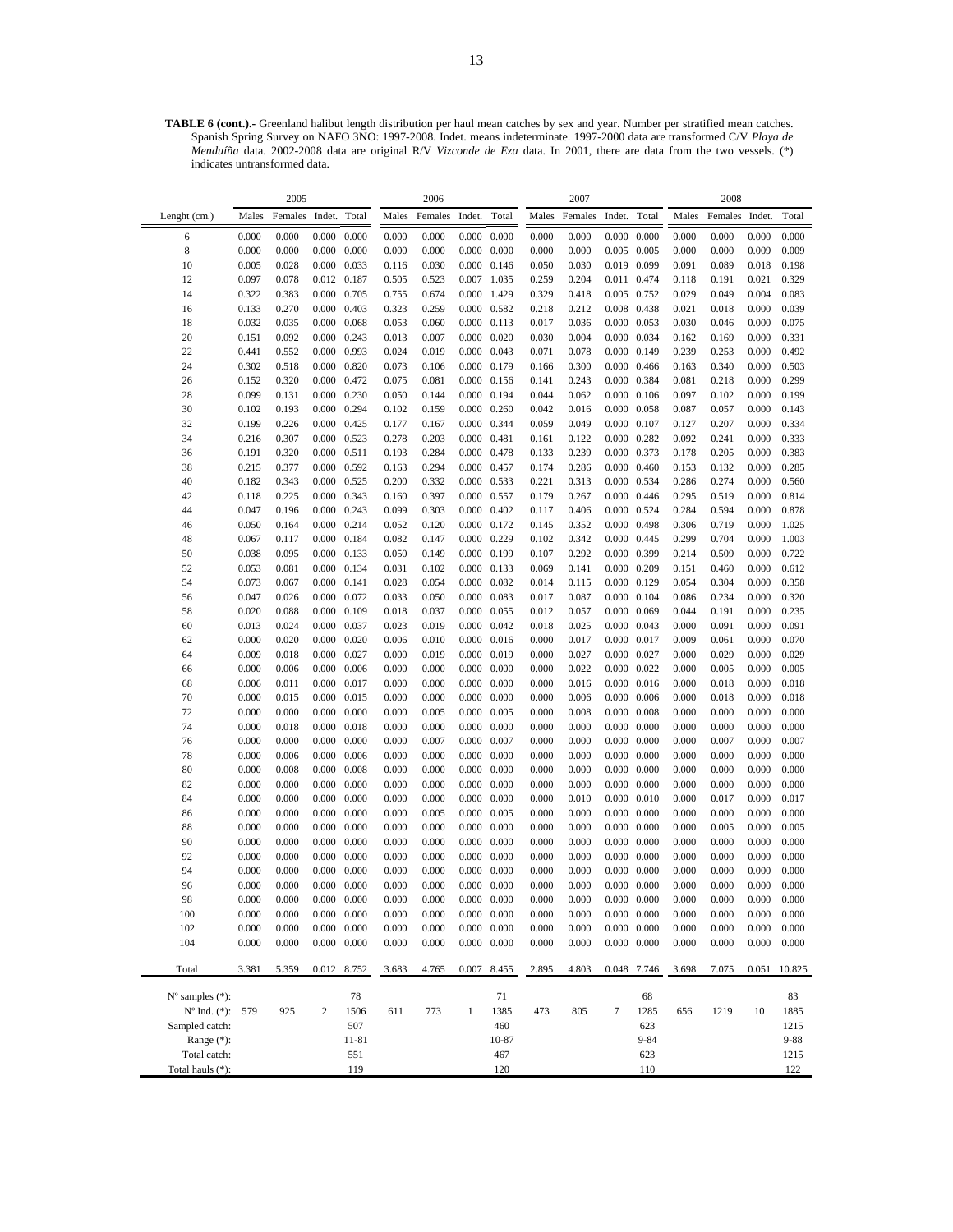|                |       | 1997                       |      |       |       | 1998                       |      |       |       | 1999                       |      |            |      | 2000                       |      |            |
|----------------|-------|----------------------------|------|-------|-------|----------------------------|------|-------|-------|----------------------------|------|------------|------|----------------------------|------|------------|
| Age            |       | Males Females Indet. Total |      |       |       | Males Females Indet. Total |      |       |       | Males Females Indet. Total |      |            |      | Males Females Indet. Total |      |            |
| $\mathbf{0}$   |       |                            |      |       |       |                            |      |       |       |                            | 0.15 | 0.15       |      |                            |      |            |
|                | 3.74  | 4.74                       | 1.44 | 9.92  | 0.57  | 0.92                       | 0.22 | 1.71  | 1.14  | 3.15                       | 0.10 | 4.38       | 1.15 | 1.49                       | 0.29 | 2.92       |
| $\overline{c}$ | 2.70  | 2.82                       | 0.00 | 5.52  | 2.61  | 2.62                       | 0.01 | 5.24  | 1.86  | 2.94                       | 0.00 | 4.80       | 0.22 | 0.27                       |      | 0.49       |
| 3              | 1.67  | 1.82                       |      | 3.49  | 4.24  | 4.84                       |      | 9.08  | 4.09  | 3.12                       |      | 7.21       | 0.34 | 0.47                       |      | 0.80       |
| $\overline{4}$ | 0.81  | 2.99                       |      | 3.81  | 3.35  | 5.12                       |      | 8.47  | 4.35  | 4.96                       |      | 9.31       | 0.59 | 0.80                       |      | 1.39       |
| 5              | 0.98  | 1.26                       |      | 2.24  | 1.92  | 3.14                       |      | 5.06  | 2.06  | 4.23                       |      | 6.29       | 1.50 | 2.34                       |      | 3.84       |
| 6              | 0.77  | 1.20                       |      | 1.97  | 0.97  | 1.80                       |      | 2.77  | 0.81  | 2.12                       |      | 2.92       | 1.48 | 2.95                       |      | 4.42       |
| $\overline{7}$ | 0.21  | 1.01                       |      | 1.22  | 0.34  | 0.76                       |      | 1.10  | 0.32  | 0.45                       |      | 0.77       | 0.89 | 1.67                       |      | 2.56       |
| 8              | 0.19  | 0.41                       |      | 0.60  | 0.20  | 0.46                       |      | 0.66  | 0.13  | 0.36                       |      | 0.49       | 0.12 | 0.59                       |      | 0.71       |
| 9              | 0.01  | 0.06                       |      | 0.07  | 0.04  | 0.17                       |      | 0.21  | 0.04  | 0.19                       |      | 0.23       | 0.06 | 0.23                       |      | 0.28       |
| 10             | 0.00  | 0.05                       |      | 0.05  | 0.03  | 0.06                       |      | 0.08  | 0.03  | 0.06                       |      | 0.09       | 0.02 | 0.06                       |      | 0.08       |
| 11             | 0.00  | 0.05                       |      | 0.05  | 0.01  | 0.03                       |      | 0.03  | 0.01  | 0.02                       |      | 0.03       | 0.01 | 0.05                       |      | 0.06       |
| 12             | 0.00  | 0.01                       |      | 0.02  | 0.00  | 0.03                       |      | 0.03  | 0.00  | 0.04                       |      | 0.05       | 0.00 | 0.03                       |      | 0.04       |
| 13             |       | 0.01                       |      | 0.01  |       | 0.02                       |      | 0.02  |       | 0.03                       |      | 0.03       | 0.00 | 0.04                       |      | 0.05       |
| 14             |       | 0.02                       |      | 0.02  |       | 0.01                       |      | 0.01  |       | 0.03                       |      | 0.03       | 0.00 | 0.05                       |      | 0.06       |
| 15             |       | 0.01                       |      | 0.01  |       | 0.01                       |      | 0.01  |       | 0.02                       |      | 0.02       |      | 0.03                       |      | 0.03       |
| 16             |       | 0.00                       |      | 0.00  |       | 0.00                       |      | 0.00  |       | 0.01                       |      | 0.01       |      | 0.02                       |      | 0.02       |
| 17             |       | 0.00                       |      | 0.00  |       | 0.00                       |      | 0.00  |       | 0.00                       |      | 0.00       |      | 0.01                       |      | 0.01       |
| 18             |       | 0.00                       |      | 0.00  |       | 0.00                       |      | 0.00  |       | 0.00                       |      | 0.00       |      | 0.00                       |      | 0.00       |
| 19             |       |                            |      |       |       |                            |      |       |       | 0.00                       |      |            |      | 0.00                       |      | 0.00       |
| 20             |       | 0.00                       |      | 0.00  |       |                            |      |       |       | 0.00                       |      |            |      |                            |      |            |
| Total          | 11.09 | 16.47                      | 1.44 | 29.00 | 14.27 | 19.99                      | 0.24 | 34.50 | 14.82 | 21.73                      |      | 0.25 36.80 | 6.36 | 11.10                      |      | 0.29 17.75 |

**TABLE 7.-**Greenland halibut age numbers per haul mean catches by sex and year. Number per stratified mean catches. Spanish Spring Survey on NAFO 3NO: 1997-2008. Indet. means indeterminate. 1997-2000 data are transformed C/V *Playa de Menduíña* data. 2002-2008 data are original R/V *Vizconde de Eza* data. In 2001, there are data form the two vessels.

|                |      | 2001                       |      |       |      | 2002                       |      |      |      | 2003                       |      |       |      | 2004                       |      |       |
|----------------|------|----------------------------|------|-------|------|----------------------------|------|------|------|----------------------------|------|-------|------|----------------------------|------|-------|
| Age            |      | Males Females Indet. Total |      |       |      | Males Females Indet. Total |      |      |      | Males Females Indet. Total |      |       |      | Males Females Indet. Total |      |       |
| $\mathbf{0}$   |      |                            |      |       |      |                            |      |      |      |                            |      |       |      |                            |      |       |
| 1              | 3.40 | 4.44                       | 1.03 | 8.87  | 1.40 | 1.40                       | 0.11 | 2.91 | 1.39 | 2.07                       | 0.11 | 3.56  | 0.45 | 0.71                       | 0.05 | 1.22  |
| $\overline{2}$ | 2.59 | 3.30                       | 0.01 | 5.90  | 0.33 | 0.32                       | 0.00 | 0.64 | 1.05 | 1.35                       | 0.00 | 2.40  | 3.55 | 3.37                       | 0.04 | 6.96  |
| 3              | 0.51 | 0.67                       |      | 1.18  | 0.38 | 0.65                       |      | 1.02 | 0.82 | 0.86                       |      | 1.68  | 0.74 | 1.34                       |      | 2.09  |
| 4              | 0.41 | 0.66                       |      | 1.07  | 0.24 | 0.46                       |      | 0.69 | 0.86 | 1.05                       |      | 1.91  | 1.01 | 1.04                       |      | 2.06  |
| 5              | 1.20 | 1.64                       |      | 2.84  | 0.47 | 0.67                       |      | 1.14 | 0.35 | 1.22                       |      | 1.58  | 0.33 | 0.91                       |      | 1.24  |
| 6              | 1.23 | 2.73                       |      | 3.96  | 0.32 | 0.60                       |      | 0.92 | 0.29 | 0.61                       |      | 0.90  | 0.39 | 0.46                       |      | 0.85  |
| 7              | 0.50 | 1.06                       |      | 1.56  | 0.11 | 0.33                       |      | 0.44 | 0.28 | 0.50                       |      | 0.78  | 0.15 | 0.37                       |      | 0.51  |
| 8              | 0.02 | 0.20                       |      | 0.22  | 0.01 | 0.21                       |      | 0.23 | 0.04 | 0.23                       |      | 0.26  | 0.09 | 0.12                       |      | 0.21  |
| 9              | 0.01 | 0.05                       |      | 0.06  |      | 0.02                       |      | 0.02 | 0.00 | 0.06                       |      | 0.06  | 0.01 | 0.04                       |      | 0.05  |
| 10             | 0.01 | 0.04                       |      | 0.05  |      | 0.01                       |      | 0.01 |      | 0.04                       |      | 0.04  | 0.02 | 0.01                       |      | 0.03  |
| 11             | 0.01 | 0.03                       |      | 0.04  |      | 0.02                       |      | 0.02 |      | 0.01                       |      | 0.01  | 0.01 | 0.00                       |      | 0.01  |
| 12             | 0.00 | 0.05                       |      | 0.05  |      | 0.02                       |      | 0.02 |      | 0.07                       |      | 0.07  |      | 0.03                       |      | 0.03  |
| 13             | 0.00 | 0.04                       |      | 0.05  |      | 0.01                       |      | 0.01 |      | 0.01                       |      | 0.01  |      | 0.02                       |      | 0.02  |
| 14             | 0.00 | 0.04                       |      | 0.04  |      | 0.01                       |      | 0.01 |      | 0.01                       |      | 0.01  |      | 0.01                       |      | 0.01  |
| 15             |      | 0.02                       |      | 0.02  |      | 0.02                       |      | 0.02 |      |                            |      |       |      | 0.01                       |      | 0.01  |
| 16             |      | 0.00                       |      | 0.00  |      |                            |      |      |      |                            |      |       |      |                            |      |       |
| 17             |      | 0.00                       |      | 0.00  |      |                            |      |      |      | 0.01                       |      | 0.01  |      |                            |      |       |
| 18             |      |                            |      |       |      |                            |      |      |      |                            |      |       |      |                            |      |       |
| 19             |      | 0.00                       |      | 0.00  |      |                            |      |      |      |                            |      |       |      |                            |      |       |
| 20             |      |                            |      |       |      |                            |      |      |      |                            |      |       |      |                            |      |       |
| Total          | 9.89 | 14.98                      | 1.04 | 25.91 | 3.26 | 4.72                       | 0.11 | 8.09 | 5.08 | 8.10                       | 0.11 | 13.29 | 6.74 | 8.46                       | 0.09 | 15.28 |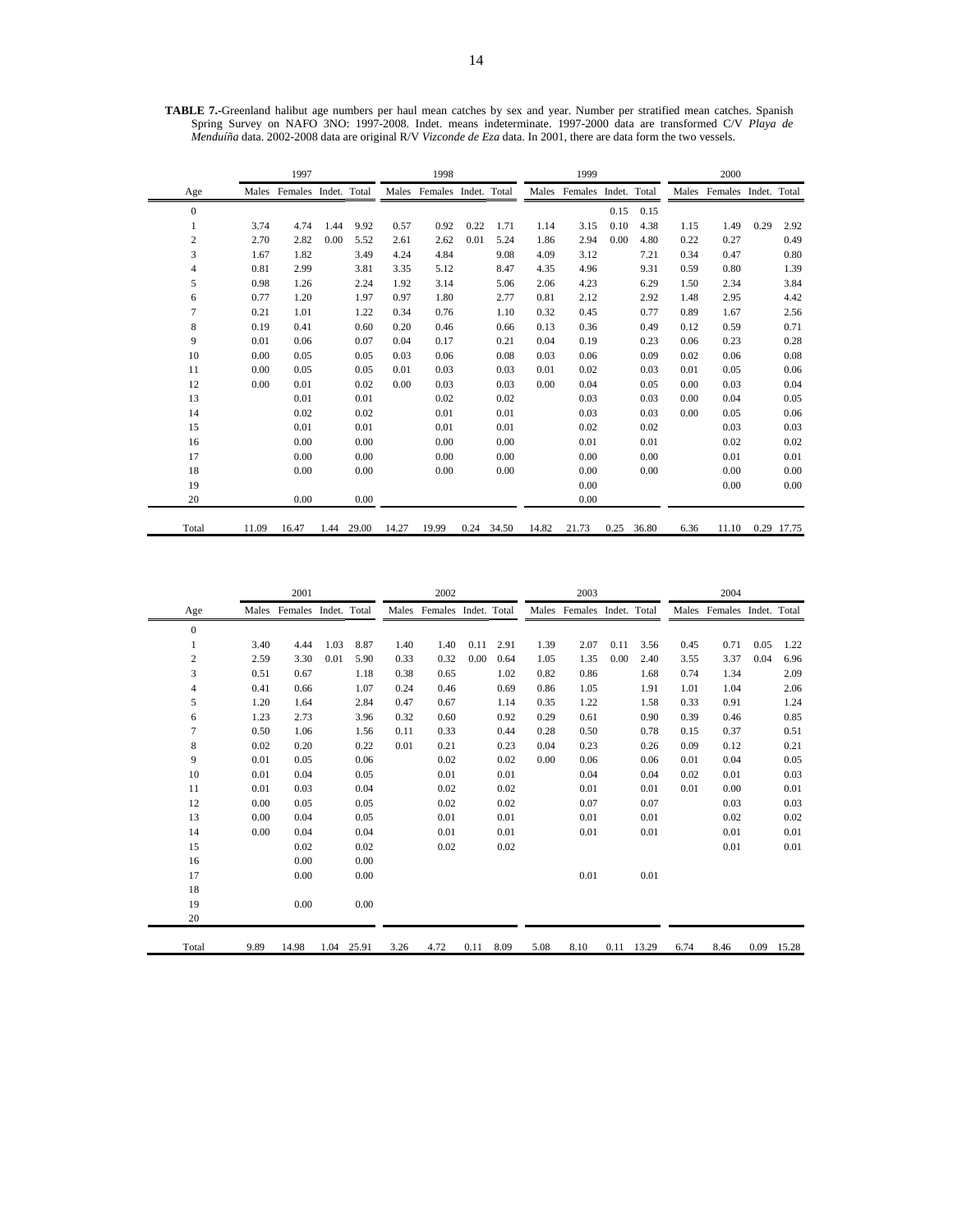|              |      | 2005                       |      |      |      | 2006                       |      |           |      | 2007                       |      |      |      | 2008                       |      |            |
|--------------|------|----------------------------|------|------|------|----------------------------|------|-----------|------|----------------------------|------|------|------|----------------------------|------|------------|
| Age          |      | Males Females Indet. Total |      |      |      | Males Females Indet. Total |      |           |      | Males Females Indet. Total |      |      |      | Males Females Indet. Total |      |            |
| $\mathbf{0}$ |      |                            |      |      |      |                            |      |           |      |                            |      |      |      |                            |      |            |
| 1            | 0.42 | 0.64                       | 0.01 | 1.07 | 1.24 | 1.06                       | 0.01 | 2.31      | 0.87 | 0.89                       | 0.05 | 1.81 | 0.23 | 0.34                       | 0.05 | 0.62       |
| 2            | 0.56 | 0.40                       | 0.00 | 0.97 | 0.58 | 0.53                       |      | 1.12      | 0.26 | 0.39                       |      | 0.64 | 0.52 | 0.47                       | 0.00 | 0.99       |
| 3            | 0.63 | 1.18                       |      | 1.81 | 0.14 | 0.27                       |      | 0.41      | 0.19 | 0.32                       |      | 0.51 | 0.28 | 0.62                       | 0.00 | 0.90       |
| 4            | 0.44 | 0.60                       |      | 1.04 | 0.68 | 0.87                       |      | 1.55      | 0.18 | 0.14                       |      | 0.32 | 0.25 | 0.44                       | 0.00 | 0.69       |
| 5            | 0.49 | 0.83                       |      | 1.32 | 0.37 | 1.01                       |      | 1.38      | 0.50 | 0.99                       |      | 1.48 | 0.41 | 0.52                       | 0.00 | 0.93       |
| 6            | 0.40 | 1.04                       |      | 1.44 | 0.37 | 0.45                       |      | 0.81      | 0.50 | 0.90                       |      | 1.40 | 0.86 | 1.84                       | 0.00 | 2.70       |
| 7            | 0.30 | 0.39                       |      | 0.68 | 0.20 | 0.32                       |      | 0.52      | 0.28 | 0.74                       |      | 1.02 | 0.90 | 1.61                       | 0.00 | 2.50       |
| 8            | 0.08 | 0.11                       |      | 0.19 | 0.06 | 0.16                       |      | 0.22      | 0.08 | 0.20                       |      | 0.29 | 0.14 | 0.60                       | 0.00 | 0.74       |
| 9            | 0.02 | 0.06                       |      | 0.08 | 0.02 | 0.03                       |      | 0.05      |      | 0.10                       |      | 0.10 | 0.09 | 0.31                       | 0.00 | 0.40       |
| 10           | 0.02 | 0.04                       |      | 0.06 | 0.02 | 0.01                       |      | 0.03      | 0.02 | 0.07                       |      | 0.09 | 0.01 | 0.15                       | 0.00 | 0.15       |
| 11           | 0.00 | 0.02                       |      | 0.03 |      | 0.02                       |      | 0.02      |      | 0.03                       |      | 0.03 | 0.01 | 0.09                       | 0.00 | 0.10       |
| 12           | 0.01 | 0.01                       |      | 0.02 |      | 0.02                       |      | 0.02      |      | 0.03                       |      | 0.03 | 0.00 | 0.03                       | 0.00 | 0.03       |
| 13           |      | 0.03                       |      | 0.03 |      | 0.00                       |      | 0.00      |      |                            |      |      | 0.00 | 0.02                       | 0.00 | 0.02       |
| 14           |      | 0.02                       |      | 0.02 |      | 0.01                       |      | 0.01      |      | 0.01                       |      | 0.01 | 0.00 | 0.01                       | 0.00 | 0.01       |
| 15           |      | 0.00                       |      | 0.00 |      |                            |      |           |      |                            |      |      | 0.00 | 0.02                       | 0.00 | 0.02       |
| 16           |      | 0.00                       |      | 0.00 |      | 0.00                       |      | 0.00      |      | 0.01                       |      | 0.01 | 0.00 | 0.01                       | 0.00 | 0.01       |
| 17           |      |                            |      |      |      |                            |      |           |      |                            |      |      |      |                            |      |            |
| 18           |      | 0.00                       |      | 0.00 |      |                            |      |           |      |                            |      |      |      |                            |      |            |
| 19           |      |                            |      |      |      |                            |      |           |      |                            |      |      |      |                            |      |            |
| 20           |      |                            |      |      |      |                            |      |           |      |                            |      |      |      |                            |      |            |
| Total        | 3.38 | 5.36                       | 0.01 | 8.75 | 3.68 | 4.76                       |      | 0.01 8.45 | 2.90 | 4.80                       | 0.05 | 7.75 | 3.70 | 7.07                       |      | 0.05 10.82 |

**TABLE 7 (Cont.).-**Greenland halibut age numbers per haul mean catches by sex and year. Number per stratified mean catches. Spanish Spring Survey on NAFO 3NO: 1997-2008. Indet. means indeterminate. 1997-2000 data are transformed C/V *Playa de Menduíña* data. 2002-2008 data are original R/V *Vizconde de Eza* data. In 2001, there are data from the two vessels.

**TABLE 8.-**Greenland halibut mean length (cm) per haul mean catches by sex and year. Number per stratified mean catches. Spanish Spring Survey on NAFO 3NO: 1997-2008. Indet. means indeterminate. 1997-2000 data are transformed C/V *Playa de Menduíña* data. 2002-2008 data are original R/V *Vizconde de Eza* data. In 2001, there are data from the two vessels.

|                |       | 1997                       |                   |       | 1998  |                            |                   |       | 1999  |                            |             |             | 2000  |                      |             |             |
|----------------|-------|----------------------------|-------------------|-------|-------|----------------------------|-------------------|-------|-------|----------------------------|-------------|-------------|-------|----------------------|-------------|-------------|
| Age            |       | Males Females Indet. Total |                   |       |       | Males Females Indet. Total |                   |       |       | Males Females Indet. Total |             |             | Males | Females Indet. Total |             |             |
| $\mathbf{0}$   |       |                            |                   |       |       |                            |                   |       |       |                            | 7.50        | 7.50        |       |                      |             |             |
|                | 19.81 |                            | 18.18 12.74 18.01 |       | 21.13 |                            | 19.32 14.09 19.24 |       | 16.18 | 15.28                      |             | 12.90 15.46 | 13.81 | 13.69                |             | 12.61 13.63 |
| $\overline{c}$ | 25.07 |                            | 23.39 20.19       | 24.21 | 25.80 |                            | 24.54 21.50       | 25.16 | 23.11 | 22.79                      | 18.50 22.91 |             | 21.01 | 19.39                |             | 20.12       |
| 3              | 30.53 | 29.26                      |                   | 29.87 | 30.57 | 29.55                      |                   | 30.03 | 31.66 | 30.02                      |             | 30.95       | 26.56 | 27.06                |             | 26.85       |
| $\overline{4}$ | 35.84 | 33.84                      |                   | 34.27 | 34.21 | 33.49                      |                   | 33.78 | 34.05 | 34.09                      |             | 34.07       | 33.79 | 32.46                |             | 33.02       |
| 5              | 39.56 | 39.25                      |                   | 39.38 | 37.70 | 38.41                      |                   | 38.14 | 37.18 | 38.20                      |             | 37.87       | 38.28 | 38.60                |             | 38.47       |
| 6              | 43.76 | 44.13                      |                   | 43.99 | 42.32 | 42.05                      |                   | 42.14 | 42.30 | 40.91                      |             | 41.30       | 41.55 | 42.53                |             | 42.21       |
| 7              | 50.97 | 47.85                      |                   | 48.38 | 48.42 | 47.13                      |                   | 47.53 | 46.47 | 46.35                      |             | 46.40       | 44.89 | 45.91                |             | 45.56       |
| 8              | 50.30 | 52.28                      |                   | 51.66 | 50.85 | 50.89                      |                   | 50.88 | 51.48 | 50.42                      |             | 50.69       | 53.78 | 50.51                |             | 51.05       |
| 9              | 59.75 | 59.71                      |                   | 59.72 | 55.22 | 53.98                      |                   | 54.22 | 54.20 | 53.41                      |             | 53.54       | 54.71 | 55.22                |             | 55.12       |
| 10             | 62.50 | 65.54                      |                   | 65.39 | 55.28 | 60.01                      |                   | 58.54 | 52.29 | 58.76                      |             | 56.86       | 59.85 | 60.83                |             | 60.63       |
| 11             | 65.19 | 64.52                      |                   | 64.53 | 62.73 | 63.40                      |                   | 63.25 | 62.78 | 63.55                      |             | 63.35       | 62.57 | 62.58                |             | 62.58       |
| 12             | 66.19 | 71.70                      |                   | 70.74 | 64.83 | 68.11                      |                   | 67.86 | 65.90 | 66.89                      |             | 66.83       | 62.94 | 65.05                |             | 64.77       |
| 13             |       | 75.84                      |                   | 75.84 |       | 73.38                      |                   | 73.38 |       | 72.91                      |             | 72.91       | 63.53 | 68.44                |             | 68.21       |
| 14             |       | 77.14                      |                   | 77.14 |       | 74.81                      |                   | 74.81 |       | 74.49                      |             | 74.49       | 67.06 | 72.48                |             | 72.06       |
| 15             |       | 75.41                      |                   | 75.41 |       | 77.99                      |                   | 77.99 |       | 76.64                      |             | 76.64       |       | 78.52                |             | 78.52       |
| 16             |       | 86.66                      |                   | 86.66 |       | 81.44                      |                   | 81.44 |       | 83.60                      |             | 83.60       |       | 78.94                |             | 78.94       |
| 17             |       | 91.50                      |                   | 91.50 |       | 87.76                      |                   | 87.76 |       | 90.06                      |             | 90.06       |       | 83.62                |             | 83.62       |
| 18             |       | 83.35                      |                   | 83.35 |       | 90.48                      |                   | 90.48 |       | 94.50                      |             | 94.50       |       | 85.17                |             | 85.17       |
| 19             |       |                            |                   |       |       |                            |                   |       |       |                            |             |             |       | 91.03                |             | 91.03       |
| 20             |       | 92.50                      |                   | 92.05 |       |                            |                   |       |       |                            |             |             |       |                      |             |             |
| Total          | 28.46 |                            | 29.93 12.76 28.52 |       | 32.78 |                            | 33.62 14.54 33.14 |       | 32.05 | 31.74                      |             | 9.76 31.72  | 34.47 | 37.83                | 12.61 36.22 |             |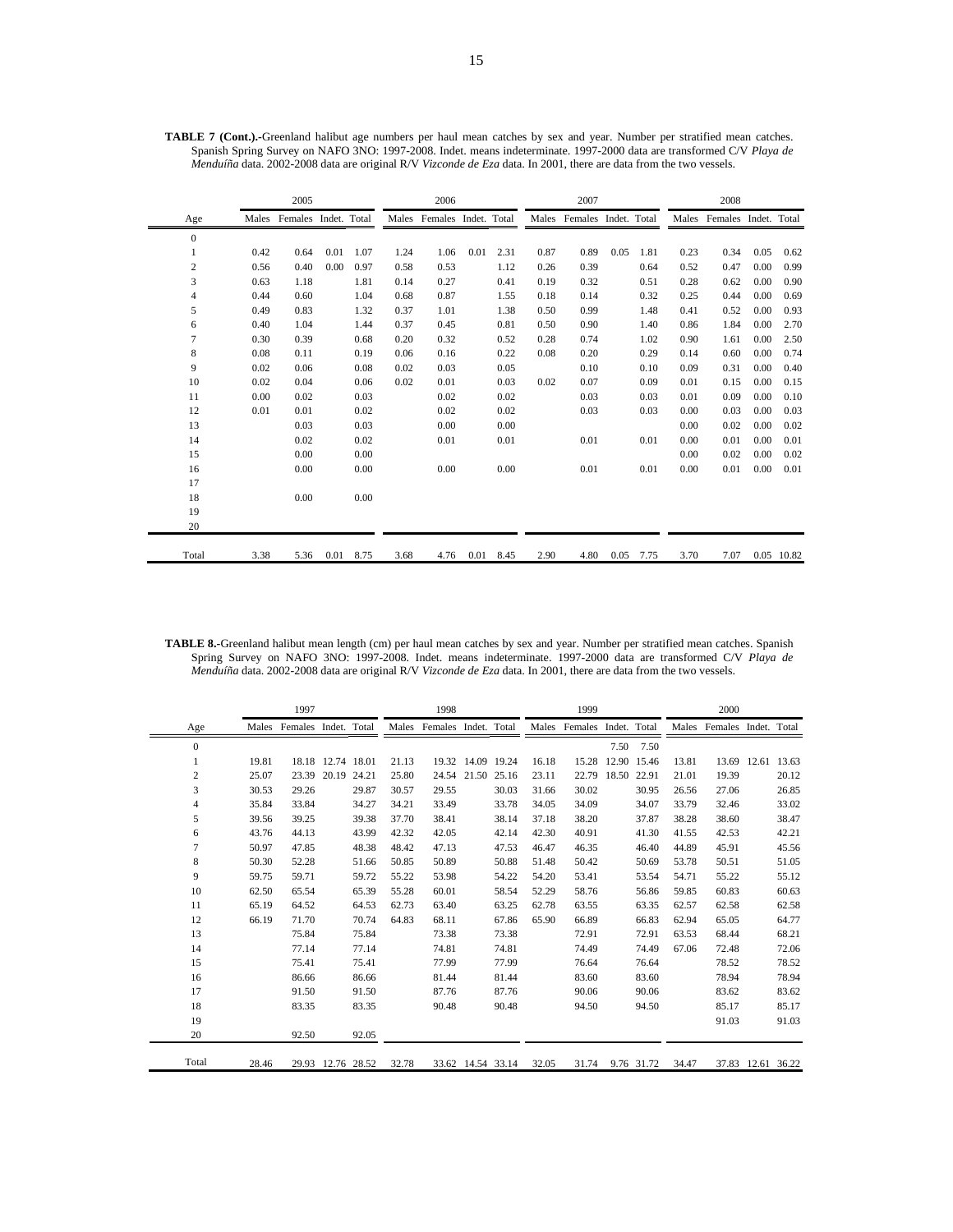**TABLE 8 (Cont.).-**Greenland halibut mean length (cm) per haul mean catches by sex and year. Number per stratified mean catches. Spanish Spring Survey on NAFO 3NO: 1997-2008. Indet. means indeterminate. 1997-2000 data are transformed C/V *Playa de Menduíña* data. 2002-2008 data are original R/V *Vizconde de Eza* data. In 2001, there are data from the two vessels. (\*) indicates untransformed data.

|                |       | 2001                       |                   |       |       | 2002                       |                   |       |       | 2003                       |             |       |       | 2004                       |                   |       |
|----------------|-------|----------------------------|-------------------|-------|-------|----------------------------|-------------------|-------|-------|----------------------------|-------------|-------|-------|----------------------------|-------------------|-------|
| Age            |       | Males Females Indet. Total |                   |       |       | Males Females Indet. Total |                   |       |       | Males Females Indet. Total |             |       |       | Males Females Indet. Total |                   |       |
| $\mathbf{0}$   |       |                            |                   |       |       |                            |                   |       |       |                            |             |       |       |                            |                   |       |
| 1              | 13.85 |                            | 13.94 12.78 13.77 |       | 13.51 |                            | 13.40 11.53 13.39 |       | 12.96 | 13.17                      | 10.15 12.99 |       | 12.14 | 12.94                      | 11.54 12.58       |       |
| $\overline{c}$ | 22.07 | 22.05                      | 14.84 22.05       |       | 22.93 |                            | 20.64 14.50 21.80 |       | 23.06 | 23.83                      | 12.50 23.49 |       | 16.47 | 16.75                      | 14.07             | 16.59 |
| 3              | 24.68 | 26.41                      |                   | 25.66 | 25.34 | 25.56                      |                   | 25.48 | 31.31 | 31.43                      |             | 31.37 | 25.29 | 29.09                      |                   | 27.74 |
| $\overline{4}$ | 33.45 | 35.67                      |                   | 34.83 | 33.61 | 33.31                      |                   | 33.41 | 36.64 | 36.62                      |             | 36.63 | 33.61 | 34.70                      |                   | 34.17 |
| 5              | 39.96 | 41.07                      |                   | 40.60 | 37.57 | 39.21                      |                   | 38.53 | 42.37 | 41.22                      |             | 41.48 | 39.85 | 39.40                      |                   | 39.52 |
| 6              | 44.62 | 45.07                      |                   | 44.93 | 44.31 | 43.42                      |                   | 43.73 | 47.12 | 46.49                      |             | 46.70 | 45.12 | 44.79                      |                   | 44.94 |
| $\overline{7}$ | 48.26 | 49.83                      |                   | 49.33 | 50.04 | 48.67                      |                   | 49.03 | 51.58 | 52.40                      |             | 52.11 | 52.07 | 50.62                      |                   | 51.04 |
| 8              | 56.67 | 55.58                      |                   | 55.66 | 55.13 | 53.43                      |                   | 53.53 | 56.19 | 56.47                      |             | 56.43 | 54.02 | 55.95                      |                   | 55.16 |
| 9              | 59.08 | 59.18                      |                   | 59.16 |       | 57.13                      |                   | 57.13 | 58.50 | 60.69                      |             | 60.57 | 59.66 | 58.82                      |                   | 59.04 |
| 10             | 60.33 | 62.15                      |                   | 61.71 |       | 61.02                      |                   | 61.02 |       | 63.25                      |             | 63.25 | 61.61 | 61.10                      |                   | 61.41 |
| 11             | 62.31 | 64.62                      |                   | 64.21 |       | 63.39                      |                   | 63.39 |       | 64.50                      |             | 64.50 | 64.50 | 64.50                      |                   | 64.50 |
| 12             | 63.71 | 67.60                      |                   | 67.33 |       | 71.71                      |                   | 71.71 |       | 72.19                      |             | 72.19 |       | 63.61                      |                   | 63.61 |
| 13             | 66.28 | 73.91                      |                   | 73.25 |       | 78.50                      |                   | 78.50 |       | 77.50                      |             | 77.50 |       | 73.79                      |                   | 73.79 |
| 14             | 78.50 | 76.47                      |                   | 76.49 |       | 87.50                      |                   | 87.50 |       | 82.50                      |             | 82.50 |       | 75.50                      |                   | 75.50 |
| 15             |       | 80.53                      |                   | 80.53 |       | 88.68                      |                   | 88.68 |       |                            |             |       |       | 88.20                      |                   | 88.20 |
| 16             |       | 86.14                      |                   | 86.14 |       |                            |                   |       |       |                            |             |       |       |                            |                   |       |
| 17             |       | 89.08                      |                   | 89.08 |       |                            |                   |       |       | 95.50                      |             | 95.50 |       |                            |                   |       |
| 18             |       |                            |                   |       |       |                            |                   |       |       |                            |             |       |       |                            |                   |       |
| 19             |       | 97.50                      |                   | 97.50 |       |                            |                   |       |       |                            |             |       |       |                            |                   |       |
| 20             |       |                            |                   |       |       |                            |                   |       |       |                            |             |       |       |                            |                   |       |
| Total          | 26.34 |                            | 29.99 12.80 27.91 |       | 25.23 |                            | 30.33 11.55 28.02 |       | 28.49 | 31.73                      | 10.16 30.31 |       | 24.00 |                            | 27.33 12.63 25.78 |       |

|              |       | 2005          |                   |             |       | 2006                 |       |                   |       | 2007                 |                   |       |       | 2008                       |             |             |
|--------------|-------|---------------|-------------------|-------------|-------|----------------------|-------|-------------------|-------|----------------------|-------------------|-------|-------|----------------------------|-------------|-------------|
| Age          |       | Males Females | Indet.            | Total       |       | Males Females Indet. |       | Total             |       | Males Females Indet. |                   | Total |       | Males Females Indet. Total |             |             |
| $\mathbf{0}$ |       |               |                   |             |       |                      |       |                   |       |                      |                   |       |       |                            |             |             |
| 1            | 14.77 | 15.08         |                   | 12.50 14.93 | 13.77 | 14.07                | 13.50 | 13.91             | 14.75 | 14.96                | 12.92             | 14.80 | 12.33 | 12.77                      |             | 12.05 12.54 |
| 2            | 20.68 | 21.61         | 12.50             | 21.06       | 17.68 | 17.03                |       | 17.37             | 24.42 | 25.10                |                   | 24.83 | 22.25 | 22.06                      |             | 22.16       |
| 3            | 24.98 | 24.59         |                   | 24.73       | 26.28 | 27.23                |       | 26.91             | 26.81 | 26.69                |                   | 26.74 | 26.80 | 25.73                      |             | 26.06       |
| 4            | 31.66 | 30.75         |                   | 31.13       | 34.31 | 35.11                |       | 34.76             | 33.54 | 34.10                |                   | 33.79 | 32.52 | 33.04                      |             | 32.85       |
| 5            | 36.91 | 37.57         |                   | 37.32       | 39.43 | 41.20                |       | 40.72             | 38.38 | 39.95                |                   | 39.42 | 38.30 | 38.15                      |             | 38.22       |
| 6            | 41.07 | 41.85         |                   | 41.63       | 43.24 | 44.80                |       | 44.10             | 43.78 | 45.29                |                   | 44.75 | 43.30 | 44.90                      |             | 44.39       |
| 7            | 48.58 | 48.96         |                   | 48.80       | 49.53 | 50.18                |       | 49.93             | 49.28 | 49.84                |                   | 49.68 | 48.92 | 49.72                      |             | 49.43       |
| 8            | 55.20 | 56.59         |                   | 55.98       | 54.46 | 54.90                |       | 54.78             | 54.65 | 54.19                |                   | 54.32 | 54.54 | 54.08                      |             | 54.17       |
| 9            | 57.66 | 58.45         |                   | 58.25       | 59.57 | 58.01                |       | 58.62             |       | 57.46                |                   | 57.46 | 56.81 | 56.19                      |             | 56.34       |
| 10           | 62.45 | 60.69         |                   | 61.24       | 61.82 | 61.50                |       | 61.73             | 61.05 | 61.36                |                   | 61.28 | 57.50 | 59.84                      |             | 59.72       |
| 11           | 61.50 | 64.47         |                   | 64.10       |       | 62.10                |       | 62.10             |       | 65.60                |                   | 65.60 | 63.50 | 62.90                      |             | 62.96       |
| 12           | 68.48 | 69.92         |                   | 69.45       |       | 64.50                |       | 64.50             |       | 68.74                |                   | 68.74 |       | 63.25                      |             | 63.25       |
| 13           |       | 71.44         |                   | 71.44       |       | 72.50                |       | 72.50             |       |                      |                   |       |       | 69.00                      |             | 69.00       |
| 14           |       | 77.40         |                   | 77.40       |       | 77.50                |       | 77.50             |       | 72.50                |                   | 72.50 |       | 71.50                      |             | 71.50       |
| 15           |       | 76.68         |                   | 76.68       |       |                      |       |                   |       |                      |                   |       |       | 80.94                      |             | 80.94       |
| 16           |       | 76.04         |                   | 76.04       |       | 87.50                |       | 87.50             |       | 84.50                |                   | 84.50 |       | 85.92                      |             | 85.92       |
| 17           |       |               |                   |             |       |                      |       |                   |       |                      |                   |       |       |                            |             |             |
| 18           |       | 79.50         |                   | 79.50       |       |                      |       |                   |       |                      |                   |       |       |                            |             |             |
| 19           |       |               |                   |             |       |                      |       |                   |       |                      |                   |       |       |                            |             |             |
| 20           |       |               |                   |             |       |                      |       |                   |       |                      |                   |       |       |                            |             |             |
| Total        | 30.85 |               | 33.07 12.50 32.18 |             | 27.30 |                      |       | 32.39 13.50 30.16 | 31.59 |                      | 37.34 12.92 35.04 |       | 38.07 | 42.21                      | 12.05 40.65 |             |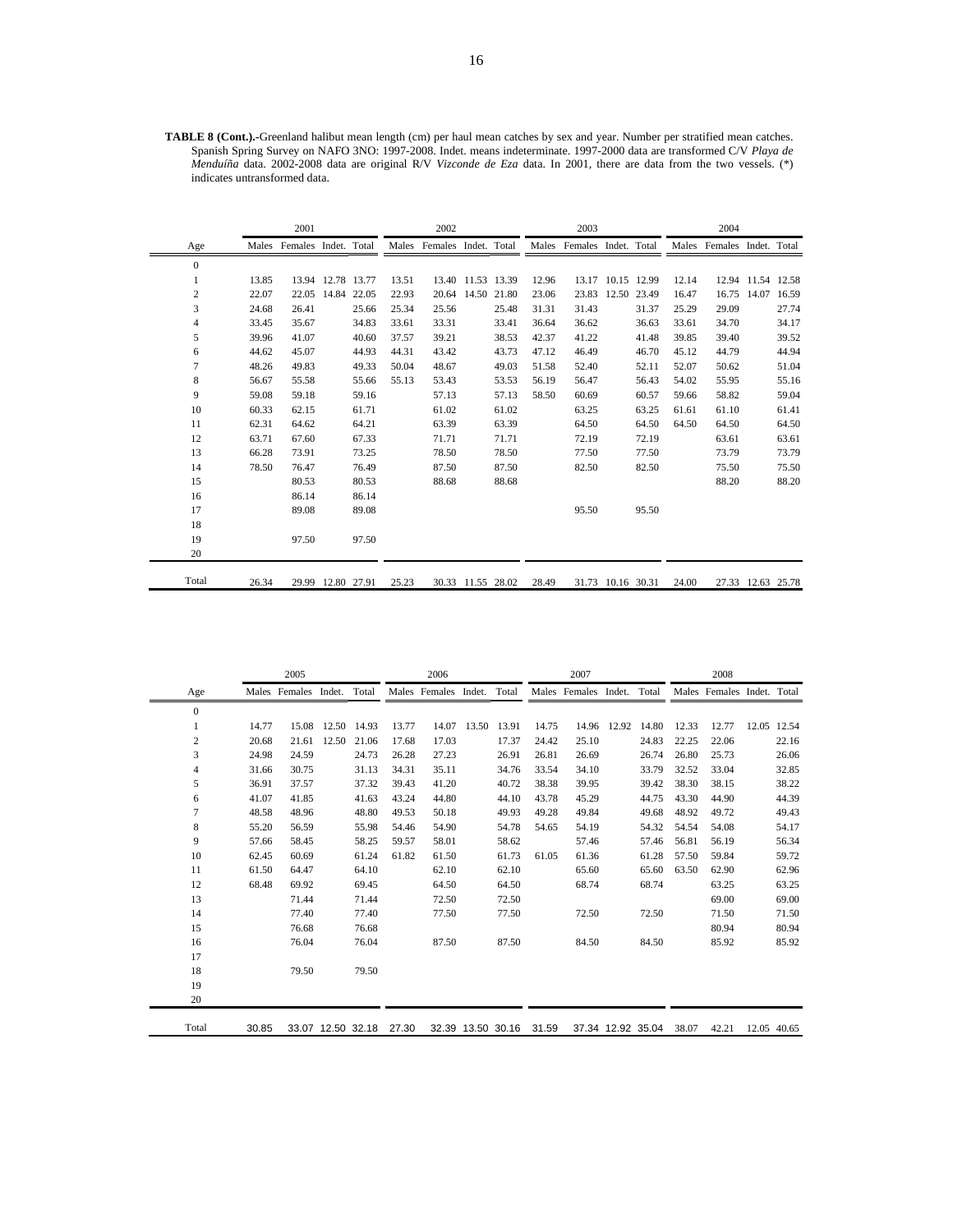**TABLE 9.-**Greenland halibut mean weight (gr) per haul mean catches by sex and year. Number per stratified mean catches. Spanish Spring Survey on NAFO 3NO: 1997-2008. Indet. means indeterminate. 1997-2000 data are transformed C/V *Playa de Menduíña* data. 2002-2008 data are original R/V *Vizconde de Eza* data. In 2001, there are data from the two vessels. (\*) indicates untransformed data.

|                |         | 1997    |              |         |         | 1998         |        |         |         | 1999    |        |         |         | 2000    |        |         |
|----------------|---------|---------|--------------|---------|---------|--------------|--------|---------|---------|---------|--------|---------|---------|---------|--------|---------|
| Age            | Males   | Females | Indet.       | Total   | Males   | Females      | Indet. | Total   | Males   | Females | Indet. | Total   | Males   | Females | Indet. | Total   |
| $\overline{0}$ |         |         |              |         |         |              |        |         |         |         | 2.53   | 2.53    |         |         |        |         |
| 1              | 56.55   | 44.11   | 12.86        | 44.25   | 66.73   | 56.01        | 19.75  | 54.81   | 33.43   | 28.91   | 14.71  | 29.77   | 14.69   | 13.93   | 10.45  | 13.89   |
| 2              | 116.19  | 90.71   | 54.44        | 103.16  | 126.63  | 111.44       | 70.48  | 118.89  | 93.56   | 89.74   | 45.51  | 91.18   | 59.74   | 47.35   |        | 52.97   |
| 3              | 210.65  | 184.05  |              | 196.79  | 216.07  | 199.69       |        | 207.33  | 248.40  | 218.64  |        | 235.53  | 128.63  | 150.58  |        | 141.39  |
| 4              | 343.22  | 296.07  |              | 306.12  | 307.90  | 300.76       |        | 303.58  | 313.10  | 327.53  |        | 320.789 | 282.32  | 262.15  |        | 270.66  |
| 5              | 477.91  | 474.14  |              | 475.79  | 416.64  | 461.62       |        | 444.53  | 409.22  | 473.15  |        | 452.20  | 427.90  | 463.68  |        | 449.67  |
| 6              | 655.66  | 691.54  |              | 677.57  | 598.59  | 618.72       |        | 611.69  | 609.82  | 591.51  |        | 596.56  | 569.60  | 645.43  |        | 620.11  |
| 7              | 1039.74 | 904.80  |              | 927.81  | 910.39  | 891.49       |        | 897.31  | 822.33  | 886.29  |        | 859.87  | 730.54  | 839.28  |        | 801.57  |
| 8              | 1026.08 | 1215.64 |              | 1156.61 | 1069.28 | 1143.26      |        | 1120.75 | 1140.19 | 1164.85 |        | 1158.54 | 1328.46 | 1174.58 |        | 1199.73 |
| 9              | 1712.22 | 1824.90 |              | 1803.51 | 1386.01 | 1376.62      |        | 1378.47 | 1348.28 | 1405.65 |        | 1395.92 | 1413.25 | 1563.75 |        | 1533.36 |
| 10             | 1955.36 | 2451.90 |              | 2427.15 | 1432.74 | 1924.36      |        | 1771.37 | 1232.46 | 1904.19 |        | 1707.55 | 1905.57 | 2159.81 |        | 2106.74 |
| 11             | 2237.75 | 2337.64 |              | 2335.75 | 2039.82 | 2276.20      |        | 2223.67 | 2111.90 | 2448.25 |        | 2362.51 | 2208.37 | 2378.52 |        | 2363.60 |
| 12             | 2352.23 | 3300.22 |              | 3135.63 | 2253.06 | 2917.28      |        | 2867.21 | 2463.10 | 2940.32 |        | 2912.86 | 2245.01 | 2715.93 |        | 2653.68 |
| 13             |         | 3942.66 |              | 3942.66 |         | 3684.55      |        | 3684.55 |         | 3877.33 |        | 3877.33 | 2312.31 | 3242.15 |        | 3199.58 |
| 14             |         | 4190.79 |              | 4190.79 |         | 3909.22      |        | 3909.22 |         | 4188.33 |        | 4188.33 | 2772.46 | 3964.91 |        | 3872.13 |
| 15             |         | 3887.49 |              | 3887.49 |         | 4480.36      |        | 4480.36 |         | 4594.01 |        | 4594.01 |         | 5205.90 |        | 5205.90 |
| 16             |         | 6092.92 |              | 6092.92 |         | 5136.80      |        | 5136.80 |         | 6339.81 |        | 6339.81 |         | 5334.32 |        | 5334.32 |
| 17             |         | 7169.24 |              | 7169.24 |         | 6438.79      |        | 6438.79 |         | 7771.36 |        | 7771.36 |         | 6423.59 |        | 6423.59 |
| 18             |         | 5376.62 |              | 5376.62 |         | 7159.28      |        | 7159.28 |         | 8870.58 |        | 8870.58 |         | 6830.30 |        | 6830.30 |
| 19             |         |         |              |         |         |              |        |         |         |         |        |         |         | 8552.11 |        | 8552.11 |
| 20             |         | 7425.48 |              | 7425.48 |         |              |        |         |         |         |        |         |         |         |        |         |
| Total          | 232.20  |         | 308.61 12.96 | 264.67  | 303.57  | 365.55 22.83 |        | 337.54  | 299.38  | 352.89  | 7.97   | 328.98  | 420.62  | 613.57  | 10.45  | 534.70  |

|              |         | 2001           |             |         |         | 2002           |       |         |         | 2003    |        |         |         | 2004           |       |         |
|--------------|---------|----------------|-------------|---------|---------|----------------|-------|---------|---------|---------|--------|---------|---------|----------------|-------|---------|
| Age          | Males   | Females Indet. |             | Total   | Males   | Females Indet. |       | Total   | Males   | Females | Indet. | Total   | Males   | Females Indet. |       | Total   |
| $\mathbf{0}$ |         |                |             |         |         |                |       |         |         |         |        |         |         |                |       |         |
| 1            | 16.47   |                | 17.18 13.45 | 16.48   | 15.16   | 14.44          | 9.15  | 14.58   | 13.64   | 14.67   | 5.75   | 13.99   | 10.36   | 12.15          | 8.85  | 11.35   |
| 2            | 72.15   | 75.92          | 20.95       | 74.19   | 85.12   | 64.56          | 18.23 | 74.96   | 91.26   | 98.95   | 11.06  | 95.57   | 32.38   | 33.31          | 16.10 | 32.74   |
| 3            | 102.12  | 138.28         |             | 122.55  | 115.32  | 119.77         |       | 118.13  | 233.58  | 239.55  |        | 236.64  | 127.49  | 187.69         |       | 166.28  |
| 4            | 271.96  | 351.48         |             | 321.30  | 292.89  | 280.11         |       | 284.52  | 384.32  | 389.32  |        | 387.08  | 276.74  | 315.37         |       | 296.34  |
| 5            | 474.57  | 549.96         |             | 518.19  | 420.87  | 483.24         |       | 457.46  | 603.57  | 567.97  |        | 575.95  | 474.56  | 478.78         |       | 477.67  |
| 6            | 676.20  | 739.46         |             | 719.83  | 705.62  | 677.06         |       | 686.90  | 848.07  | 832.07  |        | 837.28  | 707.95  | 723.66         |       | 716.51  |
| 7            | 869.70  | 1020.42        |             | 971.90  | 1043.65 | 978.53         |       | 995.47  | 1139.15 | 1223.51 |        | 1193.47 | 1111.11 | 1087.07        |       | 1094.00 |
| 8            | 1427.84 | 1443.38        |             | 1442.29 | 1413.34 | 1331.03        |       | 1336.18 | 1491.39 | 1556.30 |        | 1546.84 | 1261.22 | 1510.72        |       | 1408.99 |
| 9            | 1628.57 | 1759.76        |             | 1735.49 |         | 1645.43        |       | 1645.43 | 1696.71 | 1957.74 |        | 1942.74 | 1714.45 | 1774.27        |       | 1759.06 |
| 10           | 1741.34 | 2059.38        |             | 1981.96 |         | 2045.34        |       | 2045.34 |         | 2235.61 |        | 2235.61 | 1901.04 | 2010.19        |       | 1944.89 |
| 11           | 1929.96 | 2341.88        |             | 2269.44 |         | 2325.25        |       | 2325.25 |         | 2380.78 |        | 2380.78 | 2200.49 | 2398.03        |       | 2258.79 |
| 12           | 2073.82 | 2719.39        |             | 2673.75 |         | 3573.05        |       | 3573.05 |         | 3442.28 |        | 3442.28 |         | 2297.05        |       | 2297.05 |
| 13           | 2352.00 | 3656.76        |             | 3543.88 |         | 4688.33        |       | 4688.33 |         | 4308.25 |        | 4308.25 |         | 3746.17        |       | 3746.17 |
| 14           | 4033.42 | 4068.04        |             | 4067.64 |         | 6704.09        |       | 6704.09 |         | 5272.40 |        | 5272.40 |         | 4034.69        |       | 4034.69 |
| 15           |         | 4770.13        |             | 4770.13 |         | 7010.77        |       | 7010.77 |         |         |        |         |         | 6945.38        |       | 6945.38 |
| 16           |         | 5906.19        |             | 5906.19 |         |                |       |         |         |         |        |         |         |                |       |         |
| 17           |         | 6596.90        |             | 6596.90 |         |                |       |         |         | 8458.35 |        | 8458.35 |         |                |       |         |
| 18           |         |                |             |         |         |                |       |         |         |         |        |         |         |                |       |         |
| 19           |         | 8790.83        |             | 8790.83 |         |                |       |         |         |         |        |         |         |                |       |         |
| 20           |         |                |             |         |         |                |       |         |         |         |        |         |         |                |       |         |
| Total        | 235.78  | 384.60 13.51   |             | 312.93  | 222.00  | 406.07         | 9.20  | 326.40  | 290.81  | 443.31  | 5.78   | 381.40  | 187.38  | 285.66 11.97   |       | 240.78  |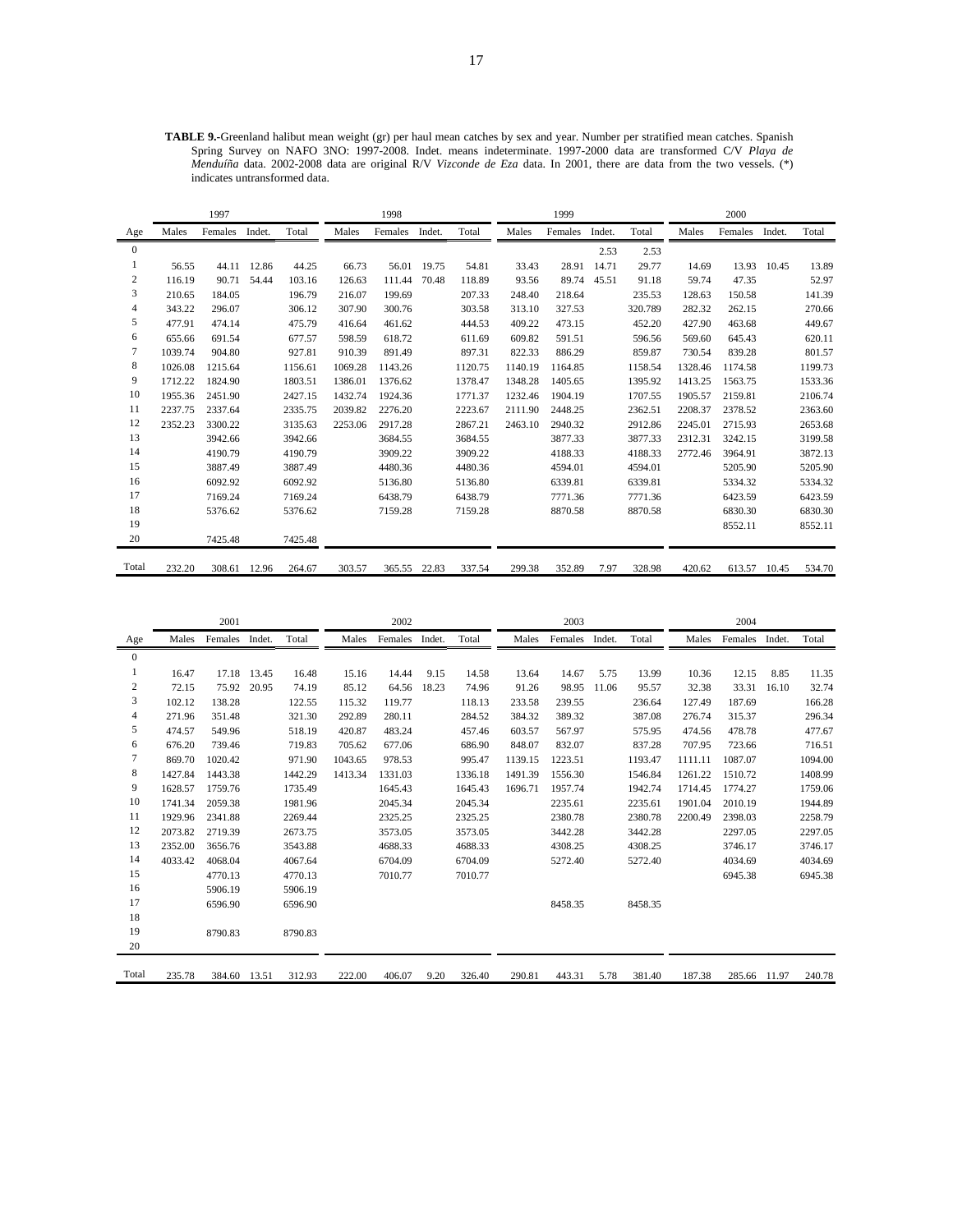| <b>TABLE 9 (Cont.).-Greenland halibut mean weight (gr) per haul mean catches by sex and year. Number per stratified mean catches.</b> |
|---------------------------------------------------------------------------------------------------------------------------------------|
| Spanish Spring Survey on NAFO 3NO: 1997-2008. Indet. means indeterminate. 1997-2000 data are transformed C/V Playa de                 |
| <i>Menduíña</i> data. 2002-2008 data are original R/V Vizconde de Eza data. In 2001, there are data from the two vessels.             |

|                |         | 2005    |        |         |         | 2006           |             |         |         | 2007    |             |         |         | 2008           |       |         |
|----------------|---------|---------|--------|---------|---------|----------------|-------------|---------|---------|---------|-------------|---------|---------|----------------|-------|---------|
| Age            | Males   | Females | Indet. | Total   | Males   | Females Indet. |             | Total   | Males   | Females | Indet.      | Total   | Males   | Females Indet. |       | Total   |
| $\overline{0}$ |         |         |        |         |         |                |             |         |         |         |             |         |         |                |       |         |
| 1              | 20.40   | 24.66   | 12.40  | 22.85   | 16.77   |                | 17.32 15.20 | 17.02   | 21.41   |         | 22.91 15.24 | 21.99   | 11.68   | 13.02          | 10.61 | 12.32   |
| 2              | 61.94   | 81.27   | 12.40  | 69.97   | 39.71   | 35.77          |             | 37.83   | 104.32  | 115.53  |             | 111.03  | 77.06   | 74.84          |       | 76.00   |
| 3              | 109.33  | 113.89  |        | 112.30  | 128.14  | 147.05         |             | 140.62  | 138.93  | 140.89  |             | 140.14  | 139.51  | 122.38         |       | 127.67  |
| 4              | 235.20  | 229.40  |        | 231.85  | 296.98  | 335.57         |             | 318.55  | 283.54  | 303.54  |             | 292.31  | 255.60  | 274.67         |       | 267.76  |
| 5              | 384.54  | 423.10  |        | 408.67  | 463.22  | 558.91         |             | 533.21  | 437.41  | 507.44  |             | 484.01  | 433.41  | 439.94         |       | 437.05  |
| 6              | 540.86  | 602.50  |        | 585.18  | 614.40  | 718.56         |             | 671.84  | 666.30  | 752.32  |             | 721.42  | 639.14  | 743.15         |       | 709.89  |
| 7              | 940.73  | 972.27  |        | 958.57  | 955.05  | 1039.83        |             | 1007.25 | 962.80  | 1017.87 |             | 1002.51 | 941.57  | 1034.12        |       | 1000.93 |
| 8              | 1371.22 | 1504.91 |        | 1446.10 | 1261.22 | 1386.76        |             | 1351.91 | 1337.24 | 1325.29 |             | 1328.75 | 1328.94 | 1352.57        |       | 1348.21 |
| 9              | 1567.35 | 1668.79 |        | 1643.60 | 1666.78 | 1648.82        |             | 1655.80 |         | 1590.23 |             | 1590.23 | 1506.93 | 1529.10        |       | 1524.03 |
| 10             | 2030.67 | 1869.10 |        | 1919.39 | 1871.62 | 1984.49        |             | 1901.68 | 1894.70 | 1958.27 |             | 1941.94 | 1561.24 | 1868.77        |       | 1853.03 |
| 11             | 1926.64 | 2255.28 |        | 2214.16 |         | 2048.31        |             | 2048.31 |         | 2416.31 |             | 2416.31 | 2144.93 | 2197.84        |       | 2192.93 |
| 12             | 2733.13 | 2920.33 |        | 2858.54 |         | 2314.58        |             | 2314.58 |         | 2801.55 |             | 2801.55 |         | 2236.83        |       | 2236.83 |
| 13             |         | 3122.04 |        | 3122.04 |         | 3376.88        |             | 3376.88 |         |         |             |         |         | 2962.25        |       | 2962.25 |
| 14             |         | 4024.01 |        | 4024.01 |         | 4188.75        |             | 4188.75 |         | 3315.34 |             | 3315.34 |         | 3322.76        |       | 3322.76 |
| 15             |         | 3923.74 |        | 3923.74 |         |                |             |         |         |         |             |         |         | 5013.75        |       | 5013.75 |
| 16             |         | 3829.26 |        | 3829.26 |         | 6199.50        |             | 6199.50 |         | 5391.71 |             | 5391.71 |         | 6042.88        |       | 6042.88 |
| 17             |         |         |        |         |         |                |             |         |         |         |             |         |         |                |       |         |
| 18             |         | 4337.35 |        | 4337.35 |         |                |             |         |         |         |             |         |         |                |       |         |
| 19             |         |         |        |         |         |                |             |         |         |         |             |         |         |                |       |         |
| 20             |         |         |        |         |         |                |             |         |         |         |             |         |         |                |       |         |
| Total          | 328.36  | 425.37  | 12.40  | 387.33  | 270.93  | 426.46         | 15.20       | 358.38  | 381.58  | 598.44  | 15.24       | 513.79  | 560.48  | 789.72         | 10.61 | 707.71  |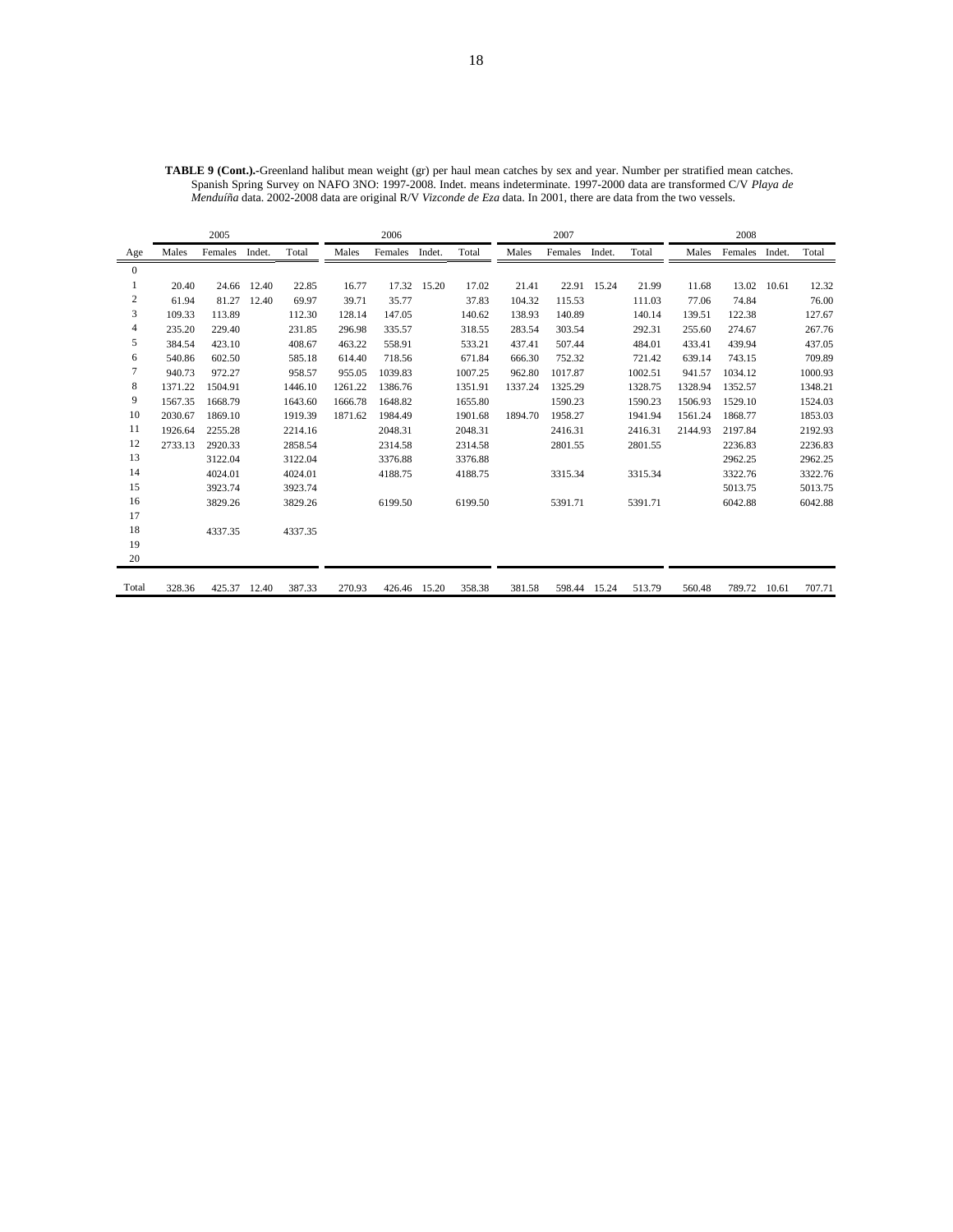**TABLE 10.-** Swept area, number of hauls and American plaice mean catch (kg) and SD by stratum. Spanish Spring Surveys on NAFO Div. 3NO: 1997-2008. Swept area in square miles. n.s. means stratum not surveyed. 1997-2000 data are transformed C/V *Playa de Menduíña* data, and 2002-2008 data are original from R/V *Vizconde de Eza*. In 2001, there are data from the two vessels.

|         |        |                | 1997                |                |        |                  | 1998      |           |       |        |                | 1999                |           |        |                | 2000      |           |
|---------|--------|----------------|---------------------|----------------|--------|------------------|-----------|-----------|-------|--------|----------------|---------------------|-----------|--------|----------------|-----------|-----------|
|         | Swept  | Tow            | A. Plaice A. Plaice |                | Swept  | Tow              | A. Plaice | A. Plaice | Swept |        | Tow            | A. Plaice A. Plaice |           | Swept  | Tow            | A. Plaice | A. Plaice |
| Stratum | area   | number         | Mean                | <b>SD</b>      | area   | number           | Mean      | <b>SD</b> | area  |        | number         | Mean                | <b>SD</b> | area   | number         | Mean      | <b>SD</b> |
| 353     | 0.0480 | $\overline{4}$ | 47.97               | 25.084         | 0.0465 | $\overline{4}$   | 267.95    | 103.830   |       | 0.0360 | 3              | 388.97              | 37.624    | 0.0356 | 3              | 426.02    | 210.639   |
| 354     | 0.0233 | $\mathbf{2}$   | 34.16               | 18.447         | 0.0356 | 3                | 381.49    | 146.407   |       | 0.0218 | $\overline{2}$ | 184.12              | 100.017   | 0.0356 | 3              | 147.44    | 84.780    |
| 355     | 0.0233 | $\mathbf{2}$   | 14.02               | 4.617          | 0.0221 | $\mathbf{2}$     | 134.67    | 132.931   |       | 0.0229 | $\overline{2}$ | 60.82               | 30.122    | 0.0233 | $\overline{2}$ | 60.01     | 1.539     |
| 356     | 0.0225 | 2              | 8.15                | 4.133          | 0.0221 | $\overline{c}$   | 14.23     | 5.343     |       | 0.0229 | 2              | 31.47               | 23.877    | 0.0225 | $\overline{c}$ | 28.11     | 24.368    |
| 357     | 0.0443 | $\overline{4}$ | 1.86                | 1.051          | 0.0240 | $\overline{c}$   | 2.33      | 0.484     |       | 0.0236 | 2              | 3.06                | 1.913     | 0.0124 | $\overline{1}$ | 0.55      |           |
| 358     | 0.0563 | 5              | 4.44                | 4.415          | 0.0236 | 3                | 6.73      | 1.265     |       | 0.0349 | 3              | 9.06                | 15.047    | 0.0341 | 3              | 298.64    | 437.609   |
| 359     | 0.0690 | 6              | 30.12               | 15.773         | 0.0698 | 6                | 198.60    | 199.740   |       | 0.0364 | 3              | 484.88              | 84.636    | 0.0469 | $\overline{4}$ | 659.75    | 139.208   |
| 360     | 0.3754 | 32             | 26.15               | 17.839         | 0.2561 | 25               | 107.53    | 64.858    |       | 0.2325 | 19             | 263.77              | 91.624    | 0.2396 | 20             | 324.76    | 269.238   |
| 374     | 0.0353 | 3              | 8.40                | 3.170          | 0.0353 | 3                | 4.00      | 0.906     |       | 0.0244 | $\overline{c}$ | 44.00               | 1.495     | 0.0240 | $\overline{2}$ | 5.60      | 0.440     |
| 375     | 0.0116 | -1             | 1.85                | $\overline{a}$ | 0.0345 | 3                | 5.93      | 3.550     |       | 0.0236 | 2              | 42.21               | 15.545    | 0.0244 | $\overline{2}$ | 30.11     | 9.300     |
| 376     | 0.1583 | 14             | 12.53               | 8.741          | 0.0930 | 10               | 82.92     | 73.283    |       | 0.1219 | 10             | 119.90              | 62.748    | 0.1200 | 10             | 250.98    | 179.289   |
| 377     | 0.0116 | $\mathbf{1}$   | 20.96               | $\sim$         | 0.0229 | $\mathbf{2}$     | 47.18     | 59.694    |       | 0.0240 | $\overline{c}$ | 86.16               | 117.320   | 0.0229 | $\overline{2}$ | 27.02     | 29.064    |
| 378     | 0.0210 | 2              | 1.87                | 1.583          | 0.0120 | $\overline{c}$   | 5.22      | 2.199     |       | 0.0229 | $\overline{c}$ | 7.14                | 4.199     | 0.0233 | $\overline{2}$ | 19.74     | 22.646    |
| 379     | 0.0206 | 2              | 1.78                | 1.568          | 0.0356 | 3                | 2.65      | 1.804     |       | 0.0236 | $\overline{2}$ | 0.78                | 0.308     | 0.0225 | $\overline{c}$ | 2.30      | 1.146     |
| 380     | 0.0210 | $\overline{c}$ | 1.41                | 0.079          | 0.0113 | $\sqrt{2}$       | 1.69      | 0.945     |       | 0.0236 | $\sqrt{2}$     | 2.22                | 0.066     | 0.0236 | $\sqrt{2}$     | 1.74      | 0.402     |
| 381     | 0.0221 | $\overline{2}$ | 1.55                | 0.895          | 0.0229 | $\overline{c}$   | 8.41      | 10.927    |       | 0.0229 | $\overline{c}$ | 0.59                | 0.231     | 0.0236 | 2              | 2.03      | 1.269     |
| 382     | 0.0461 | $\overline{4}$ | 0.59                | 0.340          | 0.0229 | 3                | 4.35      | 3.017     |       | 0.0484 | $\overline{4}$ | 2.25                | 0.610     | 0.0499 | $\overline{4}$ | 1.92      | 0.562     |
| 721     | 0.0221 | $\mathbf{2}$   | 13.40               | 12.225         | 0.0203 | $\overline{c}$   | 7.68      | 6.464     |       | 0.0244 | $\overline{2}$ | 20.06               | 10.378    | 0.0236 | $\overline{c}$ | 4.21      | 4.725     |
| 722     | 0.0214 | 2              | 46.66               | 65.850         | 0.0101 | $\overline{c}$   | 1.99      | 2.375     |       | 0.0229 | $\overline{2}$ | 2.43                | 0.704     | 0.0218 | $\overline{2}$ | 1.21      | 1.715     |
| 723     | 0.0210 | 2              | 8.79                | 5.464          | 0.0233 | $\overline{c}$   | 10.04     | 8.619     |       | 0.0229 | $\sqrt{2}$     | 34.05               | 29.946    | 0.0248 | $\overline{2}$ | 10.67     | 7.344     |
| 724     | 0.0225 | $\overline{2}$ | 13.33               | 17.024         | 0.0206 | $\overline{c}$   | 10.84     | 2.528     |       | 0.0225 | $\overline{c}$ | 9.89                | 10.466    | 0.0233 | 2              | 12.31     | 1.803     |
| 725     | 0.0206 | $\overline{2}$ | 1.31                | 0.882          | 0.0086 | $\mathbf{1}$     | 0.62      | $\sim$    |       | 0.0229 | $\overline{2}$ | 2.48                | 0.073     | 0.0210 | 2              | 8.64      | 8.707     |
| 726     | n.s.   | n.s.           | n.s.                | n.s.           | 0.0094 | $\overline{c}$   | 2.95      | 2.726     |       | 0.0225 | $\overline{2}$ | 39.96               | 47.051    | 0.0221 | $\overline{2}$ | 8.24      | 4.177     |
| 727     | 0.0094 | -1             | 9.37                |                | 0.0233 | $\overline{c}$   | 9.02      | 3.782     |       | 0.0236 | $\overline{2}$ | 7.56                | 7.651     | 0.0210 | $\overline{c}$ | 4.59      | 2.089     |
| 728     | 0.0214 | 2              | 32.09               | 23.965         | 0.0206 | $\overline{c}$   | 15.58     | 4.617     |       | 0.0233 | $\sqrt{2}$     | 37.93               | 22.294    | 0.0210 | $\overline{2}$ | 22.82     | 0.178     |
| 752     | 0.0218 | 2              | 112.70              | 128.072        | 0.0229 | $\overline{c}$   | 49.95     | 7.102     |       | 0.0233 | $\overline{2}$ | 35.68               | 10.927    | 0.0206 | $\overline{c}$ | 128.14    | 25.680    |
| 753     | 0.0214 | 2              | 56.78               | 41.643         | 0.0218 | $\overline{c}$   | 146.98    | 13.280    |       | 0.0229 | $\overline{c}$ | 14.74               | 4.969     | 0.0218 | $\overline{2}$ | 169.96    | 216.964   |
| 754     | 0.0330 | 3              | 5.50                | 6.447          | 0.0210 | $\overline{c}$   | 2.67      | 3.782     |       | 0.0206 | $\overline{2}$ | 0.00                | 0.000     | 0.0195 | 2              | 0.00      | 0.000     |
| 755     | n.s.   | n.s.           | n.s.                | n.s.           | 0.0206 | $\overline{c}$   | 0.39      | 0.550     |       | 0.0311 | 3              | 0.05                | 0.090     | 0.0431 | $\overline{4}$ | 0.00      | 0.000     |
| 756     | 0.0109 | -1             | 75.68               |                | 0.0225 | $\overline{c}$   | 199.76    | 258.188   |       | 0.0225 | 2              | 124.34              | 44.457    | 0.0203 | $\overline{2}$ | 31.68     | 11.829    |
| 757     | 0.0304 | 3              | 626.06              | 753.372        | 0.0206 | $\overline{c}$   | 82.24     | 100.918   |       | 0.0233 | $\overline{2}$ | 17.07               | 3.782     | 0.0214 | $\overline{2}$ | 5.12      | 6.827     |
| 758     | 0.0214 | 2              | 0.60                | 0.447          | 0.0105 | $\boldsymbol{2}$ | 4.03      | 5.695     |       | 0.0214 | $\overline{2}$ | 0.31                | 0.438     | 0.0210 | $\overline{2}$ | 1.32      | 1.649     |
| 759     | n.s.   | n.s.           | n.s.                | n.s.           | 0.0214 | $\boldsymbol{2}$ | 0.00      | 0.000     |       | 0.0218 | $\overline{2}$ | 0.34                | 0.484     | 0.0210 | $\overline{c}$ | 1.99      | 2.814     |
| 760     | 0.0105 |                | 17.16               | $\sim$         | 0.0214 | $\sqrt{2}$       | 8.04      | 5.519     |       | 0.0225 | $\sqrt{2}$     | 20.30               | 28.275    | 0.0210 | $\overline{2}$ | 43.59     | 58.396    |
| 761     | 0.0315 | 3              | 1.21                | 1.954          | 0.0206 | $\overline{c}$   | 3.47      | 1.605     |       | 0.0210 | 2              | 0.00                | 0.000     | 0.0221 | $\overline{2}$ | 0.19      | 0.264     |
| 762     | 0.0308 | 3              | 0.00                | 0.000          | 0.0094 | 2                | 0.00      | 0.000     |       | 0.0210 | $\overline{c}$ | 18.49               | 26.142    | 0.0203 | $\overline{2}$ | 0.00      | 0.000     |
| 763     | n.s.   | n.s.           | n.s.                | n.s.           | 0.0218 | $\sqrt{2}$       | 0.08      | 0.110     |       | 0.0311 | $\mathfrak{Z}$ | 0.00                | 0.000     | 0.0416 | $\overline{4}$ | 0.30      | 0.606     |
| 764     | 0.0206 | $\overline{2}$ | 0.17                | 0.237          | 0.0218 | $\overline{c}$   | 0.25      | 0.352     |       | 0.0225 | $\overline{c}$ | 0.00                | 0.000     | 0.0218 | 2              | 0.00      | 0.000     |
| 765     | 0.0206 | $\overline{2}$ | 0.00                | 0.000          | 0.0098 | $\overline{c}$   | 0.00      | 0.000     |       | 0.0221 | $\overline{2}$ | 0.00                | 0.000     | 0.0203 | $\overline{c}$ | 0.00      | 0.000     |
| 766     | 0.0308 | 3              | 0.00                | 0.000          | 0.0191 | $\sqrt{2}$       | 0.00      | 0.000     |       | 0.0218 | $\overline{2}$ | 0.00                | 0.000     | 0.0214 | $\overline{2}$ | 0.00      | 0.000     |
| 767     | n.s.   | n.s.           | n.s.                | n.s.           | 0.0109 | $\overline{c}$   | 0.00      | 0.000     |       | 0.0214 | $\overline{c}$ | 0.00                | 0.000     | 0.0210 | 2              | 0.11      | 0.156     |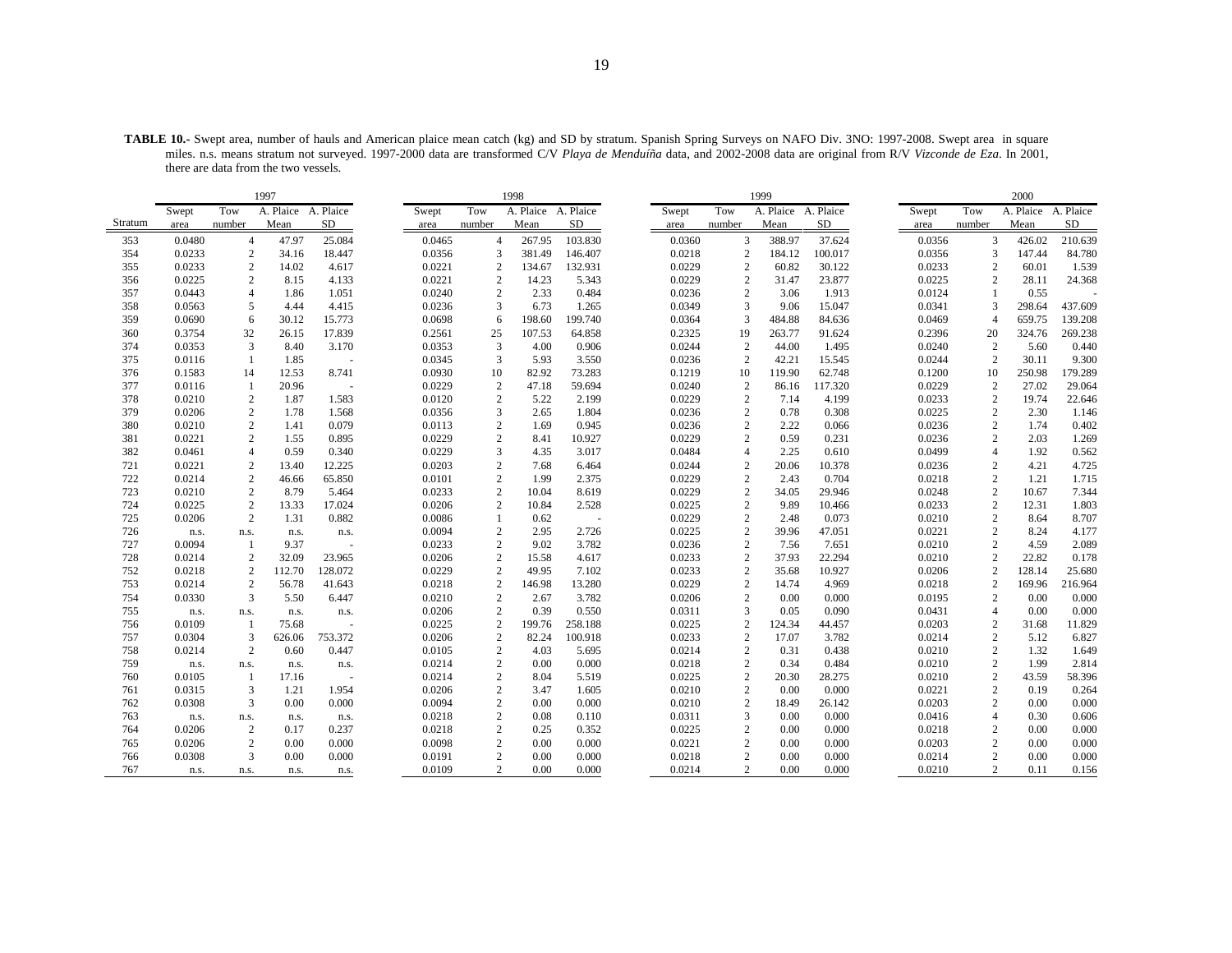**TABLE 10 (cont.).-** Swept area, number of hauls and American plaice mean catch (kg) and SD by stratum. Spanish Spring Surveys on NAFO Div. 3NO: 1997-2008. Swept area in square miles. n.s. means stratum not surveyed. 1997-2000 data are transformed C/V *Playa de Menduíña* data, and 2002-2008 data are original from R/V *Vizconde de Eza*. In 2001, there are data from the two vessels.

|            |                  |                   | 2001                |                |       |                  |                                  | 2002                |                |                  |                                | 2003                |                 |                  |                            | 2004         |                |
|------------|------------------|-------------------|---------------------|----------------|-------|------------------|----------------------------------|---------------------|----------------|------------------|--------------------------------|---------------------|-----------------|------------------|----------------------------|--------------|----------------|
|            | Swept            | Tow               | A. Plaice A. Plaice |                | Swept |                  | Tow                              | A. Plaice A. Plaice |                | Swept            | Tow                            | A. Plaice A. Plaice |                 | Swept            | Tow                        | A. Plaice    | A. Plaice      |
| Stratum    | area             | number            | Mean                | SD             | area  |                  | number                           | Mean                | SD             | area             | number                         | Mean                | SD              | area             | number                     | Mean         | SD             |
| 353        | 0.0341           | 3                 | 451.08              | 185.936        |       | 0.0476           | $\overline{4}$                   | 630.50              | 240.448        | 0.0334           | 3                              | 470.86              | 217.828         | 0.0338           | 3                          | 418.60       | 276.823        |
| 354        | 0.0338           | 3                 | 172.21              | 144.326        |       | 0.0356           | 3                                | 207.67              | 77.048         | 0.0338           | 3                              | 806.33              | 68.178          | 0.0345           | 3                          | 220.64       | 173.634        |
| 355        | 0.0240           | $\mathbf{2}$      | 206.75              | 85.065         |       | 0.0236           | $\sqrt{2}$                       | 100.75              | 40.659         | 0.0229           | $\overline{c}$                 | 112.14              | 7.297           | 0.0229           | $\sqrt{2}$                 | 23.50        | 9.758          |
| 356        | 0.0240           | 2                 | 83.56               | 40.362         |       | 0.0233           | 2                                | 53.95               | 51.548         | 0.0225           | $\overline{2}$                 | 159.80              | 99.561          | 0.0221           | 2                          | 0.66         | 0.893          |
| 357        | 0.0244           | 2                 | 76.85               | 105.720        |       | 0.0240           | 2                                | 5.18                | 2.015          | 0.0229           | 2                              | 59.40               | 76.650          | 0.0229           | 2                          | 0.84         | 1.190          |
| 358        | 0.0345           | 3                 | 35.80               | 28.161         |       | 0.0345           | 3                                | 27.67               | 21.202         | 0.0338           | 3                              | 26.50               | 16.096          | 0.0330           | 3                          | 27.72        | 15.234         |
| 359        | 0.0803           | $\tau$            | 347.89              | 328.624        |       | 0.0686           | 6                                | 177.40              | 129.497        | 0.0791           | $\overline{7}$                 | 459.09              | 433.737         | 0.0791           | $7\phantom{.0}$            | 440.97       | 296.394        |
| 360        | 0.2423           | 20                | 261.79              | 173.177        |       | 0.2865           | 25                               | 143.72              | 117.177        | 0.2254           | 20                             | 229.12              | 120.612         | 0.2310           | 20                         | 283.51       | 168.955        |
| 374        | 0.0240           | 2                 | 14.95               | 1.909          |       | 0.0345           | 3                                | 3.42                | 1.630          | 0.0225           | $\overline{c}$                 | 15.33               | 4.207           | 0.0233           | $\overline{2}$             | 89.95        | 46.315         |
| 375        | 0.0338           | 3                 | 4.77                | 1.680          |       | 0.0353           | 3                                | 1.41                | 1.073          | 0.0330           | $\overline{3}$                 | 9.96                | 10.915          | 0.0338           | 3                          | 73.12        | 19.172         |
| 376        | 0.1155           | 10                | 46.95               | 32.487         |       | 0.1140           | 10                               | 47.96               | 50.207         | 0.1125           | 10                             | 62.92               | 55.173          | 0.1166           | 10                         | 195.37       | 112.407        |
| 377        | 0.0229           | $\overline{c}$    | 21.09               | 10.204         |       | 0.0229           | $\boldsymbol{2}$                 | 34.05               | 39.527         | 0.0225           | $\sqrt{2}$                     | 48.61               | 30.816          | 0.0218           | $\boldsymbol{2}$           | 84.23        | 73.928         |
| 378        | 0.0236           | 2                 | 2.75                | 1.287          |       | 0.0233           | $\mathbf{2}$                     | 8.10                | 6.364          | 0.0225           | $\overline{c}$                 | 9.42                | 8.040           | 0.0225           | 2                          | 34.30        | 14.001         |
| 379        | 0.0229           | 2                 | 0.84                | 0.092          |       | 0.0229           | $\overline{2}$                   | 5.75                | 5.445          | 0.0229           | $\overline{c}$                 | 3.47                | 4.667           | 0.0124           | 1                          | 0.71         |                |
| 380        | 0.0206           | $\overline{c}$    | 2.97                | 0.638          |       | 0.0225           | $\overline{2}$                   | 7.25                | 1.768          | 0.0229           | $\overline{2}$                 | 6.68                | 0.735           | 0.0221           | $\overline{2}$             | 2.01         | 2.174          |
| 381        | 0.0236           | $\mathbf{2}$      | 2.35                | 0.154          |       | 0.0229           | $\overline{2}$                   | 3.81                | 2.821          | 0.0229           | $\overline{c}$                 | 7.70                | 3.111           | 0.0225           | $\overline{2}$             | 29.64        | 18.611         |
| 382        | 0.0469           | $\overline{4}$    | 3.02                | 0.929          |       | 0.0341           | 3                                | 1.09                | 0.904          | 0.0454           | $\overline{4}$                 | 2.12                | 0.643           | 0.0461           | $\overline{4}$             | 55.76        | 49.674         |
| 721        | 0.0248           | 2                 | 115.20              | 86.974         |       | 0.0233           | $\overline{2}$                   | 18.20               | 12.445         | 0.0225           | $\overline{c}$                 | 222.75              | 273.155         | 0.0221           | $\overline{c}$             | 0.00         | 0.000          |
| 722        | 0.0233           | 2                 | 30.29               | 35.511         |       | 0.0236           | $\sqrt{2}$                       | 30.10               | 42.568         | 0.0221           | $\overline{2}$                 | 14.31               | 15.493          | 0.0218           | 2                          | 1.02         | 1.442          |
| 723        | 0.0240           | $\mathbf{2}$      | 36.15               | 39.244         |       | 0.0233           | $\sqrt{2}$                       | 7.20                | 0.849          | 0.0229           | $\overline{2}$                 | 2.10                | 2.687           | 0.0229           | $\mathbf{2}$               | 0.68         | 0.955          |
| 724        | 0.0353           | 3                 | 26.47               | 26.158         |       | 0.0225           | $\overline{2}$                   | 47.05               | 41.931         | 0.0225           | $\overline{2}$                 | 7.02                | 7.050           | 0.0214           | 2                          | 0.00         | 0.000          |
| 725        | 0.0116           | $\mathbf{2}$      | 3.37                | 0.368          |       | 0.0225           | $\overline{2}$                   | 3.55                | 4.313          | 0.0229           | $\overline{2}$                 | 3.34                | 0.049           | 0.0225           | $\mathbf{2}$               | 19.30        | 27.294         |
| 726        | 0.0116           | 2                 | 1.80                | 0.430          |       | 0.0214           | $\overline{2}$                   | 2.83                | 0.948          | 0.0225           | $\overline{2}$                 | 0.00                | 0.000           | 0.0225           | $\mathbf{2}$               | 0.00         | 0.000          |
| 727        | 0.0225           | $\mathbf{2}$      | 8.46                | 5.277          |       | 0.0233           | $\overline{2}$                   | 2.85                | 1.061          | 0.0218           | $\overline{2}$                 | 42.85               | 21.001          | 0.0233           | 2                          | 0.37         | 0.338          |
| 728        | 0.0229           | $\sqrt{2}$        | 5.85                | 1.143          |       | 0.0229           | $\overline{c}$                   | 9.58                | 13.467         | 0.0225           | $\overline{c}$                 | 40.45               | 23.264          | 0.0180           | $\sqrt{2}$                 | 0.00         | 0.000          |
| 752        | 0.0210           | 2                 | 15.79               | 7.922          |       | 0.0116           | $\mathbf{1}$                     | 0.00                |                | 0.0229           | $\sqrt{2}$                     | 27.05               | 12.516          | 0.0214           | $\mathbf{2}$               | 0.00         | 0.000          |
| 753        | 0.0214           | 2                 | 60.01               | 68.290         |       | 0.0229           | $\overline{c}$                   | 3.60                | 5.091          | 0.0229           | $\overline{2}$                 | 0.00                | 0.000           | 0.0218           | 2                          | 0.00         | 0.000          |
| 754        | 0.0195           | 2                 | 1.26                | 1.781          |       | 0.0341           | 3                                | 8.60                | 14.206         | 0.0218           | $\sqrt{2}$                     | 0.00                | 0.000           | 0.0214           | $\mathbf{2}$               | 0.00         | 0.000          |
| 755        | 0.0416           | $\overline{4}$    | 0.00                | 0.000          |       | 0.0338           | 3                                | 0.00                | 0.000          | 0.0221           | $\overline{2}$                 | 0.00                | 0.000           | 0.0319           | 3                          | 0.00         | 0.000          |
| 756        | 0.0113           | 2                 | 11.58               | 8.167          |       | 0.0229           | $\overline{2}$                   | 11.73               | 12.551         | 0.0221           | $\overline{2}$                 | 1.83                | 0.884           | 0.0218           | 2                          | 0.00         | 0.000          |
| 757        | 0.0233           | 2                 | 105.18              | 148.295        |       | 0.0225           | $\sqrt{2}$                       | 31.15               | 13.223         | 0.0221           | $\sqrt{2}$                     | 5.17                | 7.304           | 0.0218           | $\mathbf{2}$               | 0.00         | 0.000          |
| 758        | 0.0218<br>0.0221 | 2<br>$\mathbf{2}$ | 0.16                | 0.220<br>0.374 |       | 0.0225<br>0.0225 | $\overline{2}$<br>$\overline{2}$ | 1.27<br>0.00        | 0.523<br>0.000 | 0.0221<br>0.0113 | $\overline{2}$<br>$\mathbf{1}$ | 0.00<br>0.00        | 0.000           | 0.0214<br>0.0214 | $\sqrt{2}$<br>$\mathbf{2}$ | 0.00         | 0.000<br>0.000 |
| 759<br>760 | 0.0229           |                   | 0.26<br>37.80       | 37.618         |       | 0.0229           | $\overline{c}$                   | 4.75                | 6.718          | 0.0218           | $\overline{c}$                 | 0.00                | $\sim$<br>0.000 | 0.0221           | $\sqrt{2}$                 | 0.00<br>0.00 | 0.000          |
| 761        | 0.0225           | $\sqrt{2}$<br>2   | 0.25                | 0.346          |       | 0.0225           | $\overline{2}$                   | 1.90                | 1.577          | 0.0225           | $\overline{c}$                 | 0.00                | 0.000           | 0.0221           | 2                          | 0.01         | 0.007          |
| 762        |                  | 2                 | 0.00                | 0.000          |       | 0.0225           | $\overline{2}$                   | 0.30                | 0.424          | 0.0225           | $\overline{2}$                 |                     | 0.000           | 0.0233           | $\mathbf{2}$               | 0.00         | 0.000          |
| 763        | 0.0116<br>0.0330 | 3                 | 0.00                | 0.000          |       | 0.0225           |                                  | 0.00                | 0.000          |                  | 3                              | 0.00<br>0.00        |                 | 0.0326           | 3                          | 0.00         | 0.000          |
| 764        | 0.0240           | $\overline{c}$    | 0.35                | 0.205          |       | 0.0236           | $\overline{c}$<br>$\overline{2}$ | 0.50                | 0.707          | 0.0311<br>0.0221 | $\overline{c}$                 | 0.63                | 0.000<br>0.884  | 0.0229           | 2                          | 0.00         | 0.000          |
| 765        | 0.0113           | 2                 | 0.05                | 0.071          |       | 0.0236           | $\overline{2}$                   | 0.64                | 0.792          | 0.0113           | $\mathbf{1}$                   | 0.00                |                 | 0.0225           | $\mathbf{2}$               | 0.00         | 0.000          |
| 766        | 0.0203           | $\sqrt{2}$        | 0.44                | 0.616          |       | 0.0233           | $\overline{2}$                   | 0.00                | 0.000          | 0.0225           | $\overline{c}$                 | 0.00                | 0.000           | 0.0225           | $\overline{2}$             | 0.00         | 0.000          |
| 767        | 0.0218           | 2                 | 0.00                | 0.000          |       | 0.0225           | $\overline{c}$                   | 0.05                | 0.071          | 0.0229           | 2                              | 0.00                | 0.000           | 0.0218           | 2                          | 0.57         | 0.799          |
|            |                  |                   |                     |                |       |                  |                                  |                     |                |                  |                                |                     |                 |                  |                            |              |                |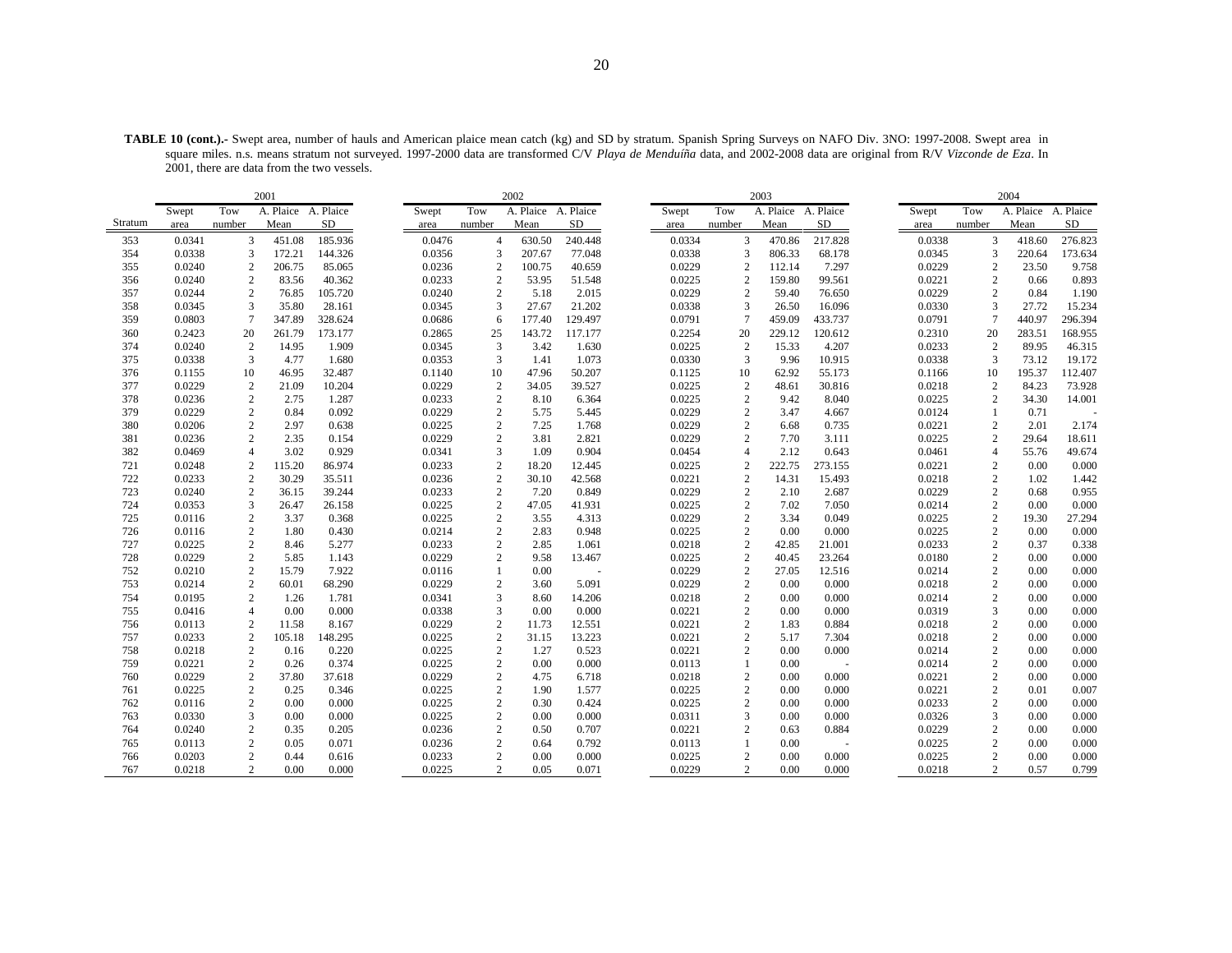|         |        |                 | 2005                |           |        |                  | 2006                |         |        |                  | 2007                |                |        |                | 2008   |                     |
|---------|--------|-----------------|---------------------|-----------|--------|------------------|---------------------|---------|--------|------------------|---------------------|----------------|--------|----------------|--------|---------------------|
|         | Swept  | Tow             | A. Plaice A. Plaice |           | Swept  | Tow              | A. Plaice A. Plaice |         | Swept  | Tow              | A. Plaice A. Plaice |                | Swept  | Tow            |        | A. Plaice A. Plaice |
| Stratum | area   | number          | Mean                | <b>SD</b> | area   | number           | Mean                | SD      | area   | number           | Mean                | SD             | area   | number         | Mean   | SD                  |
| 353     | 0.0353 | 3               | 224.63              | 106.622   | 0.0371 | 3                | 321.42              | 64.587  | 0.0364 | 3                | 115.27              | 45.889         | 0.0341 | 3              | 336.90 | 112.352             |
| 354     | 0.0353 | 3               | 220.46              | 151.511   | 0.0364 | 3                | 134.53              | 130.027 | 0.0364 | 3                | 73.70               | 29.781         | 0.0345 | 3              | 103.03 | 62.742              |
| 355     | 0.0225 | $\overline{2}$  | 73.44               | 60.161    | 0.0248 | $\overline{2}$   | 32.85               | 27.506  | 0.0240 | $\boldsymbol{2}$ | 24.70               | 8.344          | 0.0221 | $\overline{c}$ | 20.48  | 4.273               |
| 356     | 0.0233 | 2               | 8.37                | 11.257    | 0.0240 | $\overline{2}$   | 4.38                | 6.194   | 0.0240 | $\overline{2}$   | 0.42                | 0.598          | 0.0236 | $\mathbf{2}$   | 0.96   | 0.040               |
| 357     | 0.0233 | 2               | 0.00                | 0.000     | 0.0244 | $\overline{c}$   | 6.82                | 9.378   | 0.0360 | 3                | 0.62                | 0.939          | 0.0233 | $\overline{2}$ | 1.70   | 0.314               |
| 358     | 0.0349 | 3               | 26.52               | 20.817    | 0.0349 | 3                | 22.10               | 19.361  | 0.0368 | 3                | 34.98               | 32.739         | 0.0345 | 3              | 39.39  | 42.958              |
| 359     | 0.0814 | $7\phantom{.0}$ | 371.26              | 369.519   | 0.0975 | 8                | 329.81              | 332.590 | 0.0855 | $\overline{7}$   | 399.00              | 357.447        | 0.0799 | $\overline{7}$ | 375.96 | 201.963             |
| 360     | 0.2325 | 20              | 293.79              | 173.170   | 0.2340 | 19               | 562.23              | 459.478 | 0.2378 | 20               | 297.23              | 200.496        | 0.2340 | 20             | 466.27 | 307.740             |
| 374     | 0.0229 | 2               | 126.47              | 116.171   | 0.0236 | 2                | 120.64              | 27.344  | 0.0240 | 2                | 214.10              | 141.421        | 0.0233 | $\overline{c}$ | 466.75 | 331.138             |
| 375     | 0.0349 | 3               | 56.44               | 35.364    | 0.0364 | 3                | 55.90               | 18.748  | 0.0364 | 3                | 55.44               | 62.196         | 0.0334 | 3              | 160.00 | 97.194              |
| 376     | 0.1174 | 10              | 177.42              | 92.305    | 0.1219 | 10               | 136.03              | 74.695  | 0.1185 | 10               | 122.53              | 76.602         | 0.1129 | 10             | 144.19 | 139.315             |
| 377     | 0.0233 | 2               | 317.45              | 167.514   | 0.0236 | 2                | 242.64              | 52.446  | 0.0240 | $\overline{c}$   | 275.55              | 170.625        | 0.0233 | $\overline{2}$ | 638.00 | 162.069             |
| 378     | 0.0225 | 2               | 10.15               | 7.734     | 0.0240 | 2                | 21.65               | 15.203  | 0.0233 | $\mathbf{2}$     | 31.32               | 27.407         | 0.0240 | $\mathbf{2}$   | 20.67  | 18.717              |
| 379     | 0.0236 | 2               | 1.37                | 1.923     | 0.0236 | 2                | 0.12                | 0.171   | 0.0240 | 2                | 1.04                | 1.440          | 0.0229 | $\mathbf{2}$   | 0.19   | 0.269               |
| 380     | 0.0229 | $\overline{2}$  | 0.35                | 0.488     | 0.0229 | $\boldsymbol{2}$ | 0.00                | 0.000   | 0.0240 | $\boldsymbol{2}$ | 1.77                | 0.750          | 0.0225 | $\sqrt{2}$     | 22.59  | 22.712              |
| 381     | 0.0233 | 2               | 57.15               | 57.629    | 0.0229 | 2                | 6.43                | 6.824   | 0.0240 | 2                | 155.55              | 150.119        | 0.0229 | $\overline{2}$ | 54.85  | 20.860              |
| 382     | 0.0458 | $\overline{4}$  | 36.82               | 11.832    | 0.0469 | $\overline{4}$   | 44.32               | 11.998  | 0.0484 | $\overline{4}$   | 15.69               | 11.851         | 0.0458 | $\overline{4}$ | 21.36  | 17.470              |
| 721     | 0.0229 | $\overline{2}$  | 0.00                | 0.000     | 0.0236 | $\overline{2}$   | 0.00                | 0.000   | 0.0116 | -1               | 0.00                | $\overline{a}$ | 0.0225 | $\mathbf{2}$   | 0.00   | 0.000               |
| 722     | 0.0233 | 2               | 0.00                | 0.000     | 0.0240 | $\overline{c}$   | 0.00                | 0.000   | 0.0225 | 2                | 0.00                | 0.000          | 0.0206 | $\mathbf{2}$   | 0.00   | 0.000               |
| 723     | 0.0233 | $\sqrt{2}$      | 0.00                | 0.000     | 0.0236 | $\boldsymbol{2}$ | 0.04                | 0.049   | 0.0240 | $\overline{c}$   | 0.00                | 0.000          | 0.0225 | $\overline{c}$ | 0.81   | 1.147               |
| 724     | 0.0225 | 2               | 0.00                | 0.000     | 0.0233 | $\boldsymbol{2}$ | 0.00                | 0.000   | 0.0233 | $\overline{2}$   | 0.00                | 0.000          | 0.0221 | $\overline{c}$ | 2.39   | 3.374               |
| 725     | 0.0236 | 2               | 5.45                | 7.707     | 0.0233 | $\overline{c}$   | 1.02                | 1.385   | 0.0225 | $\overline{2}$   | 2.66                | 3.638          | 0.0229 | $\mathbf{2}$   | 0.22   | 0.311               |
| 726     | 0.0113 | -1              | 0.00                |           | 0.0225 | $\overline{c}$   | 0.20                | 0.287   | 0.0229 | $\overline{c}$   | 0.22                | 0.311          | 0.0225 | $\mathbf{2}$   | 0.00   | 0.000               |
| 727     | 0.0229 | 2               | 0.00                | 0.000     | 0.0225 | $\overline{c}$   | 0.00                | 0.000   | 0.0240 | 2                | 0.00                | 0.000          | 0.0221 | $\overline{c}$ | 2.80   | 0.431               |
| 728     | 0.0109 | $\mathbf{1}$    | 0.00                |           | 0.0225 | 2                | 0.00                | 0.000   | 0.0225 | $\overline{2}$   | 0.00                | 0.000          | 0.0221 | $\mathbf{2}$   | 0.00   | 0.000               |
| 752     | 0.0236 | $\overline{c}$  | 0.00                | 0.000     | 0.0225 | $\boldsymbol{2}$ | 0.07                | 0.092   | 0.0225 | $\overline{2}$   | 0.72                | 0.346          | 0.0218 | $\overline{c}$ | 0.00   | 0.000               |
| 753     | 0.0225 | $\overline{2}$  | 0.00                | 0.000     | 0.0225 | $\overline{c}$   | 0.00                | 0.000   | 0.0225 | 2                | 0.00                | 0.000          | 0.0221 | $\overline{2}$ | 0.00   | 0.000               |
| 754     | 0.0225 | $\overline{2}$  | 0.00                | 0.000     | 0.0225 | $\boldsymbol{2}$ | 0.00                | 0.000   | 0.0225 | $\overline{2}$   | 0.00                | 0.000          | 0.0218 | $\sqrt{2}$     | 0.00   | 0.000               |
| 755     | 0.0450 | $\overline{4}$  | 0.00                | 0.000     | 0.0338 | 3                | 0.00                | 0.000   | 0.0338 | 3                | 0.00                | 0.000          | 0.0431 | $\overline{4}$ | 0.00   | 0.000               |
| 756     | 0.0233 | $\overline{2}$  | 0.00                | 0.000     | 0.0229 | $\overline{c}$   | 0.00                | 0.000   | 0.0225 | $\mathbf{2}$     | 0.00                | 0.000          | 0.0218 | $\overline{c}$ | 0.00   | 0.000               |
| 757     | 0.0225 | $\overline{2}$  | 0.00                | 0.000     | 0.0225 | $\boldsymbol{2}$ | 0.14                | 0.191   | 0.0229 | $\mathbf{2}$     | 0.00                | 0.000          | 0.0221 | $\mathbf{2}$   | 0.00   | 0.000               |
| 758     | 0.0225 | $\sqrt{2}$      | 0.00                | 0.000     | 0.0225 | $\overline{c}$   | 0.00                | 0.000   | 0.0225 | $\mathbf{2}$     | 0.00                | 0.000          | 0.0218 | $\mathbf{2}$   | 0.00   | 0.000               |
| 759     | 0.0229 | $\sqrt{2}$      | 0.00                | 0.000     | 0.0225 | $\boldsymbol{2}$ | 0.00                | 0.000   | n.s.   | n.s.             | n.s.                | n.s.           | 0.0221 | 2              | 0.0000 | 0.0000              |
| 760     | 0.0229 | 2               | 6.10                | 8.627     | 0.0225 | $\overline{c}$   | 0.00                | 0.000   | 0.0233 | 2                | 0.00                | 0.000          | 0.0225 | 2              | 0.00   | 0.000               |
| 761     | 0.0221 | 2               | 0.00                | 0.000     | 0.0233 | $\overline{c}$   | 0.00                | 0.000   | 0.0225 | 2                | 0.00                | 0.000          | 0.0214 | $\mathbf{2}$   | 0.00   | 0.000               |
| 762     | 0.0225 | 2               | 0.00                | 0.000     | 0.0233 | $\overline{c}$   | 0.00                | 0.000   | n.s.   | n.s.             | n.s.                | n.s.           | 0.0214 | $\overline{c}$ | 0.0000 | 0.0000              |
| 763     | 0.0334 | 3               | 0.00                | 0.000     | 0.0225 | 2                | 0.00                | 0.000   | n.s.   | n.s.             | n.s.                | n.s.           | 0.0311 | 3              | 0.0000 | 0.0000              |
| 764     | 0.0233 | $\sqrt{2}$      | 0.00                | 0.000     | 0.0233 | $\boldsymbol{2}$ | 0.00                | 0.000   | 0.0225 | $\boldsymbol{2}$ | 0.00                | 0.000          | 0.0221 | $\sqrt{2}$     | 0.00   | 0.000               |
| 765     | 0.0229 | $\overline{c}$  | 0.00                | 0.000     | 0.0236 | $\boldsymbol{2}$ | 0.00                | 0.000   | 0.0225 | 2                | 0.00                | 0.000          | 0.0214 | $\overline{c}$ | 0.00   | 0.000               |
| 766     | 0.0229 | 2               | 0.00                | 0.000     | 0.0229 | $\overline{c}$   | 0.00                | 0.000   | n.s.   | n.s.             | n.s.                | n.s.           | 0.0218 | 2              | 0.0000 | 0.0000              |
| 767     | 0.0113 | $\mathbf{1}$    | 0.00                |           | 0.0233 | $\overline{2}$   | 0.00                | 0.000   | n.s.   | n.s.             | n.s.                | n.s.           | 0.0214 | $\overline{2}$ | 0.0000 | 0.0000              |

TABLE 10 (cont.).- Swept area, number of hauls and American plaice mean catch (kg) and SD by stratum. Spanish Spring Surveys on NAFO Div. 3NO: 1997-2008. Swept area in square miles. n.s. means stratum not surveyed. 1997-2000 data are transformed C/V *Playa de Menduíña* data, and 2002-2008 data are original from R/V *Vizconde de Eza*. In 2001, there are data from the two vessels.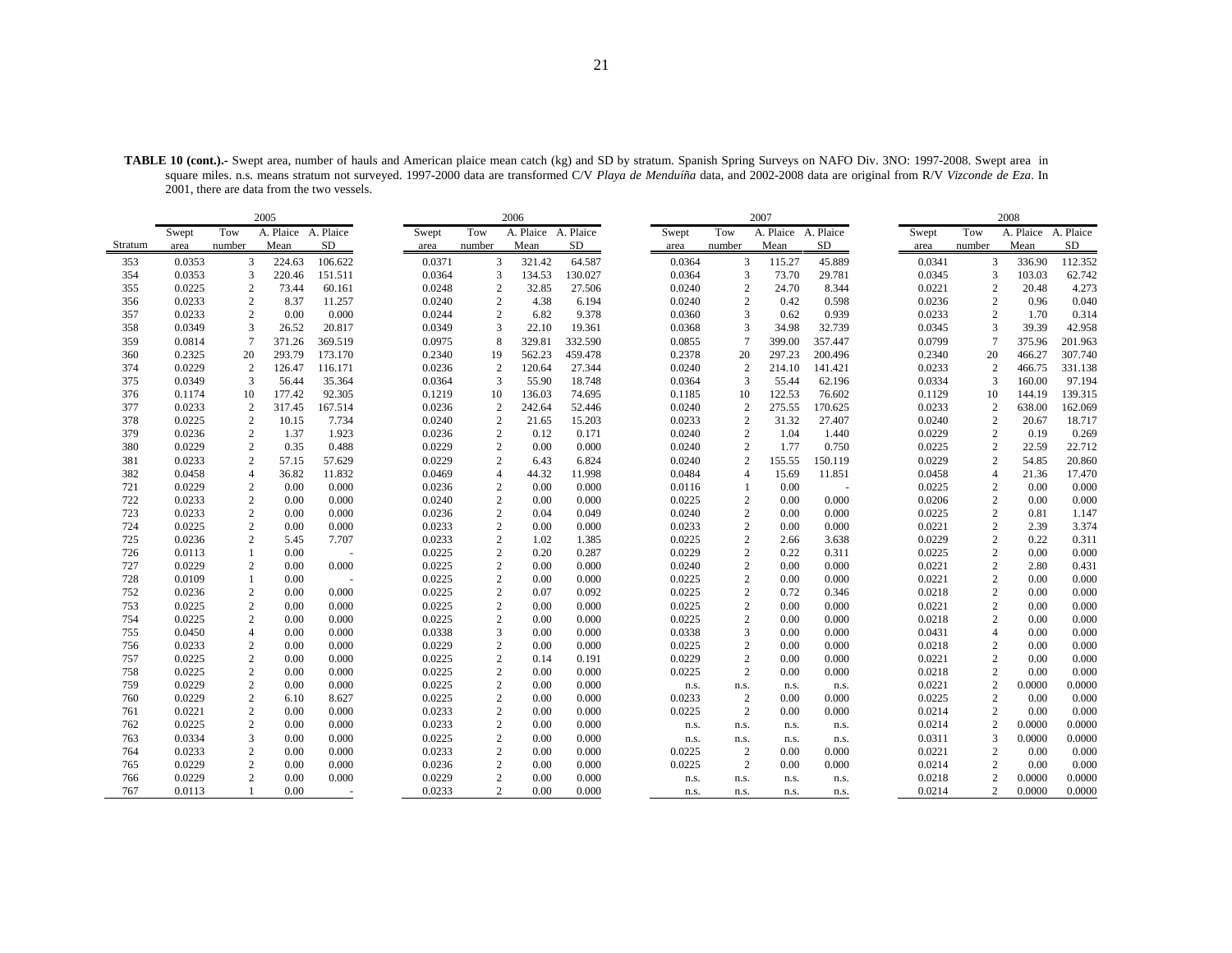**TABLE 11.-** Stratified mean catches (Kg) by stratum and year and SD by year of American plaice (1997-2008). n.s. means stratum not surveyed. 1997-2000 data are transformed C/V *Playa de Menduíña* data. 2002-2008 data are original from R/V *Vizconde de Eza*. In 2001, there are data from the two vessels.

| Stratum        | 1997                    | 1998      | 1999      | 2000      | 2001      | 2002      | 2003      | 2004      | 2005      | 2006       | 2007                        | 2008       |
|----------------|-------------------------|-----------|-----------|-----------|-----------|-----------|-----------|-----------|-----------|------------|-----------------------------|------------|
| 353            | 12903.67                | 72078.57  | 104632.35 | 114599.70 | 121339.62 | 169604.50 | 126660.44 | 112602.50 | 60426.37  | 86461.08   | 31006.73                    | 90626.10   |
| 354            | 8402.49                 | 93846.24  | 45293.87  | 36269.52  | 42363.66  | 51086.00  | 198357.18 | 54277.44  | 54233.57  | 33093.23   | 18130.20                    | 25346.20   |
| 355            | 1037.72                 | 9965.35   | 4500.63   | 4440.80   | 15299.50  | 7455.50   | 8298.36   | 1739.00   | 5434.56   | 2430.90    | 1827.80                     | 1515.63    |
| 356            | 382.89                  | 668.59    | 1478.94   | 1321.33   | 3927.32   | 2535.65   | 7510.60   | 30.95     | 393.39    | 205.86     | 19.88                       | 44.98      |
| 357            | 304.55                  | 382.45    | 502.29    | 90.77     | 12602.58  | 848.70    | 9741.60   | 138.01    | 0.00      | 1118.23    | 101.68                      | 279.46     |
| 358            | 999.88                  | 1513.72   | 2037.49   | 67195.07  | 8055.00   | 6225.00   | 5962.50   | 6236.25   | 5966.25   | 4972.28    | 7870.50                     | 8862.75    |
| 359            | 12680.29                | 83608.73  | 204132.53 | 277756.52 | 146459.89 | 74685.40  | 193275.09 | 185648.37 | 156301.96 | 138849.75  | 167979.00                   | 158277.96  |
| 360            | 72766.01                | 299247.75 | 734066.28 | 903798.01 | 728547.66 | 399985.01 | 637653.48 | 789018.07 | 817625.50 | 1564674.81 | 827191.09                   | 1297629.41 |
| 374            | 1796.59                 | 856.16    | 9415.49   | 1197.73   | 3199.30   | 731.88    | 3279.55   | 19249.30  | 27063.51  | 25815.89   | 45817.40                    | 99884.50   |
| 375            | 500.53                  | 1606.63   | 11438.83  | 8160.97   | 1291.77   | 381.21    | 2698.26   | 19816.42  | 15294.34  | 15149.44   | 15024.24                    | 43360.00   |
| 376            | 16719.30                | 110620.38 | 159942.67 | 334810.31 | 62631.30  | 63978.64  | 83931.28  | 260619.58 | 236676.28 | 181467.22  | 163455.02                   | 192352.13  |
| 377            | 2095.72                 | 4718.47   | 8616.07   | 2702.20   | 2108.50   | 3405.00   | 4861.00   | 8422.50   | 31745.00  | 24263.50   | 27555.00                    | 63800.00   |
| 378            | 259.32                  | 726.10    | 991.91    | 2744.49   | 382.25    | 1125.90   | 1308.69   | 4767.70   | 1411.06   | 3009.35    | 4353.48                     | 2872.44    |
| 379            | 188.36                  | 281.25    | 82.40     | 243.73    | 88.51     | 609.50    | 367.82    | 75.26     | 145.22    | 12.83      | 109.76                      | 20.14      |
| 380            | 134.92                  | 162.68    | 213.43    | 167.31    | 285.07    | 696.00    | 641.28    | 193.20    | 33.12     | $0.00\,$   | 169.92                      | 2168.64    |
| 381            | 222.76                  | 1211.16   | 84.85     | 291.71    | 338.05    | 547.92    | 1108.80   | 4268.16   | 8229.60   | 925.20     | 22399.20                    | 7898.40    |
| 382            | 202.64                  | 1493.12   | 770.56    | 657.24    | 1037.19   | 372.73    | 726.30    | 19126.54  | 12628.40  | 15200.90   | 5382.01                     | 7328.02    |
| 721            | 871.09                  | 499.21    | 1303.60   | 273.96    | 7488.00   | 1183.00   | 14478.75  | 0.00      | 0.00      | $0.00\,$   | 0.00                        | $0.00\,$   |
| 722            | 3919.11                 | 167.16    | 203.73    | 101.86    | 2544.36   | 2528.40   | 1201.62   | 85.68     | 0.00      | 0.00       | 0.00                        | $0.00\,$   |
| 723            | 1362.72                 | 1556.71   | 5277.38   | 1653.10   | 5603.25   | 1116.00   | 325.50    | 104.63    | 0.00      | 5.43       | 0.00                        | 125.71     |
| 724            | 1653.48                 | 1343.68   | 1226.09   | 1526.83   | 3281.87   | 5834.20   | 869.86    | 0.00      | 0.00      | 0.00       | 0.00                        | 295.86     |
| 725            | 137.94                  | 65.30     | 260.04    | 907.63    | 353.82    | 372.75    | 350.18    | 2026.50   | 572.25    | 107.21     | 279.25                      | 23.10      |
| 726            | $\mathbf{n}.\mathbf{s}$ | 212.68    | 2876.79   | 593.27    | 129.33    | 203.76    | $0.00\,$  | 0.00      | 0.00      | 14.62      | 15.84                       | $0.00\,$   |
| 727            | 899.68                  | 865.65    | 725.35    | 440.29    | 811.92    | 273.60    | 4113.60   | 35.42     | 0.00      | $0.00\,$   | $0.00\,$                    | 268.32     |
| 728            | 2502.92                 | 1215.08   | 2958.88   | 1780.30   | 455.96    | 747.05    | 3155.10   | 0.00      | 0.00      | 0.00       | 0.00                        | 0.00       |
| 752            | 14763.59                | 6543.72   | 4674.08   | 16785.97  | 2068.61   | $0.00\,$  | 3543.55   | 0.00      | 0.00      | 8.52       | 94.52                       | 0.00       |
| 753            | 7835.24                 | 20283.24  | 2033.90   | 23454.24  | 8281.50   | 496.80    | 0.00      | 0.00      | 0.00      | 0.00       | 0.00                        | $0.00\,$   |
| 754            | 989.34                  | 481.33    | 0.00      | $0.00\,$  | 226.67    | 1548.60   | 0.00      | 0.00      | 0.00      | $0.00\,$   | 0.00                        | $0.00\,$   |
| 755            | $\mathbf{n}.\mathbf{s}$ | 149.64    | 19.95     | 0.00      | $0.00\,$  | $0.00\,$  | 0.00      | 0.00      | 0.00      | $0.00\,$   | 0.00                        | $0.00\,$   |
| 756            | 7643.89                 | 20175.92  | 12558.72  | 3200.13   | 1169.09   | 1184.23   | 184.33    | 0.00      | 0.00      | 0.00       | 0.00                        | $0.00\,$   |
| 757            | 63857.75                | 8388.77   | 1741.19   | 522.51    | 10728.11  | 3177.30   | 526.83    | 0.00      | 0.00      | 13.77      | 0.00                        | $0.00\,$   |
| 758            | 59.81                   | 398.64    | 30.63     | 130.83    | 15.39     | 125.73    | 0.00      | 0.00      | 0.00      | $0.00\,$   | $0.00\,$                    | $0.00\,$   |
| 759            | $\mathbf{n}.\mathbf{s}$ | $0.00\,$  | 43.44     | 252.73    | 33.57     | $0.00\,$  | $0.00\,$  | 0.00      | 0.00      | 0.00       | $\mathop{\rm n.s}\nolimits$ | $0.00\,$   |
| 760            | 2643.21                 | 1237.81   | 3126.85   | 6713.38   | 5821.20   | 731.50    | 0.00      | 0.00      | 939.40    | 0.00       | $0.00\,$                    | 0.00       |
| 761            | 206.83                  | 592.85    | $0.00\,$  | 31.90     | 41.90     | 324.05    | $0.00\,$  | 0.86      | 0.00      | 0.00       | 0.00                        | 0.00       |
| 762            | 0.00                    | 0.00      | 3918.87   | 0.00      | 0.00      | 63.60     | 0.00      | $0.00\,$  | 0.00      | 0.00       | n.s                         | 0.00       |
| 763            | $\mathbf{n}.\mathbf{s}$ | 20.29     | 0.00      | 79.13     | 0.00      | 0.00      | 0.00      | 0.00      | 0.00      | $0.00\,$   | n.s                         | 0.00       |
| 764            | 16.71                   | 24.87     | 0.00      | 0.00      | 34.50     | 50.00     | 62.50     | 0.00      | 0.00      | 0.00       | 0.00                        | 0.00       |
| 765            | 0.00                    | 0.00      | 0.00      | 0.00      | 6.20      | 79.36     | 0.00      | 0.00      | 0.00      | 0.00       | 0.00                        | 0.00       |
| 766            | 0.00                    | 0.00      | $0.00\,$  | 0.00      | 62.68     | 0.00      | 0.00      | 0.00      | 0.00      | 0.00       | $\rm n.s$                   | 0.00       |
| 767            | $\mathbf{n}.\mathbf{s}$ | 0.00      | 0.00      | 17.44     | 0.00      | 7.90      | 0.00      | 89.27     | 0.00      | $0.00\,$   | n.s                         | 0.00       |
|                |                         |           |           |           |           |           |           |           |           |            |                             |            |
| TOTAL          | 240961                  | 747210    | 1331180   | 1814913   | 1199115   | 804322    | 1315194   | 1488572   | 1435120   | 2097800    | 1338783                     | 2002980    |
| $\overline{Y}$ | 25.80                   | 72.25     | 128.72    | 175.49    | 115.95    | 77.77     | 127.17    | 143.93    | 138.77    | 202.84     | 141.82                      | 193.67     |
| S.D.           | 5.09                    | 6.51      | 6.85      | 19.24     | 12.31     | 7.46      | 10.79     | 13.03     | 12.92     | 29.01      | 15.31                       | 20.39      |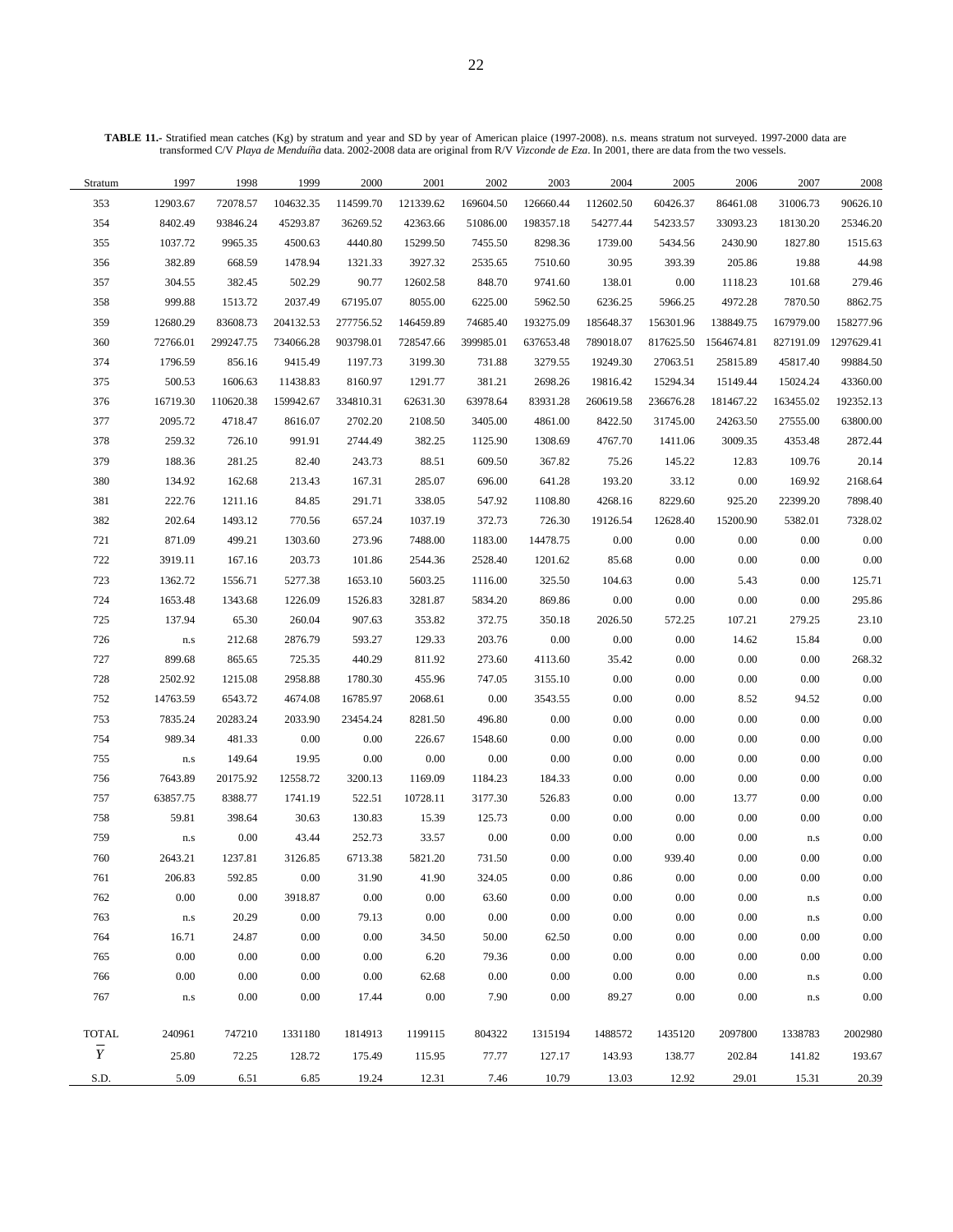| Stratum      | 1997             | 1998             | 1999             | 2000             | 2001                        | 2002             | 2003             | 2004             | 2005             | 2006             | 2007                    | 2008             |
|--------------|------------------|------------------|------------------|------------------|-----------------------------|------------------|------------------|------------------|------------------|------------------|-------------------------|------------------|
| 353          | 1075             | 6200             | 8719             | 9651             | 10666                       | 14245            | 11385            | 10009            | 5143             | 6987             | 2557                    | 7967             |
| 354          | 723              | 7903             | 4165             | 3054             | 3766                        | 4302             | 17632            | 4720             | 4616             | 2729             | 1495                    | 2204             |
| 355          | 89               | 901              | 393              | 382              | 1275                        | 631              | 726              | 152              | 483              | 196              | 152                     | 137              |
| 356          | 34               | 60               | 129              | 117              | 327                         | 218              | 668              | $\mathfrak{Z}$   | 34               | 17               | $\overline{c}$          | $\sqrt{4}$       |
| 357          | 28               | 32               | 43               | $\overline{7}$   | 1034                        | 71               | 852              | 12               | $\boldsymbol{0}$ | 92               | $\,$ 8 $\,$             | 24               |
| 358          | 89               | 130              | 175              | 5907             | 700                         | 541              | 530              | 567              | 513              | 428              | 642                     | 771              |
| 359          | 1103             | 7192             | 16836            | 23702            | 12775                       | 6530             | 17099            | 16424            | 13445            | 11393            | 13753                   | 13871            |
| 360          | 6203             | 25808            | 59988            | 75434            | 60151                       | 34903            | 56586            | 68313            | 70333            | 127046           | 69585                   | 110908           |
| 374          | 153              | 73               | 773              | 100              | 267                         | 64               | 292              | 1656             | 2366             | 2185             | 3818                    | 8592             |
| 375          | 43               | 140              | 968              | 670              | 115                         | $32\,$           | 245              | 1761             | 1316             | 1249             | 1239                    | 3898             |
| 376          | 1479             | 9578             | 13124            | 27901            | 5422                        | 5612             | 7461             | 22347            | 20164            | 14890            | 13794                   | 17041            |
| 377          | 180              | 413              | 718              | 236              | 184                         | 298              | 432              | 774              | 2731             | 2054             | 2296                    | 5488             |
| 378          | $25\,$           | 62               | 87               | 236              | 32                          | 97               | 116              | 424              | 125              | 251              | 374                     | 239              |
| 379          | 18               | 24               | $\overline{7}$   | 22               | $\,8\,$                     | 53               | 32               | 6                | 12               | $1\,$            | 9                       | $\sqrt{2}$       |
| 380          | 13               | 14               | $18\,$           | 14               | 28                          | 62               | 56               | 17               | $\mathfrak{Z}$   | $\boldsymbol{0}$ | 14                      | 193              |
| 381          | $20\,$           | 106              | $\boldsymbol{7}$ | 25               | 29                          | 48               | 97               | 379              | 708              | $81\,$           | 1867                    | 691              |
| 382          | 18               | 131              | 64               | 53               | 88                          | 33               | 64               | 1659             | 1104             | 1297             | 445                     | 641              |
| 721          | 79               | 49               | 107              | 23               | 605                         | 102              | 1287             | $\boldsymbol{0}$ | $\boldsymbol{0}$ | $\boldsymbol{0}$ | $\boldsymbol{0}$        | $\boldsymbol{0}$ |
| 722          | 367              | 16               | 18               | 9                | 219                         | 214              | 109              | $\,8\,$          | $\boldsymbol{0}$ | $\boldsymbol{0}$ | $\mathbf{0}$            | $\boldsymbol{0}$ |
| 723          | 130              | 134              | 461              | 134              | 467                         | 96               | 28               | $\overline{9}$   | $\boldsymbol{0}$ | $\boldsymbol{0}$ | $\mathbf{0}$            | 11               |
| 724          | 147              | 130              | 109              | 131              | 279                         | 519              | $77\,$           | $\mathbf{0}$     | $\boldsymbol{0}$ | $\overline{0}$   | $\boldsymbol{0}$        | $27\,$           |
| 725          | 13               | $\,$ 8 $\,$      | 23               | 86               | 30                          | 33               | 31               | 180              | 48               | 9                | 25                      | $\sqrt{2}$       |
| 726          | n.s.             | 21               | 256              | 54               | 11                          | 19               | $\boldsymbol{0}$ | $\boldsymbol{0}$ | $\boldsymbol{0}$ | 1                | $\,1$                   | $\boldsymbol{0}$ |
| 727          | 96               | 74               | 61               | 42               | 72                          | 24               | 378              | $\mathfrak z$    | $\boldsymbol{0}$ | $\overline{0}$   | $\boldsymbol{0}$        | 24               |
| 728          | 234              | 118              | 255              | 170              | $40\,$                      | 65               | 280              | $\boldsymbol{0}$ | $\boldsymbol{0}$ | $\boldsymbol{0}$ | $\boldsymbol{0}$        | $\boldsymbol{0}$ |
| 752          | 1358             | 572              | 402              | 1628             | 197                         | 143              | 310              | $\mathbf{0}$     | $\boldsymbol{0}$ | $\mathbf{1}$     | 8                       | $\overline{0}$   |
| 753          | 733              | 1865             | 178              | 2157             | 775                         | 43               | $\boldsymbol{0}$ | $\boldsymbol{0}$ | $\boldsymbol{0}$ | $\overline{0}$   | $\boldsymbol{0}$        | $\theta$         |
| 754          | 90               | 46               | $\boldsymbol{0}$ | $\boldsymbol{0}$ | $23\,$                      | $\sqrt{6}$       | $\boldsymbol{0}$ | $\boldsymbol{0}$ | $\boldsymbol{0}$ | $\boldsymbol{0}$ | $\boldsymbol{0}$        | $\theta$         |
| 755          | ${\rm n.s.}$     | 15               | $\sqrt{2}$       | $\overline{0}$   | $\boldsymbol{0}$            | $\boldsymbol{0}$ | $\boldsymbol{0}$ | $\boldsymbol{0}$ | $\boldsymbol{0}$ | $\overline{0}$   | $\mathbf{0}$            | $\Omega$         |
| 756          | 703              | 1793             | 1116             | 316              | 102                         | 104              | 17               | $\boldsymbol{0}$ | $\boldsymbol{0}$ | $\boldsymbol{0}$ | $\boldsymbol{0}$        | $\Omega$         |
| 757          | 6307             | 813              | 150              | 49               | 923                         | 282              | $\sqrt{48}$      | $\boldsymbol{0}$ | $\boldsymbol{0}$ | $\mathbf{1}$     | $\boldsymbol{0}$        | $\theta$         |
| 758          | $\sqrt{6}$       | 37               | 3                | 12               | $1\,$                       | 11               | $\boldsymbol{0}$ | $\boldsymbol{0}$ | $\boldsymbol{0}$ | $\boldsymbol{0}$ | $\mathbf{0}$            | $\Omega$         |
| 759          | n.s.             | $\boldsymbol{0}$ | $\overline{4}$   | 24               | $\ensuremath{\mathfrak{Z}}$ | $\boldsymbol{0}$ | $\boldsymbol{0}$ | $\boldsymbol{0}$ | $\boldsymbol{0}$ | $\boldsymbol{0}$ | $\mathbf{n}.\mathbf{s}$ | $\Omega$         |
| 760          | 252              | 116              | 278              | 639              | 509                         | 64               | $\mathbf{0}$     | $\boldsymbol{0}$ | 82               | $\mathbf{0}$     | $\boldsymbol{0}$        | $\overline{0}$   |
| 761          | $20\,$           | 57               | $\boldsymbol{0}$ | 3                | $\overline{4}$              | 29               | $\mathbf{0}$     | $\boldsymbol{0}$ | $\boldsymbol{0}$ | $\boldsymbol{0}$ | $\mathbf{0}$            | $\Omega$         |
| 762          | $\boldsymbol{0}$ | $\boldsymbol{0}$ | 373              | $\mathbf{0}$     | $\boldsymbol{0}$            | 6                | $\boldsymbol{0}$ | $\boldsymbol{0}$ | $\boldsymbol{0}$ | $\overline{0}$   | $\mathbf{n}.\mathbf{s}$ | $\Omega$         |
| 763          | n.s.             | $\overline{c}$   | $\boldsymbol{0}$ | 8                | $\boldsymbol{0}$            | $\boldsymbol{0}$ | $\mathbf{0}$     | $\boldsymbol{0}$ | $\boldsymbol{0}$ | $\boldsymbol{0}$ | $\mathbf{n}.\mathbf{s}$ | $\Omega$         |
| 764          | $\sqrt{2}$       | $\overline{c}$   | $\mathbf{0}$     | $\mathbf{0}$     | 3                           | $\overline{4}$   | 6                | $\boldsymbol{0}$ | $\boldsymbol{0}$ | $\boldsymbol{0}$ | $\mathbf{0}$            | $\Omega$         |
| 765          | $\boldsymbol{0}$ | $\boldsymbol{0}$ | $\overline{0}$   | $\mathbf{0}$     | $\mathbf{1}$                | $\overline{7}$   | $\mathbf{0}$     | $\boldsymbol{0}$ | $\boldsymbol{0}$ | $\overline{0}$   | $\mathbf{0}$            | $\Omega$         |
| 766          | $\boldsymbol{0}$ | $\boldsymbol{0}$ | $\boldsymbol{0}$ | $\boldsymbol{0}$ | 6                           | $\boldsymbol{0}$ | $\boldsymbol{0}$ | $\boldsymbol{0}$ | $\boldsymbol{0}$ | $\boldsymbol{0}$ | $\mathbf{n}.\mathbf{s}$ | $\boldsymbol{0}$ |
| 767          | n.s.             | $\overline{0}$   | $\overline{0}$   | $\overline{2}$   | $\boldsymbol{0}$            | $\mathbf{1}$     | $\overline{0}$   | $\,8\,$          | $\overline{0}$   | $\mathbf{0}$     | n.s                     | $\boldsymbol{0}$ |
| <b>TOTAL</b> | 21827            | 64635            | 110010           | 152997           | 101137                      | 69511            | 116842           | 129432           | 123227           | 170910           | 112086                  | 172735           |
| S.D.         | 4495             | 5946             | 5825             | 16740            | 10841                       | 7097             | 9777             | 12335            | 11396            | 24806            | 13032                   | 17696            |

**TABLE 12.-** Survey estimates (by the swept area method) of American plaice biomass (t) and SD by stratum and year on NAFO Div. 3NO. n.s. means stratum not surveyed. 1997-2000 data are transformed C/V *Playa de Menduíña* data. 2002-2008 data are original from R/V *Vizconde de Eza*. In 2001, there are data from the two vessels.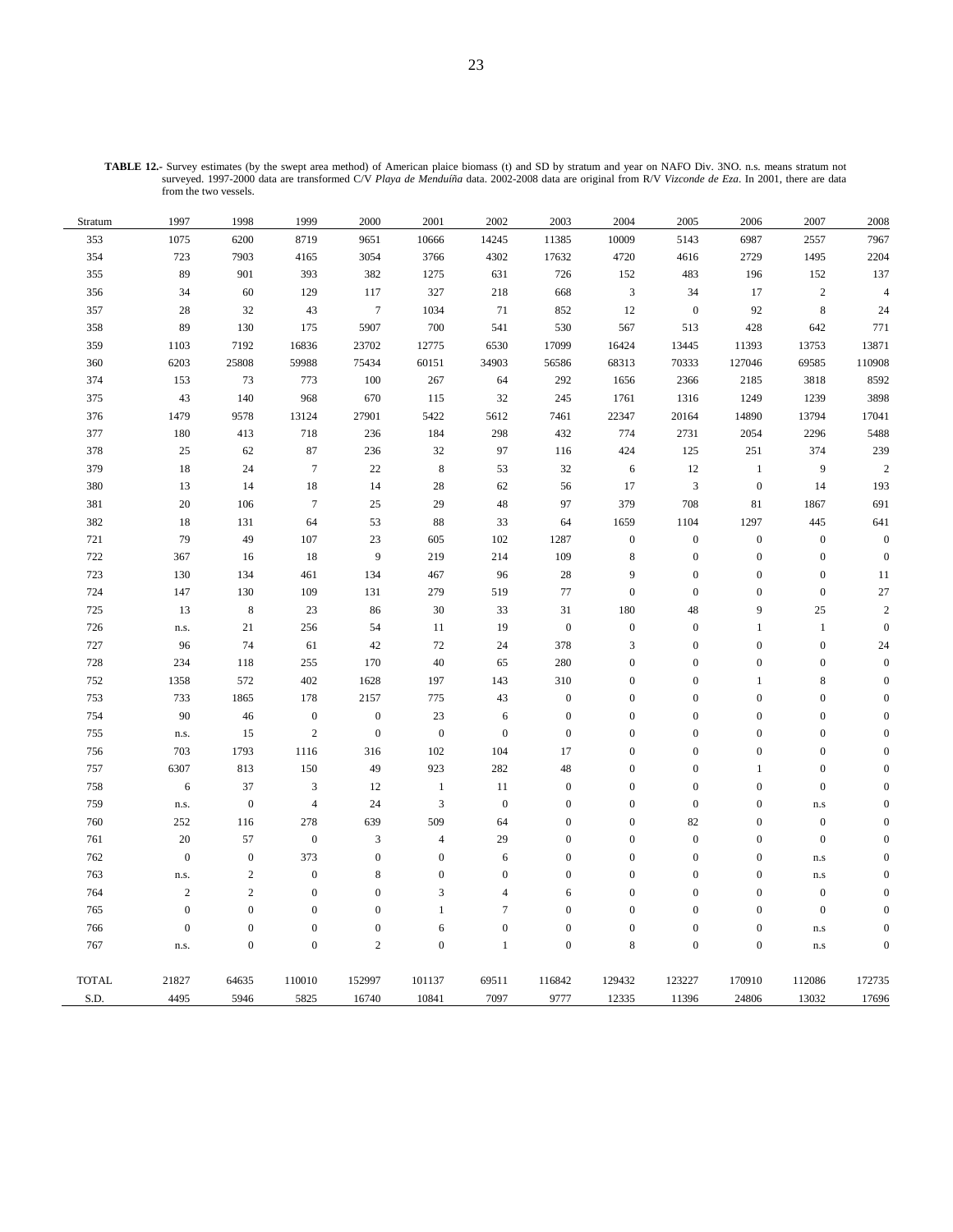**TABLE 13.-** Length weight relationships in the calculation of American plaice biomass. The equation is Spanish Spring Surveys on NAFO Div. 3NO: 1997-2008. To calculate the parameters for the indeterminate individuals, we used the total data (males + females + indeterminate individuals)  $Weight = a(l + 0.5)^{b}$ 

|         |   | 1997          | 1998          | 1999          | 2000          | 2001          | 2002          | 2003          | 2004         | 2005         | 2006         | 2007          | 2008         |
|---------|---|---------------|---------------|---------------|---------------|---------------|---------------|---------------|--------------|--------------|--------------|---------------|--------------|
|         |   |               |               |               |               |               |               |               |              |              |              |               |              |
| Males   | a | 0.0043        | 0.0041        | 0.0049        | 0.0024        | 0.0064        | 0.0041        | 0.0037        | 0.0075       | 0.0027       | 0.0061       | 0.0050        | 0.0042       |
|         |   | $E = 0.1296$  | $E = 0.1200$  | $E = 0.2799$  | $E = 0.1281$  | $E = 0.1556$  | $E = 0.0660$  | $E = 0.0752$  | $E = 0.1483$ | $E = 0.0882$ | $E = 0.1501$ | $E = 0.0603$  | $E = 0.0551$ |
|         | b | 3.1794        | 3.1943        | 3.1454        | 3.3523        | 3.0742        | 3.1930        | 3.2287        | 3.0284       | 3.3274       | 3.0860       | 3.1406        | 3.1878       |
|         |   | $E = 0.0378$  | $E = 0.0348$  | $E = 0.0817$  | $E = 0.0382$  | $E = 0.0485$  | $E = 0.0205$  | $E = 0.0234$  | $E = 0.0468$ | $E = 0.0274$ | $E = 0.0458$ | $E = 0.0185$  | $E = 0.0173$ |
|         |   | $R^2 = 0.995$ | $R^2 = 0.996$ | $R^2 = 0.983$ | $R^2 = 0.995$ | $R^2 = 0.992$ | $R^2 = 0.988$ | $R^2 = 0.998$ | $R2 = 0.992$ | $R2 = 0.997$ | $R2 = 0.996$ | $R2 = 0.999$  | $R2 = 0.999$ |
|         |   | $N = 1050$    | $N = 573$     | $N = 183$     | $N = 321$     | $N = 188$     | $N = 384$     | $N = 622$     | $N = 411$    | $N = 311$    | $N = 434$    | $N = 645$     | $N = 429$    |
| Females | a | 0.0027        | 0.0027        | 0.0048        | 0.0020        | 0.0039        | 0.0032        | 0.0030        | 0.0047       | 0.0027       | 0.0049       | 0.0048        | 0.0031       |
|         |   | $E = 0.1058$  | $E = 0.0595$  | $E = 0.1420$  | $E = 0.0981$  | $E = 0.0624$  | $E = 0.0628$  | $E = 0.0549$  | $E = 0.0807$ | $E = 0.0634$ | $E = 0.0781$ | $E = 0.0719$  | $E = 0.0579$ |
|         | b | 3.3263        | 3.3218        | 3.1704        | 3.4049        | 3.2256        | 3.2752        | 3.2918        | 3.1757       | 3.3290       | 3.1703       | 3.1754        | 3.2870       |
|         |   | $E = 0.0291$  | $E = 0.0162$  | $E = 0.0389$  | $E = 0.0271$  | $E = 0.0177$  | $E = 0.0178$  | $E = 0.0157$  | $E = 0.0228$ | $E = 0.0177$ | $E = 0.0219$ | $E = 0.0206$  | $E = 0.0163$ |
|         |   | $R2 = 0.998$  | $R2 = 0.999$  | $R2 = 0.993$  | $R2 = 0.998$  | $R2 = 0.998$  | $R2 = 0.998$  | $R2 = 0.999$  | $R2 = 0.997$ | $R2 = 0.998$ | $R2 = 0.999$ | $R2 = 0.9974$ | $R2 = 0.999$ |
|         |   | $N = 1396$    | $N = 937$     | $N = 201$     | $N = 402$     | $N = 370$     | $N = 703$     | $N = 960$     | $N = 765$    | $N = 569$    | $N = 757$    | $N = 1000$    | $N = 768$    |
| Indet.  | a | 0.0026        | 0.0028        | 0.0022        | 0.0020        | 0.0054        | 0.0035        | 0.0032        | 0.0069       | 0.0025       | 0.0045       | 0.0041        | 0.0030       |
|         |   | $E = 0.0928$  | $E = 0.0602$  | $E = 0.1531$  | $E = 0.0817$  | $E = 0.0866$  | $E = 0.0599$  | $E = 0.0581$  | $E = 0.1315$ | $E = 0.0523$ | $E = 0.0483$ | $E = 0.0493$  | $E = 0.0428$ |
|         | b | 3.3370        | 3.3153        | 3.3812        | 3.4049        | 3.1409        | 3.2527        | 3.2795        | 3.0712       | 3.3552       | 3.1868       | 3.2121        | 3.2912       |
|         |   | $E = 0.0255$  | $E = 0.0164$  | $E = 0.0431$  | $E = 0.0226$  | $E = 0.0248$  | $E = 0.0171$  | $E = 0.0167$  | $E = 0.0382$ | $E = 0.0148$ | $E = 0.0138$ | $E = 0.0142$  | $E = 0.0122$ |
|         |   | $R^2 = 0.997$ | $R^2 = 0.999$ | $R^2 = 0.989$ | $R^2 = 0.997$ | $R^2 = 0.996$ | $R^2 = 0.998$ | $R^2 = 0.998$ | $R2 = 0.990$ | $R2 = 0.999$ | $R2 = 0.999$ | $R2 = 0.999$  | $R2 = 0.999$ |
|         |   | $N = 2446$    | $N = 1513$    | $N = 386$     | $N = 726$     | $N = 573$     | $N = 1087$    | $N = 1587$    | $N = 1226$   | $N = 884$    | $N = 1213$   | $N = 1699$    | $N = 1212$   |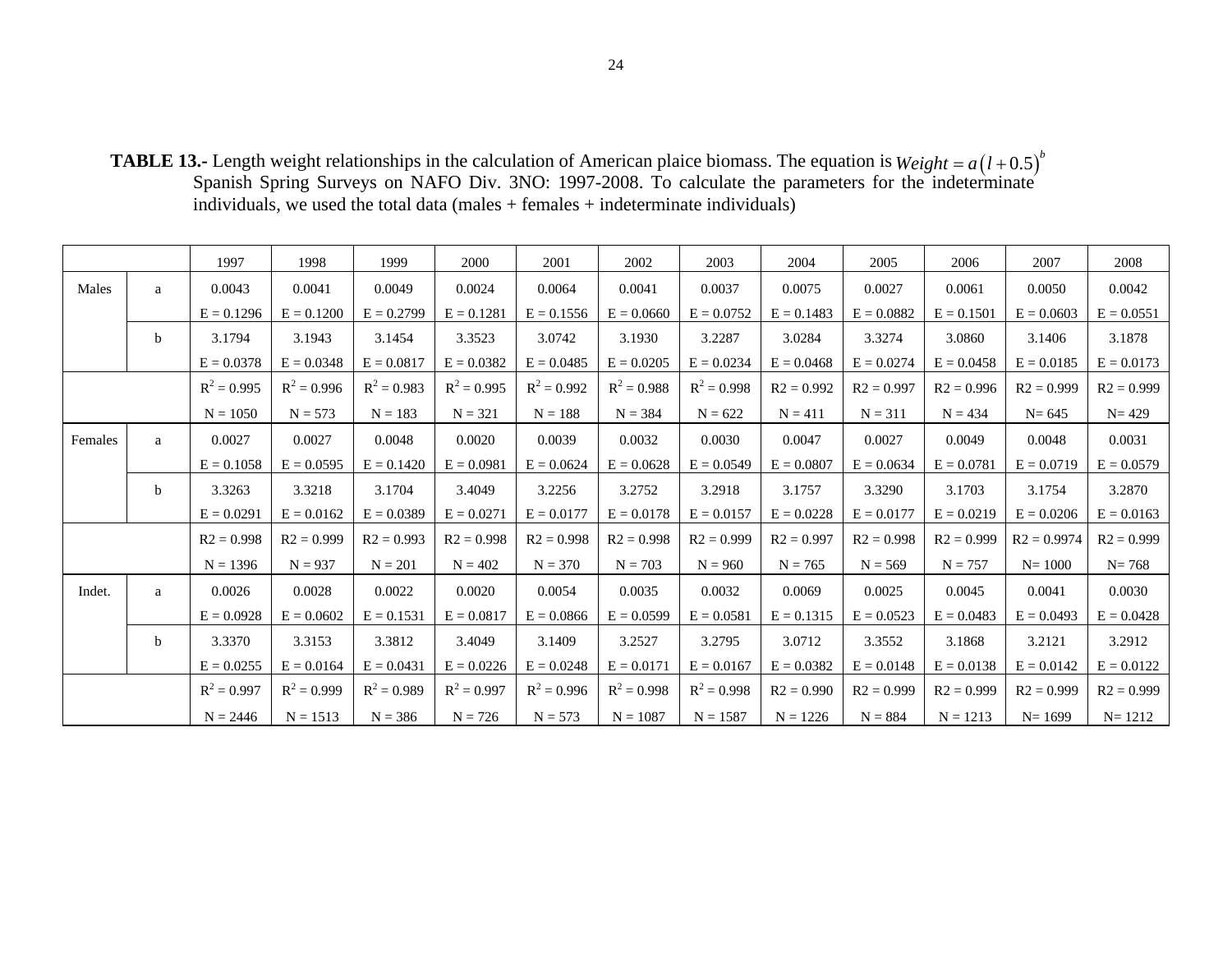**TABLE 14.-** American plaice length distribution. Estimated numbers per haul stratified mean catches. Spanish Spring Survey on NAFO 3NO: 1997-2008. Indet. means indeterminate. 1997-2000 data are transformed C/V *Playa de Menduíña* data. 2002-2008 data are original R/V *Vizconde de Eza* data. In 2001, there are data from the two vessels. (\*) indicates untransformed data.

|                             |        | 1997    |        |              |        | 1998    |                  |         |         | 1999    |                |                |         | 2000    |        |               |
|-----------------------------|--------|---------|--------|--------------|--------|---------|------------------|---------|---------|---------|----------------|----------------|---------|---------|--------|---------------|
| Length (cm.)                | Males  | Females | Indet. | Total        | Males  | Females | Indet.           | Total   | Males   | Females | Indet.         | Total          | Males   | Females | Indet. | Total         |
| $\overline{4}$              | 0.000  | 0.000   | 0.000  | 0.000        | 0.000  | 0.000   | 0.000            | 0.000   | 0.000   | 0.000   | 0.000          | 0.000          | 0.000   | 0.000   | 0.000  | 0.000         |
| 6                           | 0.000  | 0.000   | 0.000  | 0.000        | 0.000  | 0.000   | 0.000            | 0.000   | 0.000   | 0.000   | 0.000          | 0.000          | 0.000   | 0.000   | 0.000  | 0.000         |
| 8                           | 0.000  | 0.000   | 0.000  | 0.000        | 0.000  | 0.000   | 0.000            | 0.000   | 0.000   | 0.000   | 0.000          | 0.000          | 0.000   | 0.000   | 0.000  | 0.000         |
| 10                          | 0.000  | 0.000   | 0.000  | 0.000        | 0.000  | 0.000   | 0.000            | 0.000   | 0.000   | 17.087  | 5.812          | 22.898         | 0.203   | 10.681  | 0.227  | 11.111        |
| 12                          | 0.000  | 0.000   | 0.000  | 0.000        | 0.007  | 0.008   | 0.000            | 0.015   | 0.000   | 4.272   | 4.272          | 8.543          | 11.240  | 11.450  | 0.117  | 22.807        |
| 14                          | 0.073  | 0.049   | 0.000  | 0.121        | 0.009  | 0.000   | 0.000            | 0.009   | 0.289   | 1.667   | 0.190          | 2.146          | 30.021  | 34.561  | 0.000  | 64.582        |
| 16                          | 0.136  | 0.242   | 0.000  | 0.378        | 0.546  | 0.263   | 0.000            | 0.809   | 1.474   | 2.739   | 0.000          | 4.212          | 59.167  | 75.997  | 0.000  | 135.164       |
| 18                          | 0.648  | 0.705   | 0.023  | 1.377        | 0.044  | 0.146   | 0.000            | 0.190   | 0.210   | 0.894   | 0.000          | 1.104          | 24.333  | 41.298  | 0.005  | 65.635        |
| 20                          | 1.215  | 0.750   | 0.000  | 1.966        | 0.370  | 0.163   | 0.000            | 0.533   | 0.398   | 0.508   | 0.000          | 0.906          | 4.514   | 5.307   | 0.000  | 9.821         |
| 22                          | 2.337  | 1.371   | 0.000  | 3.708        | 1.053  | 0.693   | 0.000            | 1.746   | 0.765   | 0.857   | 0.000          | 1.622          | 2.416   | 2.785   | 0.000  | 5.201         |
| 24                          | 2.605  | 1.883   | 0.000  | 4.489        | 3.474  | 2.310   | 0.000            | 5.784   | 2.904   | 0.468   | 0.000          | 3.372          | 1.722   | 1.695   | 0.000  | 3.417         |
| 26                          | 4.484  | 2.641   | 0.000  | 7.126        | 5.241  | 3.713   | 0.000            | 8.954   | 10.069  | 2.129   | 0.000          | 12.197         | 2.762   | 0.685   | 0.000  | 3.447         |
| 28                          | 8.809  | 2.201   |        | 0.000 11.010 | 8.847  | 4.872   | 0.000            | 13.719  | 19.126  | 7.192   | 0.000          | 26.318         | 7.298   | 1.581   | 0.000  | 8.879         |
| 30                          | 7.228  | 3.773   | 0.000  | 11.001       | 11.342 | 5.977   | 0.000            | 17.319  | 29.710  | 11.614  | 0.000          | 41.323         | 18.574  | 3.666   | 0.000  | 22.240        |
| 32                          | 5.657  | 4.242   | 0.000  | 9.898        | 10.173 | 8.235   | 0.000            | 18.408  | 24.357  | 10.595  | 0.000          | 34.952         | 25.029  | 7.213   | 0.000  | 32.242        |
| 34                          | 3.662  | 4.350   | 0.000  | 8.012        | 7.537  | 13.315  | 0.000            | 20.852  | 16.253  | 10.386  | 0.000          | 26.638         | 15.779  | 13.921  | 0.000  | 29.699        |
| 36                          | 1.897  | 4.574   | 0.000  | 6.471        | 4.471  | 15.805  | 0.000            | 20.276  | 9.405   | 18.159  | 0.000          | 27.564         | 9.881   | 16.429  | 0.000  | 26.310        |
| 38                          | 0.964  | 3.885   | 0.000  | 4.849        | 2.240  | 15.381  | 0.000            | 17.621  | 4.435   | 20.646  | 0.000          | 25.081         | 4.817   | 18.573  | 0.000  | 23.390        |
| 40                          | 0.359  | 3.021   | 0.000  | 3.381        | 0.785  | 12.615  | 0.000            | 13.400  | 1.846   | 23.474  | 0.000          | 25.320         | 2.094   | 26.863  | 0.000  | 28.957        |
| 42                          | 0.205  | 1.968   | 0.000  | 2.173        | 0.462  | 8.995   | 0.000            | 9.457   | 0.370   | 18.287  | 0.000          | 18.657         | 1.180   | 25.649  | 0.000  | 26.828        |
| 44                          | 0.182  | 1.128   | 0.000  | 1.310        | 0.117  | 6.272   | 0.000            | 6.388   | 0.467   | 12.030  | 0.000          | 12.497         | 0.465   | 19.940  | 0.000  | 20.404        |
| 46                          | 0.039  | 0.666   | 0.000  | 0.705        | 0.119  | 3.702   | 0.000            | 3.821   | 0.043   | 6.881   | 0.000          | 6.924          | 0.266   | 13.733  | 0.000  | 13.999        |
| 48                          | 0.006  | 0.433   | 0.000  | 0.438        | 0.025  | 2.391   | 0.000            | 2.416   | 0.020   | 4.457   | 0.000          | 4.478          | 0.233   | 8.588   | 0.000  | 8.821         |
| 50                          | 0.003  | 0.385   | 0.000  | 0.388        | 0.000  | 1.132   | 0.000            | 1.132   | 0.000   | 3.395   | 0.000          | 3.395          | 0.031   | 6.231   | 0.000  | 6.263         |
| 52                          | 0.000  | 0.158   | 0.000  | 0.158        | 0.000  | 0.476   | 0.000            | 0.476   | 0.000   | 1.747   | 0.000          | 1.747          | 0.092   | 3.692   | 0.000  | 3.784         |
| 54                          | 0.000  | 0.122   | 0.000  | 0.122        | 0.023  | 0.380   | 0.000            | 0.404   | 0.000   | 1.360   | 0.000          | 1.360          | 0.000   | 3.440   | 0.000  | 3.440         |
| 56                          | 0.000  | 0.047   | 0.000  | 0.047        | 0.000  | 0.301   | 0.000            | 0.301   | 0.000   | 0.938   | 0.000          | 0.938          | 0.000   | 1.172   | 0.000  | 1.172         |
| 58                          | 0.000  | 0.037   | 0.000  | 0.037        | 0.000  | 0.314   | 0.000            | 0.314   | 0.000   | 0.432   | 0.000          | 0.432          | 0.000   | 1.290   | 0.000  | 1.290         |
| 60                          | 0.000  | 0.034   | 0.000  | 0.034        | 0.000  | 0.306   | 0.000            | 0.306   | 0.000   | 0.401   | 0.000          | 0.401          | 0.000   | 1.120   | 0.000  | 1.120         |
| 62                          | 0.000  | 0.054   | 0.000  | 0.054        | 0.000  | 0.103   | 0.000            | 0.103   | 0.000   | 0.047   | 0.000          | 0.047          | 0.000   | 1.168   | 0.000  | 1.168         |
| 64                          | 0.000  | 0.057   | 0.000  | 0.057        | 0.000  | 0.122   | 0.000            | 0.122   | 0.000   | 0.298   | 0.000          | 0.298          | 0.000   | 0.637   | 0.000  | 0.637         |
| 66                          | 0.000  | 0.008   | 0.000  | 0.008        | 0.000  | 0.045   | 0.000            | 0.045   | 0.000   | 0.000   | 0.000          | 0.000          | 0.000   | 0.000   | 0.000  | 0.000         |
| 68                          | 0.000  | 0.011   | 0.000  | 0.011        | 0.000  | 0.091   | 0.000            | 0.091   | 0.000   | 0.000   | 0.000          | 0.000          | 0.000   | 0.000   | 0.000  | 0.000         |
| 70                          | 0.000  | 0.000   | 0.000  | 0.000        | 0.000  | 0.000   | 0.000            | 0.000   | 0.000   | 0.000   | 0.000          | 0.000          | 0.000   | 0.086   | 0.000  | 0.086         |
| 72                          | 0.000  | 0.000   | 0.000  | 0.000        | 0.000  | 0.000   | 0.000            | 0.000   | 0.000   | 0.000   | 0.000          | 0.000          | 0.000   | 0.018   | 0.000  | 0.018         |
| 74                          | 0.000  | 0.000   | 0.000  | 0.000        | 0.000  | 0.000   | 0.000            | 0.000   | 0.000   | 0.000   | 0.000          | 0.000          | 0.000   | 0.000   | 0.000  | 0.000         |
| 76                          | 0.000  | 0.000   | 0.000  | 0.000        | 0.000  | 0.000   | 0.000            | 0.000   | 0.000   | 0.054   | 0.000          | 0.054          | 0.000   | 0.000   | 0.000  | 0.000         |
| Total                       | 40.511 | 38.798  |        | 0.023 79.332 | 56.883 | 108.124 | 0.000            | 165.008 | 122.141 | 183.012 |                | 10.273 315.426 | 222.117 | 359.467 |        | 0.348 581.933 |
| $N^{\circ}$ samples $(*)$ : |        |         |        | 116          |        |         |                  | 108     |         |         |                | 93             |         |         |        | 96            |
| $N^{\circ}$ Ind. $(*)$ :    | 8297   | 5729    | 3      | 14029        | 4640   | 7390    | $\boldsymbol{0}$ | 12030   | 4541    | 7742    | $\overline{4}$ | 12287          | 3732    | 7721    | 5      | 11458         |
| Sampled catch:              |        |         |        | 1390         |        |         |                  | 1617    |         |         |                | 1858           |         |         |        | 1697          |
| Range $(*)$ :               |        |         |        | 14-68        |        |         |                  | 13-68   |         |         |                | 10-77          |         |         |        | 11-72         |
| Total catch:                |        |         |        | 4209         |        |         |                  | 8540    |         |         |                | 10565          |         |         |        | 15533         |
| Total hauls (*):            |        |         |        | 128          |        |         |                  | 124     |         |         |                | 114            |         |         |        | 118           |
|                             |        |         |        |              |        |         |                  |         |         |         |                |                |         |         |        |               |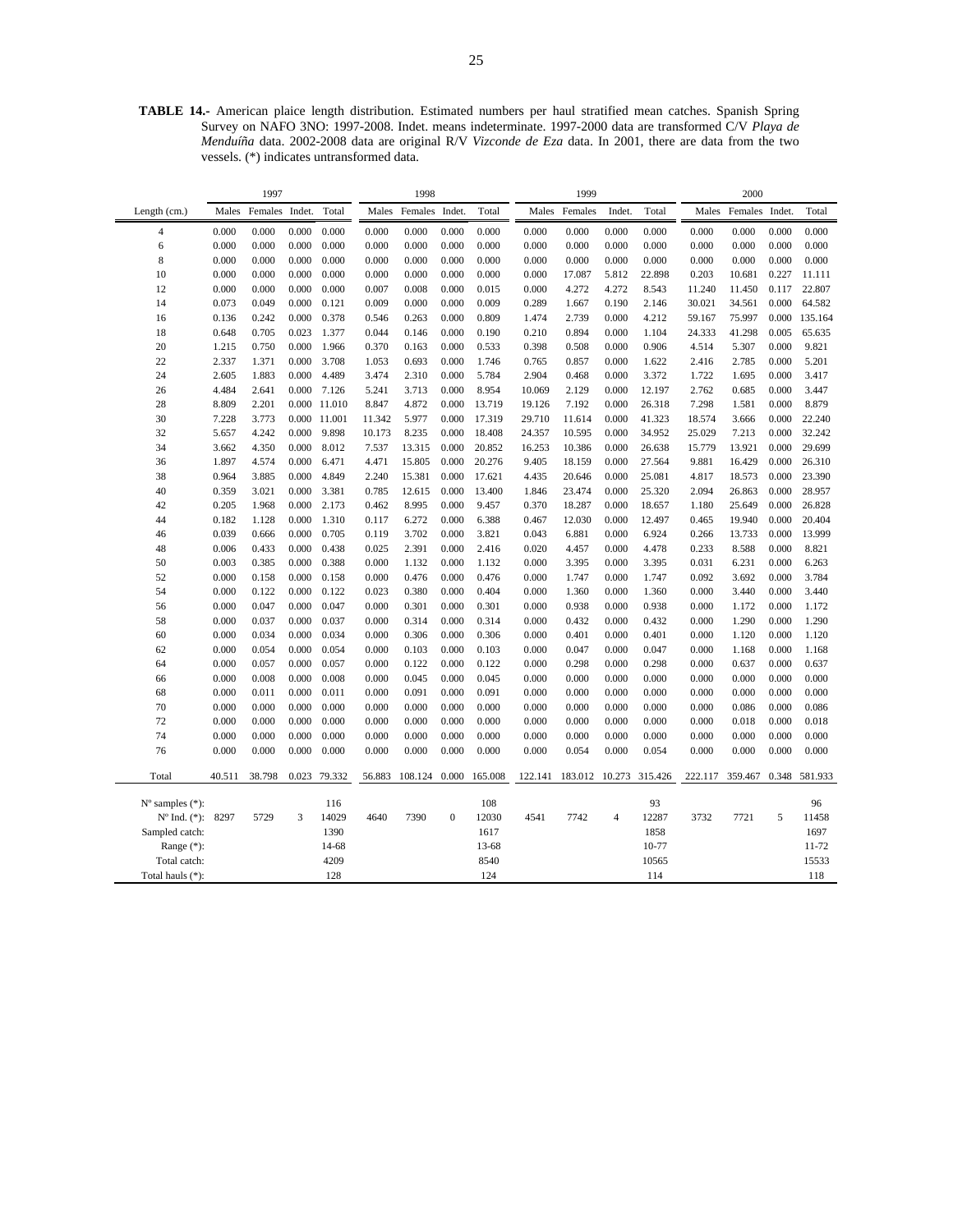**TABLE 14 (cont.).-** American plaice length distribution. Estimated numbers per haul stratified mean catches. Spanish Spring Survey on NAFO 3NO: 1997-2008. Indet. means indeterminate. 1997-2000 data are transformed C/V *Playa de Menduíña* data. 2002-2008 data are original R/V *Vizconde de Eza* data. In 2001, there are data from the two vessels. (\*) indicates untransformed data.

|                                                      |         | 2001                  |       |               |         | 2002           |       |          |         | 2003           |       |         |                 | 2004          |        |                |
|------------------------------------------------------|---------|-----------------------|-------|---------------|---------|----------------|-------|----------|---------|----------------|-------|---------|-----------------|---------------|--------|----------------|
| Length (cm.)                                         | Males   | Females Indet.        |       | Total         | Males   | Females Indet. |       | Total    | Males   | Females Indet. |       | Total   |                 | Males Females | Indet. | Total          |
| $\overline{4}$                                       | 0.000   | 0.000                 | 0.045 | 0.045         | 0.000   | 0.000          | 0.000 | 0.000    | 0.000   | 0.000          | 0.000 | 0.000   | 0.000           | 0.000         | 0.000  | 0.000          |
| 6                                                    | 0.000   | 0.021                 | 2.401 | 2.422         | 0.000   | 0.000          | 0.052 | 0.052    | 0.188   | 0.044          | 0.287 | 0.519   | 0.084           | 0.090         | 8.701  | 8.875          |
| $\,$ 8 $\,$                                          | 0.021   | 0.031                 | 1.194 | 1.245         | 0.005   | 0.133          | 0.013 | 0.152    | 0.356   | 0.223          | 0.056 | 0.635   | 1.027           | 0.746         | 49.783 | 51.556         |
| 10                                                   | 0.280   | 1.972                 | 0.217 | 2.469         | 0.853   | 1.420          | 0.091 | 2.365    | 0.074   | 0.142          | 0.065 | 0.280   | 0.133           | 0.271         | 6.226  | 6.630          |
| 12                                                   | 3.620   | 4.188                 | 0.757 | 8.565         | 4.606   | 6.883          | 0.135 | 11.625   | 0.814   | 0.891          | 0.000 | 1.705   | 1.164           | 1.209         | 0.004  | 2.377          |
| 14                                                   | 5.797   | 7.593                 | 0.398 | 13.788        | 3.250   | 3.490          | 0.027 | 6.768    | 1.576   | 1.005          | 0.000 | 2.581   | 6.529           | 4.615         | 0.000  | 11.145         |
| 16                                                   | 10.535  | 10.617                | 0.031 | 21.183        | 1.688   | 2.104          | 0.000 | 3.792    | 6.969   | 5.441          | 0.000 | 12.410  | 3.692           | 3.184         | 0.000  | 6.875          |
| 18                                                   | 48.738  | 38.461                | 0.010 | 87.210        | 6.588   | 6.831          | 0.000 | 13.420   | 17.873  | 13.925         | 0.000 | 31.798  | 1.904           | 1.239         | 0.000  | 3.143          |
| 20                                                   | 69.747  | 56.807                |       | 0.000 126.554 | 10.751  | 8.917          | 0.000 | 19.668   | 7.441   | 7.791          | 0.000 | 15.232  | 4.051           | 3.190         | 0.000  | 7.241          |
| 22                                                   | 36.774  | 35.802                | 0.000 | 72.576        | 26.930  | 17.681         | 0.000 | 44.611   | 14.162  | 8.973          | 0.000 | 23.135  | 18.341          | 8.930         | 0.000  | 27.271         |
| 24                                                   | 7.776   | 13.101                | 0.000 | 20.877        | 34.971  | 33.222         | 0.000 | 68.193   | 35.284  | 11.606         | 0.000 | 46.890  | 18.592          | 14.481        | 0.000  | 33.073         |
| 26                                                   | 3.211   | 3.416                 | 0.000 | 6.627         | 21.342  | 29.173         | 0.000 | 50.515   | 62.238  | 21.586         | 0.000 | 83.823  | 27.188          | 10.344        | 0.000  | 37.532         |
| 28                                                   | 4.639   | 1.994                 | 0.000 | 6.633         | 7.317   | 13.800         | 0.000 | 21.117   | 42.882  | 44.576         | 0.000 | 87.458  | 46.289          | 14.760        | 0.000  | 61.048         |
| 30                                                   | 11.353  | 1.499                 | 0.000 | 12.852        | 5.530   | 4.861          | 0.000 | 10.391   | 17.283  | 42.818         | 0.000 | 60.100  | 36.904          | 23.718        | 0.000  | 60.622         |
| 32                                                   | 18.793  | 2.218                 | 0.000 | 21.012        | 7.801   | 1.697          | 0.000 | 9.498    | 11.921  | 19.885         | 0.000 | 31.805  | 17.960          | 43.845        | 0.000  | 61.804         |
| 34                                                   | 15.703  | 4.001                 | 0.000 | 19.705        | 7.563   | 1.390          | 0.000 | 8.953    | 11.256  | 8.363          | 0.000 | 19.618  | 10.580          | 42.211        | 0.000  | 52.791         |
| 36                                                   | 8.760   | 9.830                 | 0.000 | 18.591        | 5.397   | 1.575          | 0.000 | 6.973    | 8.333   | 3.467          | 0.000 | 11.800  | 6.172           | 20.482        | 0.000  | 26.654         |
| 38                                                   | 3.802   | 11.082                | 0.000 | 14.884        | 2.528   | 4.239          | 0.000 | 6.767    | 4.505   | 2.965          | 0.000 | 7.470   | 3.628           | 6.955         | 0.000  | 10.583         |
| 40                                                   | 1.392   | 13.048                | 0.000 | 14.440        | 1.263   | 6.464          | 0.000 | 7.726    | 1.685   | 4.476          | 0.000 | 6.161   | 1.587           | 4.815         | 0.000  | 6.402          |
| 42                                                   | 0.889   | 13.008                | 0.000 | 13.897        | 0.411   | 8.085          | 0.000 | 8.496    | 0.475   | 7.659          | 0.000 | 8.135   | 0.582           | 5.407         | 0.000  | 5.990          |
| 44                                                   | 0.354   | 11.312                | 0.000 | 11.666        | 0.164   | 6.918          | 0.000 | 7.081    | 0.147   | 6.731          | 0.000 | 6.877   | 0.183           | 6.655         | 0.000  | 6.838          |
| 46                                                   | 0.060   | 8.611                 | 0.000 | 8.672         | 0.031   | 5.848          | 0.000 | 5.878    | 0.063   | 6.855          | 0.000 | 6.917   | 0.109           | 7.216         | 0.000  | 7.325          |
| 48                                                   | 0.000   | 5.567                 | 0.000 | 5.567         | 0.018   | 3.791          | 0.000 | 3.810    | 0.000   | 5.653          | 0.000 | 5.653   | 0.000           | 5.071         | 0.000  | 5.071          |
| 50                                                   | 0.000   | 3.461                 | 0.000 | 3.461         | 0.024   | 2.186          | 0.000 | 2.210    | 0.000   | 3.517          | 0.000 | 3.517   | 0.008           | 3.552         | 0.000  | 3.559          |
| 52                                                   | 0.000   | 1.021                 | 0.000 | 1.021         | 0.051   | 1.614          | 0.000 | 1.666    | 0.000   | 3.150          | 0.000 | 3.150   | 0.000           | 2.925         | 0.000  | 2.925          |
| 54                                                   | 0.000   | 1.245                 | 0.000 | 1.245         | 0.000   | 1.152          | 0.000 | 1.152    | 0.000   | 2.273          | 0.000 | 2.273   | 0.000           | 2.326         | 0.000  | 2.326          |
| 56                                                   | 0.010   | 0.755                 | 0.000 | 0.765         | 0.000   | 0.720          | 0.000 | 0.720    | 0.000   | 1.159          | 0.000 | 1.159   | 0.059           | 1.604         | 0.000  | 1.663          |
| 58                                                   | 0.000   | 0.546                 | 0.000 | 0.546         | 0.000   | 0.351          | 0.000 | 0.351    | 0.000   | 0.804          | 0.000 | 0.804   | 0.000           | 1.066         | 0.000  | 1.066          |
| 60                                                   | 0.000   | 0.335                 | 0.000 | 0.335         | 0.000   | 0.231          | 0.000 | 0.231    | 0.000   | 0.447          | 0.000 | 0.447   | 0.000           | 0.271         | 0.000  | 0.271          |
| 62                                                   | 0.000   | 0.250                 | 0.000 | 0.250         | 0.000   | 0.139          | 0.000 | 0.139    | 0.000   | 0.073          | 0.000 | 0.073   | 0.000           | 0.294         | 0.000  | 0.294          |
| 64                                                   | 0.000   | 0.045                 | 0.000 | 0.045         | 0.000   | 0.020          | 0.000 | 0.020    | 0.000   | 0.222          | 0.000 | 0.222   | 0.000           | 0.162         | 0.000  | 0.162          |
| 66                                                   | 0.000   | 0.078                 | 0.000 | 0.078         | 0.000   | 0.101          | 0.000 | 0.101    | 0.000   | 0.032          | 0.000 | 0.032   | 0.000           | 0.132         | 0.000  | 0.132          |
| 68                                                   | 0.000   | 0.004                 | 0.000 | 0.004         | 0.000   | 0.006          | 0.000 | 0.006    | 0.000   | 0.000          | 0.000 | 0.000   | 0.000           | 0.049         | 0.000  | 0.049          |
| 70                                                   | 0.000   | 0.016                 | 0.000 | 0.016         | 0.000   | 0.000          | 0.000 | 0.000    | 0.000   | 0.000          | 0.000 | 0.000   | 0.000           | 0.000         | 0.000  | 0.000          |
| 72                                                   | 0.000   | 0.000                 | 0.000 | 0.000         | 0.000   | 0.000          | 0.000 | 0.000    | 0.000   | 0.000          | 0.000 | 0.000   | 0.000           | 0.000         | 0.000  | 0.000          |
| 74                                                   | 0.000   | 0.000                 | 0.000 | 0.000         | 0.000   | 0.000          | 0.000 | 0.000    | 0.000   | 0.000          | 0.000 | 0.000   | 0.000           | 0.000         | 0.000  | 0.000          |
| 76                                                   | 0.000   | 0.000                 | 0.000 | 0.000         | 0.000   | 0.000          | 0.000 | 0.000    | 0.000   | 0.000          | 0.000 | 0.000   | 0.000           | 0.000         | 0.000  | 0.000          |
| Total                                                | 252.254 | 261.936 5.053 519.242 |       |               | 149.083 | 175.044 0.319  |       | 324.447  | 245.522 | 236.752 0.407  |       | 482.682 | 206.765 241.817 |               |        | 64.714 513.296 |
|                                                      |         |                       |       | 81            |         |                |       | 108      |         |                |       | 91      |                 |               |        | 75             |
| $N^{\circ}$ samples $(*)$ :<br>$N^{\circ}$ Ind. (*): | 4996    | 7906                  | 114   | 13016         | 5873    | 7234           | 12    | 13119    | 6122    | 7333           | 9     | 13464   | 5076            | 7561          | 1353   | 13990          |
| Sampled catch:                                       |         |                       |       | 3388          |         |                |       | 3675     |         |                |       | 3885    |                 |               |        | 4614           |
| Range (*):                                           |         |                       |       | 5-70          |         |                |       | $7 - 68$ |         |                |       | 6-66    |                 |               |        | $6 - 68$       |
| Total catch:                                         |         |                       |       | 11477         |         |                |       | 9201     |         |                |       | 13955   |                 |               |        | 13729          |
|                                                      |         |                       |       | 123           |         |                |       | 125      |         |                |       | 118     |                 |               |        | 120            |
| Total hauls (*):                                     |         |                       |       |               |         |                |       |          |         |                |       |         |                 |               |        |                |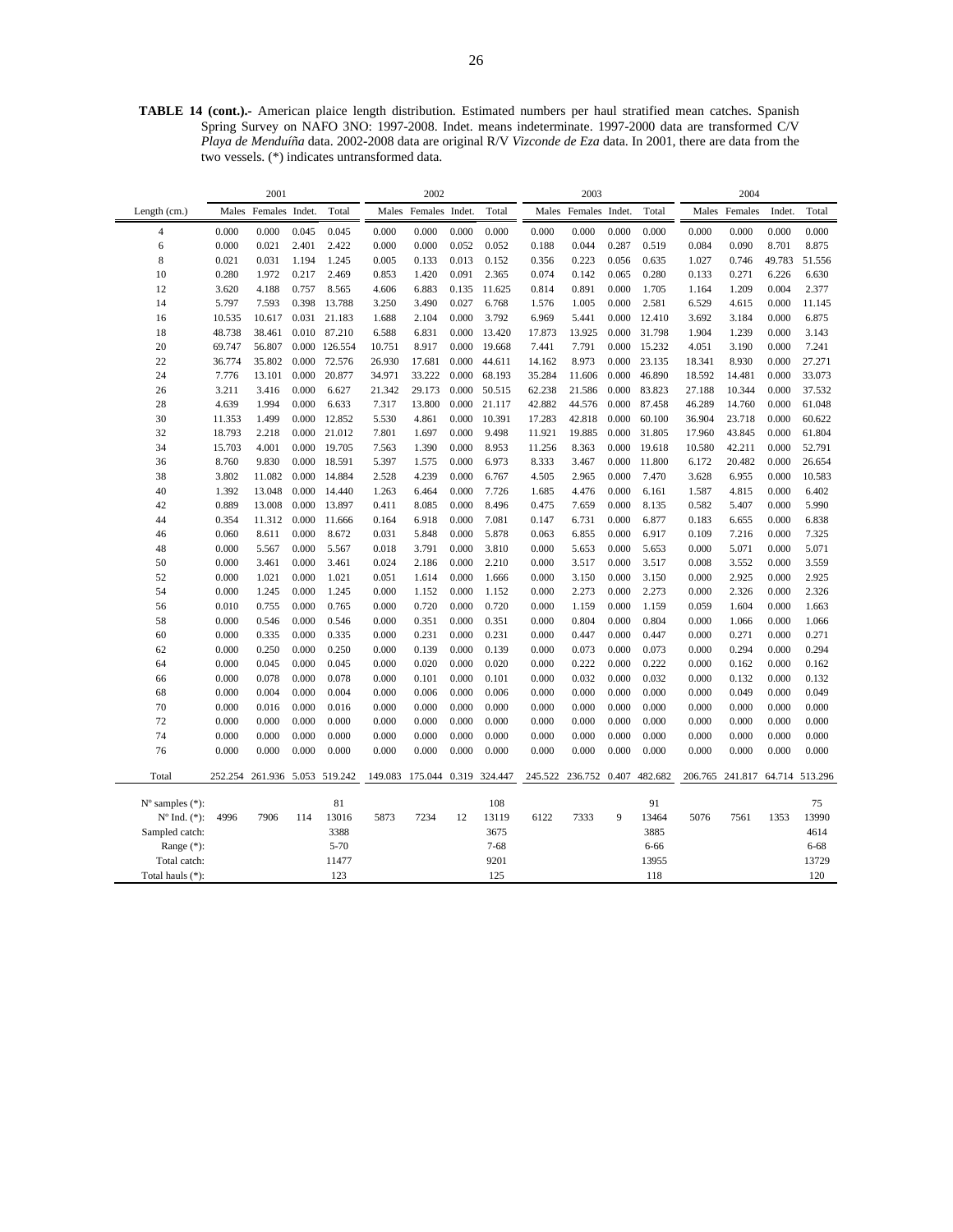**TABLE 14 (cont.).-** American plaice length distribution. Estimated numbers per haul stratified mean catches. Spanish Spring Survey on NAFO 3NO: 1997-2008. Indet. means indeterminate. 1997-2000 data are transformed C/V *Playa de Menduíña* data. 2002-2008 data are original R/V *Vizconde de Eza* data. In 2001, there are data from the two vessels. (\*) indicates untransformed data.

|                                                      |         | 2005           |       |                       |         | 2006                  |       |               |         | 2007                  |       |             |                 | 2008          |        |             |
|------------------------------------------------------|---------|----------------|-------|-----------------------|---------|-----------------------|-------|---------------|---------|-----------------------|-------|-------------|-----------------|---------------|--------|-------------|
| Length (cm.)                                         | Males   | Females Indet. |       | Total                 | Males   | Females Indet.        |       | Total         | Males   | Females Indet.        |       | Total       |                 | Males Females | Indet. | Total       |
| $\overline{4}$                                       | 0.000   | 0.000          | 0.000 | 0.000                 | 0.000   | 0.000                 | 0.000 | 0.000         | 0.000   | 0.000                 | 0.159 | 0.159       | 0.000           | 0.000         | 0.000  | 0.000       |
| 6                                                    | 0.014   | 0.007          | 0.513 | 0.534                 | 0.043   | 0.000                 | 0.096 | 0.139         | 0.357   | 0.306                 | 2.373 | 3.036       | 0.022           | 0.000         | 0.394  | 0.416       |
| 8                                                    | 0.172   | 0.400          | 1.875 | 2.446                 | 0.019   | 0.010                 | 0.095 | 0.124         | 0.756   | 0.622                 | 1.006 | 2.384       | 0.594           | 0.777         | 0.399  | 1.770       |
| 10                                                   | 1.474   | 1.177          | 0.099 | 2.750                 | 0.072   | 0.060                 | 0.000 | 0.131         | 0.117   | 0.112                 | 0.045 | 0.275       | 16.878          | 13.351        | 7.196  | 37.425      |
| 12                                                   | 29.728  | 22.828         | 0.062 | 52.618                | 2.843   | 2.168                 | 0.000 | 5.011         | 0.273   | 0.273                 | 0.019 | 0.565       | 13.308          | 12.346        | 4.442  | 30.097      |
| 14                                                   | 46.137  | 45.635         | 0.056 | 91.828                | 8.939   | 8.049                 | 0.000 | 16.989        | 0.409   | 0.230                 | 0.000 | 0.639       | 3.366           | 2.820         | 0.067  | 6.252       |
| 16                                                   | 22.245  | 20.487         | 0.000 | 42.733                | 15.983  | 14.714                | 0.000 | 30.697        | 1.201   | 1.058                 | 0.000 | 2.259       | 1.881           | 1.781         | 0.000  | 3.662       |
| 18                                                   | 6.715   | 6.709          | 0.000 | 13.424                | 68.546  | 51.271                |       | 0.000 119.817 | 7.895   | 7.011                 | 0.000 | 14.906      | 2.321           | 1.569         | 0.043  | 3.934       |
| 20                                                   | 6.343   | 5.253          | 0.000 | 11.596                | 95.356  | 94.226                |       | 0.000 189.583 | 18.350  | 11.397                | 0.000 | 29.748      | 10.242          | 6.556         | 0.000  | 16.798      |
| 22                                                   | 3.618   | 3.026          | 0.000 | 6.644                 | 33.891  | 37.382                | 0.000 | 71.273        | 44.794  | 25.820                | 0.000 | 70.614      | 35.516          | 17.364        | 0.000  | 52.881      |
| 24                                                   | 7.908   | 3.341          | 0.000 | 11.249                | 16.301  | 12.507                | 0.000 | 28.808        | 49.297  | 38.741                | 0.000 | 88.038      | 64.851          | 29.146        | 0.000  | 93.997      |
| 26                                                   | 17.567  | 6.709          | 0.000 | 24.276                | 18.093  | 10.179                | 0.000 | 28.272        | 25.290  | 24.747                | 0.000 | 50.037      | 63.778          | 56.716        | 0.000  | 120.494     |
| 28                                                   | 31.709  | 13.734         | 0.000 | 45.444                | 32.376  | 6.712                 | 0.000 | 39.087        | 20.585  | 12.655                | 0.000 | 33.240      | 33.117          | 50.360        | 0.000  | 83.477      |
| 30                                                   | 46.328  | 13.928         | 0.000 | 60.256                | 57.378  | 11.702                | 0.000 | 69.080        | 25.139  | 7.487                 | 0.000 | 32.626      | 34.622          | 22.353        | 0.000  | 56.975      |
| 32                                                   | 32.463  | 16.433         | 0.000 | 48.896                | 48.434  | 22.092                | 0.000 | 70.526        | 25.351  | 7.517                 | 0.000 | 32.868      | 32.584          | 12.761        | 0.000  | 45.345      |
| 34                                                   | 14.535  | 26.469         | 0.000 | 41.005                | 26.510  | 20.787                | 0.000 | 47.297        | 16.904  | 10.904                | 0.000 | 27.809      | 20.248          | 10.758        | 0.000  | 31.007      |
| 36                                                   | 7.360   | 35.775         | 0.000 | 43.134                | 12.445  | 26.465                | 0.000 | 38.909        | 6.664   | 14.769                | 0.000 | 21.433      | 11.713          | 15.283        | 0.000  | 26.996      |
| 38                                                   | 3.353   | 24.246         | 0.000 | 27.600                | 4.025   | 37.156                | 0.000 | 41.181        | 4.007   | 18.315                | 0.000 | 22.321      | 3.739           | 20.729        | 0.000  | 24.468      |
| 40                                                   | 0.745   | 10.301         | 0.000 | 11.046                | 1.775   | 28.755                | 0.000 | 30.530        | 1.327   | 21.746                | 0.000 | 23.074      | 1.600           | 26.714        | 0.000  | 28.314      |
| 42                                                   | 0.202   | 4.700          | 0.000 | 4.903                 | 0.304   | 12.994                | 0.000 | 13.297        | 0.463   | 15.291                | 0.000 | 15.754      | 0.410           | 22.139        | 0.000  | 22.548      |
| 44                                                   | 0.057   | 3.419          | 0.000 | 3.477                 | 0.216   | 6.821                 | 0.000 | 7.037         | 0.137   | 7.011                 | 0.000 | 7.148       | 0.284           | 14.339        | 0.000  | 14.623      |
| 46                                                   | 0.164   | 3.433          | 0.000 | 3.597                 | 0.014   | 3.300                 | 0.000 | 3.314         | 0.118   | 4.045                 | 0.000 | 4.163       | 0.155           | 7.483         | 0.000  | 7.638       |
| 48                                                   | 0.090   | 2.990          | 0.000 | 3.080                 | 0.037   | 3.481                 | 0.000 | 3.518         | 0.044   | 2.998                 | 0.000 | 3.041       | 0.138           | 4.261         | 0.000  | 4.399       |
| 50                                                   | 0.107   | 2.272          | 0.000 | 2.379                 | 0.000   | 3.394                 | 0.000 | 3.394         | 0.051   | 1.920                 | 0.000 | 1.970       | 0.059           | 2.428         | 0.000  | 2.487       |
| 52                                                   | 0.049   | 1.634          | 0.000 | 1.683                 | 0.000   | 2.126                 | 0.000 | 2.126         | 0.010   | 1.822                 | 0.000 | 1.832       | 0.000           | 2.126         | 0.000  | 2.126       |
| 54                                                   | 0.000   | 1.531          | 0.000 | 1.531                 | 0.000   | 1.451                 | 0.000 | 1.451         | 0.000   | 1.783                 | 0.000 | 1.783       | 0.000           | 1.597         | 0.000  | 1.597       |
| 56                                                   | 0.000   | 1.546          | 0.000 | 1.546                 | 0.000   | 2.357                 | 0.000 | 2.357         | 0.000   | 1.473                 | 0.000 | 1.473       | 0.000           | 1.754         | 0.000  | 1.754       |
| 58                                                   | 0.000   | 0.905          | 0.000 | 0.905                 | 0.000   | 1.581                 | 0.000 | 1.581         | 0.000   | 1.065                 | 0.000 | 1.065       | 0.000           | 1.454         | 0.000  | 1.454       |
| 60                                                   | 0.000   | 0.753          | 0.000 | 0.753                 | 0.000   | 0.763                 | 0.000 | 0.763         | 0.000   | 0.707                 | 0.000 | 0.707       | 0.000           | 0.928         | 0.000  | 0.928       |
| 62                                                   | 0.000   | 0.407          | 0.000 | 0.407                 | 0.000   | 0.300                 | 0.000 | 0.300         | 0.000   | 0.475                 | 0.000 | 0.475       | 0.000           | 0.843         | 0.000  | 0.843       |
| 64                                                   | 0.000   | 0.174          | 0.000 | 0.174                 | 0.000   | 0.200                 | 0.000 | 0.200         | 0.000   | 0.449                 | 0.000 | 0.449       | 0.000           | 0.486         | 0.000  | 0.486       |
| 66                                                   | 0.000   | 0.302          | 0.000 | 0.302                 | 0.000   | 0.088                 | 0.000 | 0.088         | 0.000   | 0.068                 | 0.000 | 0.068       | 0.000           | 0.089         | 0.000  | 0.089       |
| 68                                                   | 0.000   | 0.081          | 0.000 | 0.081                 | 0.000   | 0.019                 | 0.000 | 0.019         | 0.000   | 0.039                 | 0.000 | 0.039       | 0.000           | 0.030         | 0.000  | 0.030       |
| 70                                                   | 0.000   | 0.000          | 0.000 | 0.000                 | 0.000   | 0.015                 | 0.000 | 0.015         | 0.000   | 0.015                 | 0.000 | 0.015       | 0.000           | 0.000         | 0.000  | 0.000       |
| 72                                                   | 0.000   | 0.000          | 0.000 | 0.000                 | 0.000   | 0.014                 | 0.000 | 0.014         | 0.000   | 0.000                 | 0.000 | 0.000       | 0.000           | 0.000         | 0.000  | 0.000       |
| 74                                                   | 0.000   | 0.000          | 0.000 | 0.000                 | 0.000   | 0.000                 | 0.000 | 0.000         | 0.000   | 0.015                 | 0.000 | 0.015       | 0.000           | 0.000         | 0.000  | 0.000       |
| 76                                                   | 0.000   | 0.000          | 0.000 | 0.000                 | 0.000   | 0.006                 | 0.000 | 0.006         | 0.000   | 0.000                 | 0.000 | 0.000       | 0.000           | 0.028         | 0.000  | 0.028       |
| Total                                                | 279.087 |                |       | 280.604 2.603 562.294 | 443.600 | 423.144 0.191 866.936 |       |               | 249.539 | 242.885 3.602 496.025 |       |             | 351.426 361.373 |               | 12.541 | 725.340     |
|                                                      |         |                |       |                       |         |                       |       |               |         |                       |       |             |                 |               |        |             |
| $N^{\circ}$ samples $(*)$ :<br>$N^{\circ}$ Ind. (*): |         | 8494           | 62    | 70<br>14653           | 5942    | 8030                  | 20    | 73<br>13992   | 5356    | 6995                  | 163   | 75<br>12514 | 5439            | 7861          | 247    | 75<br>13547 |
| Sampled catch:                                       | 6097    |                |       | 4556                  |         |                       |       | 5906          |         |                       |       | 4342        |                 |               |        | 4318        |
| Range (*):                                           |         |                |       | $6 - 69$              |         |                       |       | $6 - 77$      |         |                       |       | $5 - 75$    |                 |               |        | $6 - 77$    |
| Total catch:                                         |         |                |       | 13193                 |         |                       |       | 17334         |         |                       |       | 12282       |                 |               |        | 17867       |
| Total hauls (*):                                     |         |                |       | 119                   |         |                       |       | 120           |         |                       |       | 111         |                 |               |        | 122         |
|                                                      |         |                |       |                       |         |                       |       |               |         |                       |       |             |                 |               |        |             |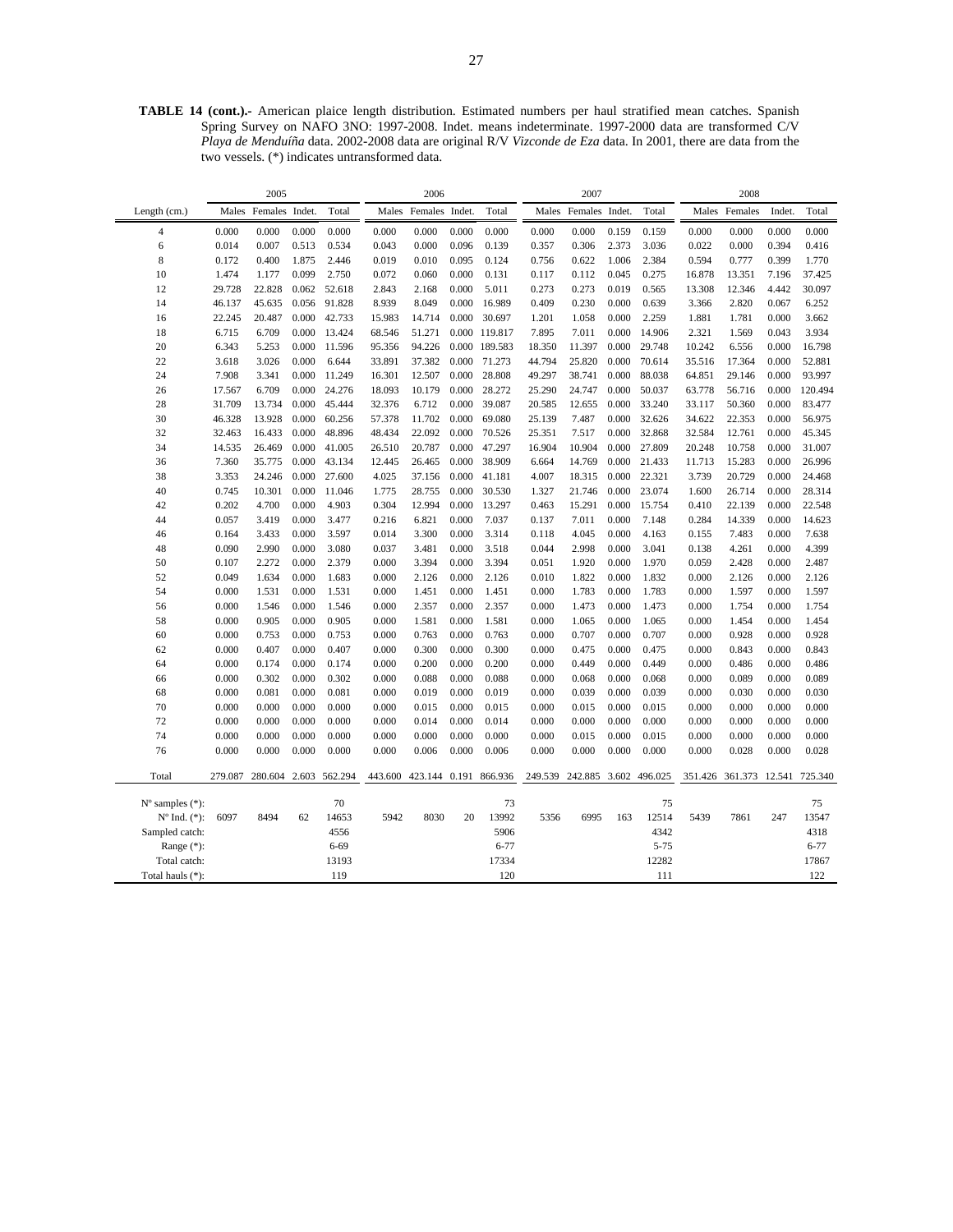|                |       | 1997                       |      |            | 1998  |                      |             | 1999   |                      |      |                     | 2000   |                            |      |             |
|----------------|-------|----------------------------|------|------------|-------|----------------------|-------------|--------|----------------------|------|---------------------|--------|----------------------------|------|-------------|
| Age            |       | Males Females Indet. Total |      |            |       | Males Females Indet. | Total       |        | Males Females Indet. |      | Total               |        | Males Females Indet. Total |      |             |
| 1              |       |                            |      |            |       |                      |             |        |                      |      |                     |        |                            |      |             |
| $\overline{c}$ | 0.05  | 0.05                       |      | 0.10       | 0.14  | 0.01                 | 0.15        |        | 16.05                | 5.74 | 21.79               | 19.25  | 31.09                      | 0.19 | 50.52       |
| 3              | 1.06  | 0.89                       | 0.01 | 1.96       | 0.28  | 0.16                 | 0.45        | 0.78   | 9.11                 | 4.49 | 14.37               | 73.87  | 115.31                     |      | 0.16 189.34 |
| 4              | 2.49  | 2.31                       | 0.01 | 4.80       | 2.83  | 3.04                 | 5.87        | 1.78   | 2.32                 | 0.04 | 4.14                | 36.19  | 31.67                      | 0.00 | 67.85       |
| 5              | 2.99  | 3.15                       | 0.00 | 6.14       | 4.14  | 4.44                 | 8.58        | 10.45  | 2.44                 |      | 12.89               | 5.46   | 5.54                       | 0.00 | 11.00       |
| 6              | 11.99 | 7.93                       |      | 19.92      | 8.52  | 5.73                 | 14.25       | 24.16  | 13.76                |      | 37.92               | 12.33  | 7.31                       |      | 19.64       |
| 7              | 15.93 | 9.81                       |      | 25.74      | 14.20 | 15.79                | 29.99       | 15.93  | 16.22                |      | 32.15               | 24.53  | 25.18                      |      | 49.71       |
| 8              | 5.19  | 8.49                       |      | 13.68      | 19.26 | 29.24                | 48.49       | 28.20  | 14.33                |      | 42.53               | 20.83  | 18.66                      |      | 39.49       |
| 9              | 0.78  | 3.77                       |      | 4.55       | 6.22  | 27.61                | 33.83       | 31.52  | 29.00                |      | 60.52               | 23.00  | 28.90                      |      | 51.90       |
| 10             | 0.00  | 1.26                       |      | 1.26       | 0.92  | 12.76                | 13.68       | 7.40   | 42.71                |      | 50.12               | 5.44   | 41.54                      |      | 46.98       |
| 11             | 0.03  | 0.45                       |      | 0.48       | 0.27  | 5.12                 | 5.39        | 1.74   | 18.72                |      | 20.46               | 0.86   | 28.23                      |      | 29.09       |
| 12             |       | 0.40                       |      | 0.40       | 0.04  | 1.93                 | 1.97        | 0.20   | 8.99                 |      | 9.19                | 0.34   | 13.21                      |      | 13.56       |
| 13             |       | 0.12                       |      | 0.12       | 0.06  | 0.89                 | 0.95        |        | 5.00                 |      | 5.00                | 0.02   | 6.36                       |      | 6.38        |
| 14             |       | 0.11                       |      | 0.11       |       | 1.03                 | 1.03        |        | 1.87                 |      | 1.87                |        | 0.97                       |      | 0.97        |
| 15             |       | 0.03                       |      | 0.03       |       | 0.19                 | 0.19        |        | 1.20                 |      | 1.20                |        | 3.32                       |      | 3.32        |
| 16             |       | 0.04                       |      | 0.04       |       | 0.09                 | 0.09        |        | 0.48                 |      | 0.48                |        | 1.59                       |      | 1.59        |
| 17             |       |                            |      |            |       |                      |             |        | 0.39                 |      | 0.39                |        | 0.48                       |      | 0.48        |
| 18             |       | 0.01                       |      | 0.01       |       | 0.05                 | 0.05        |        | 0.35                 |      | 0.35                |        |                            |      |             |
| 19             |       | 0.01                       |      | 0.01       |       | 0.05                 | 0.05        |        |                      |      |                     |        |                            |      |             |
| 20             |       |                            |      |            |       |                      |             |        | 0.05                 |      | 0.05                |        | 0.10                       |      | 0.10        |
| 21             |       |                            |      |            |       |                      |             |        |                      |      |                     |        |                            |      |             |
| Total          | 40.51 | 38.80                      |      | 0.02 79.33 | 56.88 | 108.12               | 0.00 165.01 | 122.14 |                      |      | 183.01 10.27 315.43 | 222.12 | 359.47                     |      | 0.35 581.93 |

**TABLE 15.-** American plaice age numbers per haul mean catches by sex and year. Number per stratified mean catches. Spanish Spring Survey on NAFO 3NO: 1997-2008. Indet. means indeterminate. 1997-2000 data are transformed C/V *Playa de Menduíña* data. 2002-2008 data are original R/V *Vizconde de Eza* data. In 2001, there are data from the two vessels.

|                |        | 2001                       |      |             |        | 2002                       |      |             |        | 2003                       |      |             |        | 2004                       |            |        |
|----------------|--------|----------------------------|------|-------------|--------|----------------------------|------|-------------|--------|----------------------------|------|-------------|--------|----------------------------|------------|--------|
| Age            |        | Males Females Indet. Total |      |             |        | Males Females Indet. Total |      |             |        | Males Females Indet. Total |      |             |        | Males Females Indet. Total |            |        |
| $\mathbf{1}$   | 0.02   | 0.02                       | 1.76 | 1.80        | 0.00   | 0.01                       | 0.04 | 0.05        | 0.14   | 0.27                       | 0.25 | 0.65        | 0.17   |                            | 0.84 55.58 | 56.59  |
| $\overline{c}$ | 10.71  | 12.12                      | 2.68 | 25.51       | 4.54   | 6.04                       | 0.20 | 10.78       | 2.75   | 1.28                       | 0.16 | 4.19        | 8.18   | 3.18                       | 9.13       | 20.50  |
| 3              | 135.76 | 120.45                     |      | 0.60 256.81 | 10.72  | 14.24                      | 0.08 | 25.04       | 19.77  | 15.58                      |      | 35.35       | 6.48   | 6.59                       | 0.00       | 13.07  |
| 4              | 38.91  | 39.15                      | 0.01 | 78.07       | 75.72  | 89.62                      |      | 165.33      | 36.63  | 21.35                      |      | 57.98       | 19.63  | 15.40                      |            | 35.03  |
| 5              | 2.09   | 2.72                       |      | 4.81        | 21.83  | 16.57                      |      | 38.40       | 119.14 | 116.03                     |      | 235.17      | 45.07  | 31.73                      |            | 76.80  |
| 6              | 9.78   | 1.66                       |      | 11.44       | 7.53   | 3.88                       |      | 11.40       | 25.58  | 30.85                      |      | 56.43       | 98.55  | 106.16                     |            | 204.71 |
| 7              | 18.82  | 11.77                      |      | 30.59       | 8.07   | 1.98                       |      | 10.04       | 18.36  | 4.17                       |      | 22.53       | 16.71  | 30.43                      |            | 47.14  |
| 8              | 12.20  | 16.30                      |      | 28.50       | 13.57  | 5.27                       |      | 18.84       | 12.33  | 4.58                       |      | 16.91       | 7.92   | 4.91                       |            | 12.83  |
| 9              | 14.72  | 12.44                      |      | 27.17       | 4.41   | 9.87                       |      | 14.28       | 8.42   | 11.00                      |      | 19.43       | 2.88   | 8.29                       |            | 11.17  |
| 10             | 6.82   | 13.62                      |      | 20.44       | 1.65   | 7.22                       |      | 8.86        | 1.94   | 6.17                       |      | 8.11        | 1.02   | 10.93                      |            | 11.95  |
| 11             | 2.40   | 18.80                      |      | 21.20       | 0.98   | 9.69                       |      | 10.67       | 0.44   | 8.06                       |      | 8.50        | 0.00   | 6.44                       |            | 6.44   |
| 12             |        | 8.26                       |      | 8.26        | 0.06   | 7.39                       |      | 7.45        | 0.02   | 10.40                      |      | 10.41       | 0.09   | 7.80                       |            | 7.90   |
| 13             |        | 2.27                       |      | 2.27        |        | 1.84                       |      | 1.84        |        | 3.88                       |      | 3.88        |        | 4.39                       |            | 4.39   |
| 14             |        | 0.96                       |      | 0.96        |        | 1.03                       |      | 1.03        |        | 1.73                       |      | 1.73        | 0.02   | 3.78                       |            | 3.80   |
| 15             |        | 0.76                       |      | 0.76        |        | 0.09                       |      | 0.09        |        | 0.78                       |      | 0.78        | 0.02   | 0.64                       |            | 0.66   |
| 16             | 0.01   | 0.21                       |      | 0.22        |        | 0.27                       |      | 0.27        |        | 0.48                       |      | 0.48        | 0.02   | 0.19                       |            | 0.21   |
| 17             |        | 0.20                       |      | 0.20        |        | 0.05                       |      | 0.05        |        | 0.11                       |      | 0.11        |        |                            |            |        |
| 18             |        | 0.17                       |      | 0.17        |        |                            |      |             |        | 0.04                       |      | 0.04        |        | 0.08                       |            | 0.08   |
| 19             |        | 0.02                       |      | 0.02        |        | 0.01                       |      | 0.01        |        |                            |      |             |        | 0.02                       |            | 0.02   |
| 20             |        | 0.01                       |      | 0.01        |        |                            |      |             |        |                            |      |             |        |                            |            |        |
| 21             |        |                            |      |             |        |                            |      |             |        |                            |      |             |        |                            |            |        |
| Total          | 252.25 | 261.94                     |      | 5.05 519.24 | 149.08 | 175.04                     |      | 0.32 324.45 | 245.52 | 236.75                     |      | 0.41 482.68 | 206.77 | 241.82 64.71 513.30        |            |        |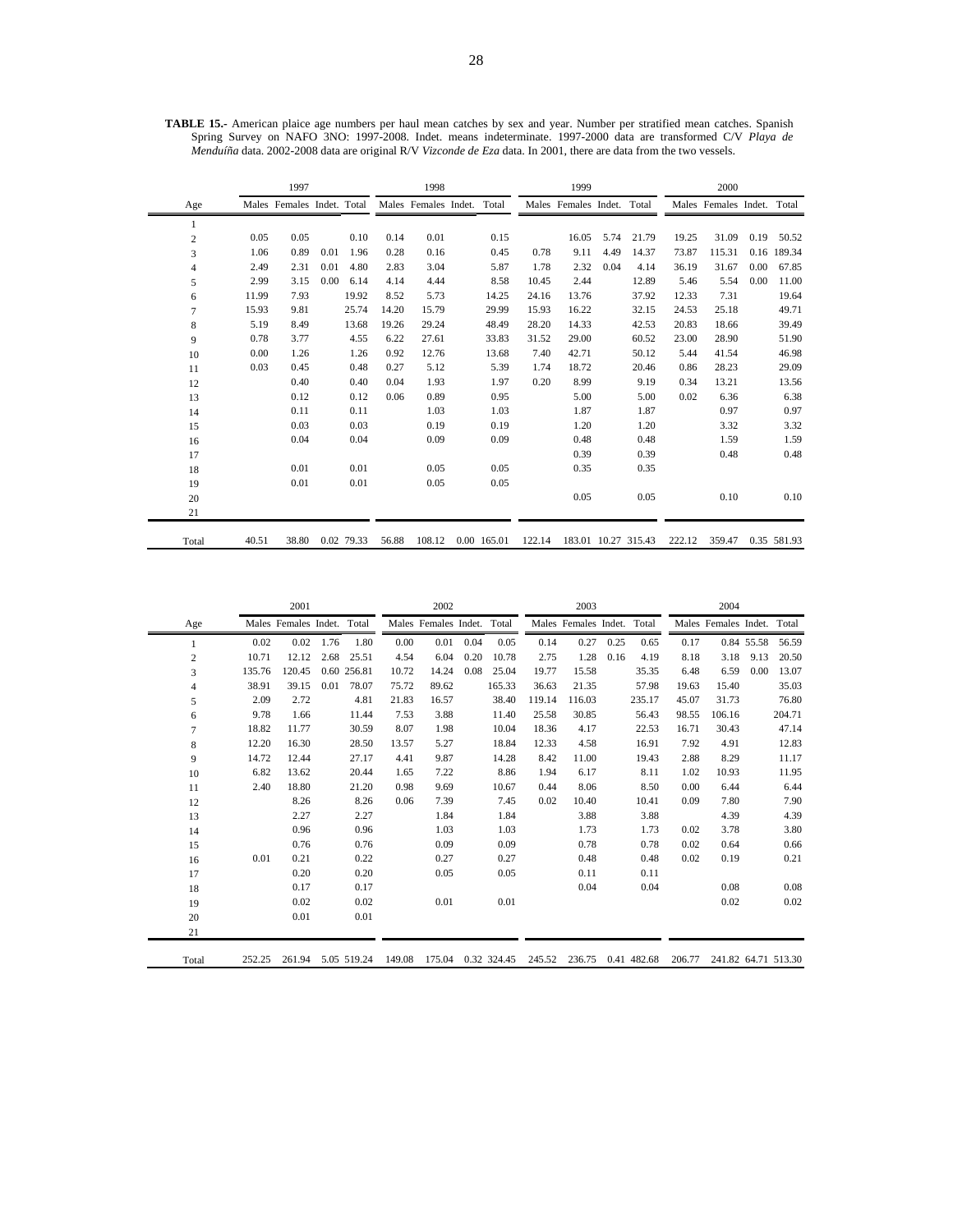|                |        | 2005                       |      |             |        | 2006                       |      |             |        | 2007                       |      |             |        | 2008                       |             |             |
|----------------|--------|----------------------------|------|-------------|--------|----------------------------|------|-------------|--------|----------------------------|------|-------------|--------|----------------------------|-------------|-------------|
| Age            |        | Males Females Indet. Total |      |             |        | Males Females Indet. Total |      |             |        | Males Females Indet. Total |      |             |        | Males Females Indet. Total |             |             |
|                | 0.03   | 0.41                       | 1.28 | 1.71        | 0.02   | 0.00                       | 0.05 | 0.07        | 0.33   | 1.04                       | 3.57 | 4.94        | 0.09   | 2.68                       | 1.04        | 3.81        |
| 2              | 38.79  | 36.13                      | 1.26 | 76.18       | 5.21   | 4.16                       | 0.07 | 9.44        | 0.90   | 0.27                       | 0.02 | 1.20        | 29.90  |                            | 24.70 10.55 | 65.15       |
| 3              | 69.41  | 60.61                      |      | 0.06 130.08 | 60.27  | 50.37                      |      | 0.01 110.64 | 5.85   | 4.69                       | 0.01 | 10.55       | 5.62   | 4.12                       | 0.92        | 10.66       |
| $\overline{4}$ | 8.67   | 8.40                       |      | 17.07       | 75.01  | 73.94                      |      | 148.95      | 94.05  | 64.74                      |      | 158.79      | 22.17  | 11.54                      | 0.03        | 33.75       |
| 5              | 27.91  | 12.71                      |      | 40.63       | 39.42  | 33.00                      |      | 72.41       | 46.57  | 51.08                      |      | 97.64       | 174.32 | 108.29                     |             | 0.00 282.61 |
| 6              | 57.34  | 34.11                      |      | 91.46       | 38.48  | 20.24                      |      | 58.72       | 21.39  | 12.24                      |      | 33.62       | 46.47  | 75.53                      |             | 121.99      |
| 7              | 50.92  | 70.21                      |      | 121.13      | 37.44  | 26.08                      |      | 63.52       | 39.20  | 21.94                      |      | 61.14       | 22.46  | 14.48                      |             | 36.95       |
| 8              | 13.57  | 28.80                      |      | 42.37       | 27.97  | 25.85                      |      | 53.82       | 22.85  | 22.24                      |      | 45.09       | 32.67  | 42.44                      |             | 75.11       |
| 9              | 9.76   | 8.06                       |      | 17.82       | 15.48  | 24.12                      |      | 39.60       | 14.83  | 41.97                      |      | 56.80       | 15.13  | 23.78                      |             | 38.91       |
| 10             | 2.39   | 3.72                       |      | 6.11        | 3.44   | 14.08                      |      | 17.51       | 1.96   | 8.95                       |      | 10.92       | 1.94   | 30.63                      |             | 32.57       |
| 11             | 0.21   | 4.18                       |      | 4.39        | 0.71   | 7.41                       |      | 8.12        | 1.54   | 2.22                       |      | 3.75        | 0.51   | 8.40                       |             | 8.91        |
| 12             | 0.05   | 4.25                       |      | 4.29        | 0.03   | 4.39                       |      | 4.42        | 0.08   | 2.99                       |      | 3.07        | 0.16   | 4.53                       |             | 4.69        |
| 13             | 0.05   | 3.25                       |      | 3.30        | 0.00   | 2.37                       |      | 2.37        | 0.01   | 2.23                       |      | 2.24        |        | 1.69                       |             | 1.69        |
| 14             |        | 2.38                       |      | 2.38        |        | 1.56                       |      | 1.56        |        | 2.27                       |      | 2.27        |        | 2.44                       |             | 2.44        |
| 15             |        | 1.76                       |      | 1.76        |        | 1.01                       |      | 1.01        |        | 1.92                       |      | 1.92        |        | 2.36                       |             | 2.36        |
| 16             |        | 0.82                       |      | 0.82        |        | 0.52                       |      | 0.52        |        | 0.79                       |      | 0.79        |        | 2.46                       |             | 2.46        |
| 17             |        | 0.09                       |      | 0.09        |        | 0.21                       |      | 0.21        |        | 0.41                       |      | 0.41        |        | 0.73                       |             | 0.73        |
| 18             |        | 0.63                       |      | 0.63        |        | 0.15                       |      | 0.15        |        | 0.66                       |      | 0.66        |        | 0.02                       |             | 0.02        |
| 19             |        | 0.08                       |      | 0.08        |        | 0.03                       |      | 0.03        |        | 0.00                       |      | 0.00        |        | 0.24                       |             | 0.24        |
| 20             |        |                            |      |             |        | 0.02                       |      | 0.02        |        | 0.23                       |      | 0.23        |        | 0.01                       |             | 0.01        |
| 21             |        |                            |      |             |        |                            |      |             |        |                            |      |             |        | 0.29                       |             | 0.29        |
| Total          | 279.09 | 280.60                     |      | 2.60 562.29 | 303.48 | 289.49                     |      | 0.13 593.10 | 249.54 | 242.88                     |      | 3.60 496.03 | 351.43 | 361.37 12.54 725.34        |             |             |

**TABLE 15 (Cont.).-** American plaice age numbers per haul mean catches by sex and year. Number per stratified mean catches. Spanish Spring Survey on NAFO 3NO: 1997-2008. Indet. means indeterminate. 1997-2000 data are transformed C/V *Playa de Menduíña* data. 2002-2008 data are original R/V *Vizconde de Eza* data. In 2001, there are data from the two vessels.

**TABLE 16.-** American plaice mean length (cm) per haul mean catches by sex and year. Number per stratified mean catches. Spanish Spring Survey on NAFO 3NO: 1997-2008. Indet. means indeterminate. 1997-2000 data are transformed C/V *Playa de Menduíña* data. 2002-2008 data are original R/V *Vizconde de Eza* data. In 2001, there are data from the two vessels.

|                |       | 1997                       |                   |       |       | 1998                 |       |       | 1999                       |                   |       |       | 2000                       |             |                   |
|----------------|-------|----------------------------|-------------------|-------|-------|----------------------|-------|-------|----------------------------|-------------------|-------|-------|----------------------------|-------------|-------------------|
| Age            |       | Males Females Indet. Total |                   |       | Males | Females Indet. Total |       |       | Males Females Indet. Total |                   |       |       | Males Females Indet. Total |             |                   |
| 1              |       |                            |                   |       |       |                      |       |       |                            |                   |       |       |                            |             |                   |
| $\overline{c}$ | 16.20 | 16.36                      |                   | 16.28 | 16.88 | 13.00                | 16.68 |       |                            | 11.05 11.31 11.12 |       | 15.47 |                            |             | 15.70 11.39 15.60 |
| 3              | 20.00 |                            | 19.84 19.00 19.92 |       | 16.90 | 17.00                | 16.93 | 16.63 | 14.09                      | 12.64 13.77       |       | 16.41 | 16.23                      |             | 12.13 16.30       |
| $\overline{4}$ | 22.71 |                            | 23.32 19.00 23.00 |       | 24.68 | 26.67                | 25.71 | 19.69 | 19.26                      | 15.00 19.40       |       | 18.45 | 18.96                      |             | 19.00 18.69       |
| 5              | 24.88 |                            | 25.92 19.00 25.41 |       | 26.09 | 27.79                | 26.97 | 28.04 | 27.20                      |                   | 27.88 | 21.51 | 20.88                      | 19.00 21.19 |                   |
| 6              | 28.79 | 30.21                      |                   | 29.35 | 29.13 | 28.81                | 29.00 | 29.95 | 30.69                      |                   | 30.22 | 30.78 | 32.45                      |             | 31.40             |
| $\overline{7}$ | 31.63 | 34.77                      |                   | 32.82 | 31.33 | 33.73                | 32.59 | 31.27 | 32.35                      |                   | 31.81 | 32.24 | 35.87                      |             | 34.08             |
| 8              | 35.20 | 38.91                      |                   | 37.50 | 33.54 | 36.78                | 35.49 | 32.33 | 35.83                      |                   | 33.51 | 33.57 | 37.63                      |             | 35.49             |
| 9              | 40.00 | 41.66                      |                   | 41.38 | 35.26 | 40.19                | 39.28 | 33.76 | 38.53                      |                   | 36.05 | 35.23 | 40.61                      |             | 38.22             |
| 10             | 49.00 | 45.60                      |                   | 45.60 | 39.49 | 42.52                | 42.31 | 36.58 | 41.18                      |                   | 40.50 | 39.01 | 42.85                      |             | 42.41             |
| 11             | 47.61 | 47.57                      |                   | 47.57 | 44.30 | 45.94                | 45.86 | 40.90 | 44.01                      |                   | 43.75 | 42.80 | 45.58                      |             | 45.50             |
| 12             |       | 51.85                      |                   | 51.85 | 46.10 | 49.16                | 49.09 | 43.85 | 46.89                      |                   | 46.83 | 50.18 | 48.57                      |             | 48.61             |
| 13             |       | 56.49                      |                   | 56.49 | 50.67 | 51.38                | 51.34 |       | 49.44                      |                   | 49.44 | 51.00 | 52.68                      |             | 52.68             |
| 14             |       | 62.46                      |                   | 62.46 |       | 59.22                | 59.22 |       | 53.85                      |                   | 53.85 |       | 54.91                      |             | 54.91             |
| 15             |       | 62.46                      |                   | 62.46 |       | 58.52                | 58.52 |       | 56.43                      |                   | 56.43 |       | 59.15                      |             | 59.15             |
| 16             |       | 63.31                      |                   | 63.31 |       | 63.83                | 63.83 |       | 57.41                      |                   | 57.41 |       | 60.23                      |             | 60.23             |
| 17             |       |                            |                   |       |       |                      |       |       | 61.54                      |                   | 61.54 |       | 62.98                      |             | 62.98             |
| 18             |       | 68.56                      |                   | 68.56 |       | 68.67                | 68.67 |       | 62.71                      |                   | 62.71 |       |                            |             |                   |
| 19             |       | 69.00                      |                   | 69.00 |       | 69.00                | 69.00 |       |                            |                   |       |       |                            |             |                   |
| 20             |       |                            |                   |       |       |                      |       |       | 77.00                      |                   | 77.00 |       | 71.34                      |             | 71.34             |
| 21             |       |                            |                   |       |       |                      |       |       |                            |                   |       |       |                            |             |                   |
| Total          | 30.05 |                            | 34.53 19.00 32.24 |       | 31.58 | 37.85                | 35.69 | 31.84 |                            | 35.48 11.91 33.30 |       | 23.60 |                            |             | 29.26 11.78 27.09 |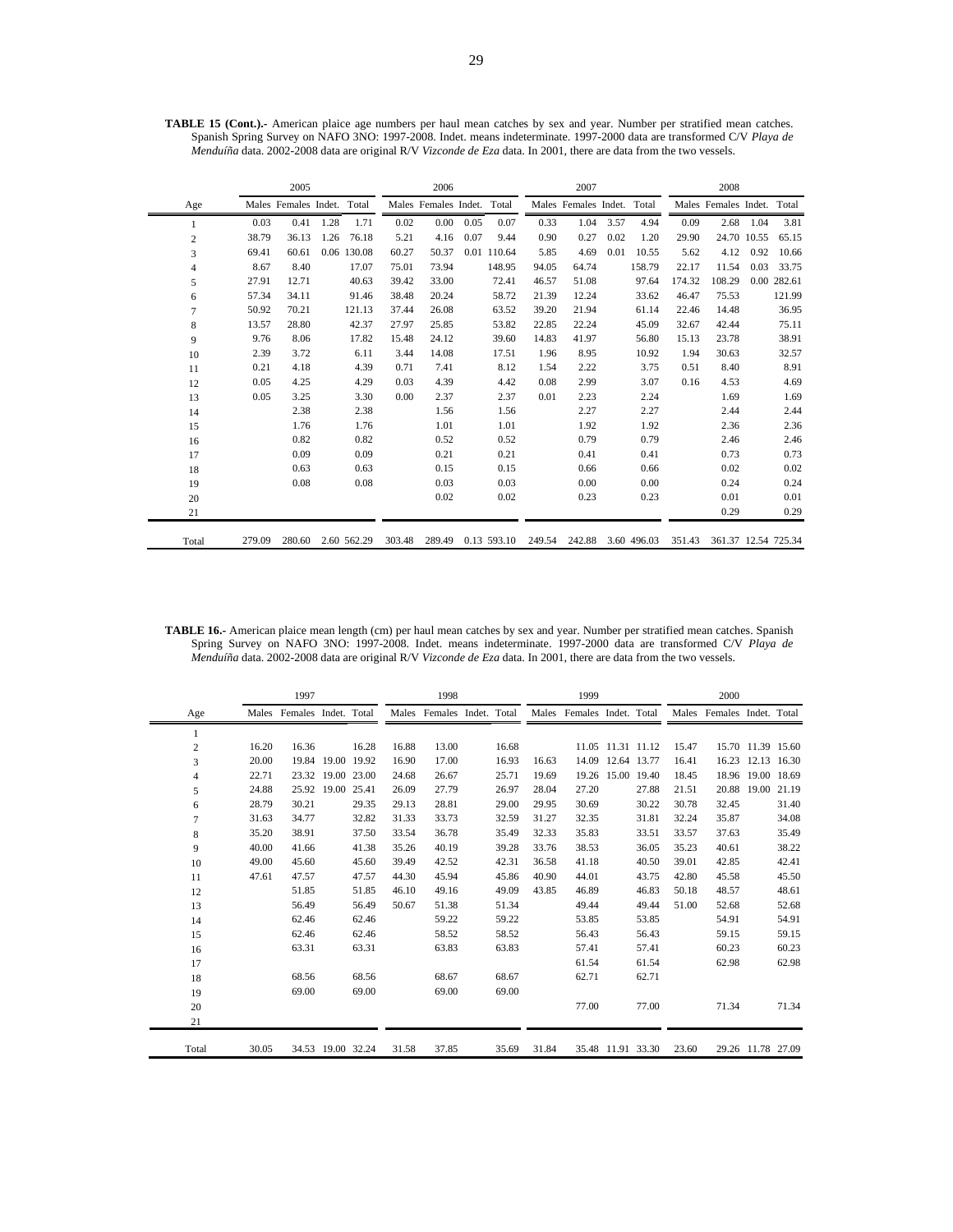**TABLE 16 (Cont.).-** American plaice mean length (cm) per haul mean catches by sex and year. Number per stratified mean catches. Spanish Spring Survey on NAFO 3NO: 1997-2008. Indet. means indeterminate. 1997-2000 data are transformed C/V *Playa de Menduíña* data. 2002-2008 data are original R/V *Vizconde de Eza* data. In 2001, there are data from the two vessels. (\*) indicates untransformed data.

|                |       | 2001                       |                   |            |       | 2002                       |             |       |       | 2003                       |      |            |       | 2004                       |       |            |
|----------------|-------|----------------------------|-------------------|------------|-------|----------------------------|-------------|-------|-------|----------------------------|------|------------|-------|----------------------------|-------|------------|
| Age            |       | Males Females Indet. Total |                   |            |       | Males Females Indet. Total |             |       |       | Males Females Indet. Total |      |            |       | Males Females Indet. Total |       |            |
| 1              | 9.00  | 7.20                       | 7.08              | 7.10       | 9.00  | 9.00                       | 7.07        | 7.52  | 7.64  | 8.67                       | 7.45 | 7.99       | 8.51  | 8.78                       | 8.79  | 8.79       |
| $\overline{2}$ | 15.13 | 14.58                      |                   | 9.83 14.31 | 13.03 | 12.65                      | 11.48 12.79 |       | 14.00 | 13.17                      |      | 8.61 13.54 | 14.09 | 14.28                      | 9.73  | 12.18      |
| 3              | 20.78 |                            | 20.88 12.84 20.81 |            | 18.06 |                            | 18.13 13.27 | 18.08 | 19.79 | 19.55                      |      | 19.68      | 18.31 | 16.23                      | 13.00 | 17.26      |
| 4              | 21.21 |                            | 21.58 17.72       | 21.39      | 23.99 | 24.99                      |             | 24.53 | 22.84 | 21.16                      |      | 22.22      | 24.11 | 25.41                      |       | 24.68      |
| 5              | 29.82 | 29.77                      |                   | 29.79      | 26.15 | 27.62                      |             | 26.79 | 27.20 | 29.31                      |      | 28.24      | 26.66 | 27.17                      |       | 26.87      |
| 6              | 31.33 | 34.37                      |                   | 31.77      | 29.59 | 30.84                      |             | 30.01 | 29.74 | 31.44                      |      | 30.67      | 29.90 | 33.11                      |       | 31.57      |
| $\overline{7}$ | 33.26 | 36.76                      |                   | 34.61      | 32.15 | 37.21                      |             | 33.14 | 31.52 | 35.54                      |      | 32.26      | 33.18 | 34.84                      |       | 34.25      |
| 8              | 34.31 | 39.83                      |                   | 37.46      | 34.40 | 39.20                      |             | 35.74 | 35.69 | 38.92                      |      | 36.56      | 35.47 | 38.87                      |       | 36.78      |
| 9              | 35.60 | 40.82                      |                   | 37.99      | 35.89 | 41.82                      |             | 39.99 | 36.88 | 42.31                      |      | 39.95      | 39.32 | 42.08                      |       | 41.36      |
| 10             | 35.60 | 43.15                      |                   | 40.63      | 38.57 | 44.54                      |             | 43.43 | 39.04 | 46.18                      |      | 44.48      | 41.33 | 44.53                      |       | 44.25      |
| 11             | 36.57 | 45.57                      |                   | 44.55      | 41.10 | 46.24                      |             | 45.77 | 38.37 | 46.69                      |      | 46.26      | 51.00 | 46.82                      |       | 46.82      |
| 12             |       | 47.80                      |                   | 47.80      | 52.00 | 49.28                      |             | 49.30 | 45.00 | 49.13                      |      | 49.12      | 45.10 | 49.10                      |       | 49.06      |
| 13             |       | 51.72                      |                   | 51.72      |       | 50.73                      |             | 50.73 |       | 52.73                      |      | 52.73      |       | 51.99                      |       | 51.99      |
| 14             |       | 50.96                      |                   | 50.96      |       | 55.21                      |             | 55.21 |       | 53.75                      |      | 53.75      | 57.00 | 55.83                      |       | 55.84      |
| 15             |       | 58.43                      |                   | 58.43      |       | 57.62                      |             | 57.62 |       | 58.22                      |      | 58.22      | 57.00 | 64.15                      |       | 63.94      |
| 16             | 57.00 | 61.94                      |                   | 61.72      |       | 63.51                      |             | 63.51 |       | 61.98                      |      | 61.98      | 57.00 | 51.00                      |       | 51.57      |
| 17             |       | 58.49                      |                   | 58.49      |       | 63.00                      |             | 63.00 |       | 61.00                      |      | 61.00      |       |                            |       |            |
| 18             |       | 61.80                      |                   | 61.80      |       |                            |             |       |       | 63.00                      |      | 63.00      |       | 63.48                      |       | 63.48      |
| 19             |       | 65.00                      |                   | 65.00      |       | 66.96                      |             | 66.96 |       |                            |      |            |       | 69.00                      |       | 69.00      |
| 20             |       | 71.00                      |                   | 71.00      |       |                            |             |       |       |                            |      |            |       |                            |       |            |
| 21             |       |                            |                   |            |       |                            |             |       |       |                            |      |            |       |                            |       |            |
| Total          | 24.09 | 28.07                      |                   | 9.24 25.95 | 25.86 | 29.44                      | 11.45 27.78 |       | 27.26 | 31.64                      |      | 7.91 29.39 | 28.32 | 33.90                      |       | 8.92 28.50 |

|                |       | 2005                       |                   |            |       | 2006                       |      |            |       | 2007                       |       |             |       | 2008                       |                   |            |
|----------------|-------|----------------------------|-------------------|------------|-------|----------------------------|------|------------|-------|----------------------------|-------|-------------|-------|----------------------------|-------------------|------------|
| Age            |       | Males Females Indet. Total |                   |            |       | Males Females Indet. Total |      |            |       | Males Females Indet. Total |       |             |       | Males Females Indet. Total |                   |            |
| 1              | 8.50  | 8.97                       | 8.47              | 8.58       | 7.20  | 9.00                       | 7.25 | 7.25       | 8.28  | 8.63                       | 7.51  | 7.80        | 8.74  | 10.42                      |                   | 9.11 10.02 |
| $\overline{c}$ | 14.01 | 14.60                      |                   | 9.09 14.21 | 15.50 | 15.99                      |      | 8.41 15.66 | 8.73  | 13.00                      | 11.78 | 9.77        | 12.10 | 12.37                      | 11.74 12.14       |            |
| 3              | 15.94 |                            | 15.81 14.15 15.88 |            | 19.54 | 19.60                      |      | 9.00 19.57 | 19.17 | 18.93                      |       | 13.00 19.05 | 14.17 | 15.11                      | 12.19 14.36       |            |
| 4              | 22.82 | 20.41                      |                   | 21.64      | 21.01 | 21.26                      |      | 21.14      | 24.00 | 24.58                      |       | 24.24       | 24.35 | 22.67                      | 17.78 23.77       |            |
| 5              | 27.26 | 27.98                      |                   | 27.49      | 25.10 | 24.24                      |      | 24.71      | 25.25 | 26.01                      |       | 25.64       | 25.76 | 26.73                      | 19.00             | 26.13      |
| 6              | 30.21 | 31.40                      |                   | 30.66      | 29.99 | 32.29                      |      | 30.78      | 29.07 | 28.88                      |       | 29.00       | 30.17 | 29.87                      |                   | 29.98      |
| $\overline{7}$ | 32.14 | 35.83                      |                   | 34.28      | 31.96 | 35.60                      |      | 33.45      | 31.74 | 36.82                      |       | 33.57       | 33.56 | 34.22                      |                   | 33.82      |
| 8              | 34.35 | 38.45                      |                   | 37.14      | 33.27 | 38.01                      |      | 35.55      | 33.21 | 39.08                      |       | 36.10       | 34.40 | 39.42                      |                   | 37.23      |
| 9              | 34.79 | 40.92                      |                   | 37.56      | 34.26 | 39.76                      |      | 37.61      | 33.69 | 40.65                      |       | 38.83       | 34.66 | 41.07                      |                   | 38.58      |
| 10             | 39.18 | 44.52                      |                   | 42.43      | 35.99 | 41.53                      |      | 40.44      | 39.69 | 43.42                      |       | 42.75       | 37.09 | 43.22                      |                   | 42.85      |
| 11             | 44.85 | 47.50                      |                   | 47.38      | 38.10 | 45.00                      |      | 44.40      | 37.86 | 49.04                      |       | 44.46       | 42.38 | 45.32                      |                   | 45.15      |
| 12             | 49.73 | 48.33                      |                   | 48.34      | 45.38 | 49.22                      |      | 49.19      | 47.89 | 50.89                      |       | 50.81       | 44.01 | 51.17                      |                   | 50.93      |
| 13             | 53.00 | 51.06                      |                   | 51.09      | 48.62 | 52.74                      |      | 52.70      | 53.00 | 53.38                      |       | 53.38       |       | 52.71                      |                   | 52.71      |
| 14             |       | 54.96                      |                   | 54.96      |       | 55.82                      |      | 55.82      |       | 52.62                      |       | 52.62       |       | 51.62                      |                   | 51.62      |
| 15             |       | 57.83                      |                   | 57.83      |       | 58.33                      |      | 58.33      |       | 55.83                      |       | 55.83       |       | 56.20                      |                   | 56.20      |
| 16             |       | 58.81                      |                   | 58.81      |       | 59.62                      |      | 59.62      |       | 61.37                      |       | 61.37       |       | 57.16                      |                   | 57.16      |
| 17             |       | 65.00                      |                   | 65.00      |       | 60.67                      |      | 60.67      |       | 58.62                      |       | 58.62       |       | 56.56                      |                   | 56.56      |
| 18             |       | 65.10                      |                   | 65.10      |       | 62.83                      |      | 62.83      |       | 58.48                      |       | 58.48       |       | 69.00                      |                   | 69.00      |
| 19             |       | 66.93                      |                   | 66.93      |       | 65.88                      |      | 65.88      |       | 75.00                      |       | 75.00       |       | 55.87                      |                   | 55.87      |
| 20             |       |                            |                   |            |       | 73.07                      |      |            |       | 65.21                      |       | 65.21       |       | 77.00                      |                   | 77.00      |
| 21             |       |                            |                   |            |       |                            |      |            |       |                            |       |             |       | 63.66                      |                   | 63.66      |
| Total          | 24.69 | 28.90                      |                   | 8.91 26.72 | 25.66 | 29.05                      |      | 7.99 27.31 | 27.33 | 32.44                      |       | 7.55 29.69  | 26.68 |                            | 31.69 11.57 28.92 |            |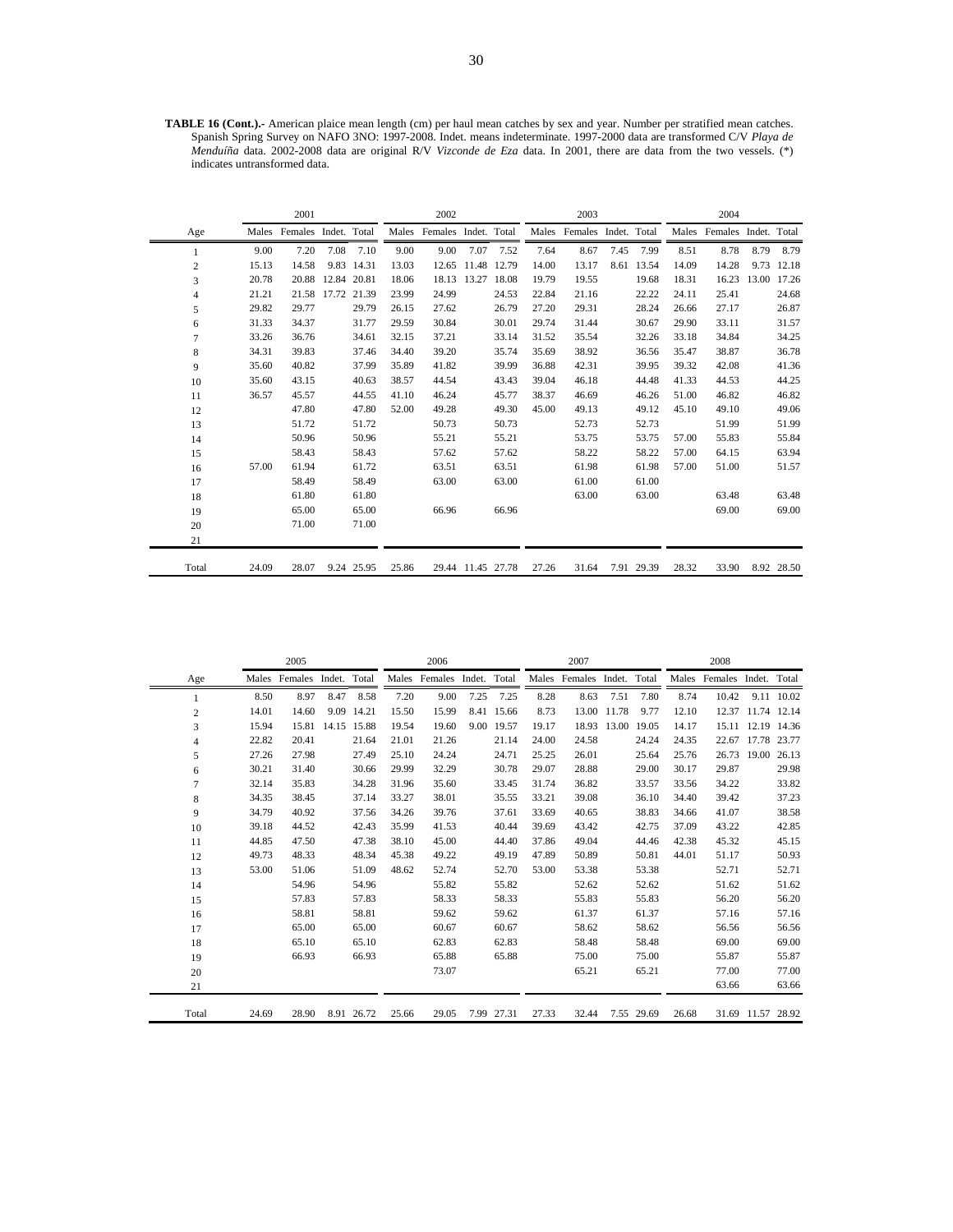**TABLE 17.-** Amercian plaice mean weight (gr) per haul mean catches by sex and year. Number per stratified mean catches. Spanish Spring Survey on NAFO 3NO: 1997-2008. Indet. means indeterminate. 1997-2000 data are transformed C/V *Playa de Menduíña* data. 2002-2008 data are original R/V *Vizconde de Eza* data. In 2001, there are data from the two vessels. (\*) indicates untransformed data.

|                |         | 1997    |        |         |         | 1998    |        |         |        | 1999    |        |         |         | 2000    |        |         |
|----------------|---------|---------|--------|---------|---------|---------|--------|---------|--------|---------|--------|---------|---------|---------|--------|---------|
| Age            | Males   | Females | Indet. | Total   | Males   | Females | Indet. | Total   | Males  | Females | Indet. | Total   | Males   | Females | Indet. | Total   |
|                |         |         |        |         |         |         |        |         |        |         |        |         |         |         |        |         |
| $\overline{c}$ | 30.58   | 30.09   |        | 30.32   | 34.08   | 13.56   |        | 33.00   |        | 9.81    | 8.24   | 9.40    | 24.78   | 26.73   | 8.24   | 25.92   |
| 3              | 60.98   | 59.53   | 48.25  | 60.25   | 34.14   | 33.05   |        | 33.75   | 34.19  | 23.00   | 12.02  | 20.17   | 29.96   | 28.38   | 10.43  | 28.98   |
| $\overline{4}$ | 90.53   | 102.43  | 48.25  | 96.16   | 115.88  | 160.85  |        | 139.18  | 65.34  | 60.28   | 21.02  | 62.07   | 45.19   | 47.76   | 45.86  | 46.39   |
| 5              | 122.41  | 143.19  | 48.25  | 133.03  | 142.60  | 176.64  |        | 160.21  | 180.39 | 180.47  |        | 180.40  | 85.85   | 67.41   | 45.86  | 76.56   |
| 6              | 192.63  | 236.88  |        | 210.25  | 197.61  | 195.48  |        | 196.75  | 219.78 | 253.61  |        | 232.06  | 240.11  | 293.64  |        | 260.03  |
| $\tau$         | 259.54  | 373.88  |        | 303.10  | 252.15  | 331.81  |        | 294.09  | 253.60 | 300.02  |        | 277.02  | 282.85  | 409.54  |        | 347.02  |
| 8              | 368.81  | 542.51  |        | 476.56  | 311.29  | 438.62  |        | 388.05  | 282.41 | 415.58  |        | 327.29  | 323.42  | 484.21  |        | 399.40  |
| 9              | 548.18  | 678.61  |        | 656.33  | 368.71  | 590.74  |        | 549.92  | 323.00 | 523.92  |        | 419.27  | 379.83  | 622.11  |        | 514.73  |
| 10             | 1019.79 | 911.38  |        | 911.53  | 526.59  | 713.13  |        | 700.57  | 414.67 | 642.60  |        | 608.93  | 537.06  | 743.81  |        | 719.87  |
| 11             | 933.18  | 1064.95 |        | 1055.90 | 746.72  | 910.89  |        | 902.75  | 585.62 | 796.73  |        | 778.79  | 724.88  | 923.47  |        | 917.61  |
| 12             |         | 1384.64 |        | 1384.64 | 841.32  | 1137.44 |        | 1130.94 | 726.28 | 971.49  |        | 966.25  | 1221.32 | 1139.85 |        | 1141.90 |
| 13             |         | 1843.51 |        | 1843.51 | 1157.79 | 1325.51 |        | 1315.68 |        | 1140.42 |        | 1140.42 | 1283.48 | 1494.13 |        | 1493.61 |
| 14             |         | 2580.03 |        | 2580.03 |         | 2111.99 |        | 2111.99 |        | 1495.55 |        | 1495.55 |         | 1707.48 |        | 1707.48 |
| 15             |         | 2565.46 |        | 2565.46 |         | 2027.53 |        | 2027.53 |        | 1727.69 |        | 1727.69 |         | 2232.76 |        | 2232.76 |
| 16             |         | 2681.12 |        | 2681.12 |         | 2684.74 |        | 2684.74 |        | 1828.20 |        | 1828.20 |         | 2334.60 |        | 2334.60 |
| 17             |         |         |        |         |         |         |        |         |        | 2283.43 |        | 2283.43 |         | 2736.30 |        | 2736.30 |
| 18             |         | 3491.89 |        | 3491.89 |         | 3415.05 |        | 3415.05 |        | 2413.08 |        | 2413.08 |         |         |        |         |
| 19             |         | 3564.93 |        | 3564.93 |         | 3468.37 |        | 3468.37 |        |         |        |         |         |         |        |         |
| 20             |         |         |        |         |         |         |        |         |        | 4610.97 |        | 4610.97 |         | 4149.65 |        | 4149.65 |
| 21             |         |         |        |         |         |         |        |         |        |         |        |         |         |         |        |         |
| Total          | 233.91  | 421.32  | 48.25  | 325.51  | 268.47  | 527.64  |        | 438.29  | 276.33 | 519.04  | 9.94   | 408.48  | 153.75  | 393.67  | 9.49   | 301.87  |

|                |         | 2001    |        |         | 2002    |              |        |         | 2003   |         |        |         | 2004    |         |        |         |
|----------------|---------|---------|--------|---------|---------|--------------|--------|---------|--------|---------|--------|---------|---------|---------|--------|---------|
| Age            | Males   | Females | Indet. | Total   | Males   | Females      | Indet. | Total   | Males  | Females | Indet. | Total   | Males   | Females | Indet. | Total   |
|                | 5.52    | 2.36    | 2.58   | 2.61    | 4.53    | 4.27         | 2.03   | 2.55    | 2.77   | 3.78    | 2.40   | 3.05    | 5.04    | 4.74    | 5.53   | 5.52    |
| $\overline{c}$ | 28.14   | 24.01   | 8.97   | 24.16   | 15.31   | 13.47        | 10.57  | 14.19   | 20.82  | 14.97   | 4.43   | 18.40   | 23.80   | 22.39   | 8.27   | 16.66   |
| 3              | 74.66   | 74.78   | 17.85  | 74.58   | 48.02   | 51.69        | 16.15  | 50.00   | 61.32  | 57.36   |        | 59.58   | 53.80   | 34.33   | 18.13  | 43.98   |
| $\overline{4}$ | 80.14   | 84.04   | 45.36  | 82.09   | 107.46  | 126.02       |        | 117.52  | 96.29  | 73.44   |        | 87.88   | 118.24  | 148.37  |        | 131.49  |
| 5              | 224.47  | 241.89  |        | 234.33  | 141.66  | 175.42       |        | 156.23  | 162.64 | 209.46  |        | 185.74  | 162.74  | 177.90  |        | 169.00  |
| 6              | 259.90  | 361.60  |        | 274.64  | 213.89  | 247.39       |        | 225.28  | 219.41 | 263.99  |        | 243.78  | 224.80  | 324.26  |        | 276.38  |
| $\tau$         | 312.53  | 459.67  |        | 369.14  | 273.99  | 454.37       |        | 309.50  | 265.20 | 406.54  |        | 291.34  | 311.03  | 377.96  |        | 354.24  |
| 8              | 345.34  | 585.81  |        | 482.85  | 336.57  | 541.72       |        | 393.92  | 386.93 | 539.83  |        | 428.35  | 375.48  | 540.09  |        | 438.48  |
| 9              | 385.35  | 636.37  |        | 500.33  | 388.21  | 662.77       |        | 577.97  | 432.35 | 692.92  |        | 579.94  | 507.87  | 698.52  |        | 649.34  |
| 10             | 392.43  | 762.73  |        | 639.11  | 482.17  | 812.73       |        | 751.27  | 515.51 | 927.79  |        | 829.32  | 597.92  | 832.90  |        | 812.86  |
| 11             | 425.17  | 899.33  |        | 845.69  | 584.61  | 928.89       |        | 897.25  | 489.24 | 958.75  |        | 934.29  | 1108.14 | 964.46  |        | 964.56  |
| 12             |         | 1053.94 |        | 1053.94 | 1234.38 | 1142.20      |        | 1142.96 | 804.42 | 1130.44 |        | 1129.93 | 764.27  | 1117.01 |        | 1112.85 |
| 13             |         | 1356.99 |        | 1356.99 |         | 1256.80      |        | 1256.80 |        | 1432.20 |        | 1432.20 |         | 1335.85 |        | 1335.85 |
| 14             |         | 1291.89 |        | 1291.89 |         | 1645.89      |        | 1645.89 |        | 1516.23 |        | 1516.23 | 1551.96 | 1679.11 |        | 1678.45 |
| 15             |         | 1981.57 |        | 1981.57 |         | 1875.93      |        | 1875.93 |        | 1958.44 |        | 1958.44 | 1551.96 | 2585.25 |        | 2554.39 |
| 16             | 1607.50 | 2379.43 |        | 2344.69 |         | 2589.45      |        | 2589.45 |        | 2416.37 |        | 2416.37 | 1551.96 | 1243.96 |        | 1273.41 |
| 17             |         | 1989.94 |        | 1989.94 |         | 2499.50      |        | 2499.50 |        | 2266.74 |        | 2266.74 |         |         |        |         |
| 18             |         | 2364.16 |        | 2364.16 |         |              |        |         |        | 2520.70 |        | 2520.70 |         | 2522.62 |        | 2522.62 |
| 19             |         | 2776.59 |        | 2776.59 |         | 3061.95      |        | 3061.95 |        |         |        |         |         | 3248.73 |        | 3248.73 |
| 20             |         | 3691.44 |        | 3691.44 |         |              |        |         |        |         |        |         |         |         |        |         |
| 21             |         |         |        |         |         |              |        |         |        |         |        |         |         |         |        |         |
| Total          | 142.91  | 305.31  | 7.85   | 223.52  | 156.68  | 311.92 11.07 |        | 240.29  | 180.42 | 351.16  | 3.20   | 264.02  | 206.83  | 417.77  | 5.92   | 280.87  |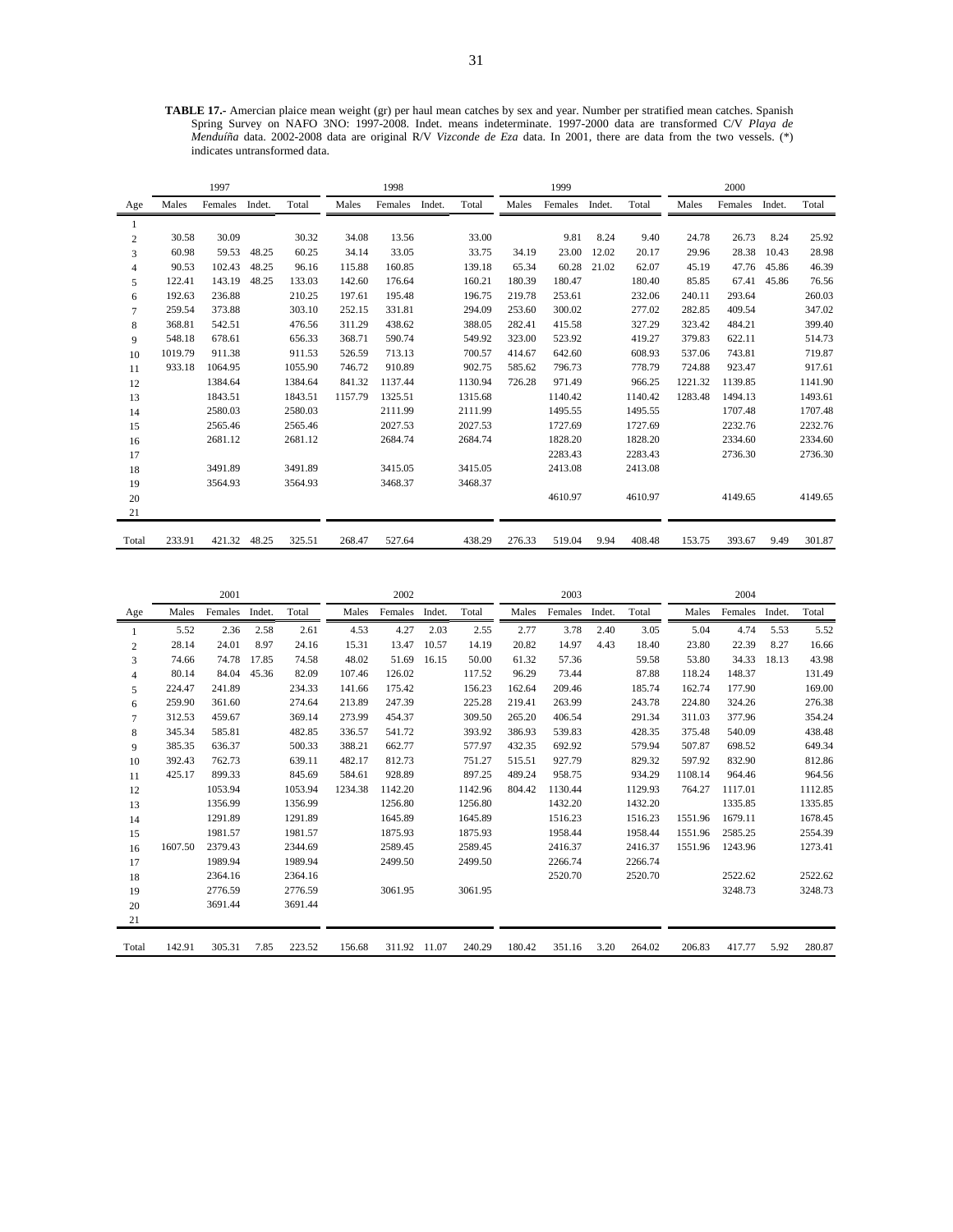**TABLE 17 (Cont.).-** American plaice mean weight (gr) per haul mean catches by sex and year. Number per stratified mean catches. Spanish Spring Survey on NAFO 3NO: 1997-2008. Indet. means indeterminate. 1997-2000 data are transformed C/V *Playa de Menduíña* data. 2002-2008 data are original R/V *Vizconde de Eza* data. In 2001, there are data from the two vessels.

|                |         | 2005    |        |         | 2006   |         |        |         | 2007    |         |        |         | 2008   |         |        |         |
|----------------|---------|---------|--------|---------|--------|---------|--------|---------|---------|---------|--------|---------|--------|---------|--------|---------|
| Age            | Males   | Females | Indet. | Total   | Males  | Females | Indet. | Total   | Males   | Females | Indet. | Total   | Males  | Females | Indet. | Total   |
|                | 3.49    | 4.05    | 3.33   | 3.51    | 2.78   | 5.14    | 2.58   | 2.65    | 4.27    | 4.78    | 2.89   | 3.38    | 4.29   | 6.95    | 4.95   | 6.34    |
| 2              | 18.32   | 21.44   | 4.47   | 19.57   | 30.35  | 33.38   | 4.18   | 31.48   | 4.71    | 16.44   | 11.67  | 7.53    | 12.40  | 12.59   | 10.27  | 12.13   |
| 3              | 29.37   | 29.28   | 18.27  | 29.32   | 61.78  | 64.12   | 5.00   | 62.84   | 55.34   | 55.17   | 15.64  | 55.23   | 22.78  | 25.18   | 11.98  | 22.78   |
| $\overline{4}$ | 103.39  | 67.26   |        | 85.60   | 77.10  | 81.96   |        | 79.51   | 111.98  | 129.47  |        | 119.11  | 118.25 | 90.13   | 40.62  | 108.56  |
| 5              | 165.83  | 187.83  |        | 172.71  | 138.74 | 133.07  |        | 136.15  | 134.70  | 157.85  |        | 146.81  | 136.06 | 153.88  | 48.66  | 142.89  |
| 6              | 234.71  | 271.80  |        | 248.54  | 229.61 | 310.73  |        | 257.57  | 207.31  | 222.78  |        | 212.94  | 223.30 | 228.00  |        | 226.21  |
| $\tau$         | 285.75  | 415.68  |        | 361.06  | 275.74 | 413.68  |        | 332.37  | 266.40  | 459.13  |        | 335.57  | 312.76 | 356.92  |        | 330.07  |
| 8              | 357.86  | 519.53  |        | 467.77  | 312.24 | 504.70  |        | 404.67  | 310.14  | 565.10  |        | 435.92  | 338.15 | 548.87  |        | 457.21  |
| 9              | 371.97  | 637.50  |        | 492.07  | 342.78 | 580.80  |        | 487.76  | 321.87  | 626.56  |        | 547.02  | 349.85 | 629.35  |        | 520.68  |
| 10             | 558.48  | 852.01  |        | 737.11  | 401.15 | 670.26  |        | 617.44  | 531.30  | 771.08  |        | 727.92  | 440.91 | 738.16  |        | 720.46  |
| 11             | 885.54  | 1066.20 |        | 1057.75 | 480.60 | 871.24  |        | 837.04  | 468.28  | 1130.82 |        | 859.49  | 670.52 | 862.19  |        | 851.32  |
| 12             | 1209.09 | 1120.37 |        | 1121.31 | 808.17 | 1152.76 |        | 1150.11 | 949.59  | 1286.96 |        | 1278.61 | 737.72 | 1308.02 |        | 1289.01 |
| 13             | 1480.60 | 1334.19 |        | 1336.37 | 986.79 | 1423.36 |        | 1422.33 | 1299.93 | 1488.33 |        | 1487.52 |        | 1407.83 |        | 1407.83 |
| 14             |         | 1711.56 |        | 1711.56 |        | 1692.58 |        | 1692.58 |         | 1443.88 |        | 1443.88 |        | 1373.08 |        | 1373.08 |
| 15             |         | 2022.18 |        | 2022.18 |        | 1940.19 |        | 1940.19 |         | 1706.32 |        | 1706.32 |        | 1794.17 |        | 1794.17 |
| 16             |         | 2136.98 |        | 2136.98 |        | 2083.56 |        | 2083.56 |         | 2291.03 |        | 2291.03 |        | 1865.85 |        | 1865.85 |
| 17             |         | 2953.40 |        | 2953.40 |        | 2198.82 |        | 2198.82 |         | 2011.95 |        | 2011.95 |        | 1830.42 |        | 1830.42 |
| 18             |         | 2986.58 |        | 2986.58 |        | 2446.73 |        | 2446.73 |         | 1986.34 |        | 1986.34 |        | 3377.64 |        | 3377.64 |
| 19             |         | 3266.33 |        | 3266.33 |        | 2836.06 |        | 2836.06 |         | 4294.54 |        | 4294.54 |        | 1713.65 |        | 1713.65 |
| 20             |         |         |        |         |        | 3941.25 |        |         |         | 2759.42 |        | 2759.42 |        | 4844.08 |        | 4844.08 |
| 21             |         |         |        |         |        |         |        |         |         |         |        |         |        | 2614.61 |        | 2614.61 |
| Total          | 166.30  | 329.92  | 4.24   | 247.20  | 165.03 | 307.24  | 3.61   | 234.41  | 183.20  | 395.68  | 2.98   | 285.93  | 176.11 | 364.62  | 10.04  | 267.16  |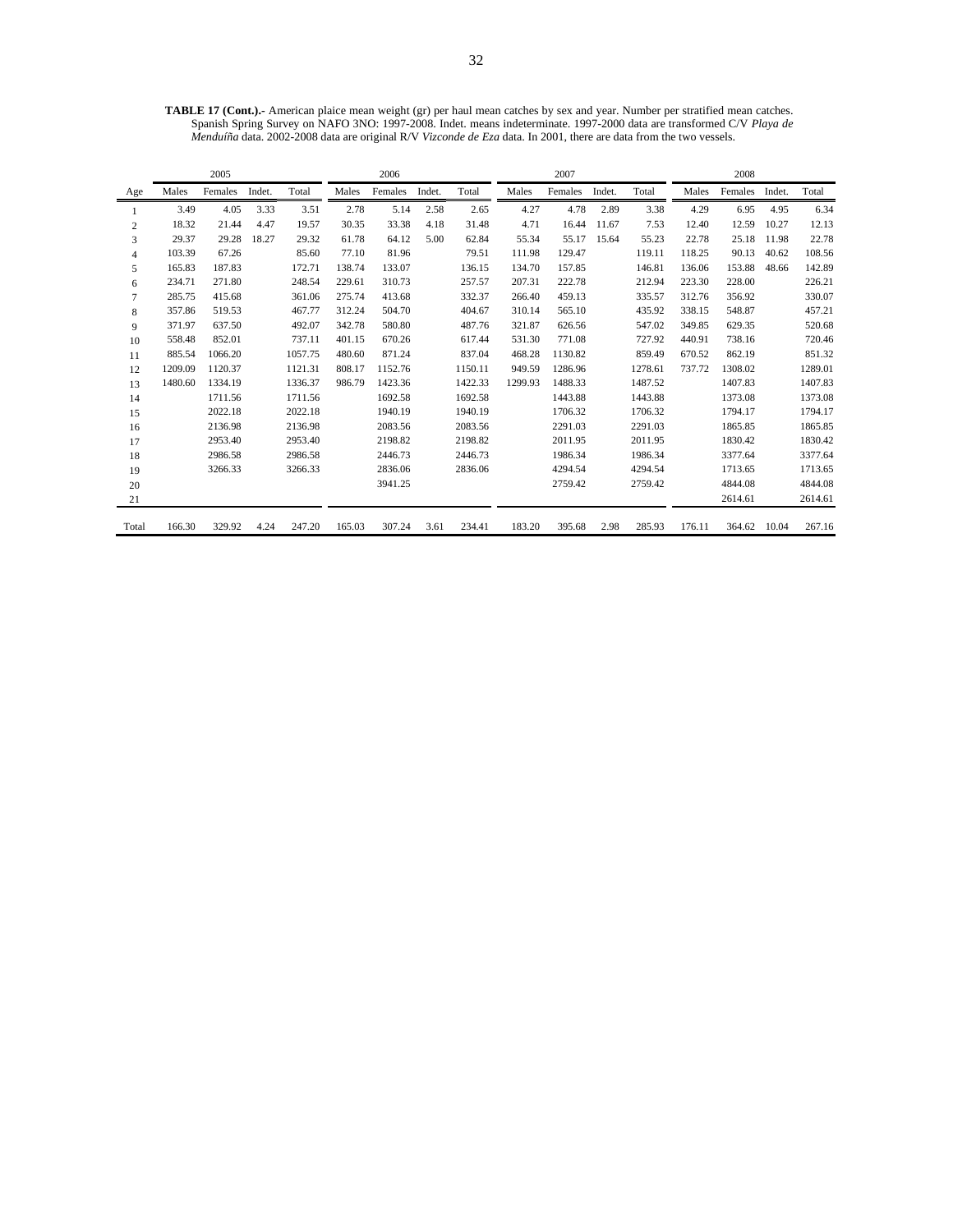

**FIGURE 1.-** Greenland halibut stratified mean catches in Kg and ±SD by year. Spanish Spring surveys on NAFO Div. 3NO: 1997-2008 (1997-2000 transformed data from C/V *Playa de Menduíña*; 2002-2008 original data from R/V *Vizconde de Eza*. In 2001, there are data from the two vessels).



FIGURE 2.- Greenland halibut biomass calculated by the swept method in tons and  $\pm SD$  by year. Spanish Spring surveys on NAFO Div. 3NO: 1997-2008 (1997-2000 transformed data from C/V *Playa de Menduíña*; 2002-2008 original data from R/V *Vizconde de Eza*. In 2001, there are data from the two vessels).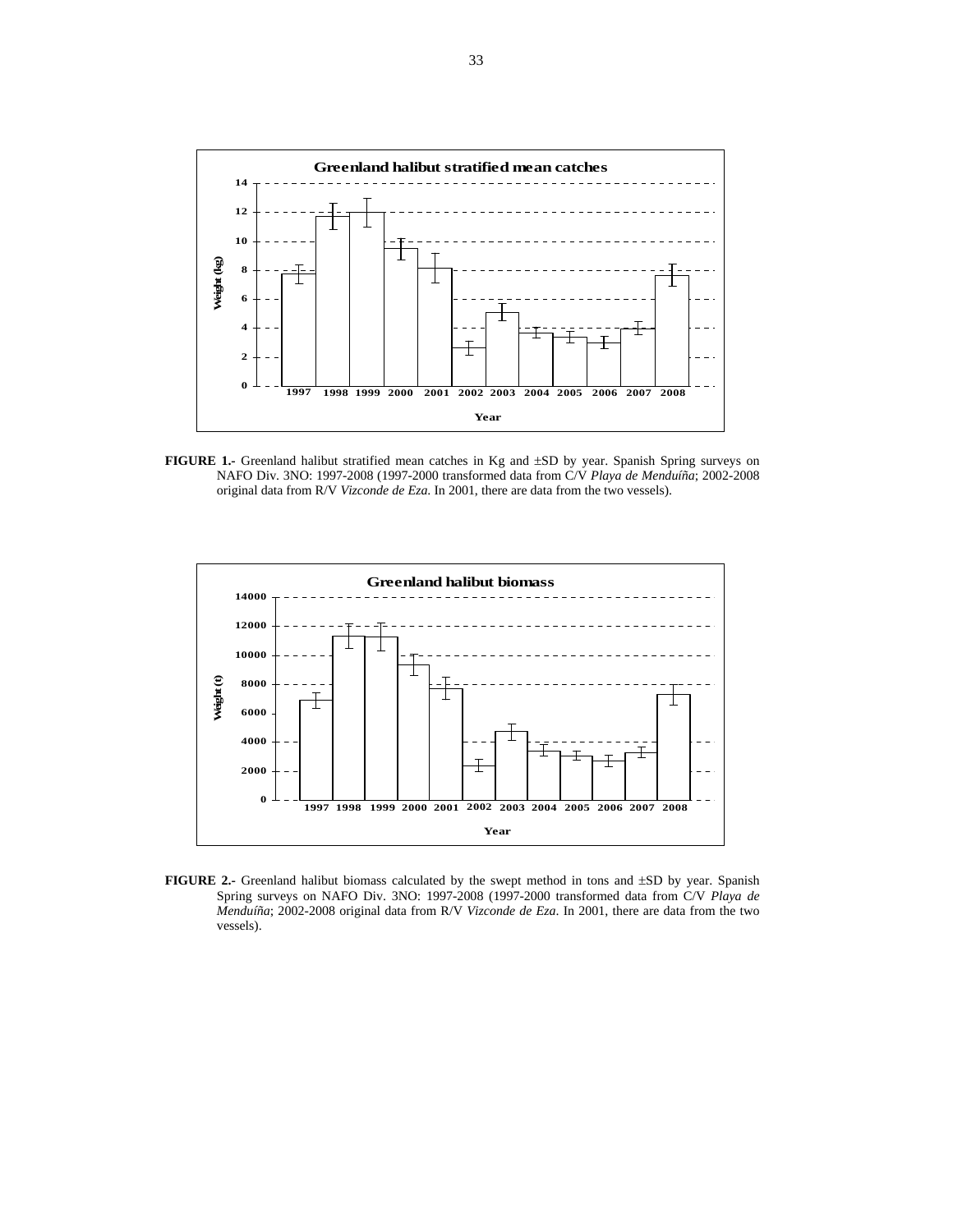

**FIGURE 3.-** Greenland halibut length distribution (cm) on NAFO 3NO: 1997-2008. Number per stratified mean catches. 1997-2000 data are transformed data from C/V *Playa de Menduíña*, and 2002-2008 data are original from R/V *Vizconde de Eza*. In 2001, there are data from the two vessels.

34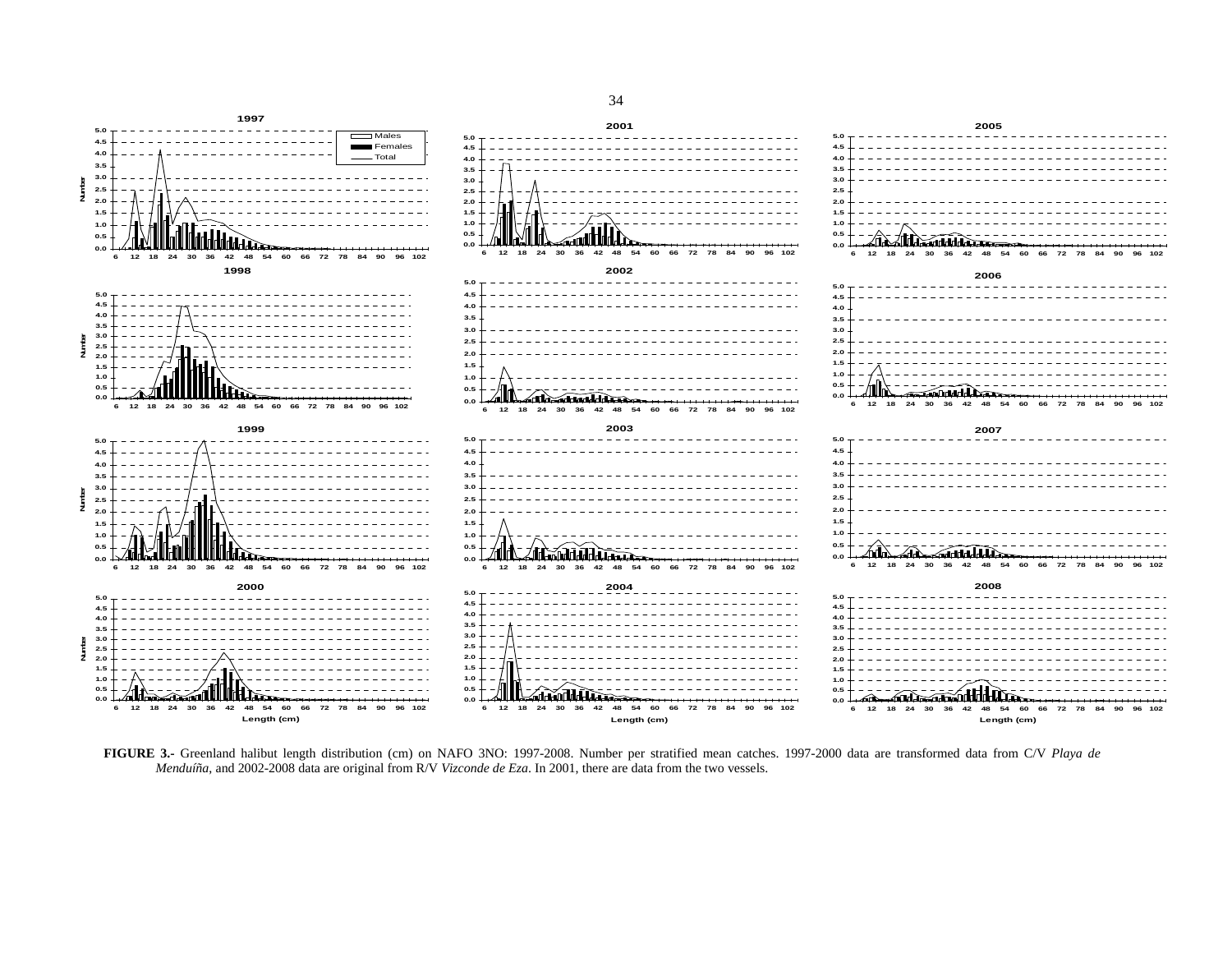

**FIGURE 4.-** Greenland halibut length distribution (cm) on NAFO 3NO: 1997-2008.



**FIGURE 5.-** Greenland halibut age distribution on NAFO 3NO: 1997-2008.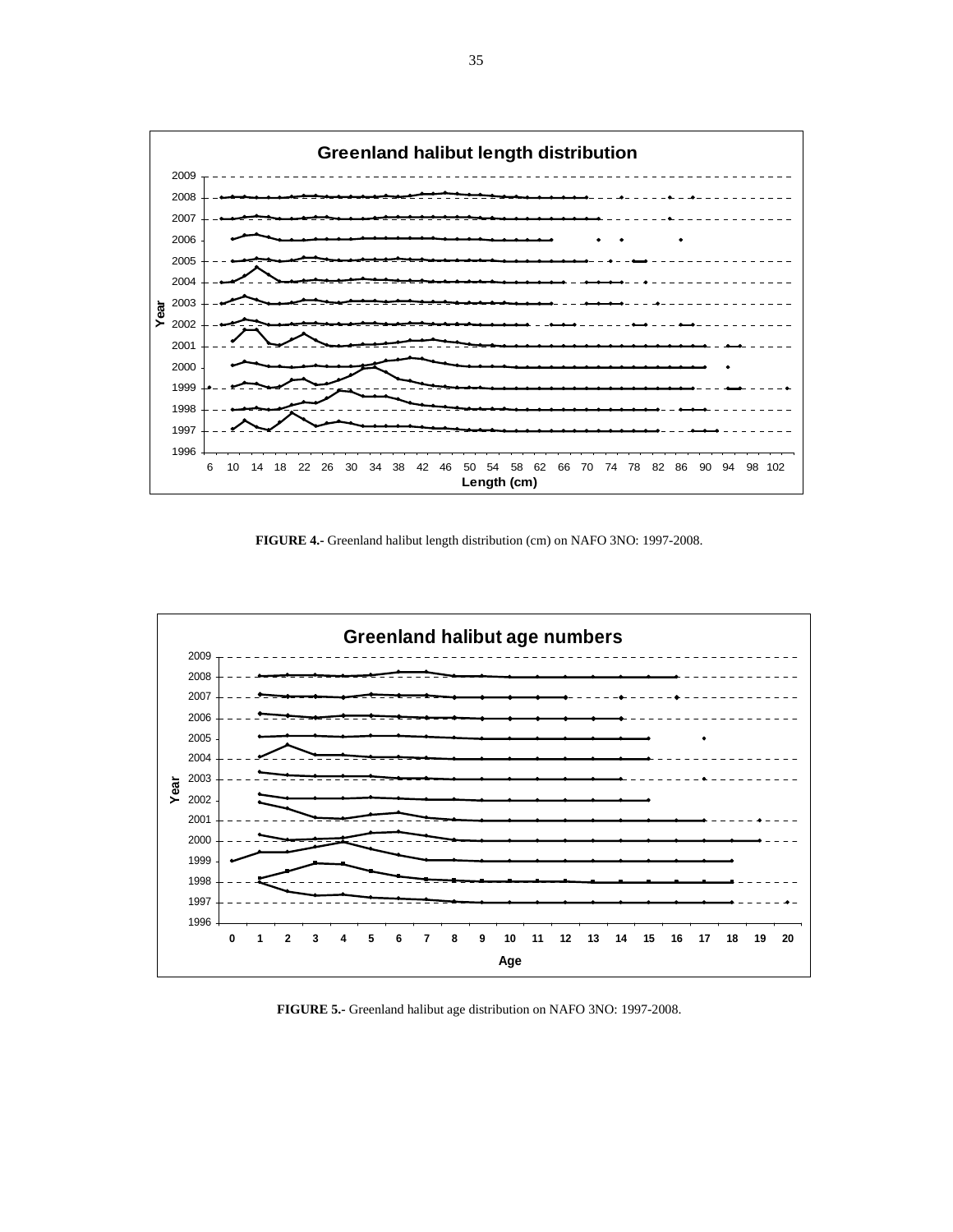

**FIGURE 6.-** Greenland halibut mean length (cm) at age on NAFO 3NO: 1997-2008. Ages from 0 to 14+.



**FIGURE 7.-** Greenland halibut mean weight (gr) at age on NAFO 3NO: 1997-2008. Ages from 0 to 14+.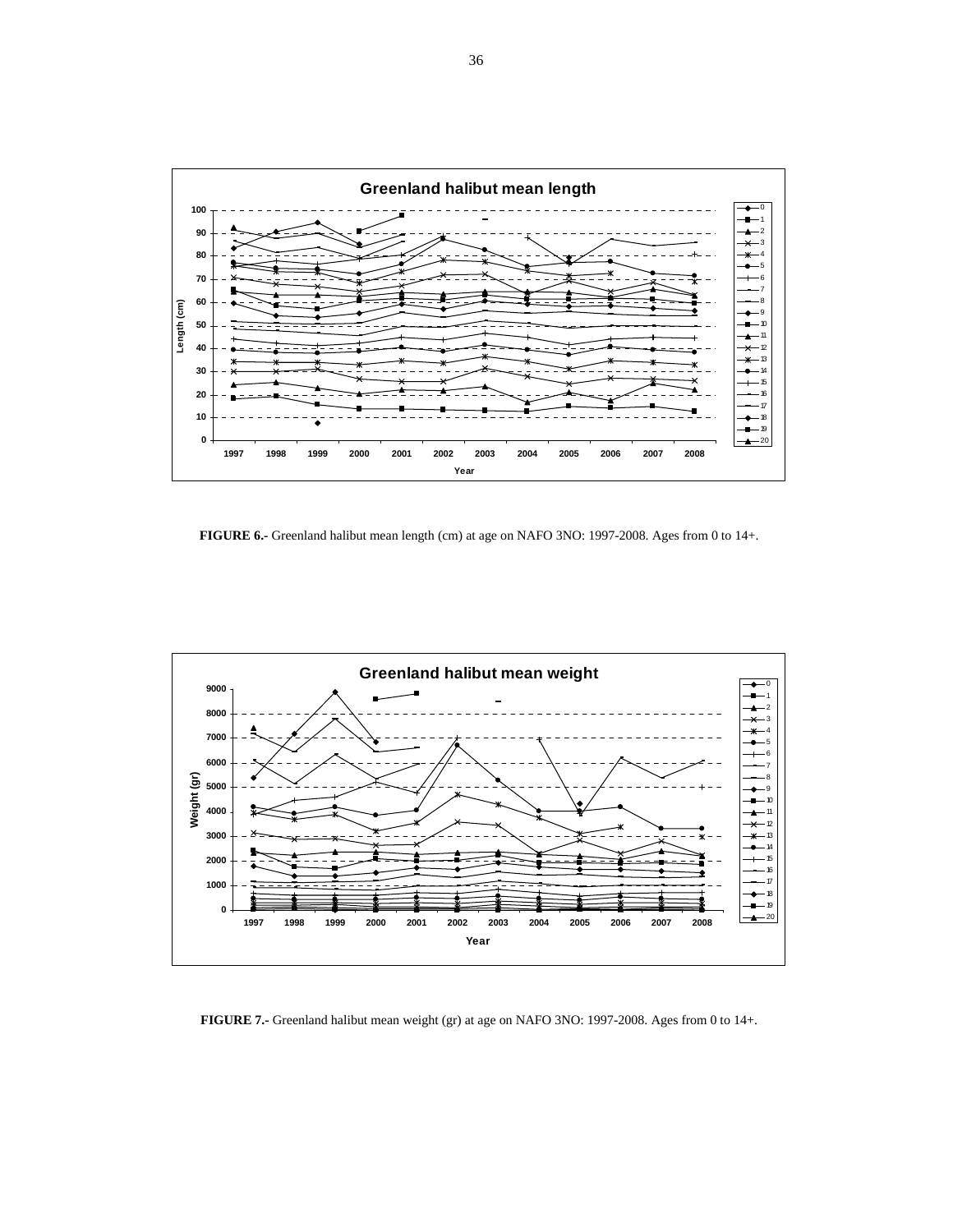![](_page_36_Figure_0.jpeg)

**FIGURE 8.-** American plaice stratified mean catches in Kg and ±SD by year. Spanish Spring surveys on NAFO Div. 3NO: 1997-2008 (1997-2000 transformed data from C/V *Playa de Menduíña*; 2002-2008 original data from R/V *Vizconde de Eza*. In 2001, there are data from the two vessels).

![](_page_36_Figure_2.jpeg)

**FIGURE 9.-** American plaice biomass calculated by the swept method in tons and  $\pm$ SD by year. Spanish Spring surveys on NAFO Div. 3NO: 1997-2008 (1997-2000 transformed data from C/V *Playa de Menduíña*; 2002-2008 original data from R/V *Vizconde de Eza*. In 2001, there are data from the two vessels).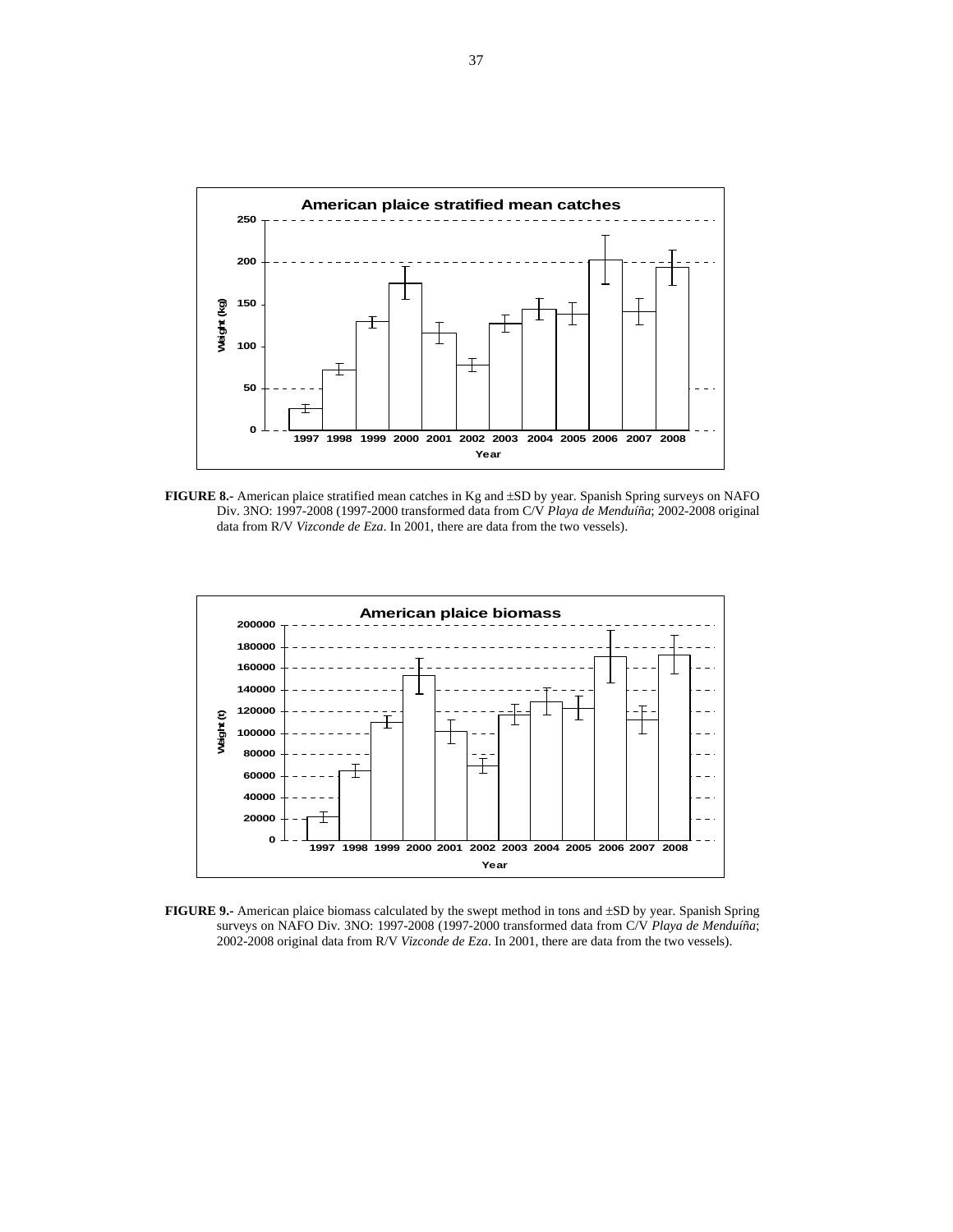![](_page_37_Figure_0.jpeg)

**FIGURE 10.-** American plaice length distribution (cm) on NAFO 3NO: 1997-2008. Estimated numbers per haul stratified mean catches. 1997-2000 data are transformed data from C/V *Playa de Menduíña*, and 2002-2008 data are original from R/V *Vizconde de Eza*. In 2001, there are data from the two vessels.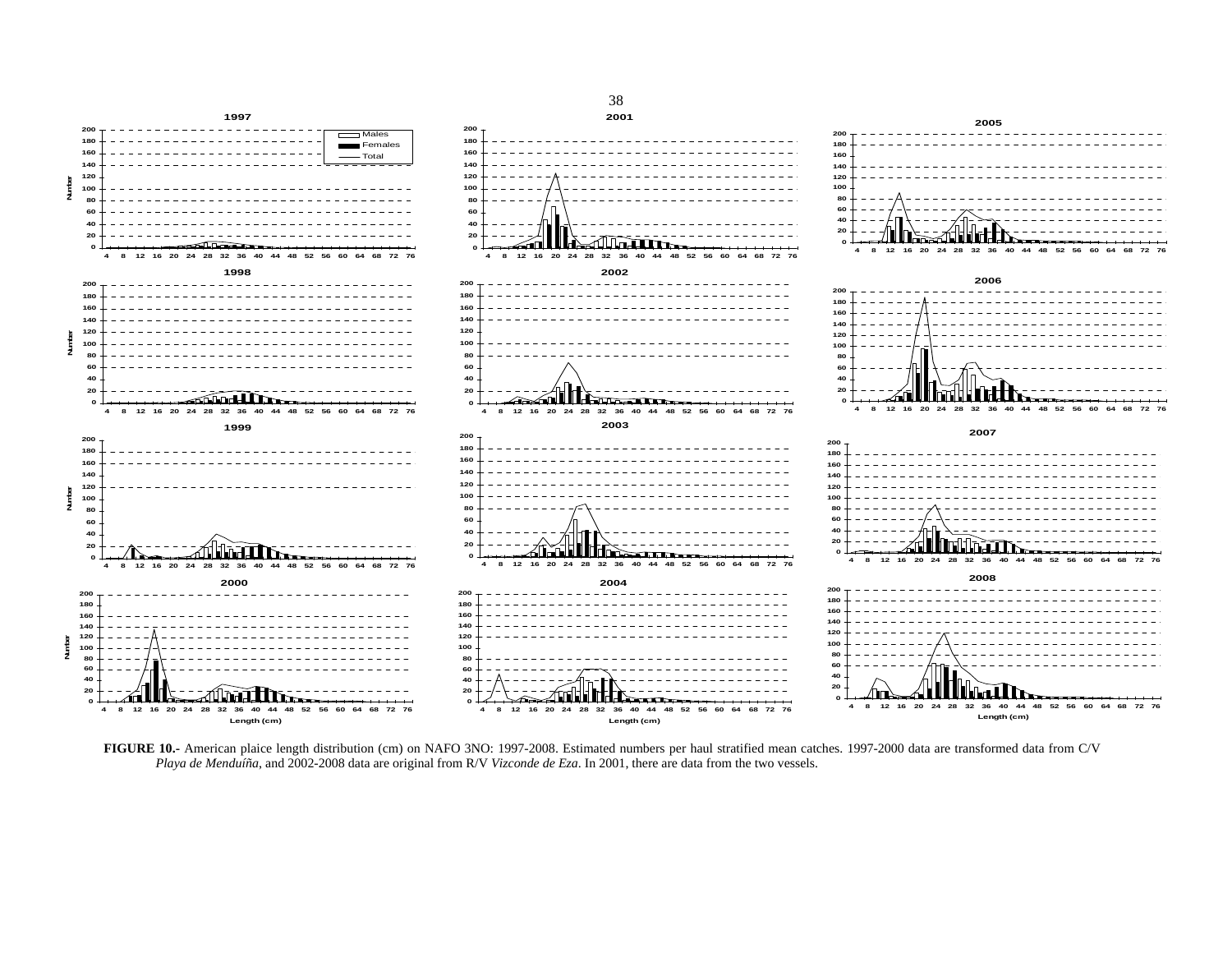![](_page_38_Figure_0.jpeg)

**FIGURE 11.-** Series of American plaice length distribution (cm) on NAFO 3NO: 1997-2008.

![](_page_38_Figure_2.jpeg)

**FIGURE 12.-** American plaice age distribution on NAFO 3NO: 1997-2008.